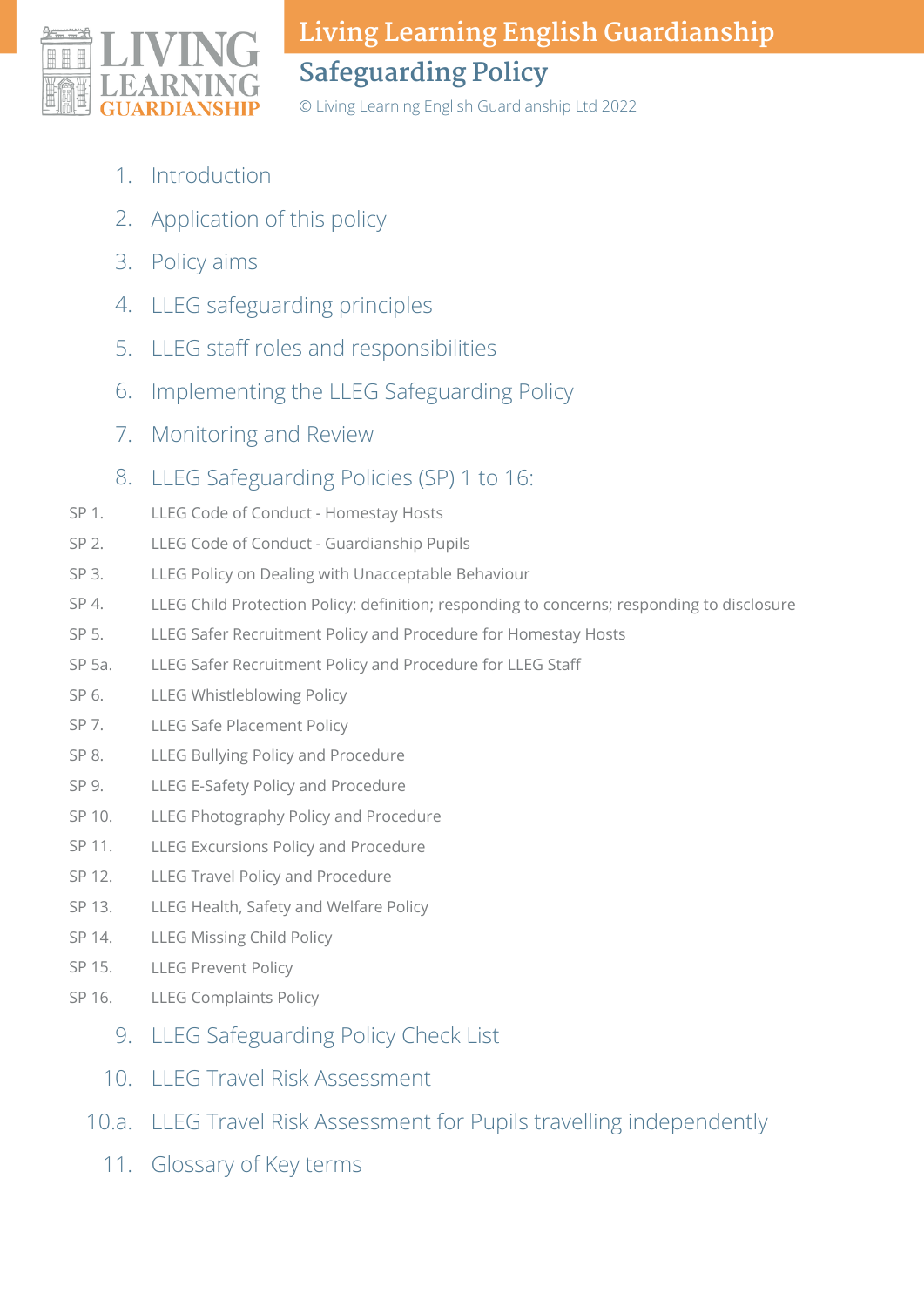

© Living Learning English Guardianship Ltd 2022

### 1. Introduction

Safeguarding is the action we take to promote the welfare of children and to protect children from harm. It covers caring for children appropriately and protecting them from risks, dangers and things which are not in their best interests as such, it includes health and safety, child protection and pastoral care. Connected to safeguarding is the phrase 'Duty of Care', all adults who work with children as professionals or volunteers have a legal responsibility/duty to keep children safe and to look out for the child's best interests. Children depend on adults for their safety and well-being and all children must know that if they go to an adult for help they will be trusted, believed and assisted.

LLEG acknowledges the statutory duty of care to safeguard and promote the welfare of children and is committed to ensuring safeguarding practice reflects statutory responsibilities, government guidance and complies with best practice and regulatory requirements. The policy recognises that the welfare and interests of ALL children are paramount in all circumstances. It aims to ensure that regardless of age, gender, religion or beliefs, ethnicity, disability, sexual orientation or socioeconomic background, all people are equally regarded.

## 2. Application of this Policy

This policy and procedures are widely promoted and are mandatory for everyone involved in LLEG: for LLEG staff, homestay hosts and their families, LLE Guardianship pupils and their parents and anyone else who comes into contact with an LLE Guardianship pupil. It details what LLEG thinks about safeguarding, and what we do to keep children safe.

**LLEG is committed to safeguarding the welfare of every Guardianship pupil in its care and all adults associated with our organisation will be expected to share our ethos and actively engage in looking after under 18s safely.**

It is essential that the LLEG Safeguarding Policy and Guidance is known to all adults in the homestay **host's household, so homestay hosts must take time to share this with all members of their household aged 16+.**

Failure to comply with the policy and procedures will be addressed without delay and may ultimately result in dismissal and exclusion from the organisation.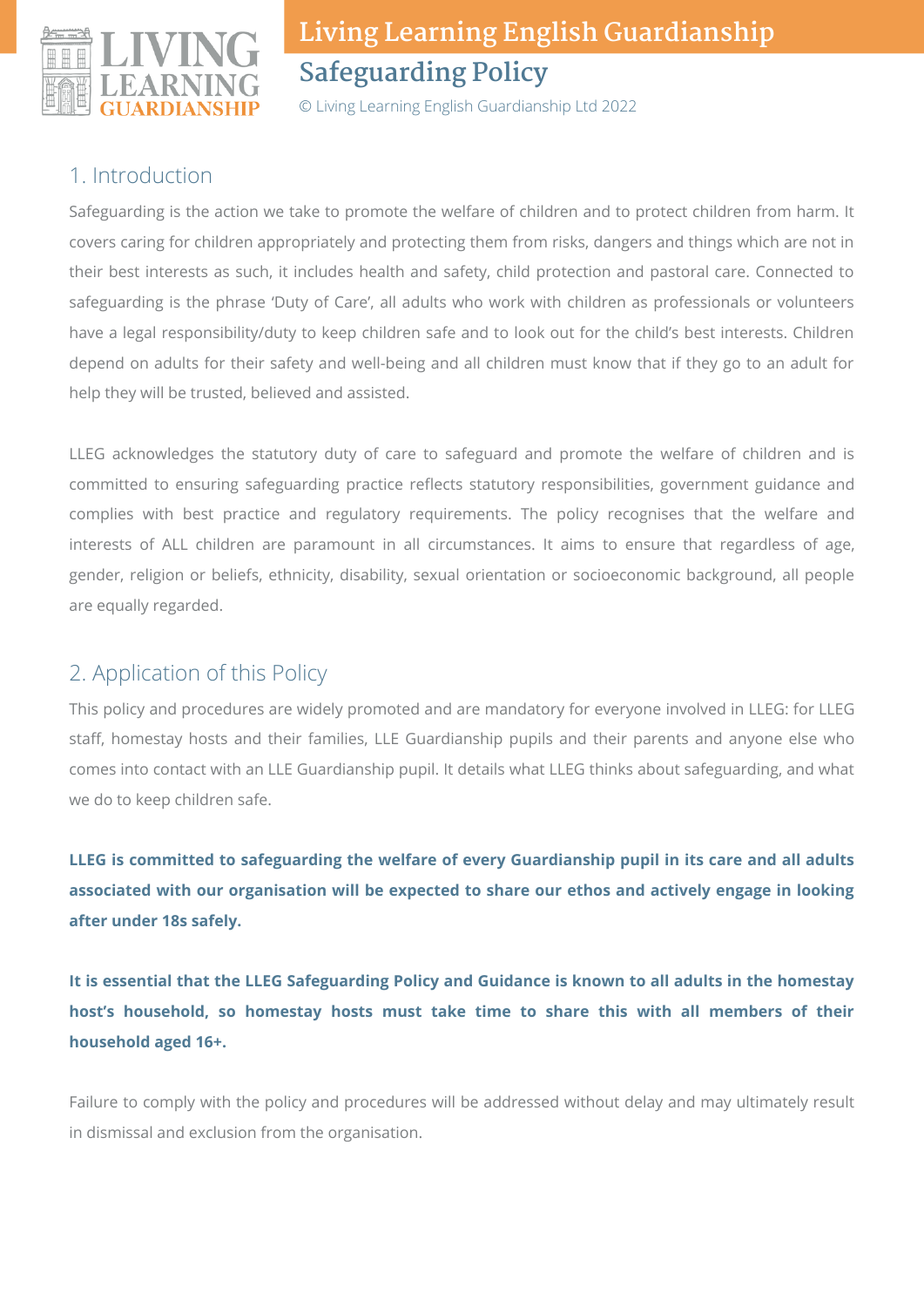

© Living Learning English Guardianship Ltd 2022

### 3. Policy Aims

- To provide protection for the children and young people who receive LLEG services, including the children of our homestay hosts via the pupil code of conduct.
- To provide LLEG staff, homestay hosts and their families with guidance on procedures they should adopt in the event that they suspect a child or young person may be experiencing, or be at risk of, harm.

## 4. LLEG Safeguarding Principles

#### **We will seek to safeguard children and young people by:**

- Valuing, listening to and respecting them;
- Adopting child protection guidelines through procedures and a code of conduct for staff, homestay hosts and their families;
- Promoting and prioritising the safety and wellbeing of children and young people;
- Recruiting staff and homestay hosts safely, ensuring all necessary checks are made, preventing the employment/deployment of unsuitable individuals;
- Sharing information about child protection and good practice with LLE Guardianship pupils, parents, staff, homestay hosts and their families;
- Sharing information about concerns with agencies who need to know, and involving parents and children appropriately;
- Providing effective management for LLEG staff and homestay hosts through supervision, support and training;
- Providing a safe and secure environment for all pupils;
- Ensuring all children are safe and secure and protected from harm;
- Ensuring that all LLE Guardianship pupils know who to turn to for help, advice or support, and have access to 24 hour support;
- Appointing a Designated Safeguarding Lead who has overall responsibility for the safeguarding and welfare of all LLE Guardianship pupils;
- Ensuring that everyone understands their roles and responsibilities in respect of safeguarding and is provided with appropriate training to recognise, identify and respond to signs of abuse, neglect and other safeguarding concerns relating to children and young people;
- Ensuring that all staff and homestay hosts follow LLEG policies and procedures relating to safeguarding and welfare and are aware of who in LLEG is responsible for safeguarding;
- Ensuring that the relevant persons are aware of the special needs or particular vulnerabilities of individual LLE Guardianship pupils;
- Ensuring appropriate action is taken in the event of incidents/concerns of abuse and support provided to the individual/s who raise or disclose the concern;
- Ensuring that confidential, detailed and accurate records of all safeguarding concerns are maintained and securely stored.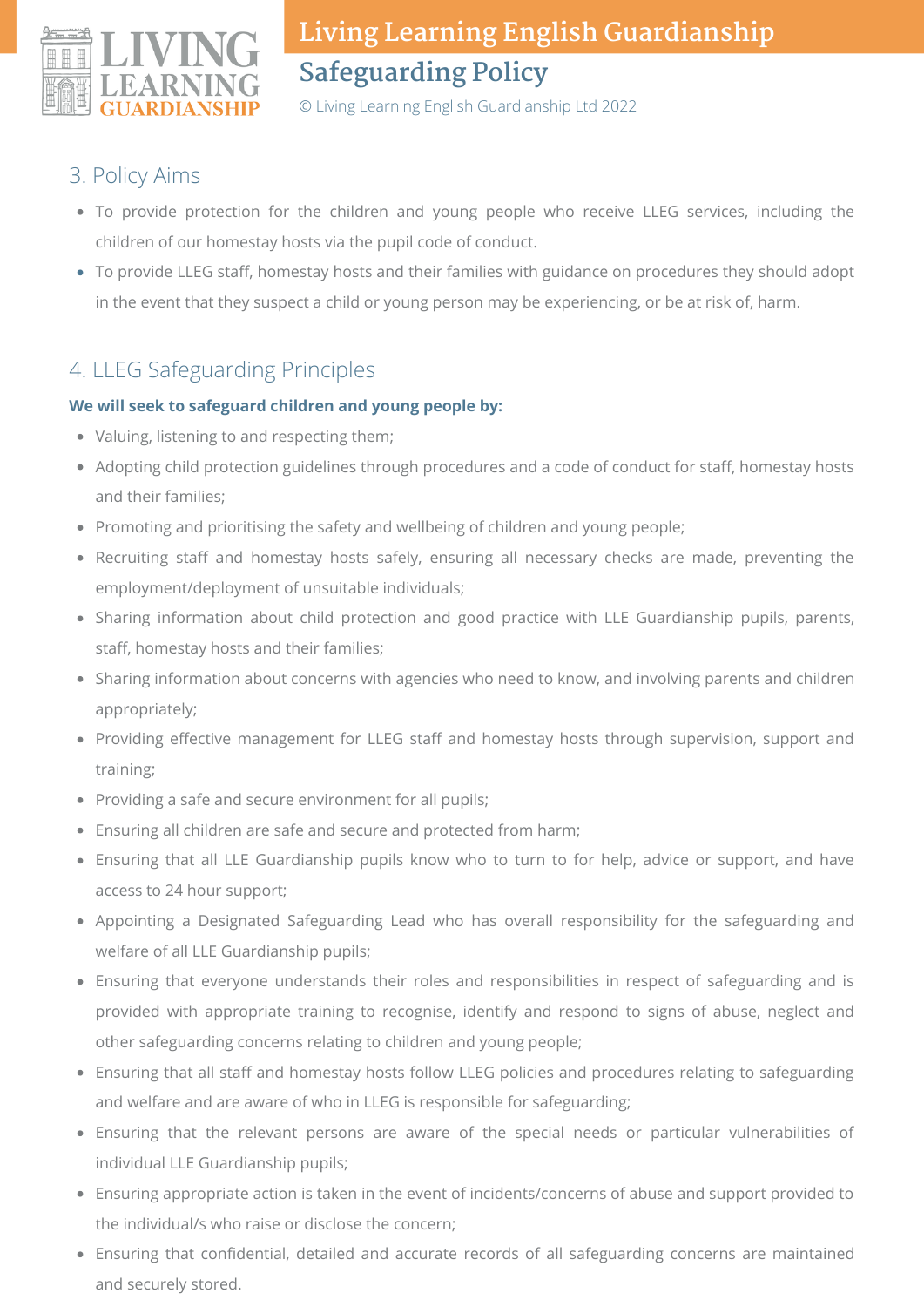

© Living Learning English Guardianship Ltd 2022

## 5. LLEG staff roles and responsibilities

Within LLEG, there are two levels of responsibility for safeguarding:

i) The Designated Safeguarding Lead, who has overall responsibility for safeguarding and will be involve with any major decisions relating to safeguarding and child protection along with the Principal, Kate Hargreaves. The Designated Safeguarding Leads have received specialist training, which is renewed externally every two years.

#### **The Designated Safeguarding Lead (DSL) is Emma Langton: +44 (0) 117 9269413 or 07425137794**

#### **The Deputy Designated Safeguarding Lead is Kate Hargreaves: +44 (0) 117 9269410 or 07766798679**

ii) The Guardianship Managers who look after day to day welfare and pastoral matters, placement of LLE Guardianship pupils with homestay hosts, induction and recording systems. All Guardianship Managers are trained in Safeguarding and Child Protection to the highest standard, currently Level 3 which is renewed externally every two years.

## 6. Implementing the LLEG Safeguarding Policy

#### **Training and awareness**

- LLEG staff All LLEG Guardianship Managers are trained to Level 3 and receive ongoing internal training overseen by the DSL.
- LLEG homestay hosts All hosts must complete online Safeguarding training at Level 1 on an annual basis; face-to-face discussions on safeguarding are carried out at the initial and repeat home visits; Safeguarding webinars carried out by the DSL on a regular basis; safeguarding updates via newsletters, conferences and online events. Training is continually offered as necessary to update.

#### **Induction**

New LLEG staff and homestay hosts have safeguarding procedures and their responsibilities included in their induction before they start to have contact with children.

#### **Monitoring and supervision**

LLEG actively monitors the use and application of the procedures. LLEG homestay hosts are also asked about safeguarding issues and awareness when discussing their progress and reviewing their work.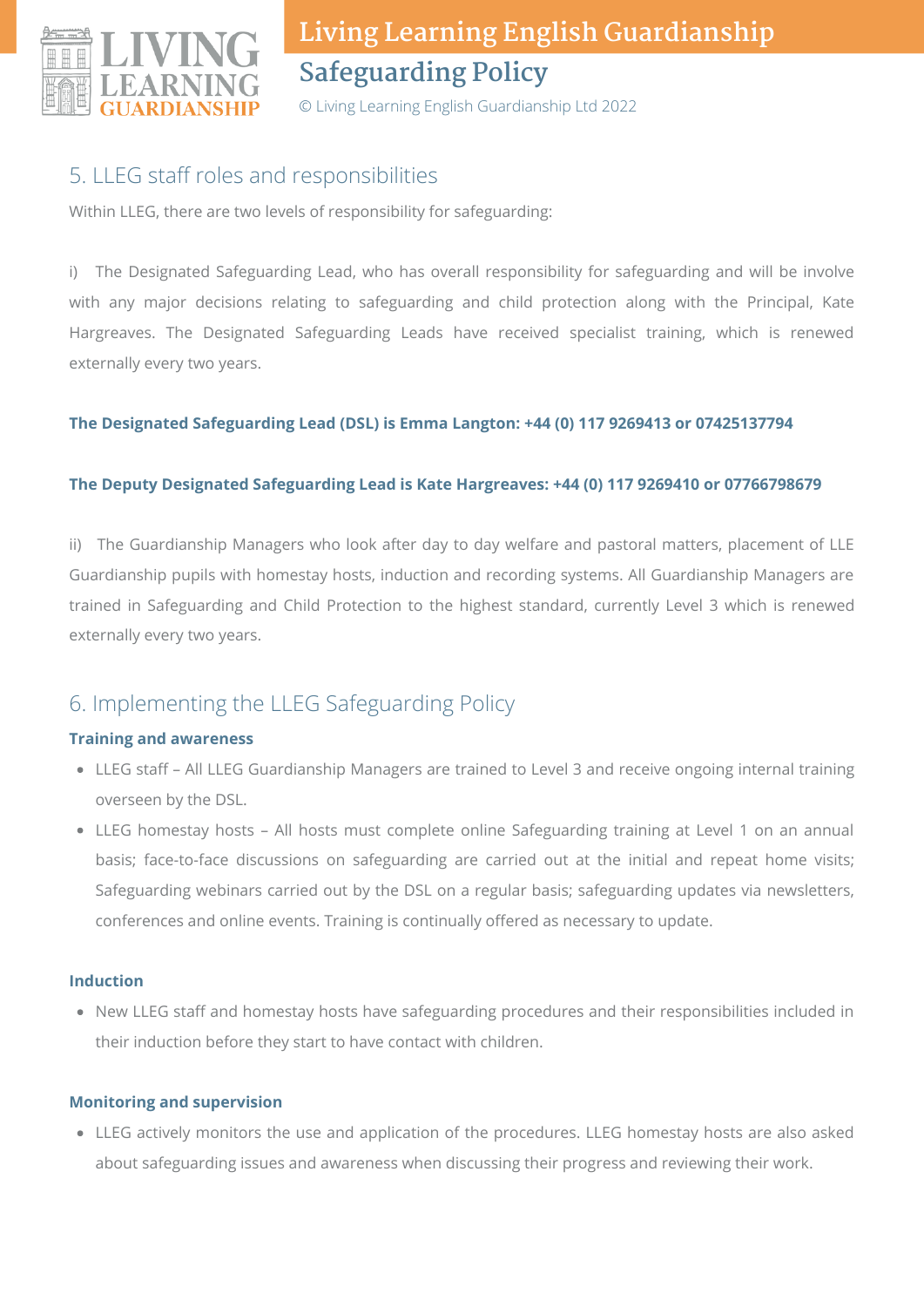

© Living Learning English Guardianship Ltd 2022

#### **Recording and information sharing**

Accurate records are kept within the guidelines of our procedures and current legislation. All records are kept confidentially and securely with limited access. Only the DSL and her deputy can access the records.

### 7. Monitoring and Review

The policy will be reviewed a year after development and then every year, or in the following circumstances:

- Changes in legislation and/or government guidance.
- As required by the Local Safeguarding partners.
- as a result of any other significant change or event.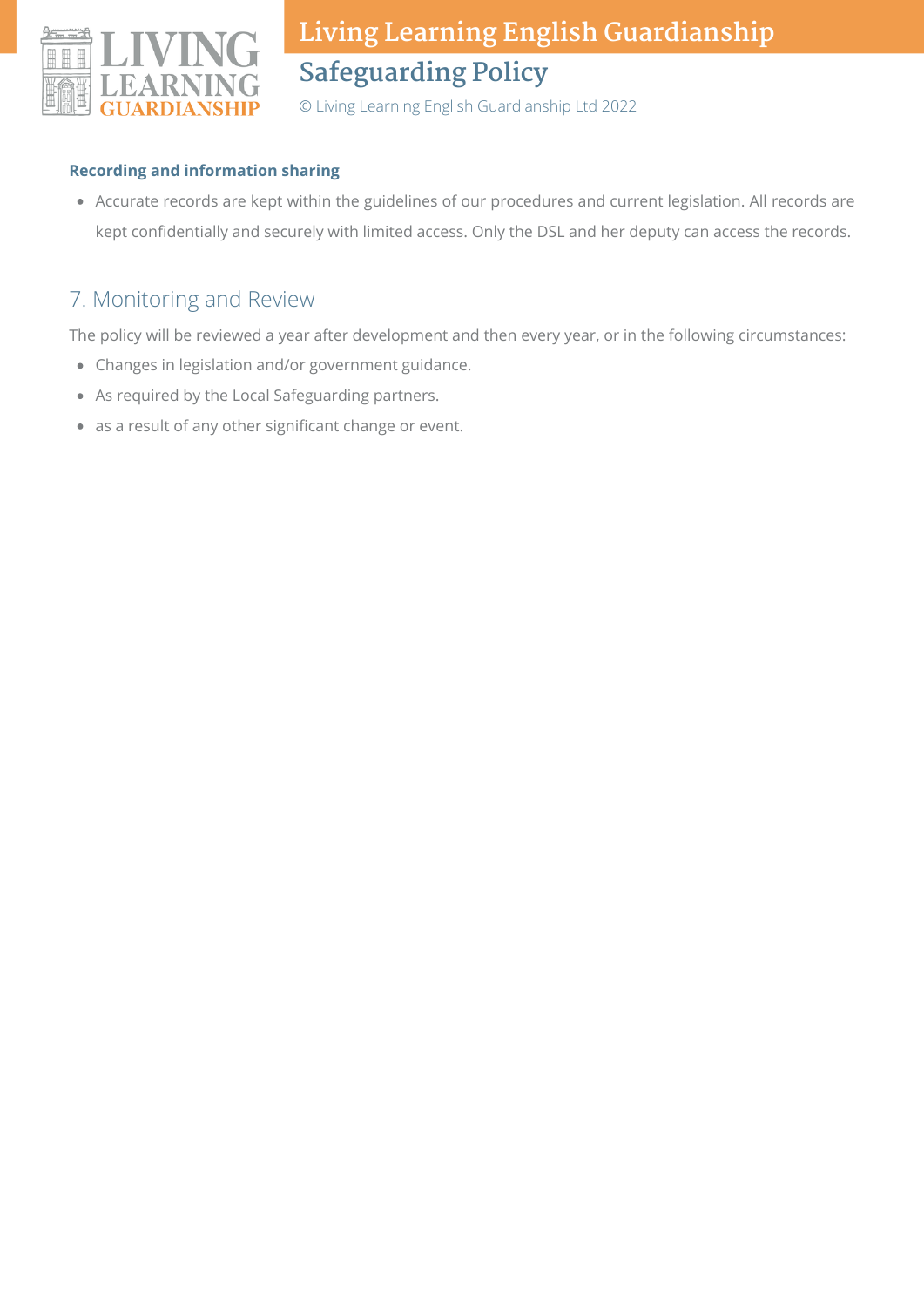

© Living Learning English Guardianship Ltd 2022

## 8. LLEG Safeguarding Policy (SP)

## **SP1 – Code of Conduct for Homestay Hosts**

#### *Date of policy: 20 May 2015*

*Last reviewed: 2 January 2018, 14 December 2018, 4 December 2019, 11 December 2020, 12 January 2022 Next review date: January 2023*

It is important to build trust between children and adults and to create a safe homestay environment through being positive and using praise. LLEG homestay hosts are expected to promote positive behaviour in all LLE Guardianship pupils and to be fair and transparent in dealing with under 18s. They must ensure that their conduct does not pose any risk or harm to the safeguarding or welfare of pupils, their behaviour would be acceptable to the LLEG Head Office or parents and they should ensure all adults who come into contact with LLE Guardianship pupils are excellent role models.

LLEG's code of conduct for homestay hosts is designed to protect both adults and under 18s from any behaviour/actions which might be misconstrued and it reflects the child-centred principles of the school. The following code of conduct is extracted from the LLEG Homestay Host Service Agreement signed by all homestay hosts accepting LLE Guardianship pupils.

## Schedule 1: Code of conduct for homestay hosts

#### **Introduction**

- Allegations of unprofessional conduct or improper contact or words can arise at any time. You are reminded that professionalism and vigilance are required, to ensure the safety of children in your care, and to reduce the risk of an allegation of impropriety against you or a member of staff. 1.
- You need to take particular care and inform LLEG when dealing with a pupil who: 2.
- Appears to be emotionally distressed, or generally vulnerable and/or who is seeking expressions of 2.1 affection or approval.
- Appears to hold a grudge or becomes angry/frustrated/upset by your actions 2.2
- Acts in a sexually provocative way, or who is inclined to make exaggerated claims about himself or 2.3 herself and others, or to fantasise, or one whose manner with adults is over-familiar.
- 2.4 If you accidentally harm or hurt a child in any way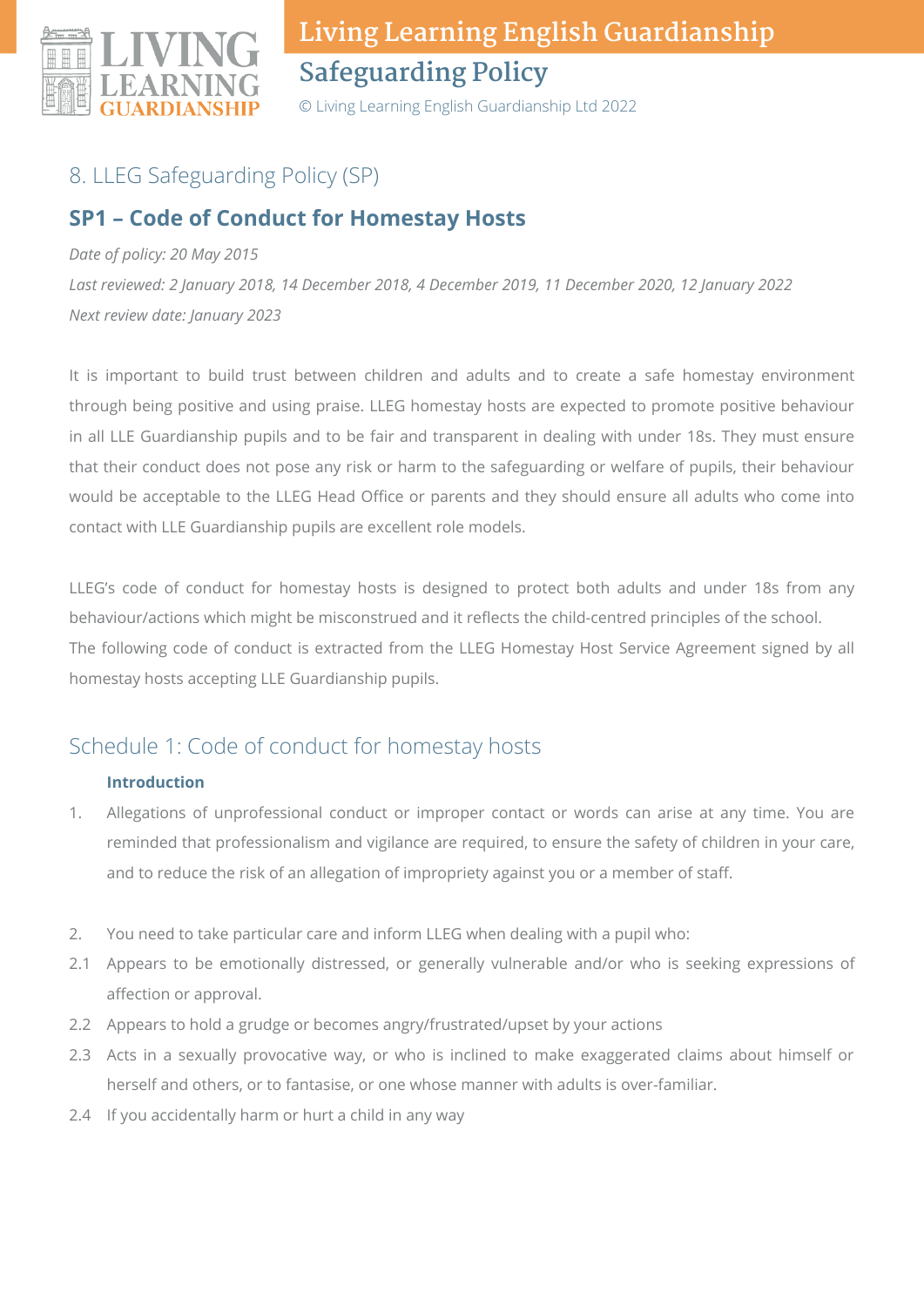

© Living Learning English Guardianship Ltd 2022

*SP1 – Code of Conduct for Homestay Hosts*

**Note: You must immediately inform the LLE Guardianship Manager if any pupil's behaviour is unusual or causes concern.** Some of these behaviours may be indications that a child has been, or is currently being harmed/abused or are at risk of harm and should therefore be reported to the Designated Safeguarding Lead under LLEG's Child Protection Procedures.

Always act within the spirit of these guidelines and in the best interest of the child. 3.

#### **One-to-one contact with LLE Guardianship Pupils**

- When accommodating an LLE Guardianship pupil, you should take particular care in the following ways: 4.
- Avoid sitting or standing in close proximity to the pupil; 4.1
- Avoid idle discussion; 4.2
- 4.3 Avoid all physical contact and apologise straight away if there is accidental physical contact;
- 4.4 Avoid carrying out personal tasks which the pupil can do for themselves, e.g. applying sunscreen;
- Avoid any conduct that could be misconstrued or taken as a sexual advance; 4.5
- 4.6 Avoid words or expressions that have any unnecessary sexual innuendo; avoid displays of affection either personally or in writing even in jest;
- 4.7 Avoid any form of aggression or anger. Threatening words, holding, pushing, pulling or hitting, is never acceptable;
- 4.8 Avoid any words or actions that are over-familiar;
- 4.9 Do not swear, blaspheme or use any sort of offensive language in front of pupils;
- 4.10 Always follow the LLE behavioural policy;
- If you are at all concerned about anything which has occurred during the pupil's stay, inform the 4.11 Designated Safeguarding Lead without delay, and make a written record (signed and dated).

#### **Physical contact** 5.

Appropriate physical contact when a pupil is in distress is deemed acceptable, for example, hugging a young child who is homesick. In these situations you should always use your own professional judgement and seek permission from the child first. Always ensure the presence of another adult and explain what you are doing. Please be aware that there may be particular circumstances where physical contact may be unwanted, for example, a child who has been abused may find physical contact particularly difficult.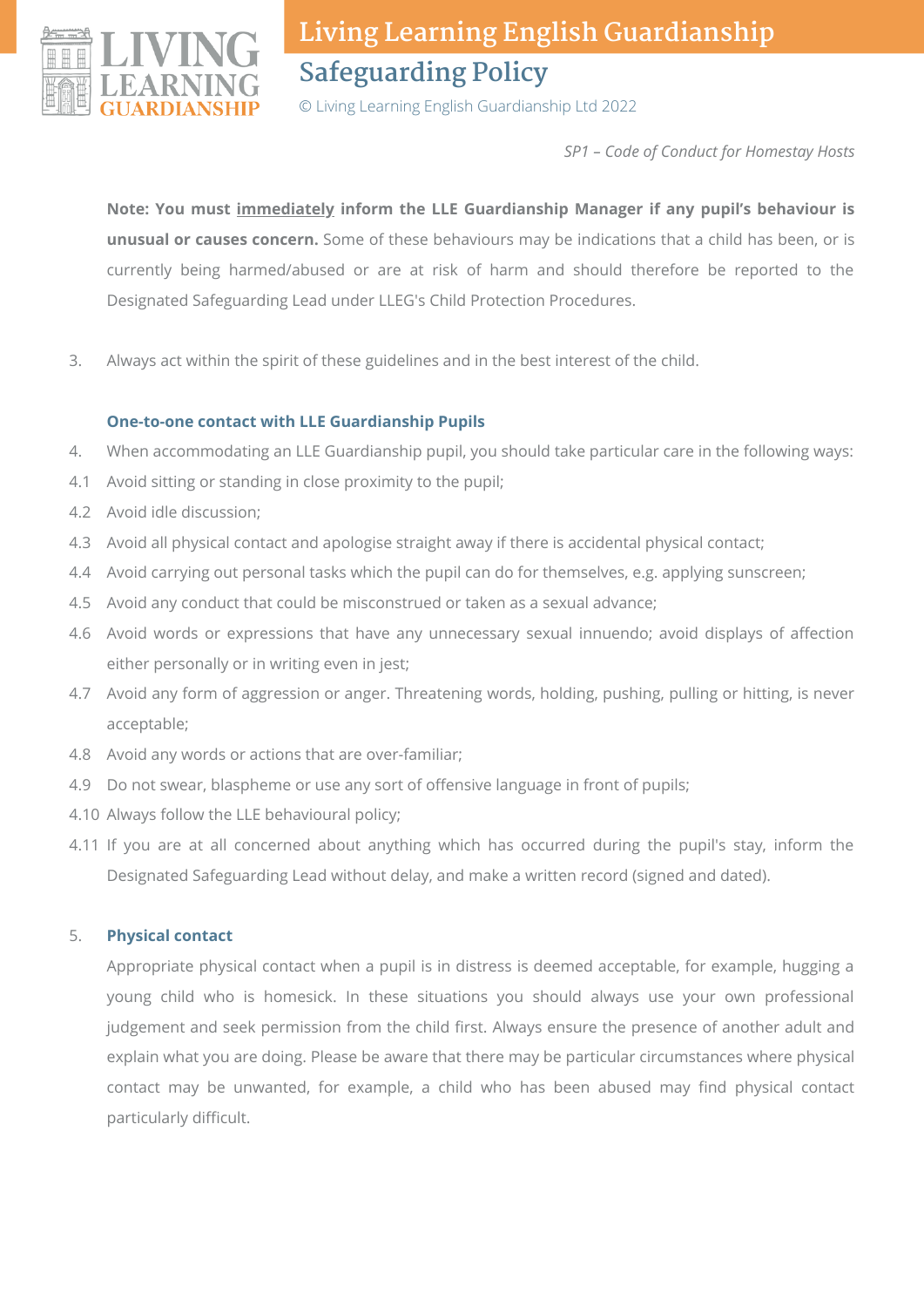

© Living Learning English Guardianship Ltd 2022

*SP1 – Code of Conduct for Homestay Hosts*

#### **The Law: Abuse of the Position of Trust**

- All teachers, homestay hosts and their families are in a position of trust. It is a criminal offence under the Sexual Offences Act 2003 for an adult (aged 18 years and over) who is in a position of trust to engage in sexual activity with any child aged under 18 years old even if both parties consent. The offence is punishable by up to five-years imprisonment and/or an unlimited fine. 6.
- The Sexual Offences Act 2003 also introduced the offence of "meeting a child following sexual grooming". This applies where an adult arranges to meet a child aged under 16 in any part of the world, if he has met or communicated with that child on at least two earlier occasions and intends to commit a sexual offence against that child. The law is clearly intended to apply where adults contact children through the internet or by texting. However, the prior meetings or communications need not have an explicitly sexual content. 7.
- Sexual activity involving a person under the age of 16 (male or female) is illegal. This is so, even when the younger person is alleged to have provoked or encouraged the activity. 8.
- Every complaint and allegation by a pupil must be taken seriously by all members of LLE and action must be taken by the Designated Safeguarding Lead. The DSL will involve social services and the police if there are grounds for thinking that a criminal offence has been committed and/or a child has suffered significant harm 9.

#### **Professionalism**

- **LLEG expects the highest standards of professional conduct at all times:** 10.
- 10.1 Dress appropriately to reflect your professional status and the fact that you are teaching and living with young people. In particular, avoid wearing nightwear in the pupil's company.
- 10.2 Ensure that the pupil's privacy is protected at all times including in their bedroom and when using the bathroom. There must always be a lock on the bathroom door.
- 10.3 Always be mindful of the responsibility you have regarding alcohol and smoking whilst living and working with under 18s; avoid smoking and minimise alcohol consumption in the pupil's company.
- 10.4 Comply with UK laws regarding alcohol, drugs and smoking.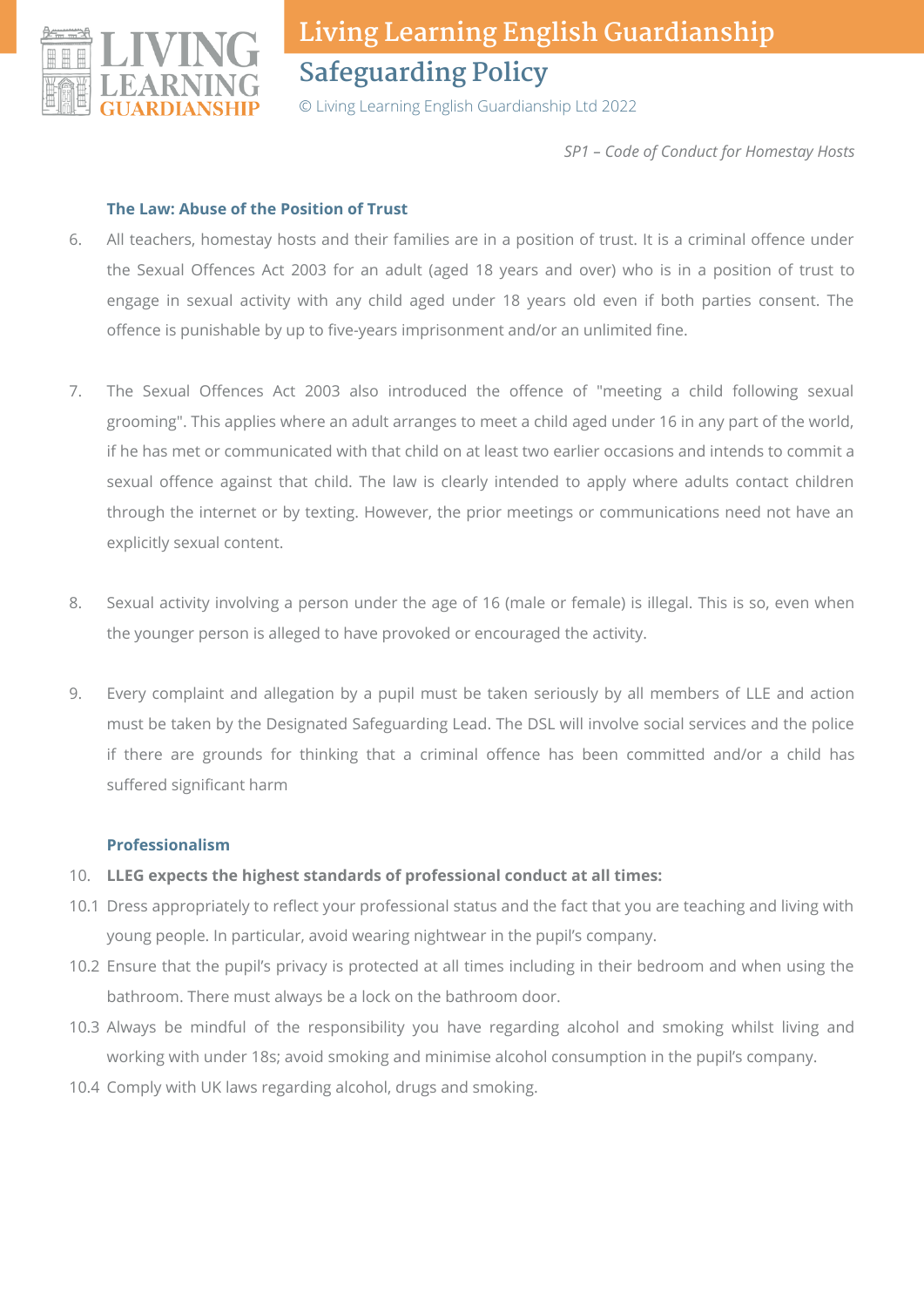

© Living Learning English Guardianship Ltd 2022

*SP1 – Code of Conduct for Homestay Hosts*

#### **Physical constraint**

- **If restraint is absolutely necessary to stop a child from taking a particular course of action then** 11. **in law it must be seen as being appropriate and reasonable.**
- 11.1 Homestay hosts must always try non-physical approaches first, such as talking, shouting instructions or standing in a student's way.
- 11.2 If restraint is absolutely necessary, for example, a child is about to walk out in front of a car then it is best to stop the child by putting your hands on their arm or shoulder where your actions cannot be misconstrued. In this example your actions would be seen as being appropriate and reasonable.
- 11.3 All incidences of physical constraint must be reported to the Designated Safeguarding Lead.

#### **Communication with pupils and parents**

- **To reduce the chances of miscommunication all communication to pupils/parents and agents** 12. **must be made through head office.**
- 12.1 All forms of communication must go through the L.L.E.G Head office
- 12.2 All communication and language must be gauged to the pupils age and take into account their level of English.
- 12.3 Homestay hosts are not permitted to give our personal email address.
- 12.4 Homestay hosts must not take photographs of guardianship pupils using personal phones or cameras unless consent has been obtained from parents via Living Learning English Guardianship.

#### **Cultural differences**

- 13. Homestay Hosts are asked to remember that there are cultural differences in all behaviour including behaviour expectations, food preferences, toilet & bathroom habits, greetings, body language etc. and to bear this in mind when interacting and working with children and students from different cultural backgrounds.
- 13.1 Homestay Hosts must always be sensitive to cultural differences and beliefs.
- 13.2 Where possible students should be guided to the appropriate course of action or guided to give the appropriate response, for example; "remember that in England, we always say "please" when we ask for things or to make a request".
- 13.3 Homestay hosts should always dress conservatively to show respect to different cultures and religions even if this contradicts their own personal values and beliefs.
- 13.4 Homestay Hosts must act professionally at all times.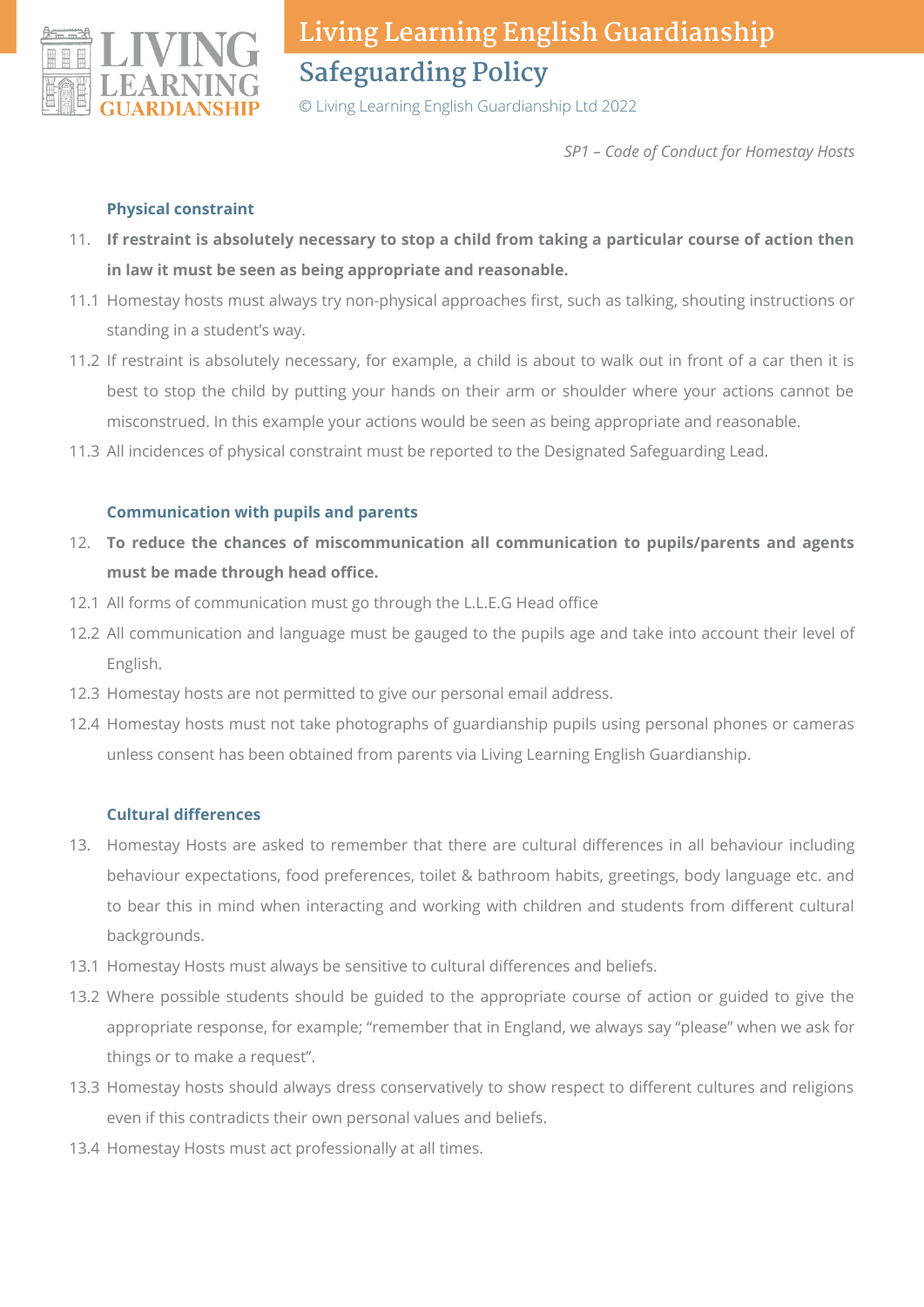

© Living Learning English Guardianship Ltd 2022

*SP1 – Code of Conduct for Homestay Hosts*

#### **Transporting Students**

- Extra care should always be taken when transporting other peoples children. 14
- 14.1 Homestay hosts must have their vehicle insured for Business use and a clean licence.
- 14.2 Homestay hosts are not permitted to transport Guardianship pupils without prior written permission from L.L.E.G.
- 14.3 Homestay hosts must ask all Guardianship pupils to sit in the back of their vehicle when transporting students alone and always ask pupils to wear their seatbelts.
- 14.4 Homestay hosts must ensure car seats are used for children aged under 12 years old or if the student's height is below 135cm.

#### **Gifts and Rewards**

- 15. Homestay hosts are not permitted to accept gifts from Guardianship pupils without informing L.L.E.G head office.
- 15.1 Where gifts are in value of over £30 then the gift should be returned to the pupil politely with an that you are not allowed to accept gifts of significant value. All gifts must be declared.
- 15.2 Homestay hosts must not give gifts and rewards to Guardianship pupils, all members of staff are reminded that this could be misinterpreted as grooming behaviour.
- 15.3 In specific circumstances such as birthdays or when a child is in hospital or has suffered a traumatic event then small gifts maybe given, however the price of these gifts must not exceed the value of £25 and all gifts must be declared to the L.L.E.G office to be recorded.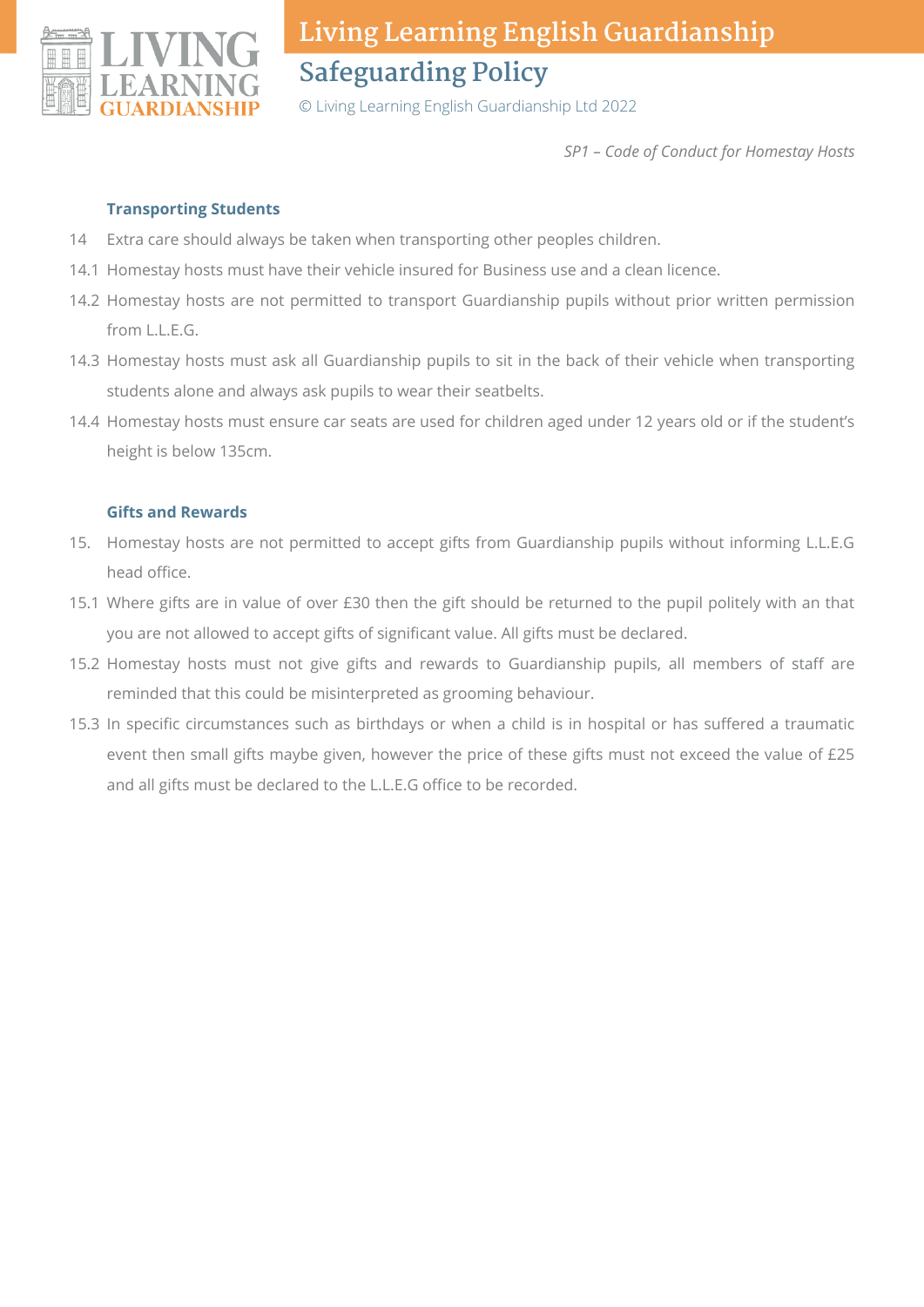

© Living Learning English Guardianship Ltd 2022

## LLEG Safeguarding Policy (SP)

## **SP2 – Code of Conduct for LLE Guardianship Pupils**

#### *Date of policy: 20 May 2015*

*Last reviewed: 2 January 2018, 14 December 2018, 4 December 2019, 11 December 2020, 12 January 2022 Next review date: January 2023*

LLE promotes a safe, respectful and cooperative environment for all members of its community. As such, LLE Guardianship Pupils are expected to abide by its code of conduct.

Positive behaviour is expected of all LLE Guardianship Pupils in the homestay host's home. This is encouraged through homestay guidelines and rules for LLE Guardianship Pupils, adults setting the right examples and having clear systems for responding to situations.

#### **LLE Guardianship Pupils should:**

- Treat their homestay host, their families and other pupils courteously and with respect at all times.
- Treat all resources and facilities in the homestay host's home with care.
- Follow appropriate instructions given by their homestay hosts or LLEG staff.
- Be honest.
- Avoid the use of offensive language.
- Dress appropriately for the homestay environment and on any excursions, visits and activities.

## The home

#### **LLE Guardianship Pupils should:**

- Follow all rules set by their homestay host in addition to behaving in a courteous, respectful and cooperative manner at all times.
- Leave their bedroom and any facilities used in the home clean and tidy after use.
- Be respectful of the family by being quiet during the night when people are sleeping.
- Respect the privacy of the homestay host and family and not enter any private areas of the house without their permission.
- If given parental permission to go out unaccompanied, give an approximate time they will be home, and always obey the LLEG curfew times as detailed in their induction.
- Remain contactable by mobile phone at all times.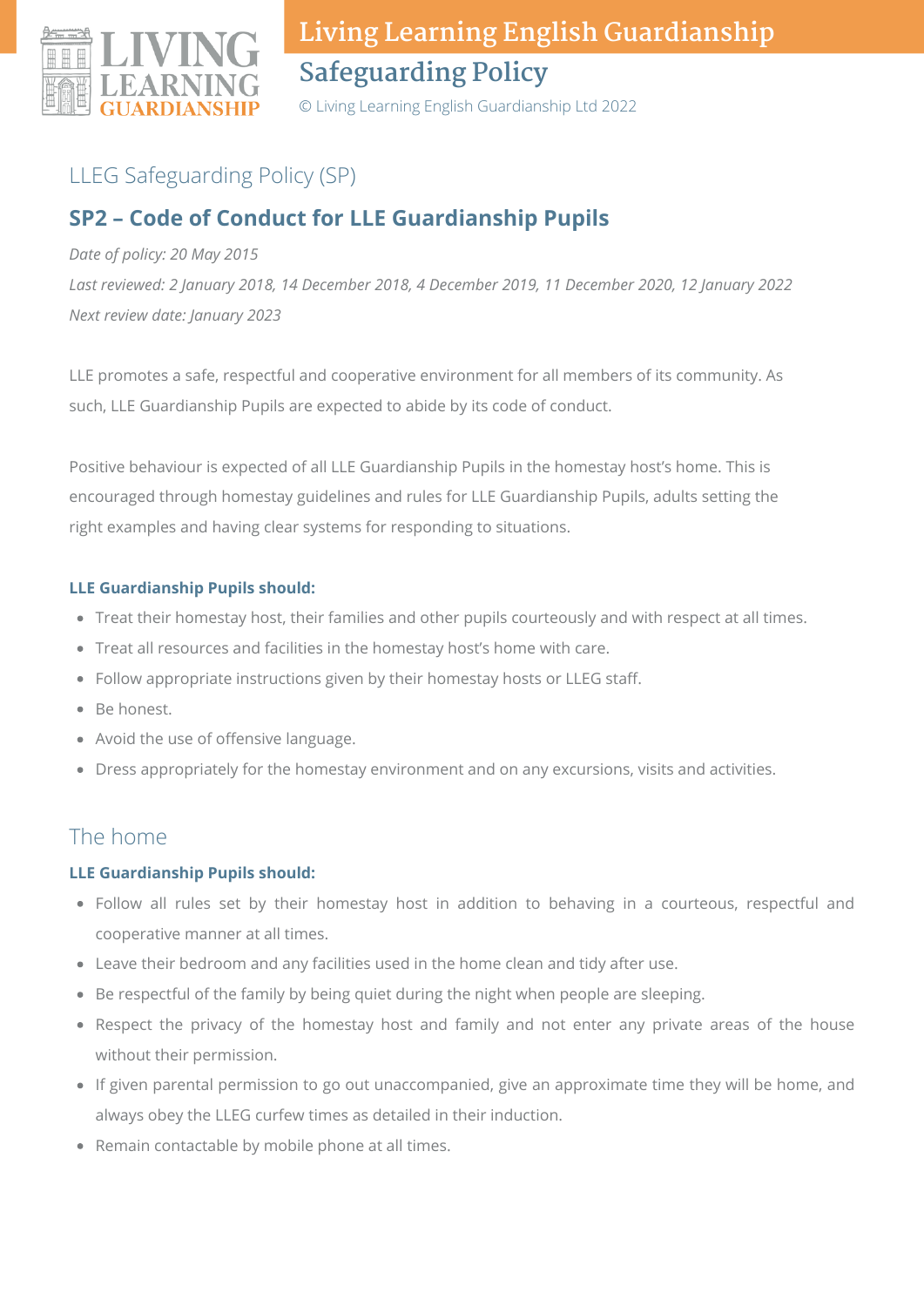

© Living Learning English Guardianship Ltd 2022

*SP2 – Code of Conduct for LLE Guardianship Pupils*

### Health and safety in the home

#### **LLE Guardianship Pupils should:**

- Tell LLEG about their medical conditions and provide details in English to LLEG of any medication they are taking and/or have with them in the homestay host's home.
- Use equipment in the home safely and in accordance with safety instructions given to them by their homestay host.
- Tell their homestay host about any accidents or safety-related incidents.
- Tell their homestay host if they are injured or feeling unwell.
- Follow all fire and other home safety advice given to them by their homestay host, in their LLE Guardianship Pupil Handbook and in the Home File.

### Excursions and visits (see also the LLEG Excursions Policy and Procedure. SP 11.)

#### **LLE Guardianship Pupils should:**

- Pay attention to and follow welfare, health and safety instructions given by their homestay hosts.
- Always carry a fully charged mobile phone which is switched on.
- Always carry their mobile phone with the LLEG emergency contact numbers stored in the phone.
- Behave in an appropriate manner.

### Discrimination

Discrimination in any form will not be tolerated at LLEG.

LLE Guardianship Pupils should behave in a way that has a positive effect on others and not discriminatory on any grounds, including age, gender, race, nationality, culture, religion, pregnancy and maternity, sexuality, disability, health, ability, status and appearance.

## Bullying and harassment (see also SP.8 LLEG Bullying Policy and Procedure)

Bullying (including cyberbullying), and harassment in any form will not be tolerated.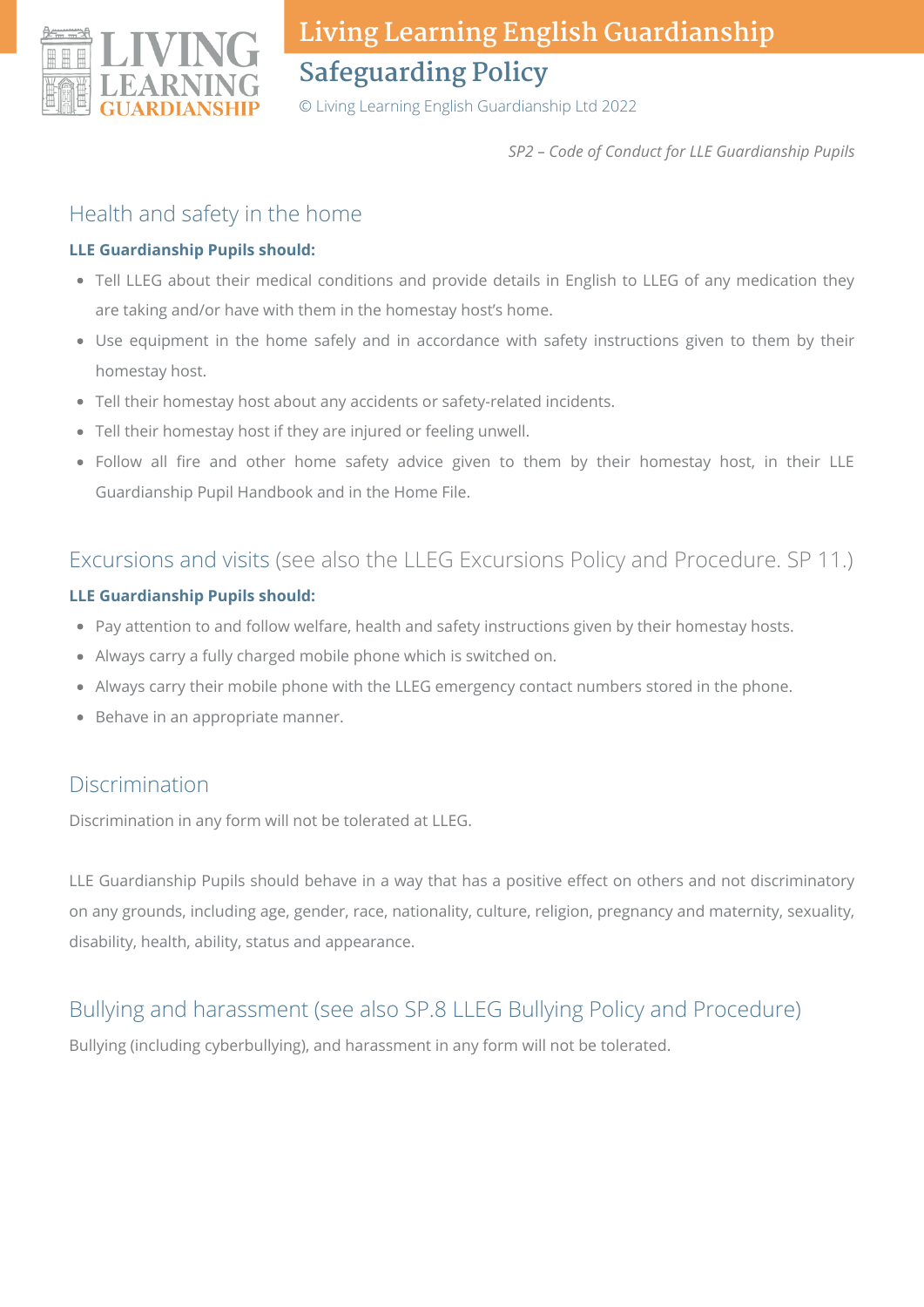

© Living Learning English Guardianship Ltd 2022

*SP2 – Code of Conduct for LLE Guardianship Pupils*

## Use of the Internet and mobile electronic devices (see also SP.9 LLEG E-Safety Policy and Procedure)

LLE Guardianship Pupils under 18 years will be informed that network and internet use on a homestay host's computer will be monitored.

#### **LLE Guardianship Pupils should:**

- Follow the guidance in the LLEG E-safety policy.
- Be vigilant about their safety when using the internet and, specifically, not provide personal details, contact information or images to, or arrange to meet, people unknown to them.
- Not photograph or video fellow LLE Guardianship Pupils or LLEG homestay hosts and their families without consent.
- Not post images of LLE Guardianship Pupils or LLEG homestay hosts and their families on the internet without permission.
- Not access illegal material.
- Not download any file to the homestay host's computer without permission.
- Not change the settings on the homestay host's computer without permission.

## Alcohol and illegal substances

#### **LLE Guardianship Pupils should not:**

- Store, consume or be under the influence of alcohol in the homestay host's home if they are under the age of 18 years old.
- Purchase or consume alcohol in a public place or in licensed premises if under the age of 18 years.
- Purchase alcohol for anyone else.
- Store, solicit, purchase or use illegal substances (drugs) at any time.

### Smoking

### **LLE Guardianship Pupils should not:**

- Smoke anywhere in the homestay host's home unless explicitly permitted to do so and over the age of 18 years old.
- Purchase tobacco products if under the age of 18 years old.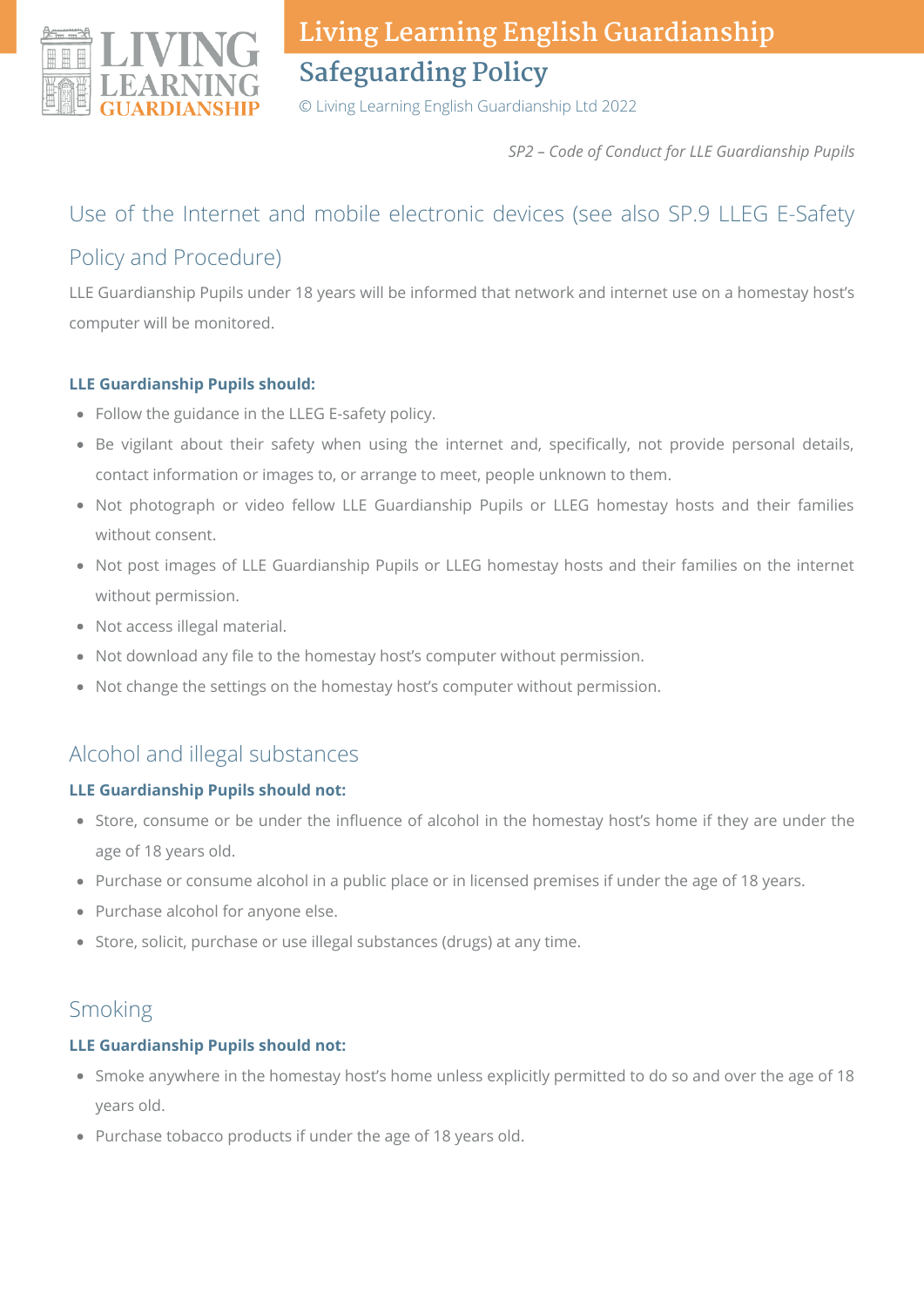

© Living Learning English Guardianship Ltd 2022

*SP2 – Code of Conduct for LLE Guardianship Pupils*

### Criminal Activity

Criminal activity in any form will not be tolerated at LLEG. UK Laws and Legislation will be covered in each guardianship pupils induction. Guardianship pupils must be made aware that UK Laws will differ from the laws in their own countries.

### Intimidation, aggression and violence

Intimidation, aggression and violence in any form will not be tolerated at LLEG.

**Any pupils breaking British law, or persisting in serious anti-social behaviour, will be subject to LLEG'S disciplinary procedures and reported to the police if necessary. In serious cases, LLE Guardianship Pupils may be asked to leave the LLE Guardianship Scheme.**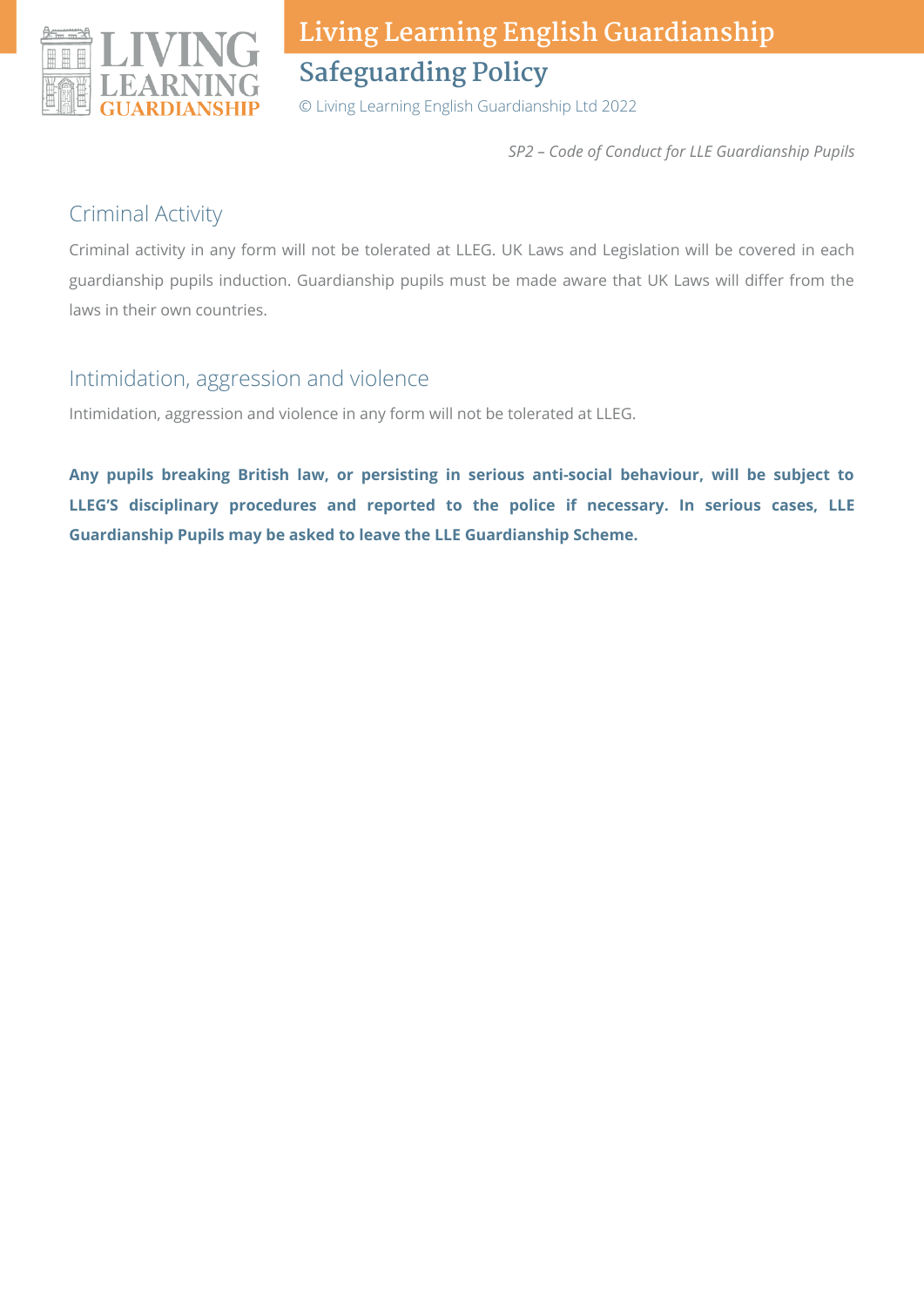

© Living Learning English Guardianship Ltd 2022

## LLEG Safeguarding Policy (SP)

## **SP3 – LLEG Policy on Dealing with Unacceptable Behaviour in LLE Guardianship Pupils**

*Date of policy: 20 May 2015*

*Last reviewed: 2 January 2018, 14 December 2018, 4 December 2019, 11 December 2020, 12 January 2022 Next review date: January 2023*

## Breaches of the code of conduct for LLE Guardianship Pupils

It is the responsibility of LLEG to ensure that all LLE Guardianship Pupils are informed of the LLE code of conduct and confirm with them that they have seen, understood and agreed to follow it. LLE Guardianship Pupils must also be made aware of the consequences if they breach the code.

Behavioural misconduct is defined as any breach of LLEG rules as described in the LLEG Code of Conduct for LLE Guardianship Pupils. In addition, a breach of any rules that have been clearly and explicitly set out by homestay hosts will be considered behavioural misconduct.

LLEG has clear procedures to help and support homestay hosts managing behavioural misconduct from LLE Guardianship Pupils within the home.

**Any pupils breaking British law, or persisting in serious anti-social behaviour, will be reported to the police. Serious cases of gross misconduct will be referred immediately to the Senior Guardianship Manager and Principal. Pupils may be sent home at their own expense, with no refund of fees and the LLE Guardianship Services cancelled.**

**Recording behavioural incidents:** all incidents should be recorded on the LLEG Incident Report Form and sent to the Guardianship Manager. These forms will be stored confidentially in the pupil record or if necessary in their secure safeguarding file.

**Managing behavioural incidents:** early disciplinary procedures will be managed by the homestay host, depending on the nature of the incident. Later stage procedures will be managed by more senior members of LLEG staff, using the procedures below.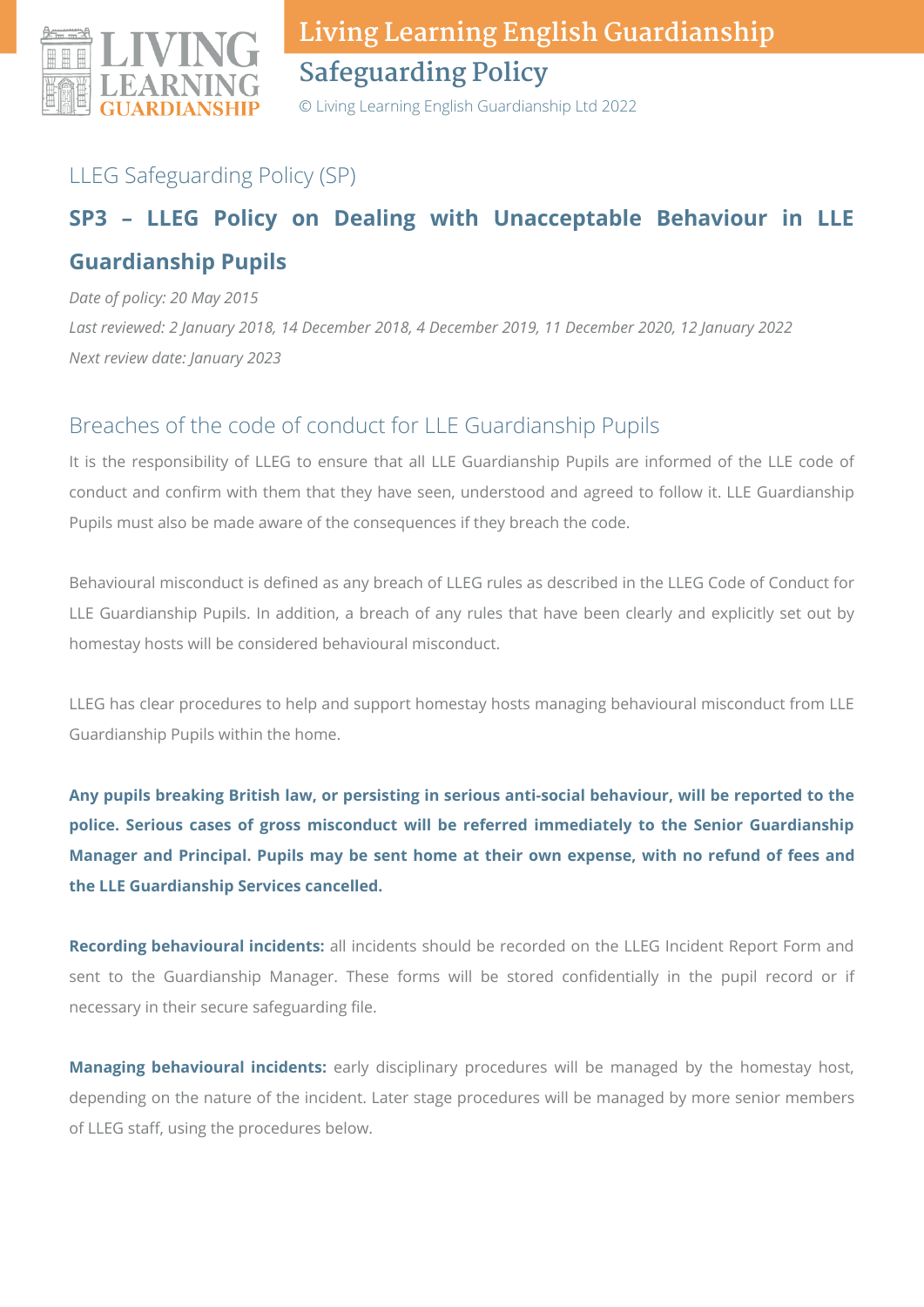

© Living Learning English Guardianship Ltd 2022

*SP3 – LLEG Policy on Dealing with Unacceptable Behaviour in Young Learners*

| Type of incident                               | <b>Initial Procedure</b>                                                                                                                                                                                                                                                                                                                                                                                                                                                       | Managed By                                                         | <b>Subsequent Actions</b>                |
|------------------------------------------------|--------------------------------------------------------------------------------------------------------------------------------------------------------------------------------------------------------------------------------------------------------------------------------------------------------------------------------------------------------------------------------------------------------------------------------------------------------------------------------|--------------------------------------------------------------------|------------------------------------------|
| Isolated case of minor<br>behavioural incident | May be managed informally with pupil at the time<br>of the behavioural incident.<br>If an LLE Guardianship Pupil breaches the LLE code of<br>behaviour, the most appropriate sanction for a minor<br>or first-time breach will be to remind them about the<br>code of conduct, and to ask them to comply with it.<br>LLE Guardianship Pupils will be given the opportunity<br>to reflect, enabling them to plan a positive response,<br>with support from their homestay host. | <b>Homestay Host</b>                                               | Monitor for further issues               |
| 1st behavioural<br>incident                    | <b>Stage 1: Verbal Warning</b><br>If, having followed the above step, the guardianship<br>pupil continues to exhibit inappropriate or<br>unacceptable behaviour, they should be referred to a<br>Guardianship Manager who will give them a formal,<br>verbal warning. Supportive interventions may need to<br>be identified at this stage. The action shall also be<br>recorded in the pupils file and parents/carers<br>informed.                                             | <b>Teacher</b><br>Guardianship<br>Manager                          | Move through stages 2-3 if<br>unresolved |
| 2nd behavioural<br>incident                    | <b>Stage 2: Written warning</b><br>Any further persistent inappropriate or unacceptable<br>behaviour will result in a more serious sanction being<br>imposed (eg restrictions from activities) and a written<br>warning from LLE. Again, supportive interventions<br>may need to be identified at this stage. This action<br>should also be recorded on the pupils file and<br>parents/ carers informed.                                                                       | <b>Safeguarding</b><br>Lead<br><b>Principal</b><br><b>informed</b> | Move to stage 3 if<br>unresolved         |
| 3rd behavioural<br>incident                    | <b>Stage 3: Expulsion</b><br>If these interventions are still not effective in helping<br>the Guardianship Pupil to change their behaviour,<br>further sanctions will be necessary. It will be at this<br>point that LLE will discuss with the guardianship pupil<br>and their family removal from our services.                                                                                                                                                               | <b>Safeguarding</b><br>Lead<br>Principal                           | Request to leave the course              |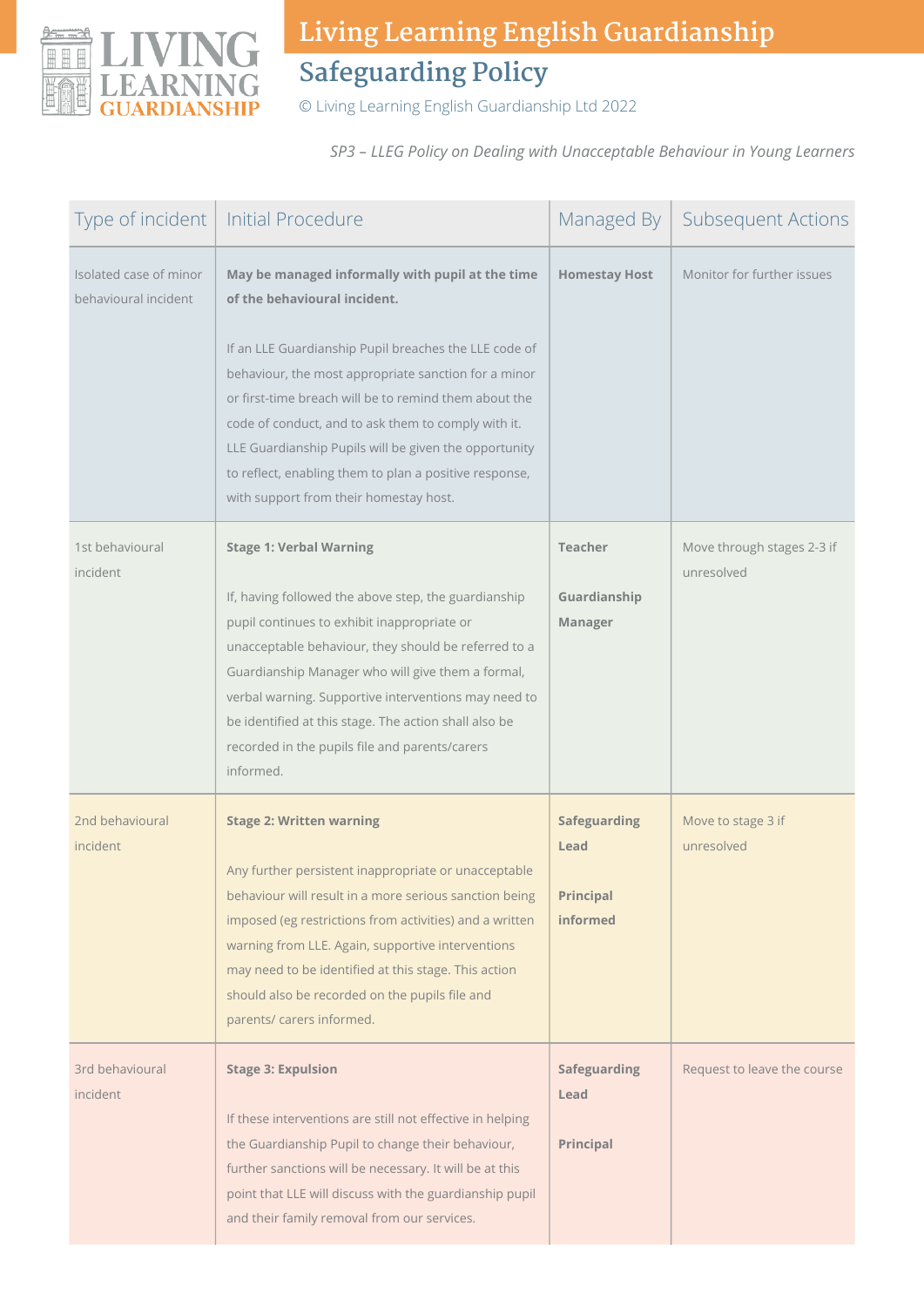

© Living Learning English Guardianship Ltd 2022

*SP3 – LLEG Policy on Dealing with Unacceptable Behaviour in Young Learners*

The procedures outlined below should be followed sequentially but may not be initiated at Stage 1, as outlined above. If procedural stages are bypassed, an LLE Guardianship Pupil should be made aware of the reason for this by the Guardianship Manager (GM).

## Stage 1: Verbal Warning

#### **The homestay host should:**

- Inform one of the Guardianship Managers straight away, Guardianship Manager (GM). will issue the pupil with a formal verbal warning over the telephone.
- If the matter is resolved, complete and return the behavioural incident report form to the GM at LLEG.
- If the matter is not resolved, inform update the behavioural incident report form with the details to date and send to the GM at LLEG who will inform the pupil's parent(s)/carers(s) and representative agent (if applicable) of the details of the incident, and move the procedure to Stage 2: Written Warning.

### Stage 2: Written Warning

Behavioural incidents not resolved by a Stage 1: Verbal Warning, second cases of behavioural incident (the incident may be the same as or different to the first incident), and more serious behavioural incidents should be managed using a formal written warning.

#### **The homestay host should:**

- Inform one of the Guardianship Managers straight away who will take further action and liaise with the Safeguarding Lead .
- Complete and return the behavioural incident report form to the GM at LLEG.
- Talk with the pupil to give the pupil the opportunity to explain their behaviour ask the pupil how they plan to improve and whether they require help to do so.
- Secure written commitment from the pupil that they plan to improve and follow any supportive measures and/or restrictions which are put in place.
- Inform the pupil that LLEG has informed their parent(s)/carer(s) and representative agent, if applicable, about the incident and the action taken to date
- Warn the pupil in writing that the consequences of not meeting the requirements of the Written warning will be to move them to the final stage of the disciplinary procedures , where they may be expelled form our guardianship services.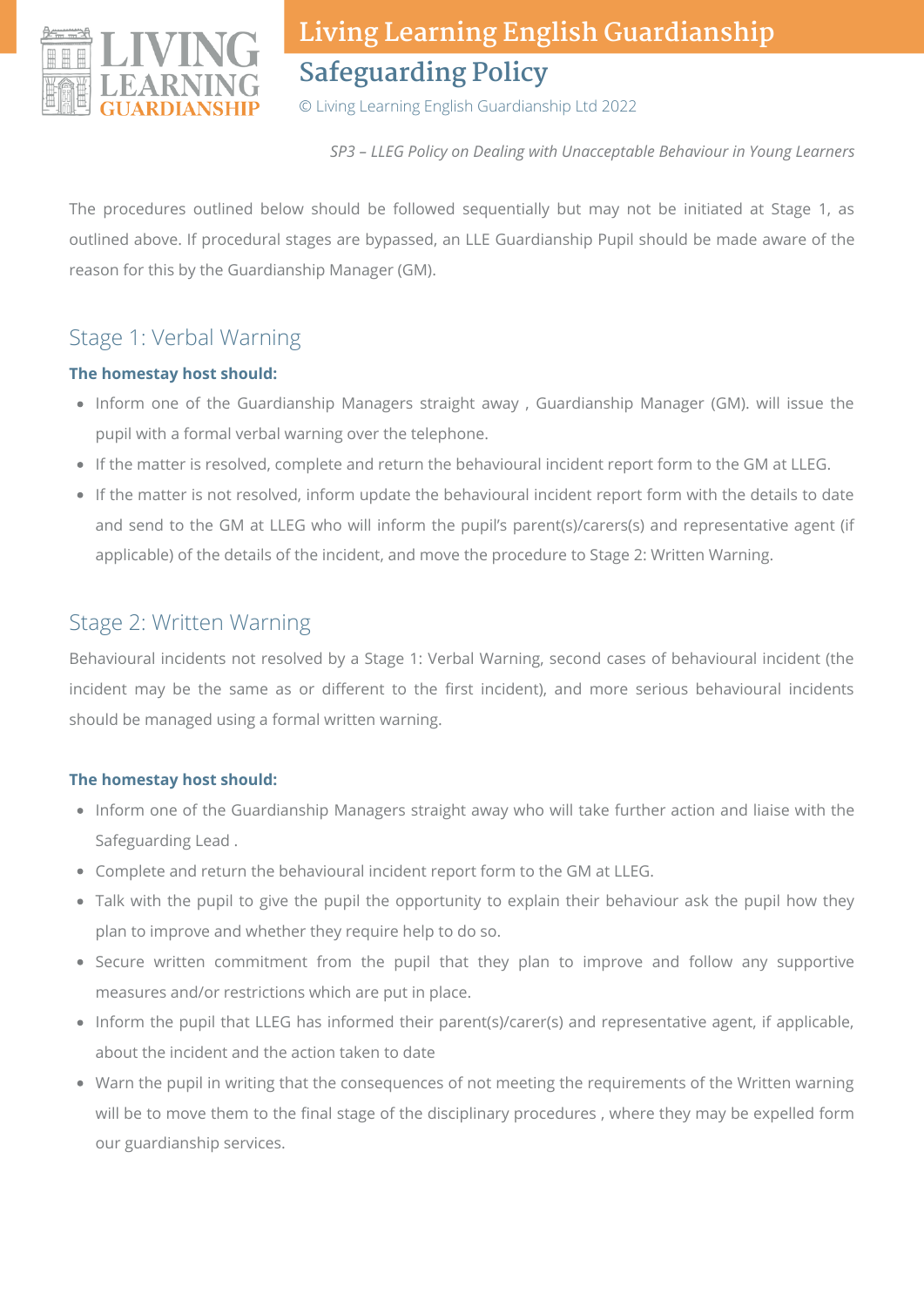

© Living Learning English Guardianship Ltd 2022

*SP3 – LLEG Policy on Dealing with Unacceptable Behaviour in Young Learners*

### Stage 3: Expulsion

#### **The Principal and Safeguarding Lead will:**

- Review the previous Behavioural Incidents and take one or more of the following immediate actions, depending on the nature of the incident(s):
- Request further investigation into the incident where more robust evidence is required to substantiate an allegation or where anyone involved may have acted subjectively, inappropriately or in a biased manner.
- Report the pupil's activities to the police where cases of misconduct involve criminal activity, or where criminal activity is suspected and police investigation is required to substantiate an allegation.
- Remove the pupil from the homestay with immediate effect if they feel that the pupil's continued presence puts their own welfare or safety at risk or that of other pupils, the homestay host and/or members of the homestay host's family.
- Write to the pupils parent(s)/carer(s) and representative agent informing them that the child has been expelled from our services and no fees will be refunded.

#### **All actions will be meticulously recorded.**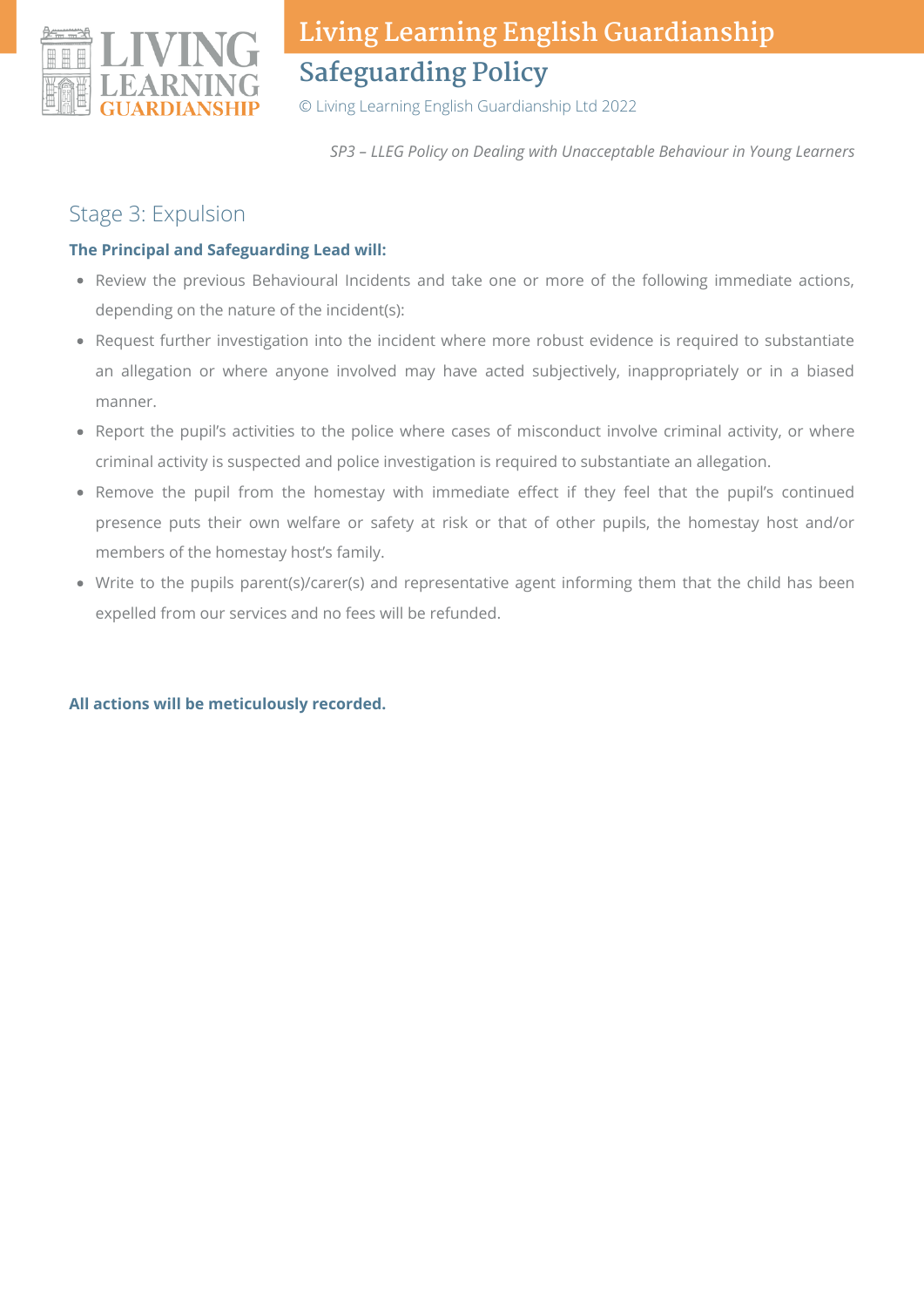

© Living Learning English Guardianship Ltd 2022

## LLEG Safeguarding Policy (SP)

## **SP4 – LLEG Child Protection Policy and Procedure**

*Date of policy: 20 May 2015*

*Last reviewed: 2 January 2018, 14 December 2018, 4 December 2019, 11 December 2020, 12 January 2022 Next review date: January 2023*

### Introduction

Living Learning English Guardianship is committed to safeguarding the welfare of LLE Guardianship pupils and has developed this Child Protection Policy and Procedure to support homestay hosts and staff members in putting into practice this commitment.

This policy establishes the roles and responsibilities of everyone who works for or with Living Learning English in relation to the protection of children and young people with whom their work brings them into contact. In the context of child protection, children and young persons refers to anyone under 18 years of age. It is the responsibility of everyone at LLEG to promote the protection of children and young people. In following this policy, staff are always expected to maintain a sense of proportion, apply common sense to situations and protect the child's welfare as priority.

This policy is based on, and reflects, the principles of both UK legislation and guidance and other relevant Living Learning English policies and procedures. The approach has been developed in such a way as to be consistent with 'Best Practice' within the field of child protection.

The welfare of the child or young person is the paramount consideration and is everyone's responsibility. All children and young people, regardless of age, disability, gender, racial or ethnic origin, nationality, religious belief and sexual identity have a right to protection from harm or abuse.

It is not intended that the policy should restrict staff from normal ways of working, but Homestay Hosts and Members of Staff always need to consider how their actions and behaviour may be perceived as opposed to how it is intended. In the event that an allegation is made, both homestay hosts, teachers and staff can not reply on their reputation or "good name" to protect them.

For the guidance of this policy any reference to child/children will also apply to adults at risk aged over 18 years.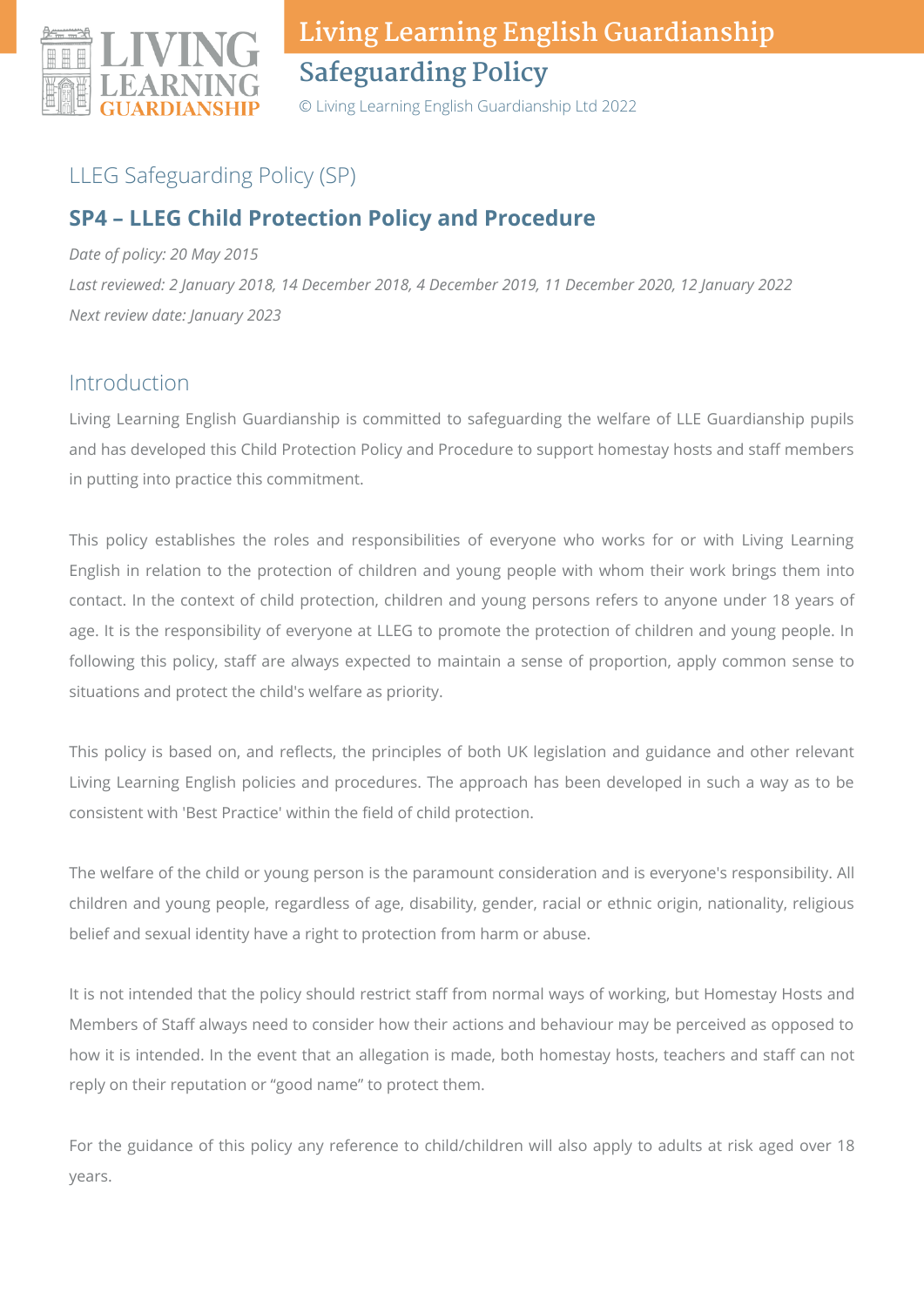

© Living Learning English Guardianship Ltd 2022

*SP4 – LLEG Child Protection Policy and Procedure*

### Principles of Good Practice

#### **LLEG undertakes to:**

- Treat children and young people with care, dignity, respect and always act within the child's best interest.
- Recognise that those working for LLEG will be perceived by children and young people as trusted adults.
- Ensure communication with children and young people is open, honest and clear.
- Assess the risks to children for all activities and operations.

## Living Learning English Guardianship Responsibilities

Emma Langton is the Designated Safeguarding Lead (DSL) and has responsibility for implementing the Living Learning English Child Protection Policy and ensuring appropriate training has been undertaken. The DSL is responsible for formally reporting any allegations of child abuse that occur to the relevant Statutory body (Local Safeguarding partners) and will ensure that accurate records are kept safely and securely.

### Aims

- All staff must understand the responsibility placed on LLEG for child protection
- All staff and adults in the homestay household have a duty of care to protect children and young people from abuse, and this is part of our safeguarding children procedure.
- All staff and adults in the homestay household must understand their responsibilities in being alert to the signs of abuse and their responsibility for referring any concerns to the DSL.
- Not all concerns about children or young people relate to abuse, however all information and concerns no matter how trivial they may seem must always be passed on to the DSL.
- If you are worried or concerned about a child, it is not your responsibility to investigate and decide if it is abuse. It is your responsibility to act on your concerns and to pass all information to the DSL.

## Definition of Abuse

The definitions of abuse detailed below are as detailed in the statutory guidance for schools and colleges: Keeping Children Safe in Education 2021

**Physical Abuse** - a form of abuse which may involve hitting, shaking, throwing, poisoning, burning or scalding, drowning, suffocating or otherwise causing physical harm to a child. Physical harm may also be caused when a parent or carer fabricates the symptoms of, or deliberately induces, illness in a child.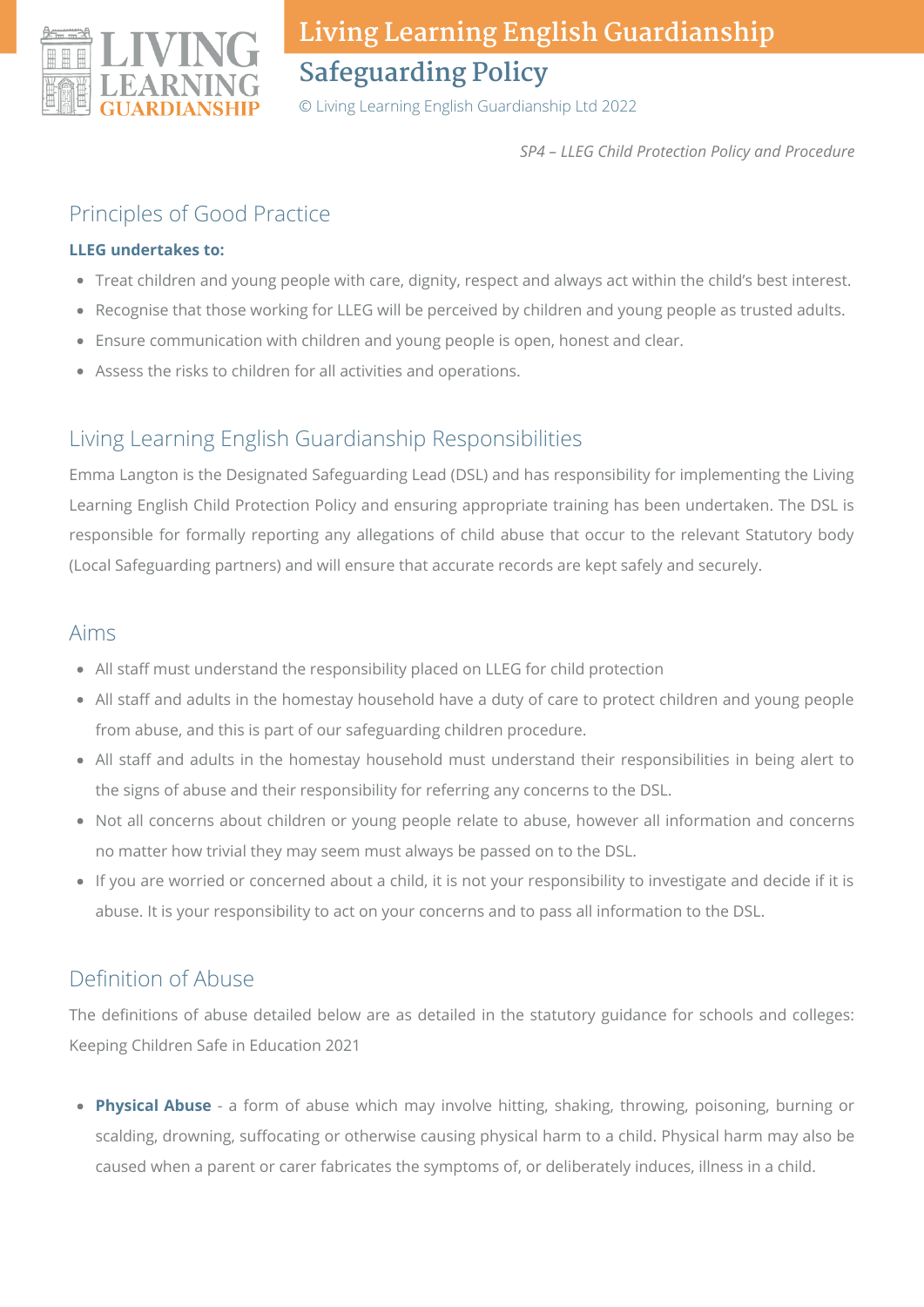

© Living Learning English Guardianship Ltd 2022

*SP4 – LLEG Child Protection Policy and Procedure*

- **Sexual Abuse** involves forcing or enticing a child or young person to take part in sexual activities, not necessarily involving a high level of violence, whether or not the child is aware of what is happening. The activities may involve physical contact, including assault by penetration (for example rape or oral sex) or non-penetrative acts such as masturbation, kissing, rubbing and touching outside of clothing. They may also include non-contact activities, such as involving children in looking at, or in the production of, sexual images, watching sexual activities, encouraging children to behave in sexually inappropriate ways, or grooming a child in preparation for abuse. Sexual abuse can take place online, and technology can be used to facilitate offline abuse. Sexual abuse is not solely perpetrated by adult males. Women can also commit acts of sexual abuse, as can other children. The sexual abuse of children by other children is a specific safeguarding issue.
- **Emotional Abuse** the persistent emotional maltreatment of a child such as to cause severe and adverse effects on the child's emotional development. It may involve conveying to a child that they are worthless or unloved, inadequate, or valued only insofar as they meet the needs of another person. It may include not giving the child opportunities to express their views, deliberately silencing them or 'making fun' of what they say or how they communicate. It may feature age or developmentally inappropriate expectations being imposed on children. These may include interactions that are beyond a child's developmental capability as well as overprotection and limitation of exploration and learning, or preventing the child from participating in normal social interaction. It may involve seeing or hearing the ill-treatment of another. It may involve serious bullying (including cyberbullying), causing children frequently to feel frightened or in danger, or the exploitation or corruption of children. Some level of emotional abuse is involved in all types of maltreatment of a child, although it may occur alone.
- **Neglect** the persistent failure to meet a child's basic physical and/or psychological needs, likely to result  $\bullet$ in the serious impairment of the child's health or development. Neglect may occur during pregnancy, for example, as a result of maternal substance abuse. Once a child is born, neglect may involve a parent or carer failing to: provide adequate food, clothing and shelter (including exclusion from home or abandonment); protect a child from physical and emotional harm or danger; ensure adequate supervision (including the use of inadequate care-givers); or ensure access to appropriate medical care or treatment. It may also include neglect of, or unresponsiveness to, a child's basic emotional needs.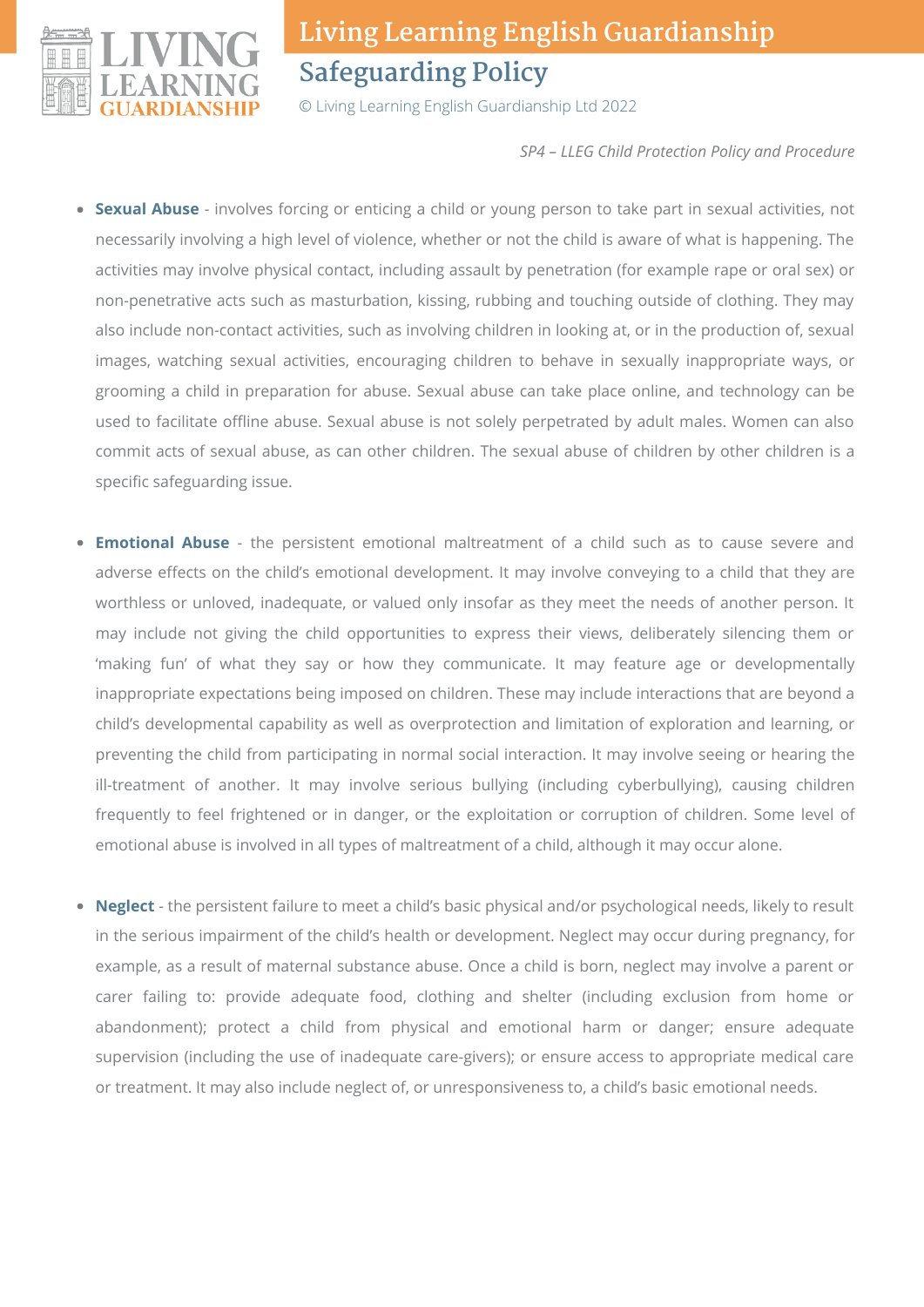

© Living Learning English Guardianship Ltd 2022

*SP4 – LLEG Child Protection Policy and Procedure*

### Historical Abuse

There may be occasions when a child will disclose abuse which occurred in the past. This information needs to be treated in exactly the same way as a disclosure of current child abuse.

## Confidentiality and Appropriate Disclosure of Information

Confidentiality and trust is crucial to all our relationships, but the welfare of the child is paramount. The law does not allow anyone to keep concerns relating to children aged under 18 years old to themselves. All concerns from any member of staff, homestay family, teacher, teacher's family or volunteer must be passed on to the Designated Safeguarding Lead.

All information that has been collected on any child will be kept locked, secure and/or password protected and access will be limited to the Designated Safeguarding Leads and the appropriate authorities, for example, the Local authority/children's services and the police (Local Safeguarding partners).

All disclosure information will be kept confidential and on a need to know basis. Whilst parents/carers have the right to see any records kept on their child, this might not always be appropriate, and should not put the child at risk.

It is very important that only those who need to know (the Designated Safeguarding Lead at LLEG and the DSL at the child's school), actually know and pass on information to the Local Authority/children's services and.or the police (Local Safeguarding Partnership), this is to avoid confusion, misinformation, rumour, speculation and gossip that could affect the child, their parent/carer or the member of staff or volunteer involved.

In the event of a criminal investigation it is essential that no information on child protection concerns relating to a child are disclosed inappropriately. Any such leaks could have serious consequences for both the child concerned and any police investigation.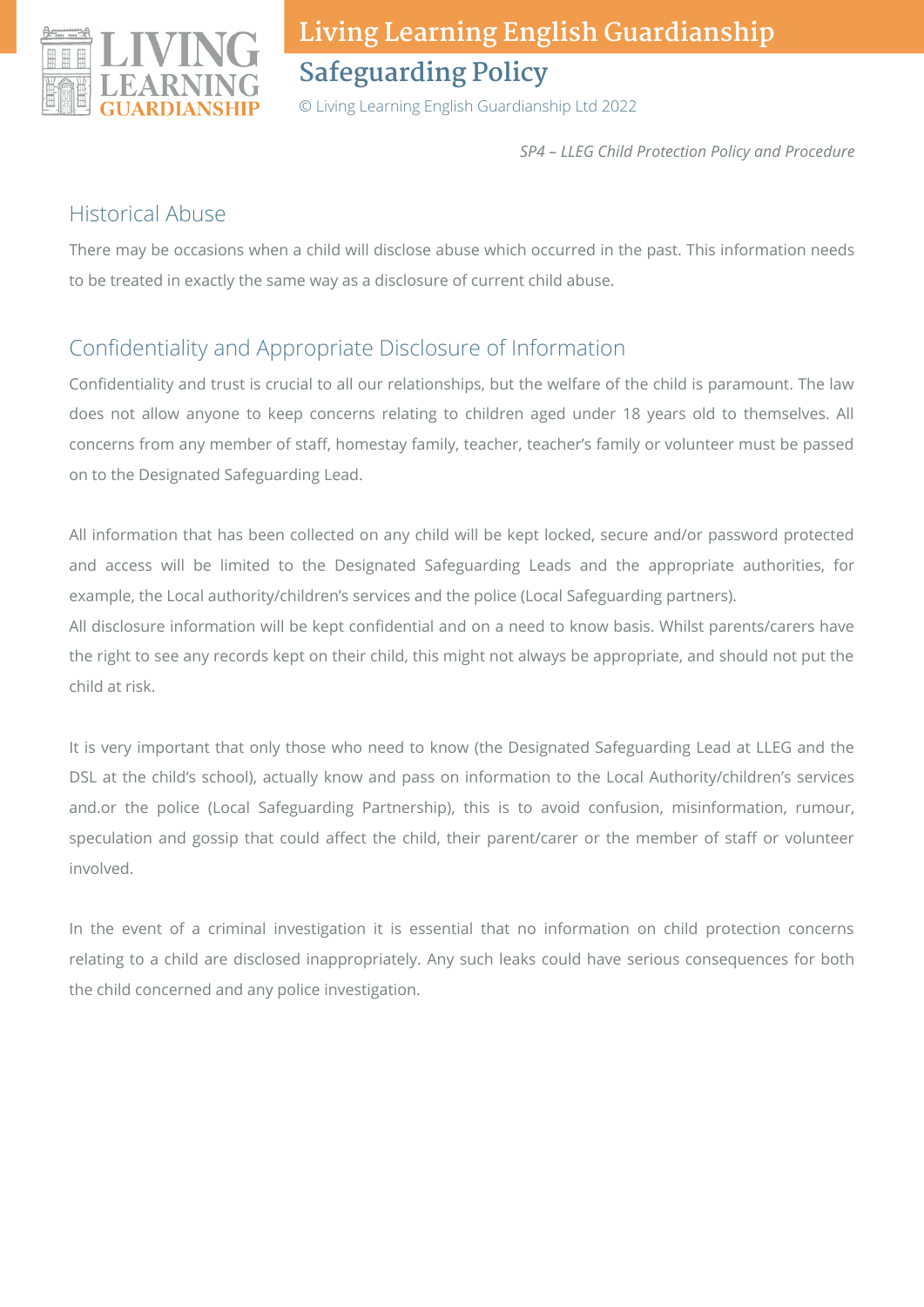

© Living Learning English Guardianship Ltd 2022

*SP4 – LLEG Child Protection Policy and Procedure*

### The Seven Golden Rules to Sharing Information

As detailed in the HM Government's guidance: Information Sharing advice for practitioners providing safeguarding services to children, young people, parents and carers. 2018

- Remember the General Data Protection Regulation (GDPR), Data Protection Act 2018 and human rights law are not barriers to justified information sharing but provide a framework to ensure that personal information about living individuals is shared appropriately. 1.
- Be open and honest with the individual (and/or their family where appropriate) from the outset about why, what, how and with whom the information will, or could be shared and seek their agreement unless it is unsafe or inappropriate to do so. 2.
- Seek advice from other practitioners, if you are in any doubt about sharing the information concerned, without disclosing the identity of the individual where possible. 3.
- Where possible share information with consent, and where possible, respect the wishes of those who do not consent to having their information shared. Under the GDPR and Data Protection Act 2018 you may share information without consent if, in your judgement there is lawful basis to do so, such as where safety may be at risk. You will need to base your judgements on the facts of the case. When you are sharing or requesting personal information from someone, be clear of the basis upon which you are doing so. Where you do not have consent, be mindful that an individual might not expect information to be shared. 4.
- Consider safety and well-being: base your information sharing decisions on considerations of the safety and well-being of the individual and others who may be affected by their actions. 5.
- Necessary, proportionate, relevant, adequate, accurate, timely and secure: ensure that the information you share is necessary for the purpose of which you are sharing it, is shared only with those individuals who need to have it, is accurate and up-to-date, is shared in a timely fashion and is shared securely. 6.
- Keep a record of your decision and the reasons for it whether it is to share information or not. If you decide to share , then record what you have shared, with whom and for what purposes. 7.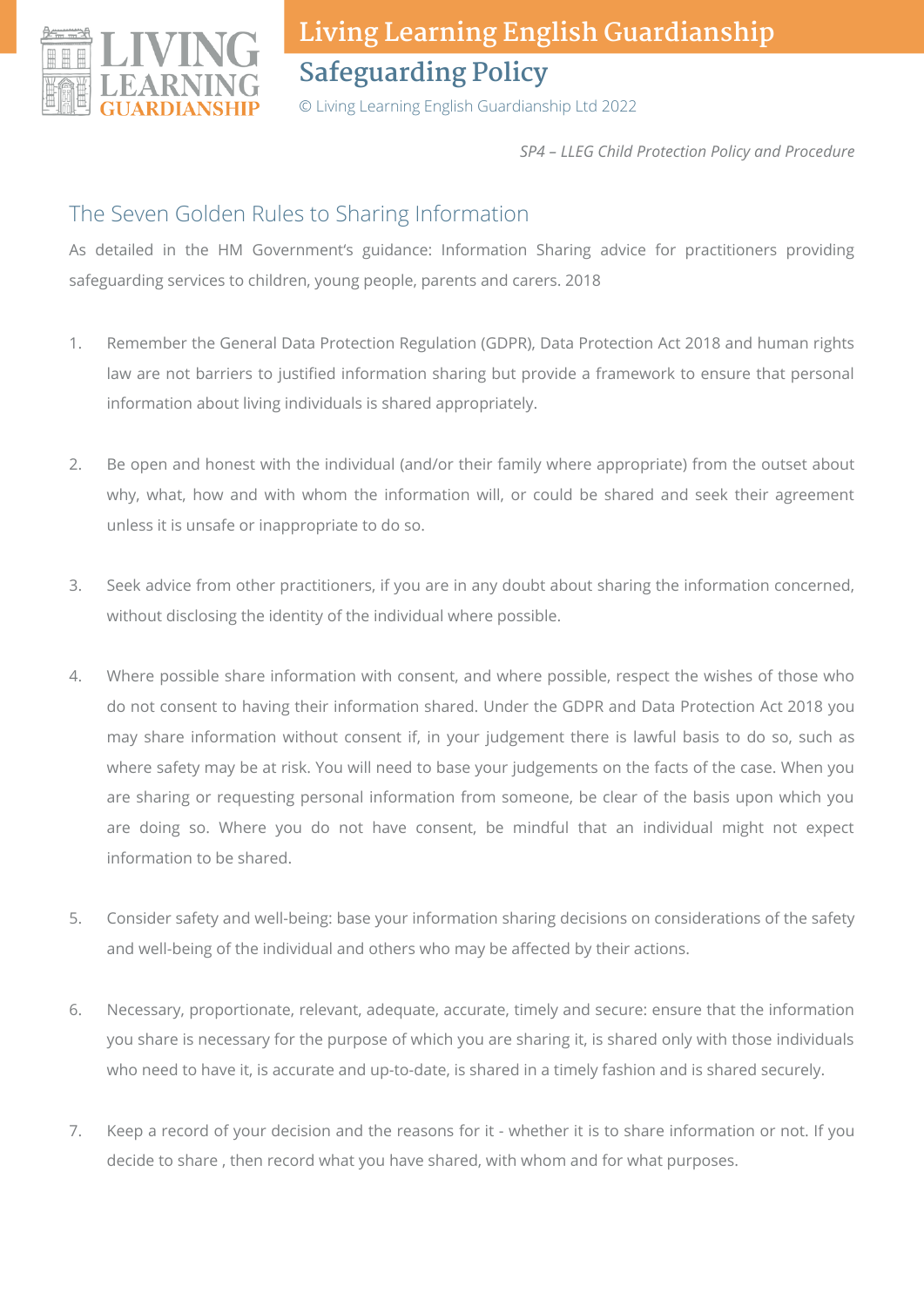

© Living Learning English Guardianship Ltd 2022

*SP4 – LLEG Child Protection Policy and Procedure*

### Recognising Abuse

Recognising abuse is one of the first steps in protecting children and young people. There could be signs or behaviour that make you feel concerned. All Homestay Hosts and Members of Staff should be alert to the following types of behaviour in the children:

- A change in personality or behaviour
- Becoming aggressive, withdrawn or clingy
- Seeming preoccupied or to be keeping a secret
- Becoming insecure and/or constantly seeking reassurance
- Unexplained injuries or inconsistent explanations of bruising, injuries or burns
- Drug and/or Alcohol misuse
- A drop in school performance
- Becoming over-emotional or over-reacting to a reasonable request
- An unreasonable fear of certain people or places
- Acting in an inappropriate way perhaps with adults, other children, toys or objects
- Sexually explicit language and behaviour
- Participating in risky behaviour or activities
- Changing in eating and/or sleeping habits
- Having unexplained amounts of money and expensive clothing
- Begins to bully other children or adults
- Is in a relationship with an older and/or controlling person
- Pregnancy symptoms
- Obsessive internet use
- A disclosure of abuse
- Drawing inappropriate pictures or writing about explicit abuse in stories or written work.

## Child Sexual Exploitation (CSE)

CSE is a form of sexual abuse where children are sexually exploited for something in return for example, money, food, shelter, power, status or perceived love. It can involve violent, humiliating and degrading sexual assaults or in some cases, young people are persuaded or encouraged into exchanging sexual activity for drugs, gifts, affection or status without the use of violence.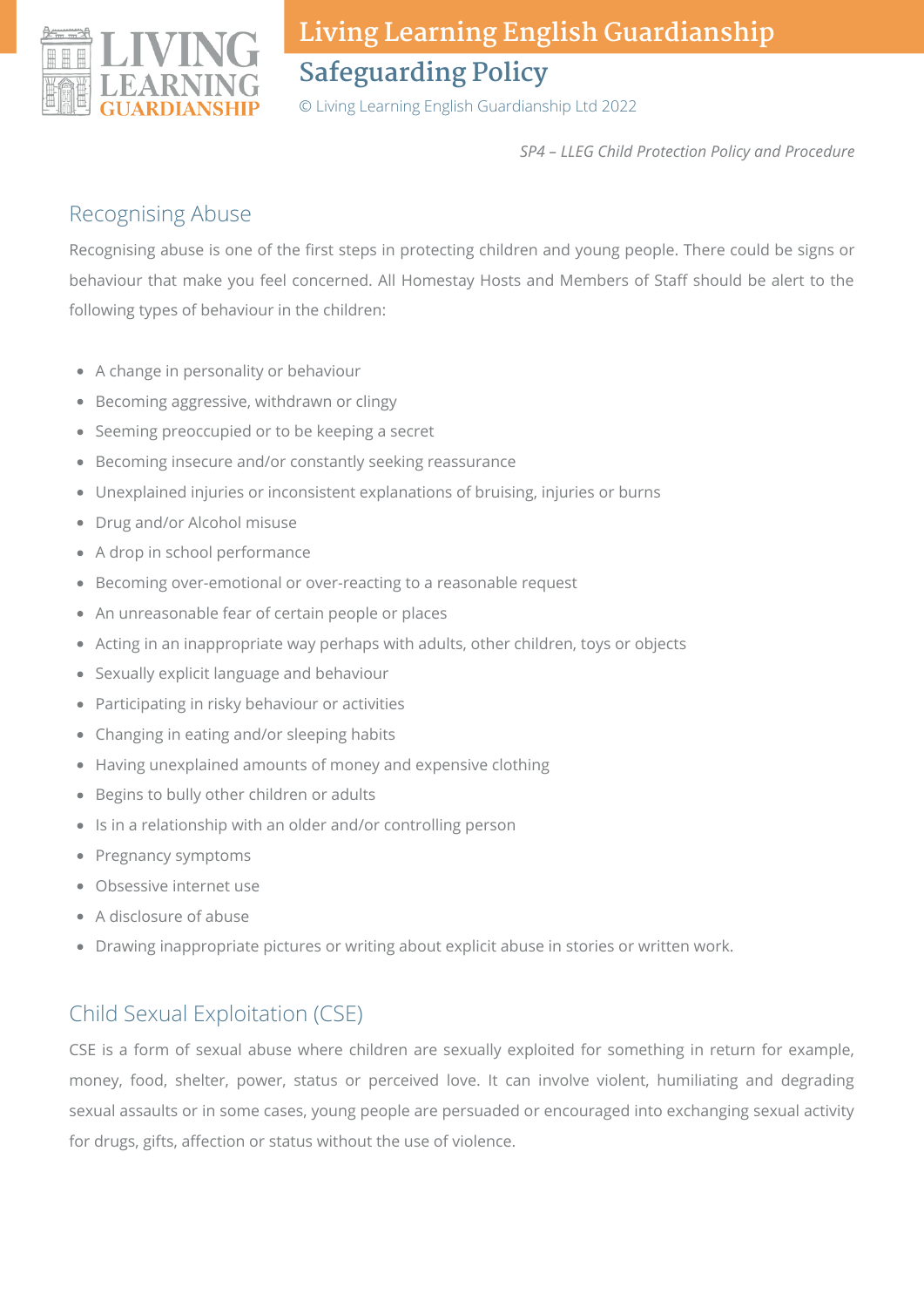

© Living Learning English Guardianship Ltd 2022

*SP4 – LLEG Child Protection Policy and Procedure*

Consent cannot be given, even where a child may believe they are voluntarily engaging in sexual activity with the person who is exploiting them. Child sexual exploitation doesn't always involve physical contact and can happen online, for example, by sending sexual photographs to the perpetrator. Another example of child exploitation, is older peers encouraging younger peers to become sexually active. A significant number of children who are victims of sexual exploitation go missing from home, care and education.

#### **Some of the following signs may be indicators of sexual exploitation:**

- Children who appear with unexplained gifts or new possessions;
- Children who associate with other young people involved in exploitation;
- Children who have older boyfriends or girlfriends;
- Children who suffer from sexually transmitted infections or become pregnant;
- Children who suffer from changes in emotional well-being;
- Children who misuse drugs and alcohol;
- Children who go missing for periods of time or regularly come home late; and
- Children who regularly miss school or education or don't take part in education.

## Child Criminal Exploitation (CCE)

CCE is a form of abuse and includes children and young people being forced and/or manipulated by criminal gangs or individuals into transporting drugs, illegal goods or money through county lines in the UK, working in illegal cannabis or other drug factories, shoplifting or pickpocketing. Children could also be forced or manipulated into committing vehicle crime or threatening/committing serious violence to both adults and children.

Children can become trapped by this type of exploitation as perpetrators can threaten victims (and their families) with violence, or entrap and coerce them into debt. They may be coerced into carrying weapons such as guns and knives or begin to carry a knife for a sense of protection from harm from others. As children involved in criminal exploitation often commit crimes themselves, their vulnerability as victims is not always recognised by adults and professionals, (particularly older children), and they are not treated as victims despite the harm they have experienced. They may still have been criminally exploited even if the activity appears to be something they have agreed or consented to. It is important to note that the experience of girls who are criminally exploited can be very different to that of boys. The indicators may not be the same, however professionals should be aware that girls are at risk of criminal exploitation too. It is also important to note that both boys and girls being criminally exploited may be at higher risk of child sexual exploitation.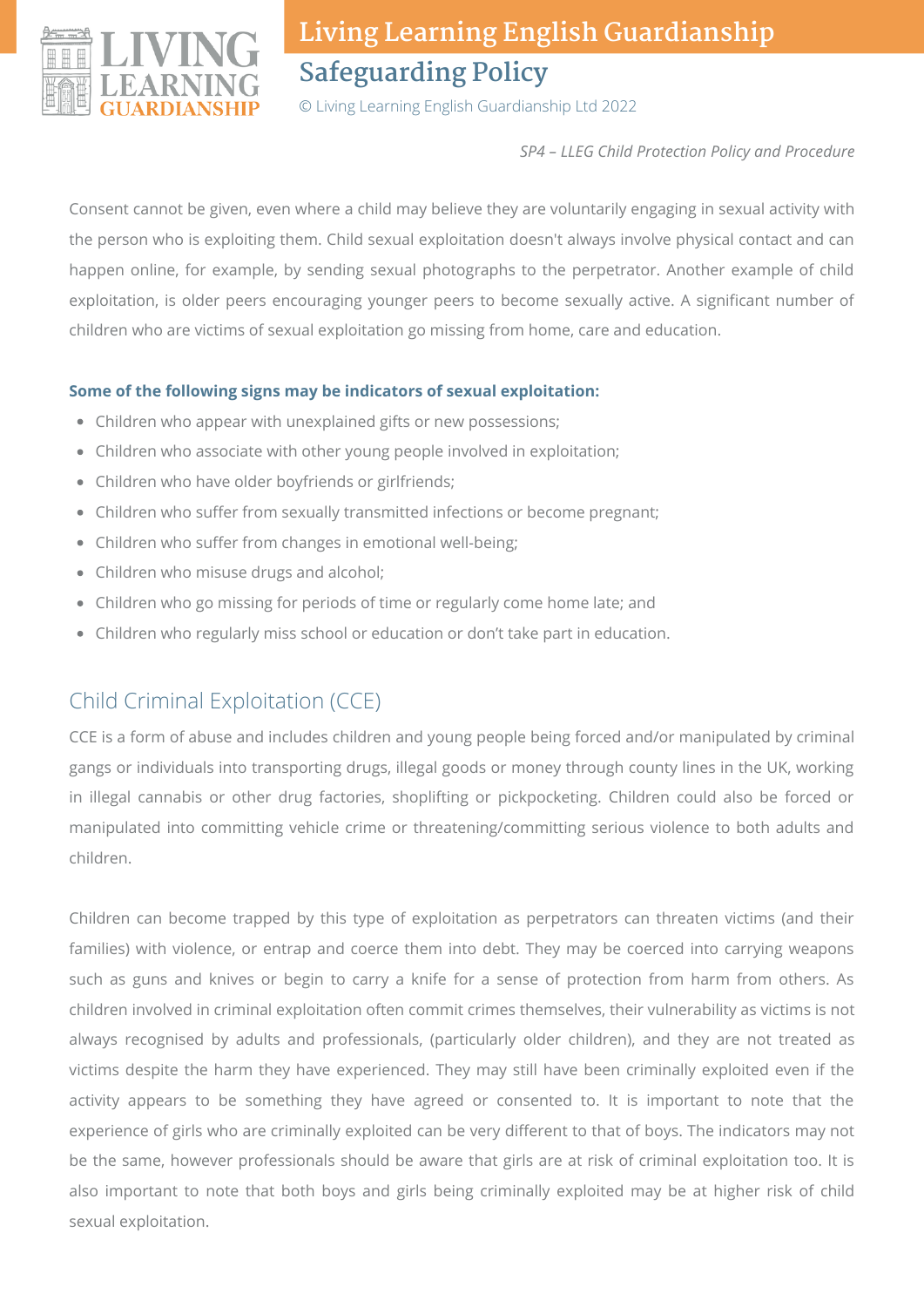

© Living Learning English Guardianship Ltd 2022

*SP4 – LLEG Child Protection Policy and Procedure*

### Human Trafficking

Both children and adults can be trafficked into the United Kingdom for different forms of exploitation, examples of this range from forced prostitution, forced labour, forced criminality such as county lines, benefit fraud, forced marriage, forced servitude and potentially forced organ removal. Trafficking however does not need to take place across international boarders, simply bringing a human into an exploitative situation constitutes trafficking.

Many children who are trafficked from overseas come from Eastern Europe, South-East Asia and Africa. Often children are forced to work in agriculture, the sex industry, in nail bars, car washes, restaurants or cannabis farms. Children can also be exploited to carry drugs and fire arms across boarders for criminal gangs.

Traffickers may groom the child parents to gain their trust, promising the parents a better life and future for their child. Often the traffickers will ask parents for large sums of money upfront in return for travel documents, visas, education and transport. Traffickers will also make a profit on what the child "earns" through exploitation, crime and forced labour. Children will often be told that they need to pay off a debt for their family.

There has been a number of cases since 2015 of traffickers, trafficking students from Vietnam to UK boarding schools/colleges. Children are granted their visa, attend for the first term and then go missing from their education.

Staff should pay particular attention if they receive a course or guardianship enquiry for a student of any age from **Vietnam, Albania and Romania** and this information should be passed onto the Designated Safeguarding Lead or their deputy at the time of the enquiry.

All staff and volunteers need to be aware of human trafficking and suspected cases should be dealt with as any other safeguarding issue. All suspected cases of human trafficking or modern slavery, will be reported to the Modern Slavery Helpline on 08000 121 700 or the police on 101.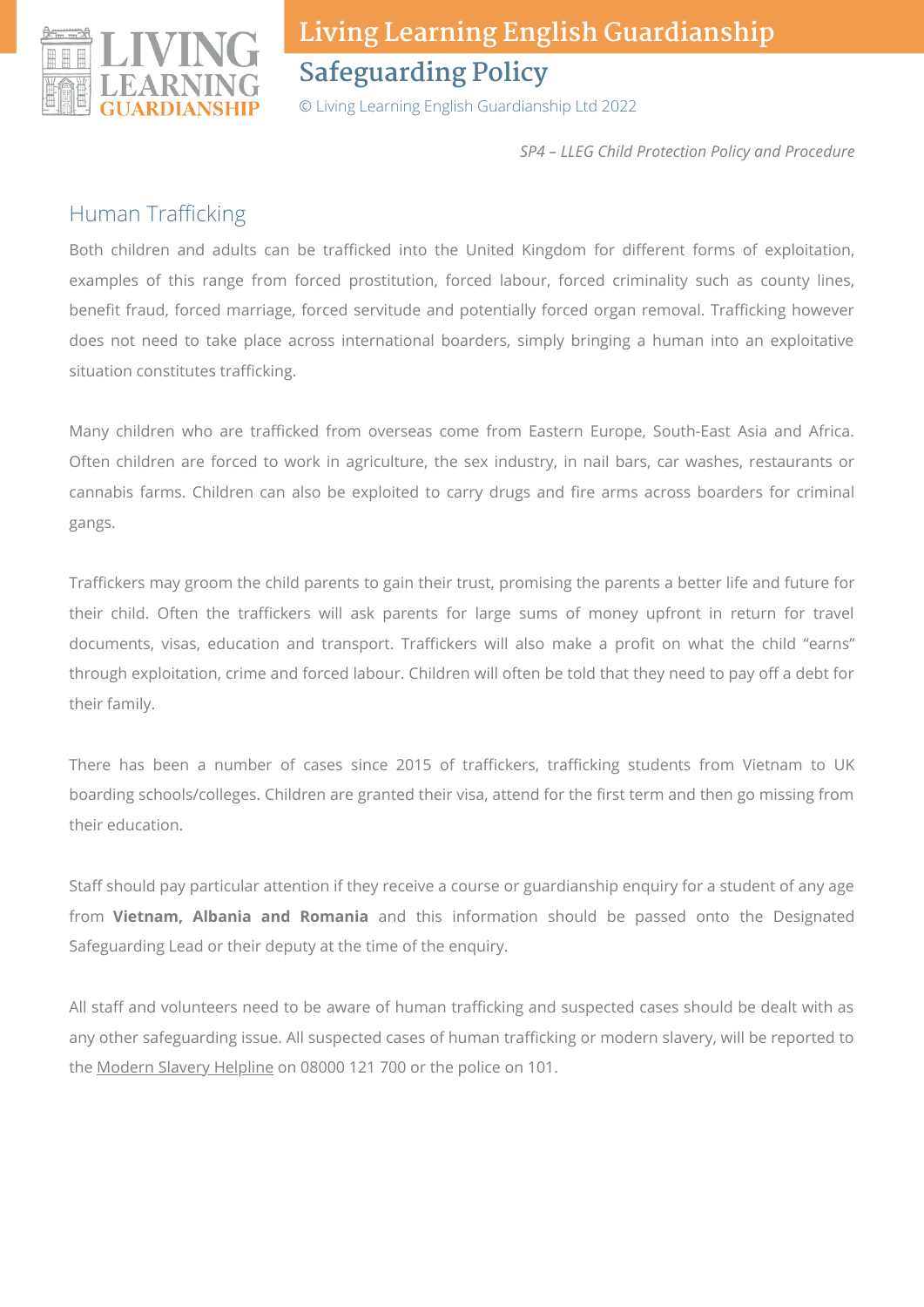

© Living Learning English Guardianship Ltd 2022

*SP4 – LLEG Child Protection Policy and Procedure*

### Female Genital Mutilation (FGM)

FGM is a form of child abuse and as such is dealt with under Living Learning English's Child Protection policy. FGM is a grave violation of the human rights of girls and women. 'Female Genital Mutilation (FGM) comprises all procedures that involve partial or total removal of the external female genitalia or other injury to the female genital organs for non-medical reasons' – definition supplied by the World Health Organisation (2018).

Suspicions should be raised after a child has had a prolonged absence from school together with noticeable behaviour change. This could be after a return from a holiday or you may notice a child is spending long periods of time away from school. In conversation, a child may talk about and express anxiety about a special ceremony or they may be worried about returning to their home country after their English course or when their school term has finished.

A child is at risk of FGM if they come from a community that is known to practice FGM. Countries where FGM is most commonly practiced include **Kenya, Somalia, Sudan, Sierra Leone, Egypt, Nigeria and Eritrea.** However, girls from non-African communities that are also at risk include those from **Yemen, Indonesia, Pakistan and Kurdish nationals**.

A child who has undergone or who is at risk of FGM should be seen as a child protection issue and advice should be sought from the Designated Safeguarding Lead who will make a referral to Social Services/local safeguarding partners and the Police.

## Sexual Violence, Sexual Harassment and Sexual Harm

Sexual Violence refers to the sexual offences under the Sexual Offences Act 2003 and includes rape, assault by penetration and sexual assault.

Sexual harassment is defined as any behaviour in a sexual context which is unwanted and can include sexual exploitation, unwanted sexual remarks on social media, groping, flicking bras, sexual comments, making up sexual stories, making sexual remarks about clothing, deliberately touching another person or brushing against them, drawing sexual pictures, requesting sexual favours or making sexual jokes.

Sexual violence and harassment is never acceptable and should never be treated as a joke or "just banter" between adults, children& children or children and adults of any age.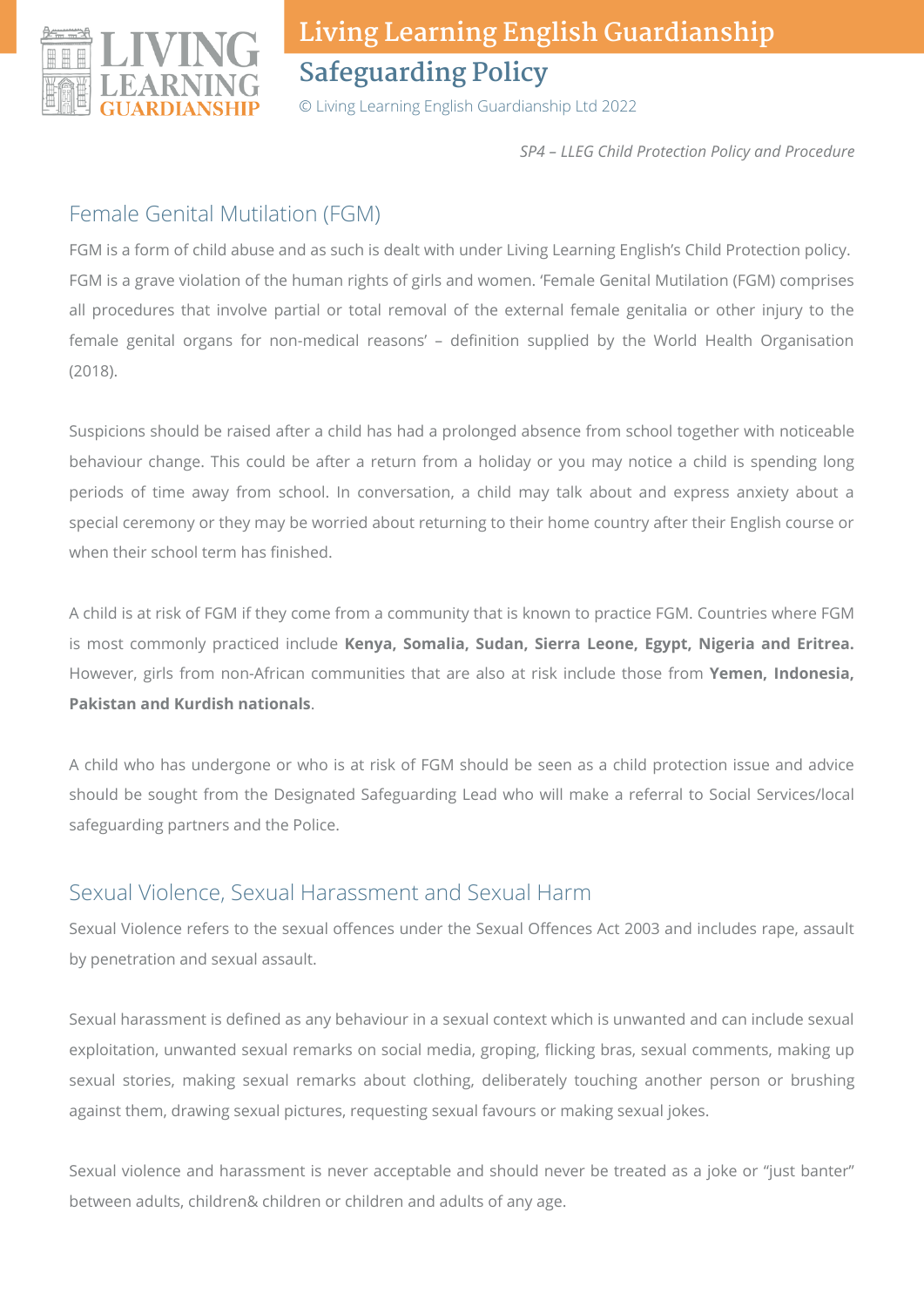

© Living Learning English Guardianship Ltd 2022

*SP4 – LLEG Child Protection Policy and Procedure*

Any report of sexual violence or sexual harassment will be taken seriously, staff should be aware it is more likely that females will be the victims of sexual violence and sexual harassment, But it is essential that all victims regardless of their gender are reassured that they are being taken seriously and that they will be supported and kept safe. A victim should never be given the impression that they are creating a problem by reporting sexual violence or sexual harassment. Nor should a victim ever be made to feel ashamed for making a report. Downplaying behaviours related to sexual abuse can lead to a culture of unacceptable behaviour, an unsafe environment and in worst case scenarios a culture that normalises abuse leading to children accepting it as normal and not coming forward to report it. Any incidences will be dealt with in accordance with this policy by the DSL, a risk assessment will be carried out and any information regarding the above will be passed on to the police and children's services.

### Peer on Peer Abuse

Children can abuse other children. We acknowledge that Peer on peer abuse can occur at any age and other Safeguarding issues can also manifest themselves via peer on peer abuse. LLEG make it clear that any kind of abuse will not be tolerated and peer on peer abuse will not be dismissed as "banter" or seen as an inevitable part of growing up. Peer on Peer abuse is no different to any other form of abuse and must be dealt with as any other safeguarding issue.

Peer on peer abuse could happen within our organisation and may include but is not restricted to the following:

- Bullying (including cyberbullying); Please see SP 8. Bullying policy and Procedure.
- Physical abuse e.g. hitting, kicking, shaking, biting, hair pulling, or otherwise causing physical harm;  $\bullet$
- Emotional abuse
- Sexual violence, sexual harassment: or the encouragement of sexual activity. Please see above;
- Forced drug taking or encouragement to take part in County Lines activity;
- Sexting (also known as youth produced sexual imagery). Please see below;
- Upskirting. Please see below.
- Initiation/hazing type violence and rituals. Please see below.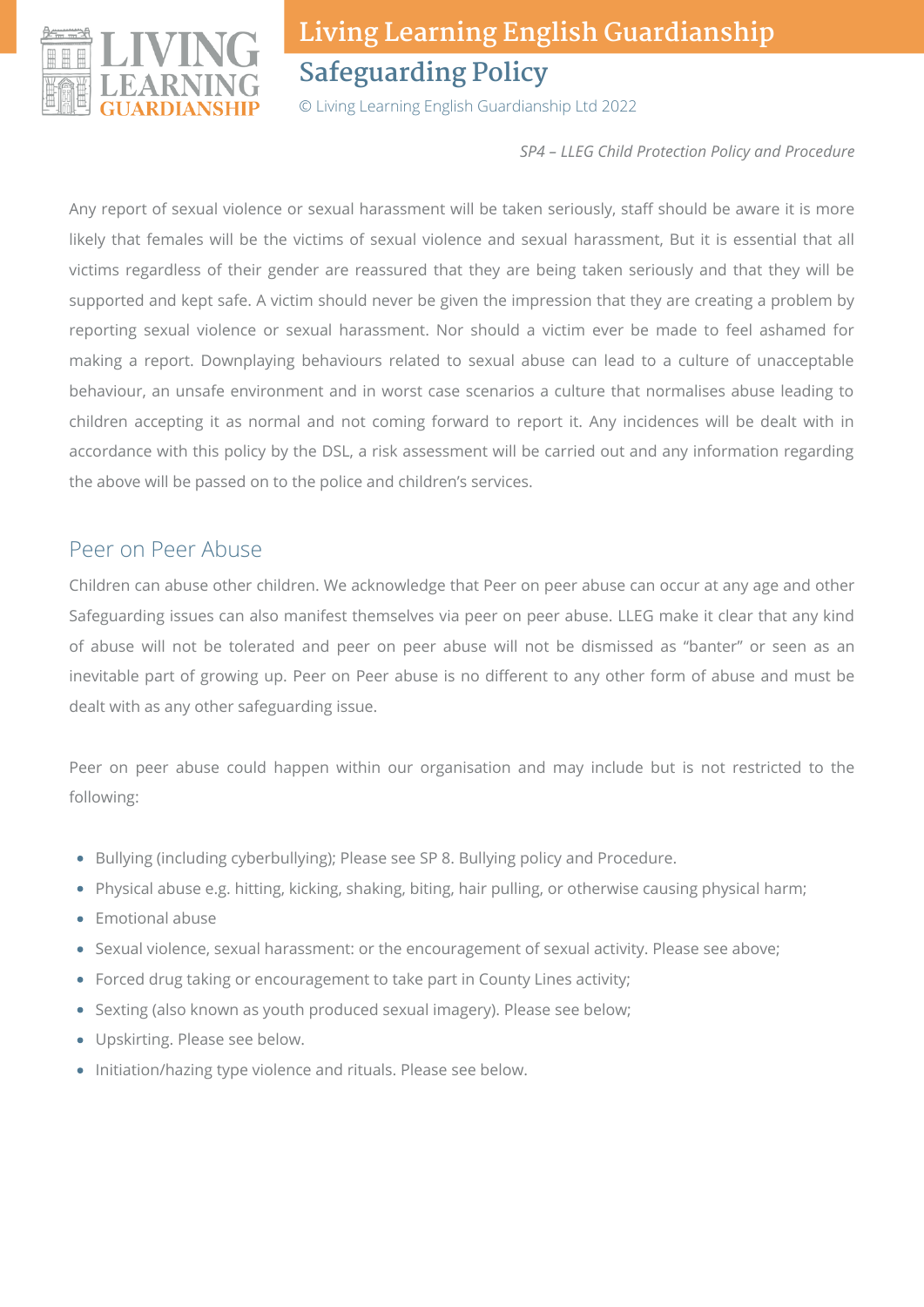

© Living Learning English Guardianship Ltd 2022

*SP4 – LLEG Child Protection Policy and Procedure*

### Consensual and non-consensual sharing of nude images.

'Sexting' is the exchange of self-generated sexually explicit images, through mobile picture messages or webcams over the internet. Young people may also call it: "Cybersex" or "sending a nudie", or "dick pic".

Sending consensual nude images is often seen as flirting by children and young people who feel that it is part of normal life. It may be common but sending nude images is illegal. By sending an explicit nude image of themselves, a young person is producing and distributing child abuse images and risks being prosecuted by the police, even if the picture is taken and shared with their permission and consent.

When images are stored or shared online they become public. They can be deleted on social media or may only last a few seconds on apps like Snapchat, but images can still be saved or copied by others. These images may never be completely removed and could be found in the future, for example when applying for jobs or university.

Young people may think sending a nude image is harmless but it can leave them vulnerable to:

**Blackmail** - An adult or another child may threaten to share the pictures with the child's family and friends unless the child sends money or more images. An ex-partner may also threaten to share images with third parties for "revenge".

**Bullying** - If images are shared with their peers or in school, the child may be bullied or exploited.

**Unwanted attention and abuse** - Images posted online can attract the attention of sex offenders, who know how to search for, collect and modify images.

**Emotional distress** - Children can feel embarrassed and humiliated. If they are very distressed this could lead to suicide, self-harm or mental health issues.

LLEG is committed to helping young people to use privacy settings, to block and report inappropriate people, remove content they have shared online and to report offensive and inappropriate content other people have posted to get it removed.

All incidences of consensual and non-consensual sharing of nude images should be reported to the Designated Safeguarding Lead who will act accordingly as per any other safeguarding issue.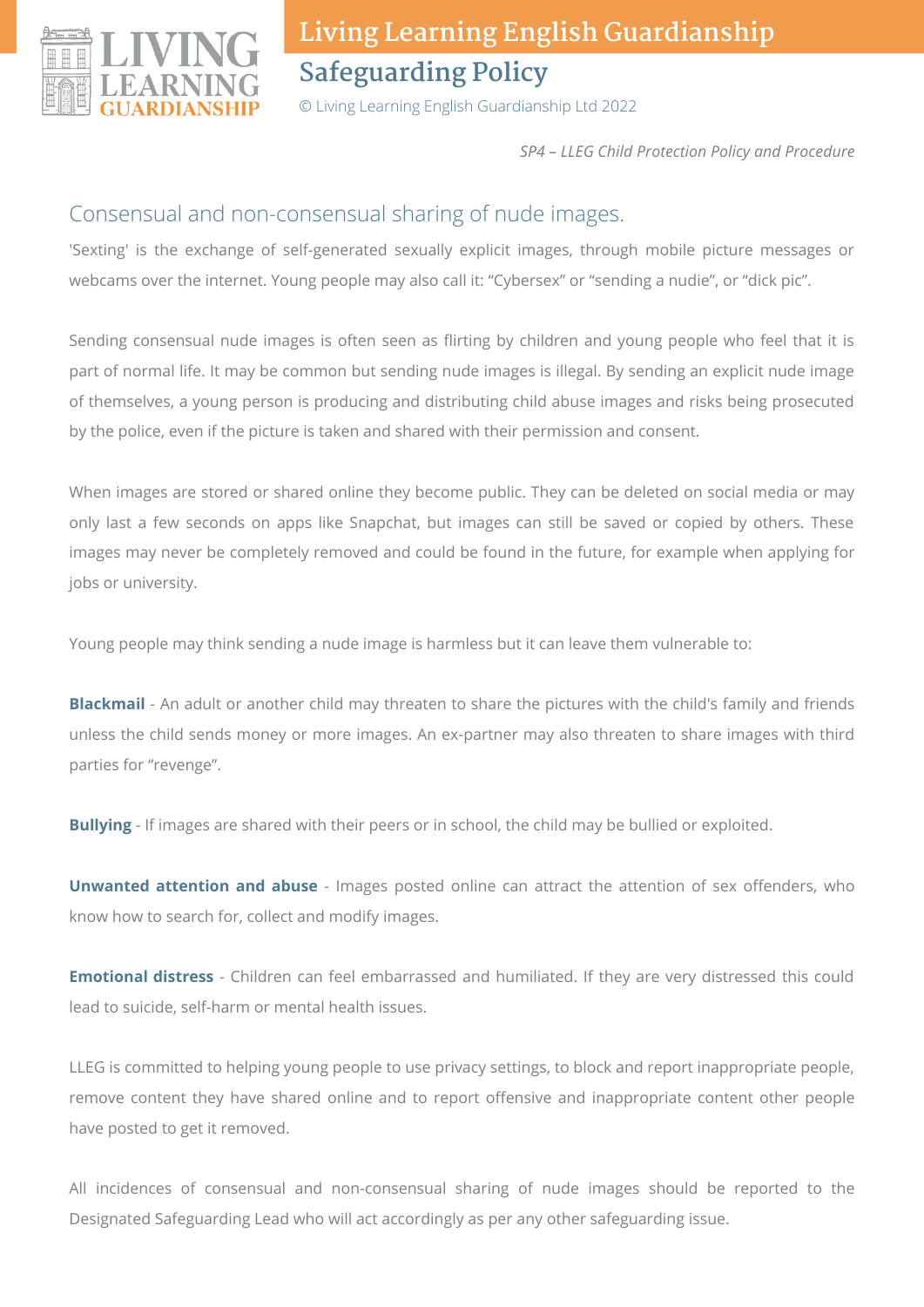

© Living Learning English Guardianship Ltd 2022

*SP4 – LLEG Child Protection Policy and Procedure*

### Initiation/hazing violence and rituals

LLEG staff may have their suspicions raised if a child discloses an incident which has happened to them or a friend.

It may have happened to them in their home country or in the UK. There have been reported cases of initiation activities taking place in boarding houses and sports teams recently within the UK.

Situations may include but are limited to, pupils being asked to complete dares, pretending to capture or kidnap other pupils, removing items of clothing, being branded, forced consumption/ingestion of spicy foods, alcohol, drugs or other harmful substances etc., whipping, hitting or burning, public nudity, mistreatment of animals, forced sexual activity, self-harm and shaving parts of the body.

Disclosures of Initiation/hazing violence and rituals should be dealt with the same as any other disclosure of abuse and passed on to the Designated Safeguarding Lead.

## Upskirting

Upskirting became an offence in April 2019. Upskirting is defined as "taking a picture under a person's clothing without them knowing, with the intention of viewing their genitals or buttocks to obtain sexual gratification, or cause the victim humiliation, distress or alarm" (DfE, 2019a).

### Mental Health

LLEG recognises that mental health problems can sometimes be an indicator that a child has suffered or is at risk of suffering abuse or exploitation. Whilst staff including homestay hosts are not medically trained to make a diagnosis they are well placed to observe behaviour and suggest that a child maybe suffering with or developing a mental health problem. All observations should be passed on to the DSL.

LLEG also recognises the increase in children and young people experiencing mental health difficulties and is committed to supporting and promoting children's and students well-being. Should a child or LLE student experience mental health difficulties whilst staying with their teacher or homestay host then the DSL will be available to offer support and guidance. LLEG has designated teachers and homestay hosts who have received mental health training.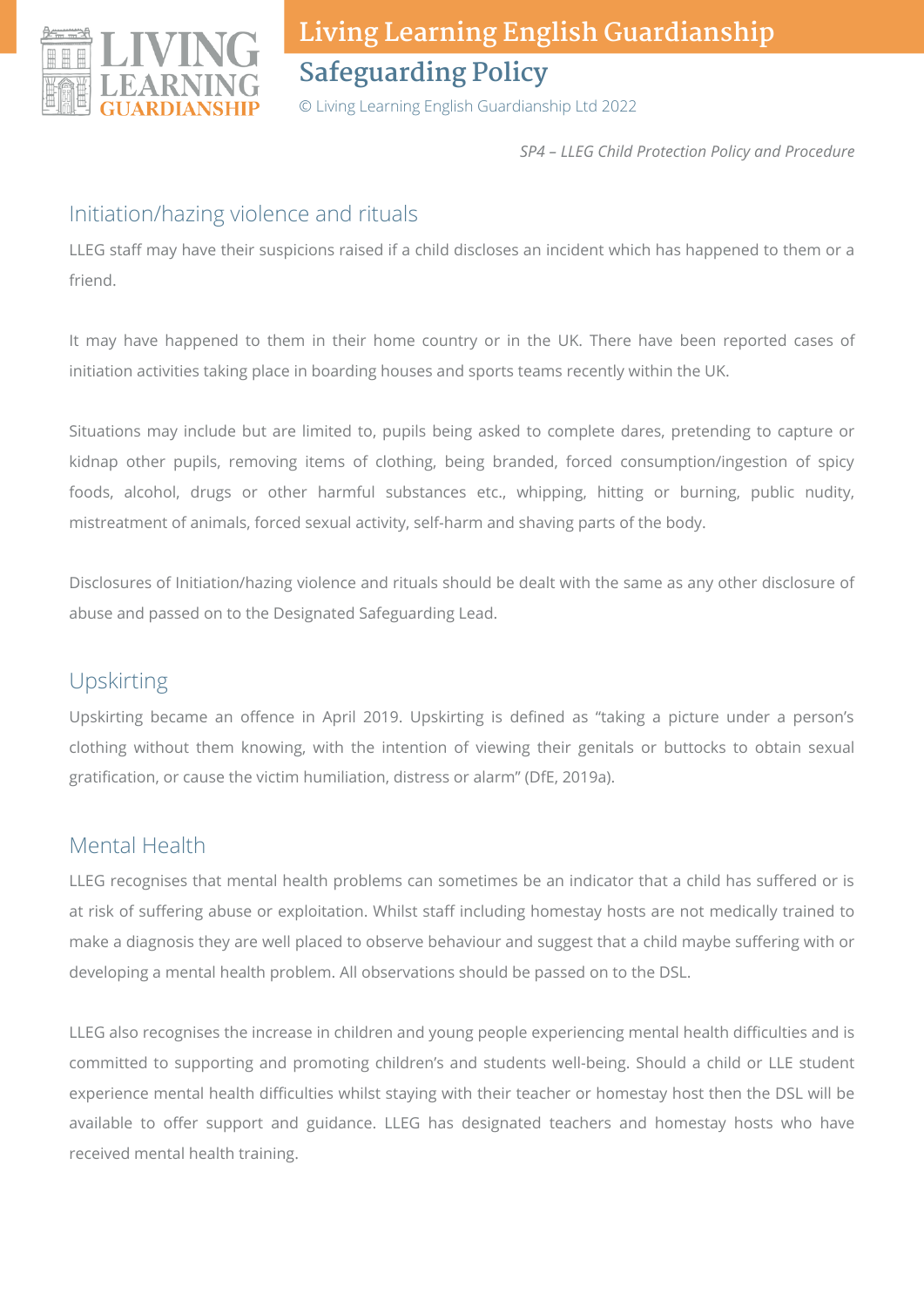

© Living Learning English Guardianship Ltd 2022

*SP4 – LLEG Child Protection Policy and Procedure*

### Responding to a Disclosure of Abuse

It is often likely that a child will disclose an incident or abuse to an adult who they know they can trust. Often children will make several attempts to tell a trusted adult before they disclose any information. Children will usually wait until the adult is alone, it maybe at the end of a lesson or an activity or the child may wait until they are due to leave to go home or back to school. Adults must be ready to deal with disclosures of abuse and must follow steps to make sure that they do not interrupt or interrogate the child. All disclosures must be recorded verbatim and passed onto the Designated Safeguarding Lead or their deputy immediately.

**Designated Safeguarding Lead:** Emma Langton **Email:** emma@livingenglish.com **Direct Dial:** 0117 926 9413 **LLE Emergency mobile:** 07425 137 794 (24 hours a day, 7 days a week)

**Deputy Designated Safeguarding Lead:** Kate Hargreaves **Email:** kate@livingenglish.com **Direct Dial:** 0117 926 9410 **Mobile:** 07766 798 679 **LLE Emergency mobile:** 07425 137 794 (24 hours a day, 7 days a week)

Please follow the steps outlined on the next page.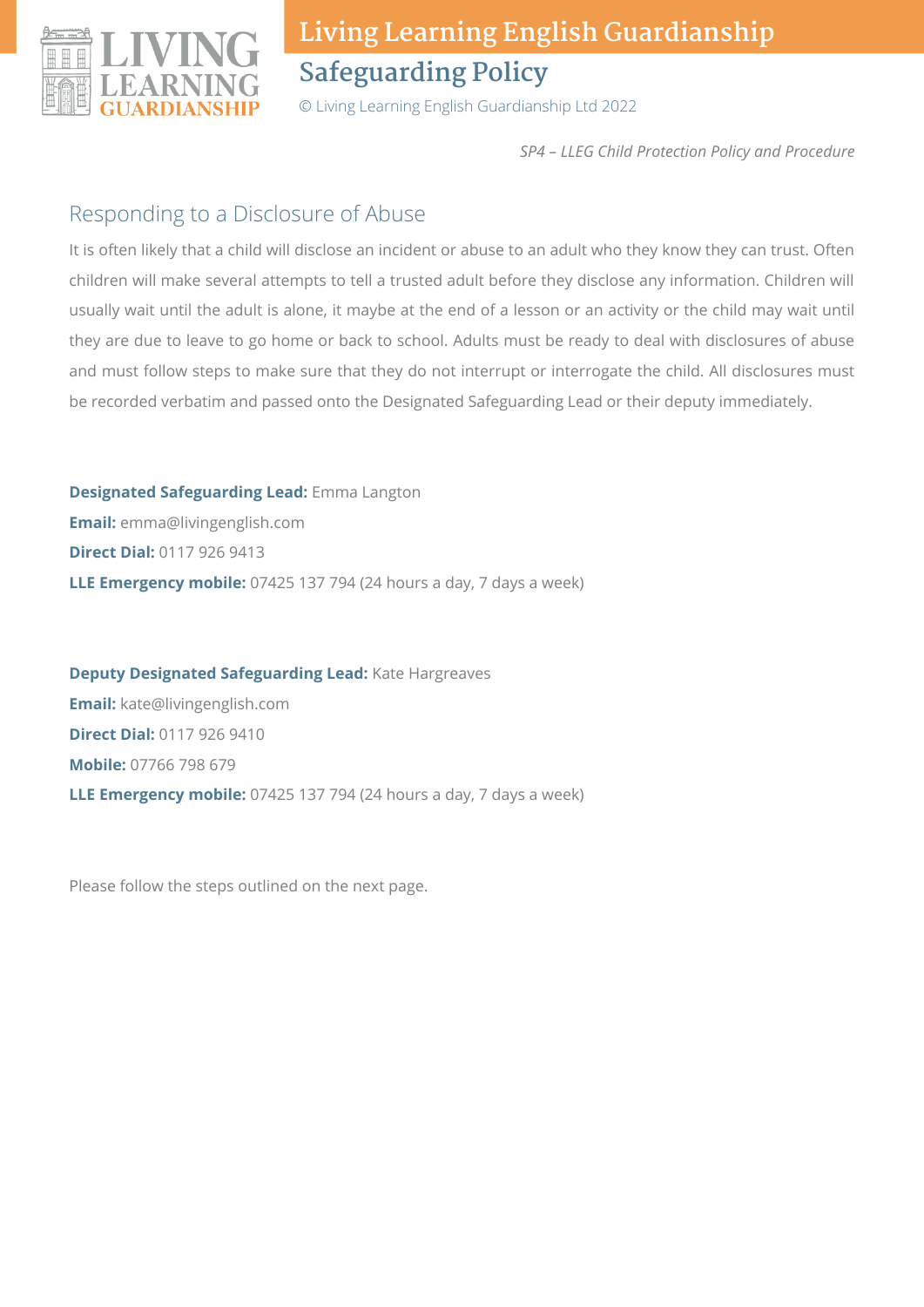

© Living Learning English Guardianship Ltd 2022

*SP4 – LLEG Child Protection Policy and Procedure*

### Steps to take if a child makes a disclosure of abuse

- **Stay calm** and be aware of your own emotions, reactions and non-verbal messages. 1.
- **Listen** carefully to what the child/young person is saying. NEVER interrupt the child until they have finished their disclosure. 2.
- Follow **TED Rules** to clarify any information that is unclear at the end of the disclosure. 3.
	- **T**ell Me
	- **E**xplain to me
	- **D**escribe to me

NEVER ask leading or closed– ended questions, for example, do not ask: what did they do next?

- **Reassure** the child and acknowledge their courage in telling you. 4.
- Suggested **responses**: " What you are telling me is important " 5.
	- " I am glad you were able to tell me, you have taken the right action "
	- " This is so important that I need to ask somebody else for help "

Do not promise the child that this can be kept secret, as subsequent disclosure could then lead to the child feeling betrayed. Explain that you are **legally obliged** to inform other people who have been trained to help. Reassure the child that the Safeguarding Lead will be informed and will be looking to help to protect them.

- Record the disclosure verbatim as soon as possible and use the **actual words** used by the child. Make your notes as detailed as possible, including when and where the conversations took place. Draw a simple diagram, if appropriate, to show the position of any bruises or marks the child or young person shows you, trying to indicate the size, shape and colour 6.
- Keep all records **factual**. Do not make an assumptions or judgements. All children who come to adults for help must be believed and the information disclosed must be passed on to the Designated Safeguarding Lead . It is not your responsibility to make any judgements about whether or not the information is true. Remember to store all records securely. 7.
- **Do not interrogate** the child, or push for more information. Do not ask the child/young person to repeat what they have they told you, for another person. Record accurately. 8.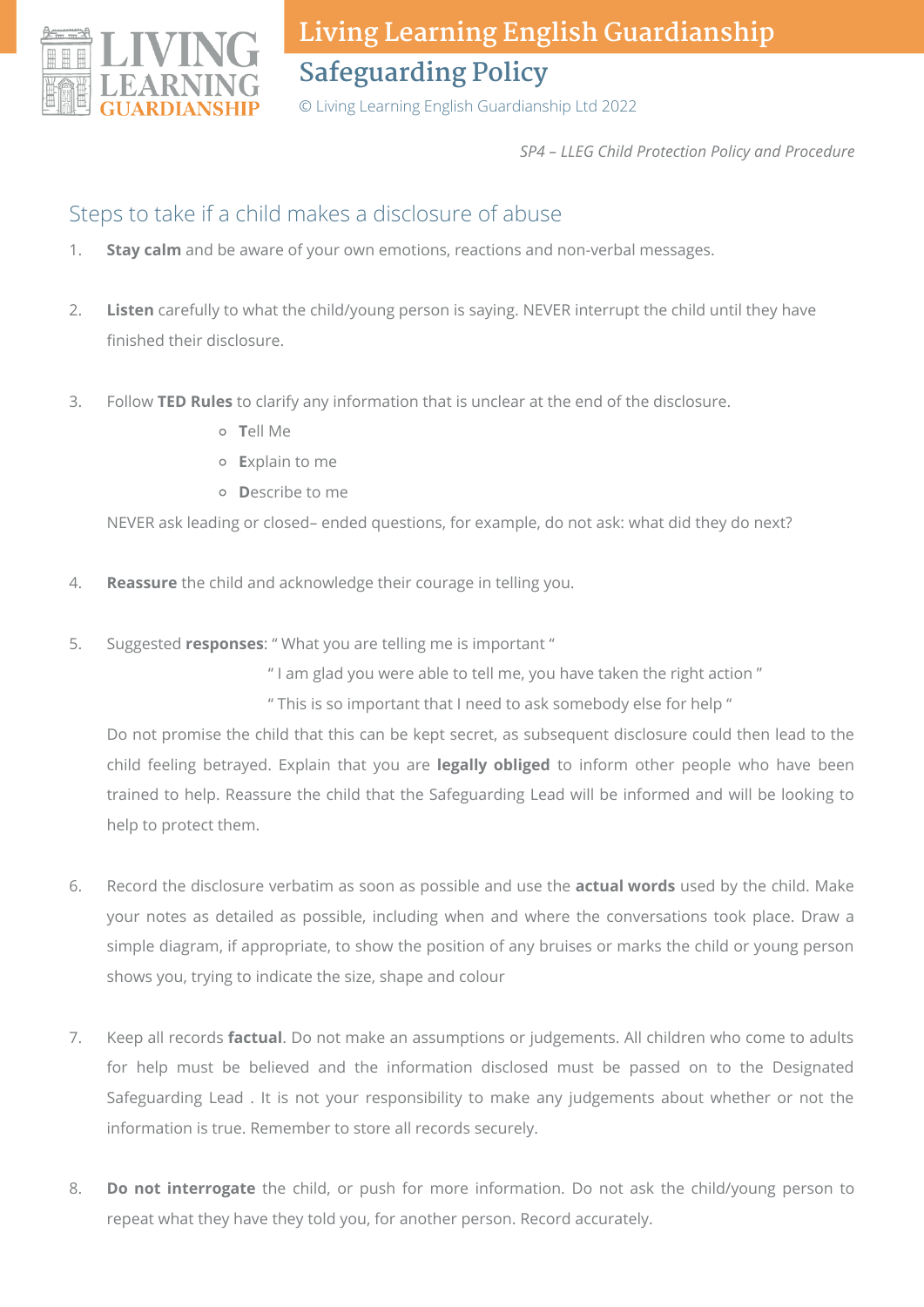

© Living Learning English Guardianship Ltd 2022

*SP4 – LLEG Child Protection Policy and Procedure*

Pass on the disclosure to the Designated Safeguarding Lead **IMMEDIATELY** or in their absence the Deputy Designated Safeguarding Lead: 9.

**Designated Safeguarding Lead:** Emma Langton **Email:** emma@livingenglish.com **Direct Dial:** 0117 926 9413 **LLE Emergency mobile:** 07425 137 794 (24 hours a day, 7 days a week)

**Deputy Designated Safeguarding Lead:** Kate Hargreaves **Email:** kate@livingenglish.com **Direct Dial:** 0117 926 9410 **Mobile:** 07766 798 679 **LLE Emergency mobile:** 07425 137 794 (24 hours a day, 7 days a week)

The Designated Safeguarding Lead will review and assess all of the information and advise on what 10. action will be taken. If the child has suffered significant harm or is at risk, the DSL will make referrals to the appropriate statutory body either Children's Social Services and/or the police. The person to whom the disclosure was made should ensure that the child is informed about what will happen next, so they can be reassured about what to expect.

### Informing Parents, Agents and Partner Schools

LLEG works in partnership with parents and will inform parents about incidents regarding their child. This will sometimes be through a partner agency if the parents do not speak English at the discretion of the DSL. LLEG will always seek consent for information to be shared with third parties. There are times however when the Designated Safeguarding Lead may view it is not in the child's best interest to share information with parents especially if the child is viewed to be at risk of significant harm in doing so or the allegation is against the child's parents. The DSL will also liaise with the Designated Safeguarding Lead at the child's school regarding any safeguarding concerns that they have.

### Allegations against another child aged under 18s

**Children under the age of 18 years old** facing an accusation of child abuse will need additional support, especially as their parents will be overseas. The **Designated Safeguarding Lead** will carry out a risk assessment and put an action plan in place for any child under 18 who has faced an allegation.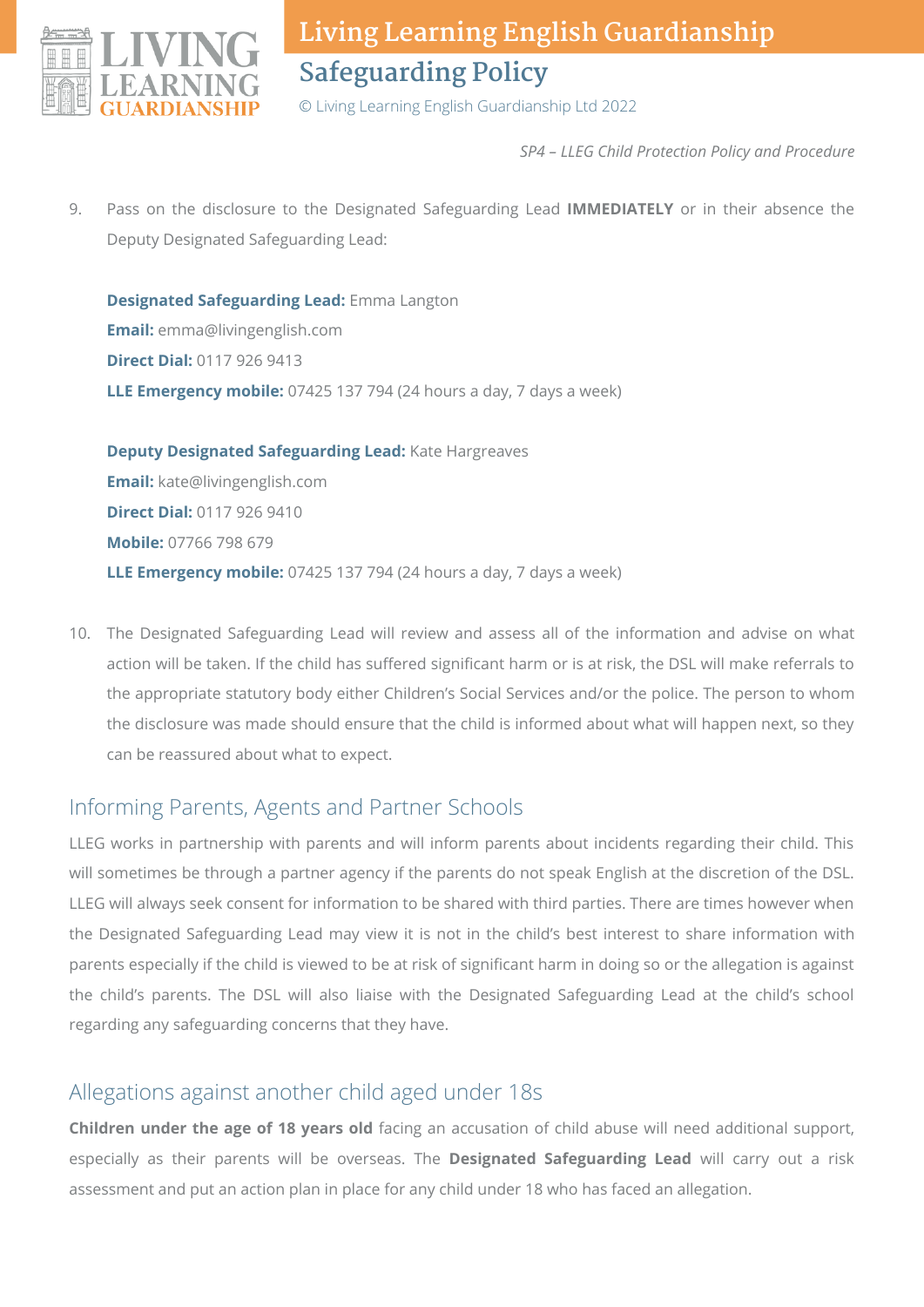

© Living Learning English Guardianship Ltd 2022

*SP4 – LLEG Child Protection Policy and Procedure*

### Allegations against a member of staff or volunteer

The Designated Safeguarding Lead or their deputy must pass on the allegation/ concerns about an a member of staff or a volunteer's conduct if they have harmed or are at risk of harming children to the LADO (Local authority designated officer) of the county where the allegation took place. This must be undertaken within **24 hours** of receiving the disclosure and take priority over any other work.

## Low level concerns regarding a member of staff, volunteer, contractor or external partner

LLEG has a policy for addressing low level concerns regarding a member of staff or volunteer. A low level concern could be when a member of staff steps outside of the staff code of conduct but their behaviour does not meet the threshold for external investigation or a referral to the LADO.

#### **Some of the following behaviour could constitute to a low level concern:**

- Being over friendly with children;
- Having favourite students who they pay more attention to;
- Using inappropriate language in front of children;
- Discussing topics of an offensive nature with children;
- Unprofessional behaviour;
- Contacting a student without informing or having permission from LLEG.

It is crucial that any concerns regarding a member of staff or volunteer, however trivial they may seem are passed on to the DSL or their deputy to be recorded. Staff, teachers and homestay hosts should also pass on any low level concerns to the DSL which they may have about a contractor or a person from an external partner or stakeholder.

#### **The DSL may address a low level of concern by:**

- Ensuring staff, volunteers, contractors and external partners are clear about what appropriate behaviour is when working with children.
- Additional training.
- Helping staff identify inappropriate behaviour and empowering staff to share any low level concerns.
- Addressing inappropriate behaviour at an early stage and ensuring staff put appropriate boundaries in place with the children in their care.
- Providing a robust, responsive, and sensitive handling of any concerns when they are raised.
- Helping to identify areas in LLEG'S safeguarding systems which may need to be improved on.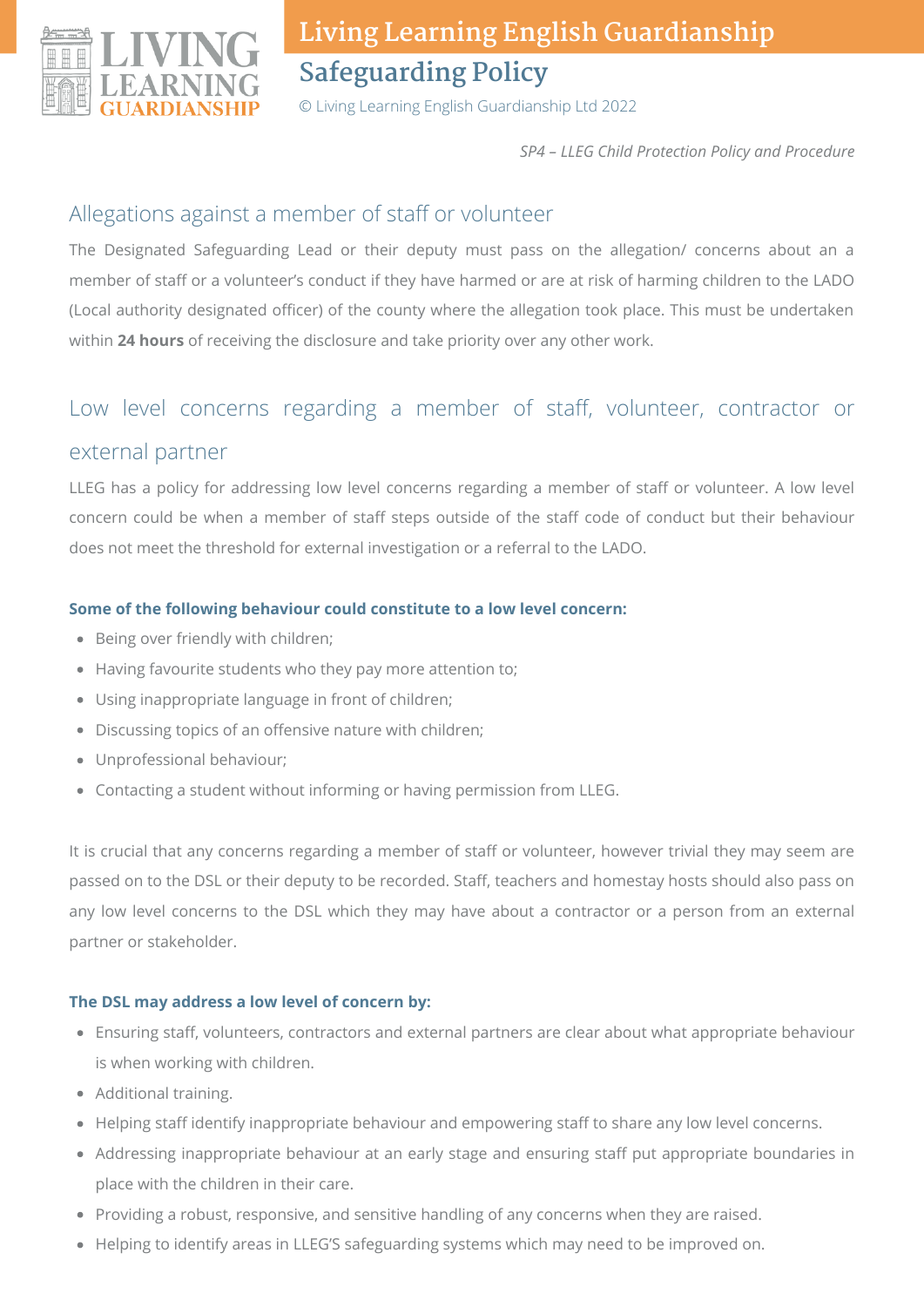

© Living Learning English Guardianship Ltd 2022

*SP4 – LLEG Child Protection Policy and Procedure*

Records will be reviewed regularly by the DSL, to ensure potential patterns of concerning, problematic or inappropriate behaviour can be identified. Where a pattern of such behaviour is identified, the DSL and their deputy will take further action, either through LLEG's disciplinary procedures or where a pattern of behaviour moves from a concern to meeting the harms threshold, it will be referred to the LADO.

### Safeguarding Referrals

Each county in the UK has different procedures for child protection. You will find contact details for your local Children's Social Care Referral and Assessment Team online. The details will be on your Local Council website or if you are unsure please go to [www.gov.uk/report-child-abuse-to-local-council](http://www.gov.uk/report-child-abuse-to-local-council) and enter your postcode. You will then be given the appropriate contact details. Alternatively, contact the Designated Safeguarding Lead who will provide you with relevant contact details for your local authority.

The procedures and important telephone numbers for **Bristol** are outlined below

#### **First Response: 0117 903 6444**

Contact this number for an urgent referral, if a child is in immediate risk of significant harm.

If a child is not in immediate risk of significant harm then report your concerns online at:

**[www2.bristol.gov.uk/form](http://www2.bristol.gov.uk/form)**

**Emergency Duty Team** (out of hours): **01454 615 165**

**LADO** (If allegations against a member of staff or volunteer): Nicola Laird: Tel: **0117 903 7795 Prevent concerns:** Tel: **0117 945 5536** Email: channelsw@avonandsomerset.pnn.police.uk

If you are not happy or satisfied with the response from LLEG or the Designated Safeguarding Lead you are able to contact your local authority or the NSPCC directly to pass on your concerns.

You can also contact your local authority directly if a child discloses information or you have concerns about the Designated Safeguarding Leads or a member of staff.

## **NSPCC**

The **NSPCC** whistleblowing helpline is available as an alternative route for staff who do not feel able to raise concerns regarding child protection failures internally or have concerns about the way a concern is being handled by a school or college. Staff can call **0800 028 0285** – line is available from 8:00 AM to 8:00 PM, Monday to Friday and email: **help@nspcc.org.uk**

For further information on LLEG Whistleblowing Procedures please refer to SP 6: LLEG Whistleblowing Policy.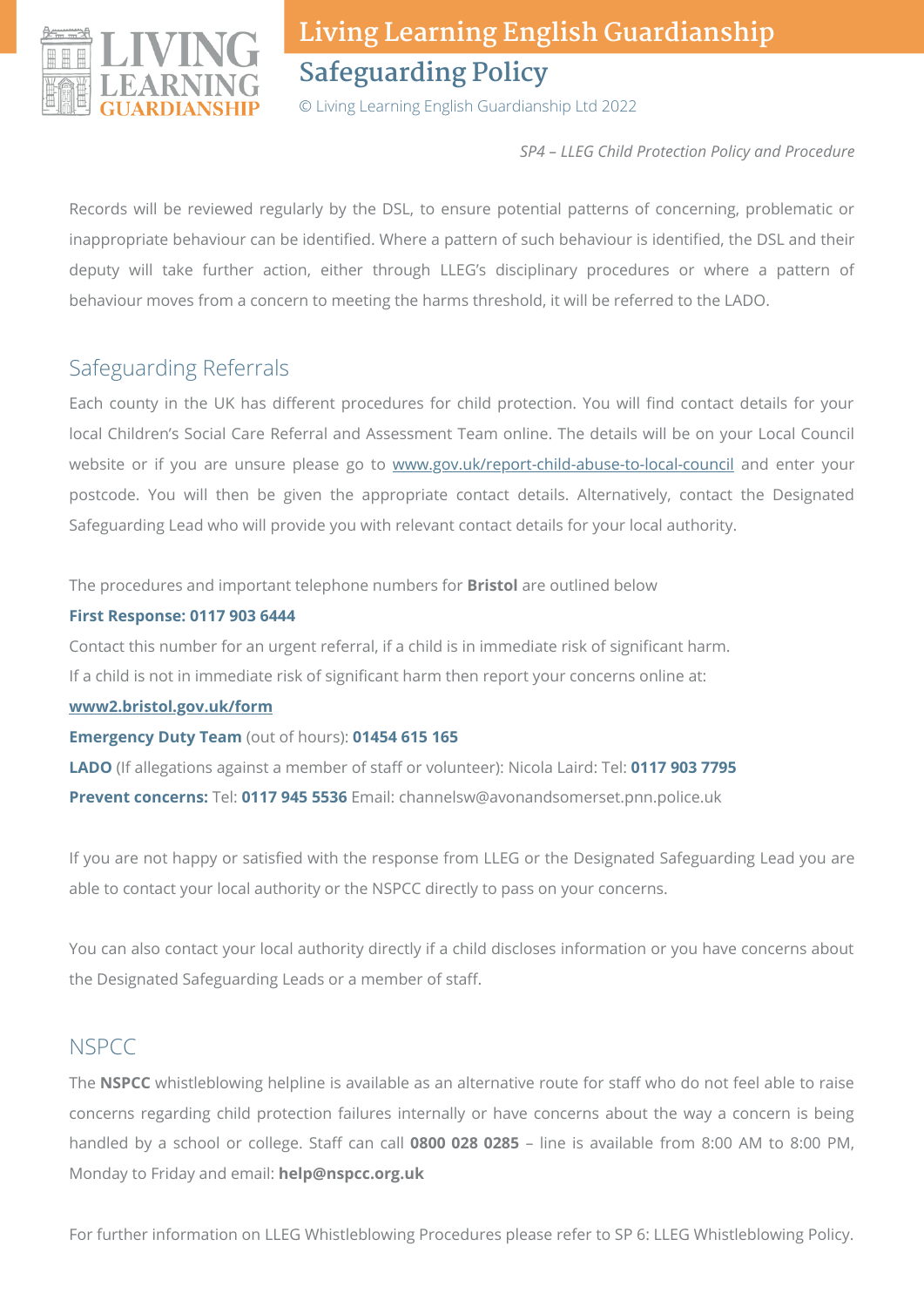

© Living Learning English Guardianship Ltd 2022

*SP4 – LLEG Child Protection Policy and Procedure*

In 2021, the Department for Education commissioned the NSPCC to launch a new helpline called **Report Abuse in Education**. The helpline comes after anonymised testimonials of sexual harassment and abuse in schools were shared to the **Everyone's Invited website**.

Young people and adults can contact Report Abuse in Education including historic abuse on **0800 136 663** or email **help@nspcc.org.uk**

## What to do if Abuse is Suspected

- The Homestay Host or Member of Staff should keep monitoring the child's behaviour, making a note of any particular concerns (when, where and what happened) and passing the information on to the DSL.
- Continue to discuss all concerns and further disclosures with the Designated Safeguarding Lead or deputy in their absence.
- You should remember that if abuse is taking place, it is usually by someone who is known to the child, often not the parents but other family members or friends. Parents are sometimes the last to know.
- It is important to remember that by reporting all concerns however small to the DSL, you are protecting the welfare of the child.
- It may be appropriate to inform parents/carers that you have concerns. This might not always be possible and should not put the child or yourself at risk. Always discuss with the DSL first.
- If your Local Children's Social Care Referral and Assessment Team (Social Services) has been contacted, they should let the person who has referred know that they are responding to what you have told them. It is unlikely that you will be told exactly what action has been taken and the outcome unless it has implications. If you have not heard from the Referral and Assessment Team, it is appropriate to contact them to ensure that the details you gave them have been taken into consideration and acted upon.
- Remember to always escalate concerns which have not been acted on both internally and externally.

## Abuse of Position of Trust

If it appears that a teacher, homestay host/member of homestay host household or a member of LLEG Staff has:

- Behaved in a way that has harmed a child, or may have harmed a child, or
- Possibly committed a criminal offence against or related to a child, or
- Behaved in an inappropriate way towards a child which may indicate that he or she is unsuitable to work with children.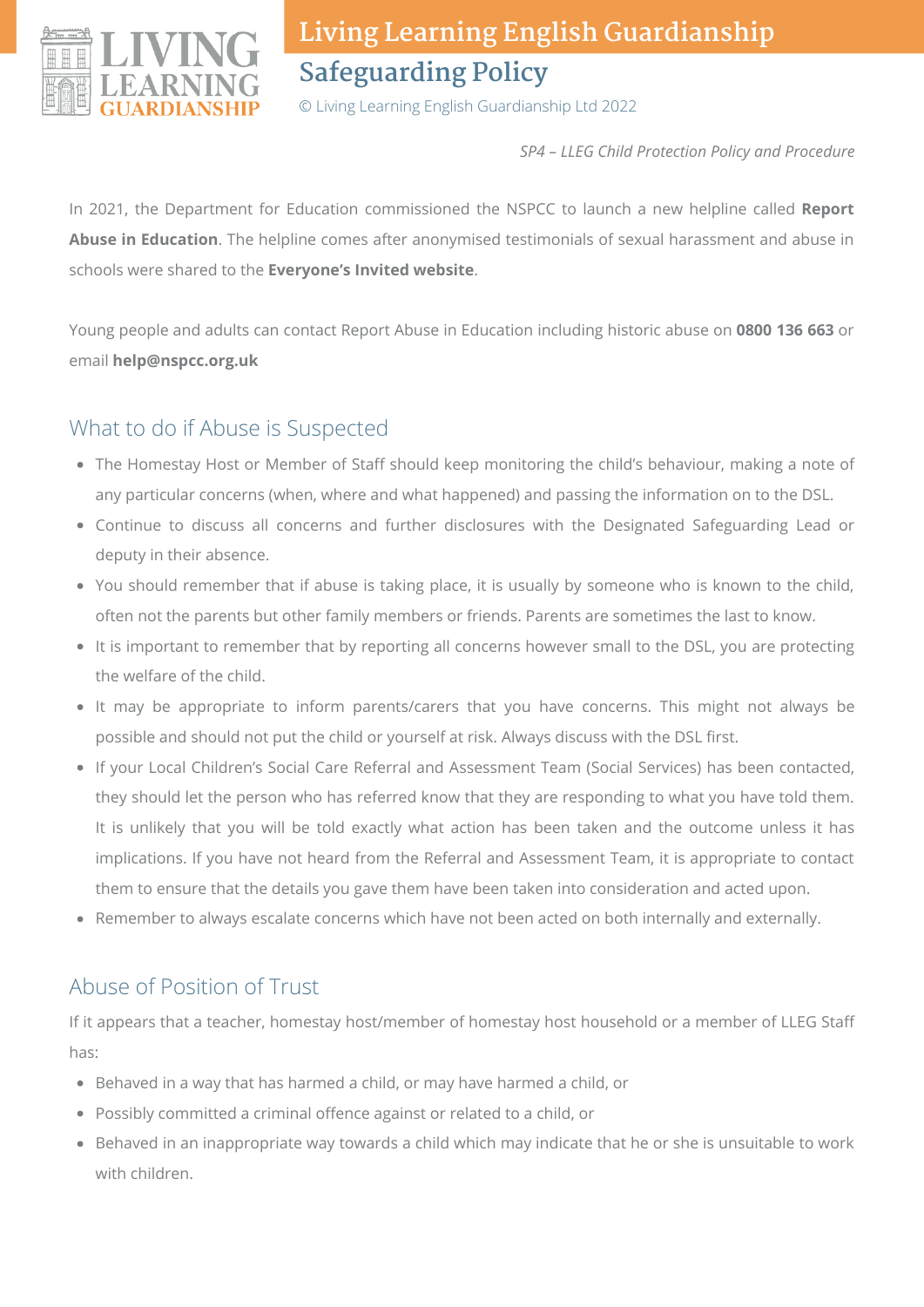

© Living Learning English Guardianship Ltd 2022

*SP4 – LLEG Child Protection Policy and Procedure*

#### **Then the following procedures must be followed:**

- Record your concerns the same as a disclosure and pass on immediately to the Designated Safeguarding Lead (DSL).
- The DSL will take steps to ensure that particular person is not left in sole charge of any child.
- The DSL will contact the Local Authority Designated Officer (LADO) to ask for advice and how to proceed and to give details of the concern.
- LLEG will then follow the LADO's advice on how to deal with allegations against staff.

#### Support to Homestay hosts and Staff

LLEG will fully support all Homestay Hosts and Members of Staff in following this procedure. Following an allegation or investigation, Homestay Hosts and Members of Staff are able to talk to the Designated Safeguarding Leads and any of the appropriate agencies detailed in this Policy.

#### Recruitment of Homestay hosts and Staff

We acknowledge that people who pose a threat to children may be attracted to employment that allows them access to children and young people. As part of the LLEG Safeguarding Policy, we will ensure that people working with the children are safe to do so. Our safe recruitment procedures are detailed in SP5 – Safer Recruitment Policy and Procedure.

#### Obligation to Report

LLEG must refer details to the Disclosure and Barring Service (DBS) when an alleged person has resigned or they have been dismissed because they have harmed or could harm children or vulnerable adults. The information must be referred to the DBS as soon as it becomes known.

#### Implementation and Monitoring

- LLEG will appoint a person with responsibility for child protection and safeguarding known as the Designated Safeguarding Lead (DSL).
- This person will receive reports from teachers, homestay hosts and/or staff of any occasions when there are concerns or issues of Child Protection. These reports will be filed and kept securely by the Designated Safeguarding Lead (DSL). Only the DSL and their deputy will have access to these records.
- LLEG will review this policy annually to ensure it is being implemented. Appropriate action will be taken if deemed necessary, through consultation with the agencies referred to below.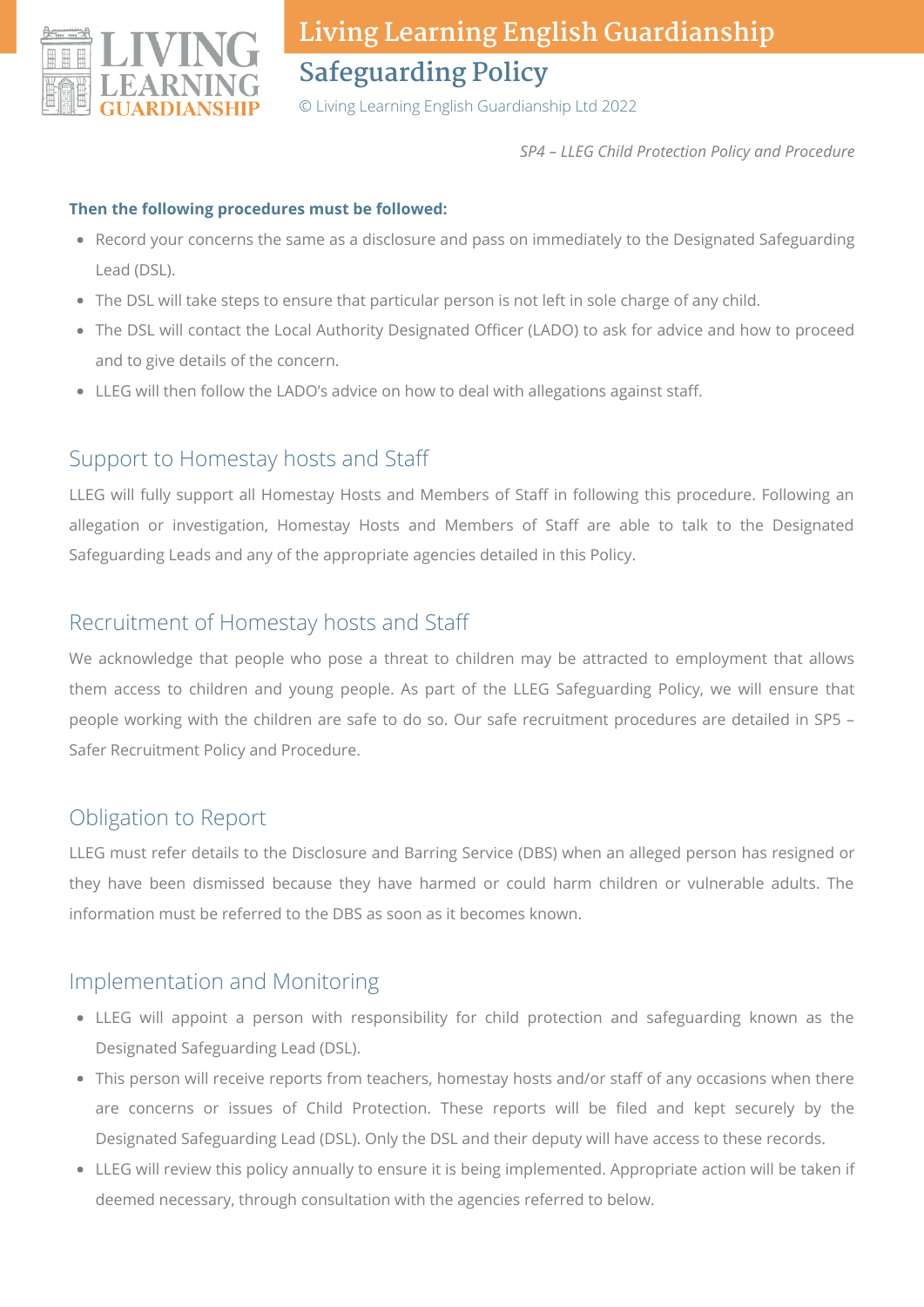

© Living Learning English Guardianship Ltd 2022

*SP4 – LLEG Child Protection Policy and Procedure*

### YOUR SAFEGUARDING / CHILD PROTECTION CONTACTS

#### **LLE Designated Safeguarding Lead**

The LLEG person responsible for child protection is:

| <b>Name:</b> Emma Langton                     | <b>Name:</b> Kate Hargreaves              |
|-----------------------------------------------|-------------------------------------------|
| <b>Position:</b> Designated Safeguarding Lead | <b>Position:</b> Deputy Safeguarding Lead |
| Tel: 0117 9269413                             | Tel: 0117 9269410                         |
| LLE Emergency mobile: 07425 137 794           | LLE Emergency mobile: 07425 137 794       |

**You should call the Designated Safeguarding Lead FIRST to report an issue, if they are absent then please ask for the Deputy Safeguarding Lead.**

If you think a child is in immediate danger: contact the police by calling **999**

Otherwise, **call 101** & ask for the **Safeguarding Coordination Unit**.

### Support and advice

NSPCC 24 hour Helpline: **0800 800 5000** (free from a landline) NSPCC Text helpline: **88858** (service is free and anonymous) NSPCC Whistleblowing Helpline: **0800 028 0285** CHILDLINE (provides help and advice for children and young people). Tel: **0800 1111**

### Further Information

For information about all aspects of Child Protection, including more advice on what to do if you are worried about a child, visit: [www.nspcc.org.uk](http://www.nspcc.org.uk/) (National Association for the Prevention of Cruelty to Children). They provide a free 24 hour helpline where you can discuss your concerns with a counsellor. You can call the NSPCC on 0808 800 5000 or email: help@nspcc.org.uk

**The South West Safeguarding and Child Protection Group** also provide detailed online information on all aspects of child protection in the South West of England.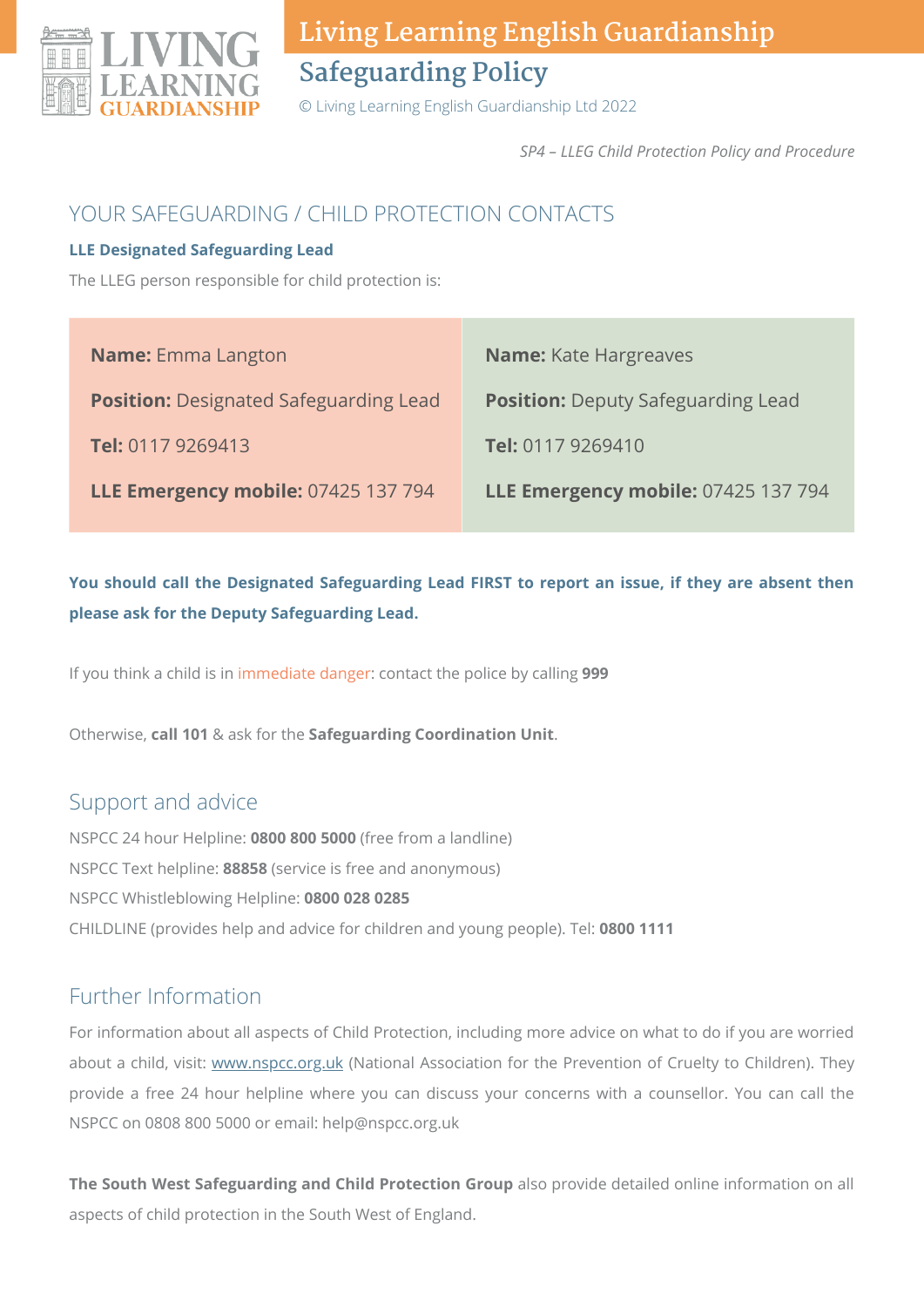

© Living Learning English Guardianship Ltd 2022

## LLEG Safeguarding Policy (SP)

### **SP5 – Safer Recruitment Policy and Procedures for Homestay Hosts**

*Date of policy: 20 May 2015*

*Last reviewed: 2 January 2018, 14 December 2018, 4 December 2019, 11 December 2020, 12 January 2022 Next review date: January 2023*

LLEG is committed to recruitment procedures and practices which aim to prevent the appointment of people who may pose a risk to children; this is an essential part of safeguarding. The robust screening of applicants is proven to act as a deterrent for offenders seeking employment with access to children in order to harm them. To this end, LLEG seeks the understanding and cooperation from homestay hosts and their families new to LLEG in the recruitment process and compliance with on-going requests for information and home visits.

### DBS (Disclosure and Barring Service)

The work of LLEG is classified by the government as regulated activity. This is the term most commonly used to describe roles where a suitability/criminal records check is required – roles involving responsibility for or substantial access to under 18s. In very broad terms, regulated activity is any position that has direct contact with children over a specified period of time. Any person that is engaged in 'regulated activity' as defined by the Safeguarding Vulnerable Group Act 2006 (England & Wales) and parallel laws in Scotland and Northern Ireland requires an enhanced disclosure check.

- LLEG will ensure that every permanent member of the household aged 16 and over will have a current, clear and valid **Enhanced** DBS check with children's barred list check if appropriate.
- LLEG will ensure we have received a self-declaration from the applicant.
- LLEG homestay hosts are required to register annually for the DBS Update Service.

Any criminal records (including spent convictions) will be considered with reference to the Rehabilitation of Offenders Act 1974 and Exceptions to the Act.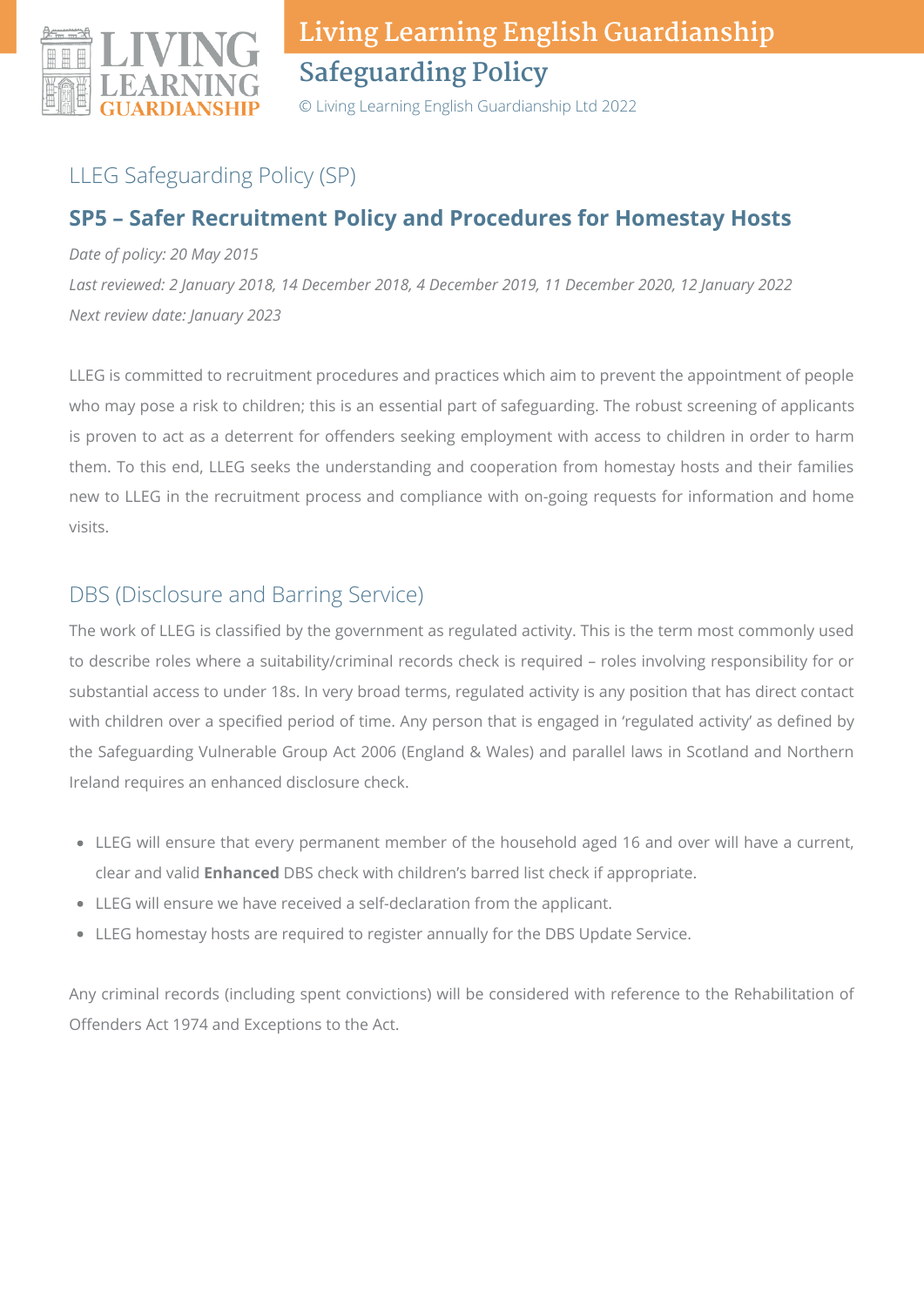

© Living Learning English Guardianship Ltd 2022

*SP5 – Safer Recruitment Policy and Procedures for Homestay Hosts*

#### Recruitment

Recruitment materials (homestay host information) include reference to LLEG's commitment to safeguarding the welfare of every pupil in its care and all adults associated with our organisation will be expected to share our ethos and actively engage in looking after our pupils safely, especially under 18s.

At least two references are requested for every homestay host, a professional reference and a character reference. References will be followed up and referees will be asked whether there is any reason not to engage the applicant where they have substantial access to under 18s. Follow up phone calls are made to verify the references (recorded on a spreadsheet and in the homestay host record on the LLEG database).

- LLEG will seek a full employment history for prospective homestay hosts and reserves the right to approach any previous employer. All gaps in CVs must be explained satisfactorily.
- Proof of identity is required (All original documents will be checked on the initial home visit).
- Interview questions will explore candidates attitudes to working with children aged under 18 years old and their knowledge of safeguarding children.
- The interview panel will always include a staff member who has completed the DfE Safer recruitment in education e-learning module: [www.nspcc.org.uk/what-you-can-do/get-expert-training/safer-](http://www.nspcc.org.uk/what-you-can-do/get-expert-training/safer-%20recruitment-education-course) recruitmenteducation-course
- If the candidate is hosting and/or teaching under 18s then DBS checks will be carried out for all permanent residents of the household aged 16+.
- The homestay host position is exempt from the Rehabilitation of Offenders Act 1974 and therefore all convictions, cautions, written warnings, bind overs, including those regarded as 'spent' must be declared. All adults will be required to sign a criminal record self-declaration.
- Further checks will be carried out if the homestay hosts have lived or worked abroad in the last five years or if they have been out of the UK for a significant period of time.
- Interview questions about a candidates health and mental well-being will be asked in order to establish whether there may be any physical or mental obstacles to homestay hosts fulfilling their specific role that cannot be overcome.
- Homestay Hosts are obliged to inform LLEG of any change of circumstance within the home which may affect child protection, e.g. addition of household members aged over the age of 16.
- A single central register of all checks made during recruitment is kept at the LLEG Head Office.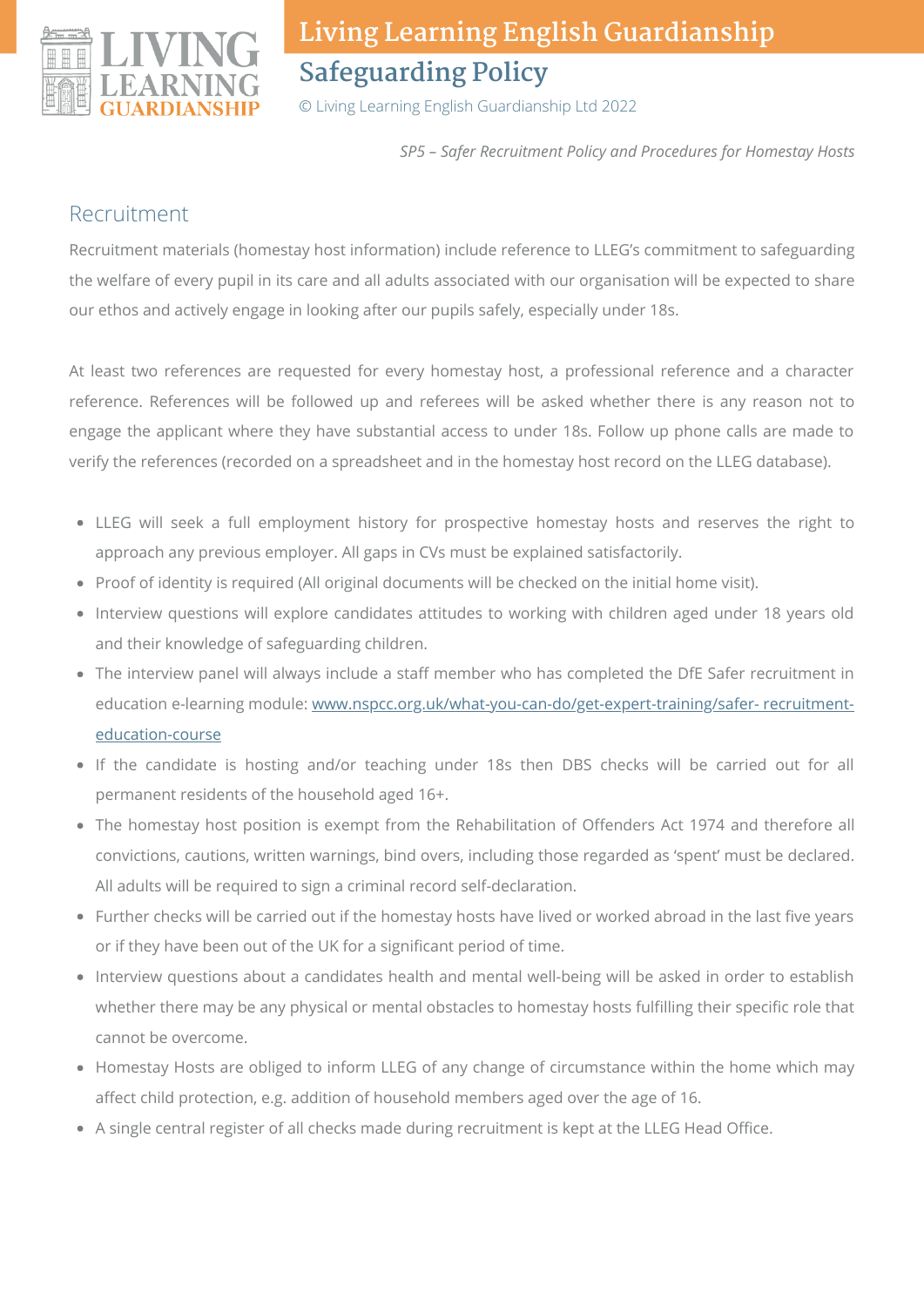

© Living Learning English Guardianship Ltd 2022

*SP5 – Safer Recruitment Policy and Procedures for Homestay Hosts*

#### Induction

LLEG is responsible for ensuring that their homestay hosts and families understand their safeguarding responsibilities for LLE Guardianship Pupils under 18 and are skilled and confident in managing the homestay and in looking after children.

#### **The LLEG Induction Process**

**A homestay/welfare/safeguarding induction** is carried out by an LLE Guardianship Manager.

- All homestay hosts will have access to detailed policies and guidance on their responsibilities, institutional policies, procedures and expectations of professional conduct and ethical behaviour relating to under 18s.
- On-line Safeguarding training at Level 1 is mandatory if you are hosting and/or teaching children aged under 18 and must be carried out annually. Prevent training is also mandatory.
- Electronic copies of the completed welfare induction form will be stored in the homestay host's records, along with the Level 1 Safeguarding certificate.
- LLE Guardianship Managers are available in office hours to respond to queries from homestay hosts.
- Out of hours, a 24 hour emergency phone number is available staffed by LLEG at all times.

#### **Updates to policies**

Updates to policies are sent by email to all registered LLEG homestay hosts.

#### **Ongoing training**

LLEG holds regular conferences, seminars, webinars and in-house training events for homestay hosts including topics such as safeguarding and promoting the welfare of international students.

All homestay hosts and their families should be fully aware of systems within LLEG which support safeguarding and these are explained to homestay hosts as part of the induction process. This includes: LLEG's safeguarding policy; the code of conduct; and the designated safeguarding lead; child protection training and e-safety.

**All adults in contact with under 18s need to demonstrate appropriate knowledge of this policy, their responsibilities and the procedures for reporting any incident of harm or abuse.**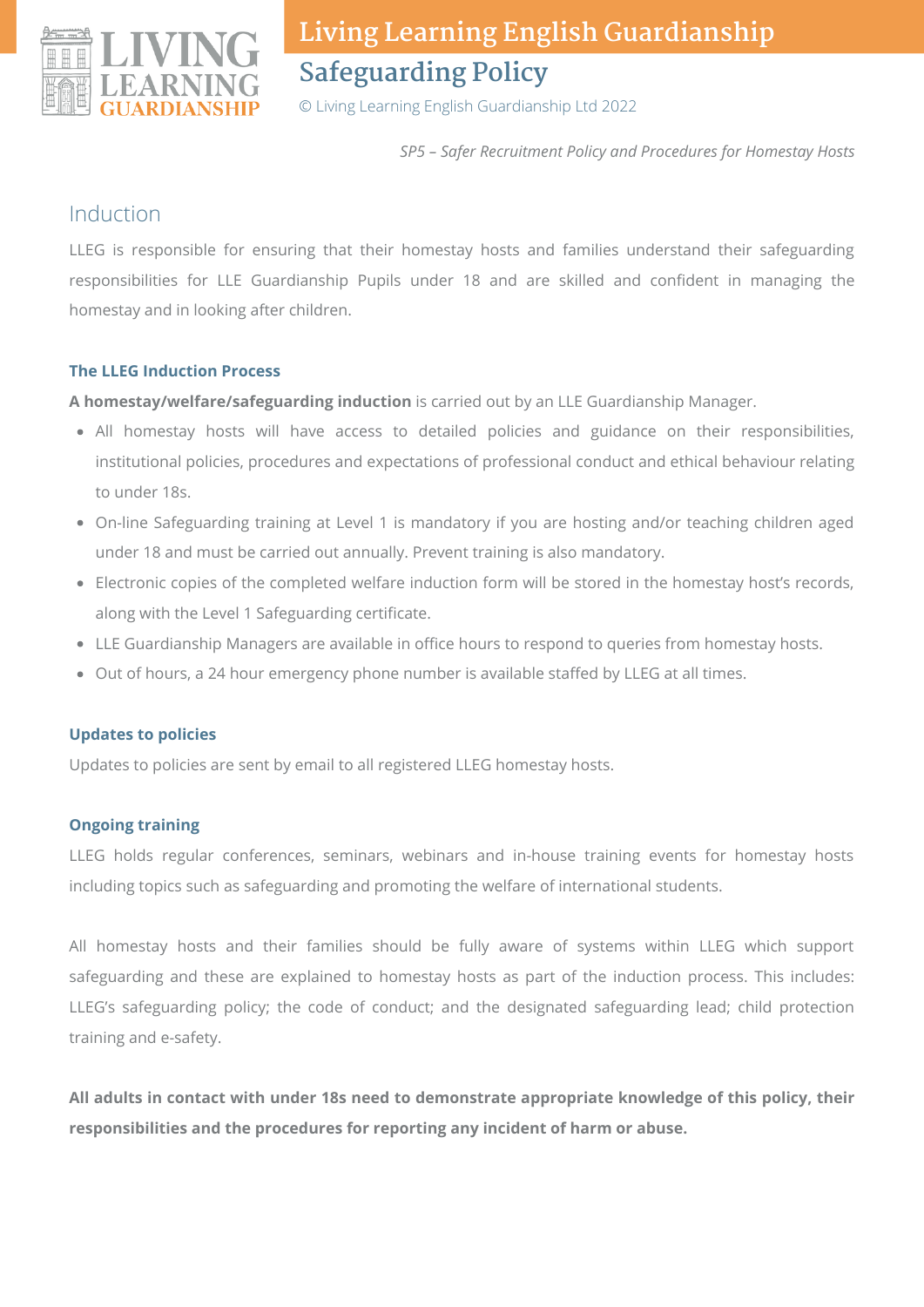

© Living Learning English Guardianship Ltd 2022

*SP5 – Safer Recruitment Policy and Procedures for Homestay Hosts*

#### Recruitment of ex-offenders

LLEG will not unfairly discriminate against any applicant on the basis of conviction or other details revealed. LLEG makes recruitment decisions on the basis of merit and ability, if an applicant has a criminal record this will not automatically bar him/her from working with LLEG this will however depend upon the nature of the offence and LLEG will always act in the best interests of the children in their care. In view of the fact that all positions within LLEG will amount to "regulated positions" within the meaning of the Protection of Children Act 1999 (as amended by the Criminal Justice and Courts Services Act 2000), they are exempt from the Rehabilitation of Offenders Act 1974.

All convictions, cautions, reprimands or final warnings as defined by the Rehabilitation of Offenders Act 1974 (Exceptions) Order 1975 (as amended in 2013) must be declared when applying for a position at LLE. Failure to disclose a previous conviction will lead to an application being rejected or, if the failure is discovered after a homestay host starts working with us, will lead to termination of contract on the grounds of gross misconduct. A failure to disclose a previous conviction may also amount to a criminal offence under the relevant legislation, it is unlawful for LLEG to work with anyone who is included on the barred lists maintained by the DBS of individuals who are considered unsuitable to work with children or vulnerable adults.

It is a criminal offence for any person who is disqualified from working with children to attempt to apply for a position within LLEG. LLEG will report the matter to the Police and the DBS if:

- LLEG receives an application from a disqualified person
- LLEG is provided with false information in, or in support of an application
- LLEG has serious concerns about an applicant's suitability to work with children

### Retention of records

If an applicant is appointed, LLEG will retain any relevant information provided on their application form (together with any attachments) and the pre-employment check data on their personnel file. If the application is unsuccessful, all documentation relating to the application will normally be confidentially destroyed after six months.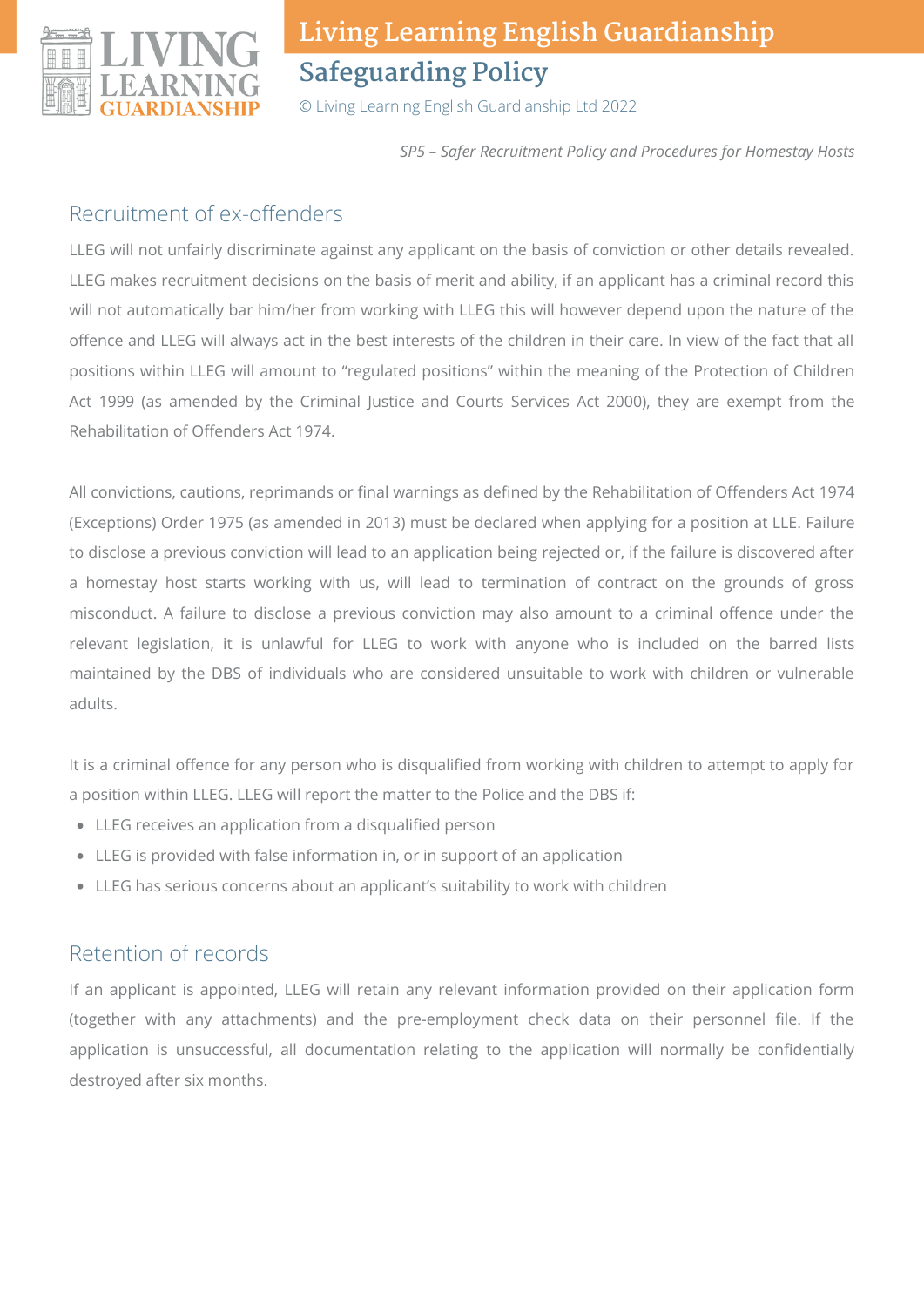

© Living Learning English Guardianship Ltd 2022

### LLEG Safeguarding Policy (SP)

### **SP5a – Safer Recruitment Policy and Procedures for LLEG Staff**

*Date of policy: 20 May 2015*

*Last reviewed: 2 January 2018, 14 December 2018, 4 December 2019, 11 December 2020, 12 January 2022 Next review date: January 2023*

#### Introduction

LLEG is committed to recruitment procedures and practices which aim to prevent the appointment of people who may pose a risk to children; this is an essential part of safeguarding. The robust screening of applicants is proven to act as a deterrent for offenders seeking employment with access to children in order to harm them.

### DBS (Disclosure and Barring Service)

The work of LLEG is classified by the government as regulated activity. This is the term most commonly used to describe roles where a suitability/criminal records check is required – roles involving responsibility for or substantial access to under 18s. In very broad terms, regulated activity is any position that has direct contact with children over a specified period of time. Any person that is engaged in 'regulated activity' as defined by the Safeguarding Vulnerable Group Act 2006 (England & Wales) and parallel laws in Scotland and Northern Ireland requires an enhanced disclosure check.

LLEG ensures that every person working within LLEG and who as access to children and information about children have a current, clear and valid **Enhanced** DBS check, with children's barred list check, registering annually for the update service.

#### Recruitment

- Job descriptions include reference to LLEG's commitment to safeguarding the welfare of every pupil in its care and all adults associated with our organisation will be expected to share our ethos and actively engage in looking after our pupils safely, especially under 18s.
- At least two references are requested, one professional reference from the candidate's current or most recent employer and secondly a character reference. References are followed up and referees will be asked whether there is any reason not to engage the applicant where they have substantial access to under 18s. Follow up phone calls are made to verify the references.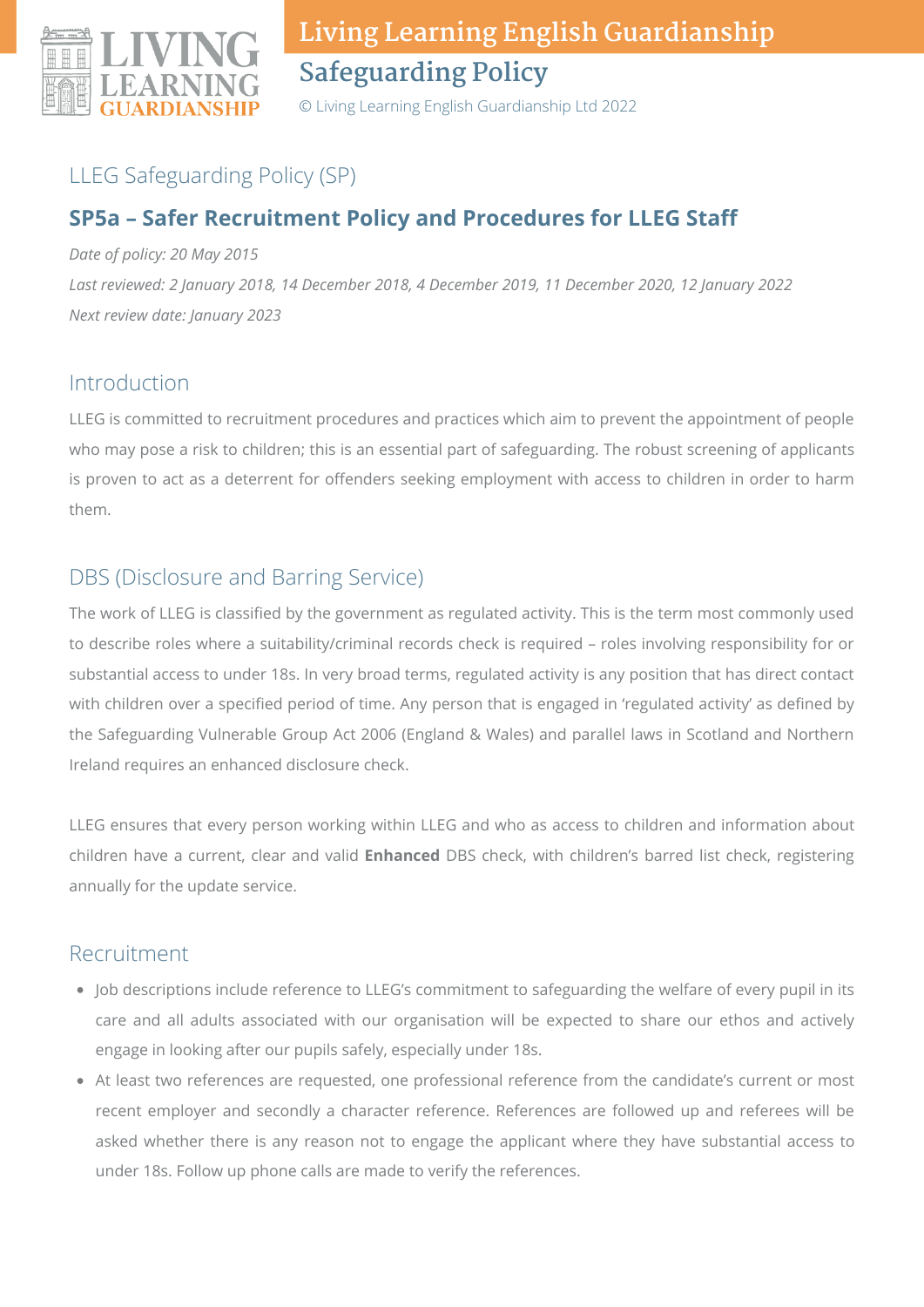

© Living Learning English Guardianship Ltd 2022

*SP5a – Safer Recruitment Policy and Procedures for LLEG Staff*

- LLEG will seek a full employment history for prospective staff and reserves the right to approach any previous employer. All gaps in CVs must be explained satisfactorily.
- Proof of identity and qualifications are required (original documents will be checked at interview).
- Enhanced DBS check and right to work in the UK checks carried out.
- Interview questions will explore a candidate's attitude to working with under 18s and to safeguarding children.
- The interview panel will always include a staff member who has completed the Safer recruitment in education e-learning module: [www.nspcc.org.uk/what-you-can-do/get-expert-](http://www.nspcc.org.uk/what-you-can-do/get-expert-%20training/safer-recruitment-education-course) training/safer-recruitmenteducation-course

#### Induction

- LLEG is responsible for ensuring that all staff understand their safeguarding responsibilities and are skilled and confident in managing these responsibilities.
- Staff induction includes a detailed description of our policies, procedures, practices and provisions in relation to the safeguarding and welfare of our pupils.
- Staff are familiarised with relevant reporting lines and communication channels within LLEG to enable them to effectively raise concerns or issues.
- Staff are informed about and expectations for their own conduct.
- Evidence that all induction procedures have been conducted is retained in staff files.
- Safeguarding training at Level 1 and Prevent Training is mandatory for all office staff as part of the initial training.

### Safeguarding training

• The Designated Safeguarding Leads and the Guardianship Managers are trained to Level 3, have completed safer recruitment training and will keep other staff regularly updated and refreshed with safeguarding information.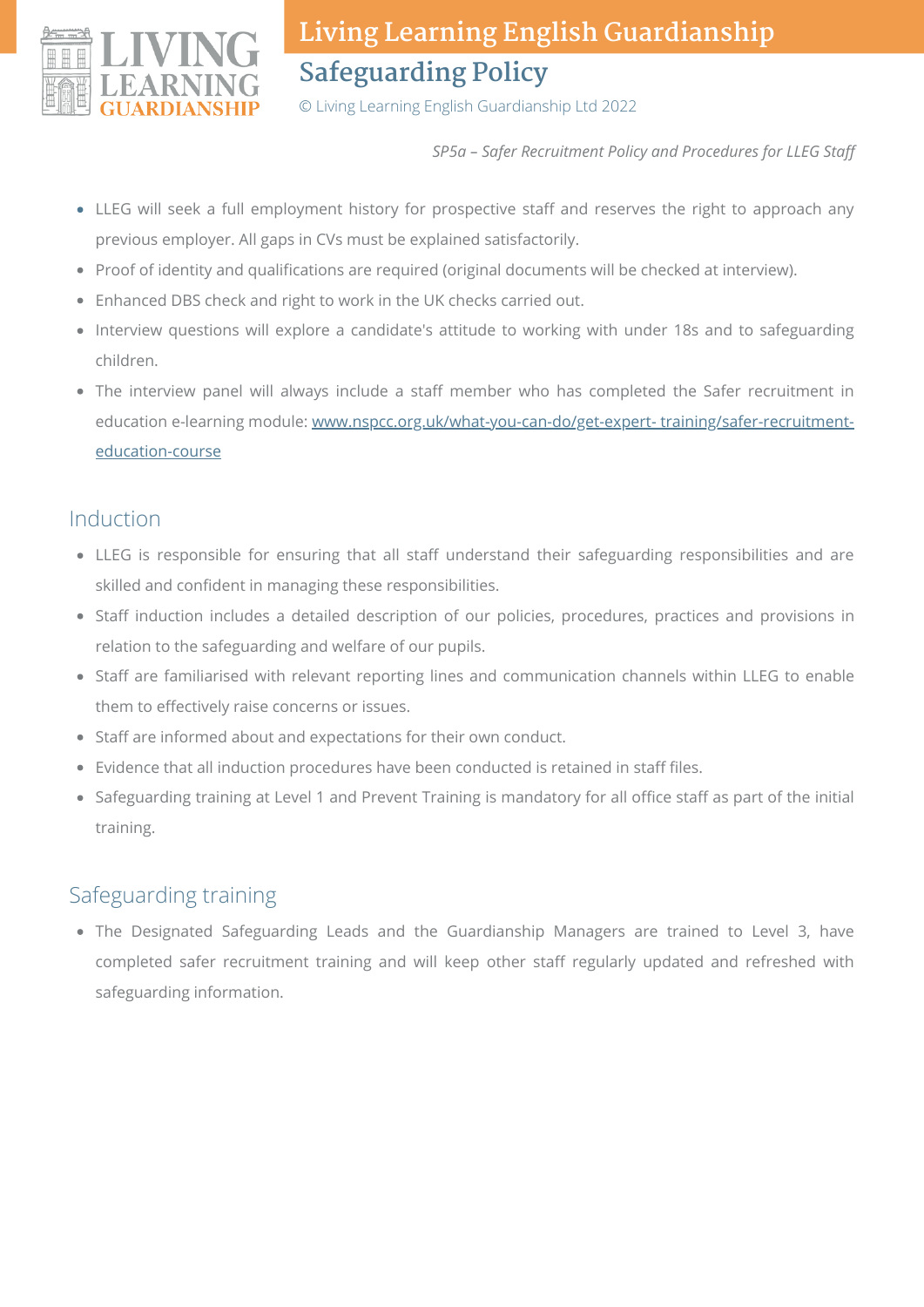

© Living Learning English Guardianship Ltd 2022

*SP5a – Safer Recruitment Policy and Procedures for LLEG Staff*

#### Recruitment of ex-offenders

LLEG will not unfairly discriminate against any applicant on the basis of conviction or other details revealed. LLEG makes recruitment decisions on the basis of merit and ability, if an applicant has a criminal record this will not automatically bar him/her from working with LLEG this will however depend upon the nature of the offence and LLEG will always act in the best interests of the children in their care. In view of the fact that all positions within LLEG will amount to "regulated positions" within the meaning of the Protection of Children Act 1999 (as amended by the Criminal Justice and Courts Services Act 2000), they are exempt from the Rehabilitation of Offenders Act 1974.

All convictions, cautions, reprimands or final warnings as defined by the Rehabilitation of Offenders Act 1974 (Exceptions) Order 1975 (as amended in 2013) must be declared when applying for a position at LLEG. Failure to disclose a previous conviction will lead to an application being rejected or, if the failure to disclose is discovered after a candidate starts working will lead to termination of contract on the grounds of gross misconduct. A failure to disclose a previous conviction may also amount to a criminal offence under the relevant legislation, it is unlawful for LLEG to work with anyone who is included on the barred lists maintained by the DBS of individuals who are considered unsuitable to work with children or vulnerable adults.

It is a criminal offence for any person who is disqualified from working with children to attempt to apply for a position within LLEG. LLEG will report the matter to the Police and the DBS if:

- LLEG receives an application from a disqualified person.
- LLEG is provided with false information in, or in support of an application .
- LLEG has serious concerns about an applicant's suitability to work with children.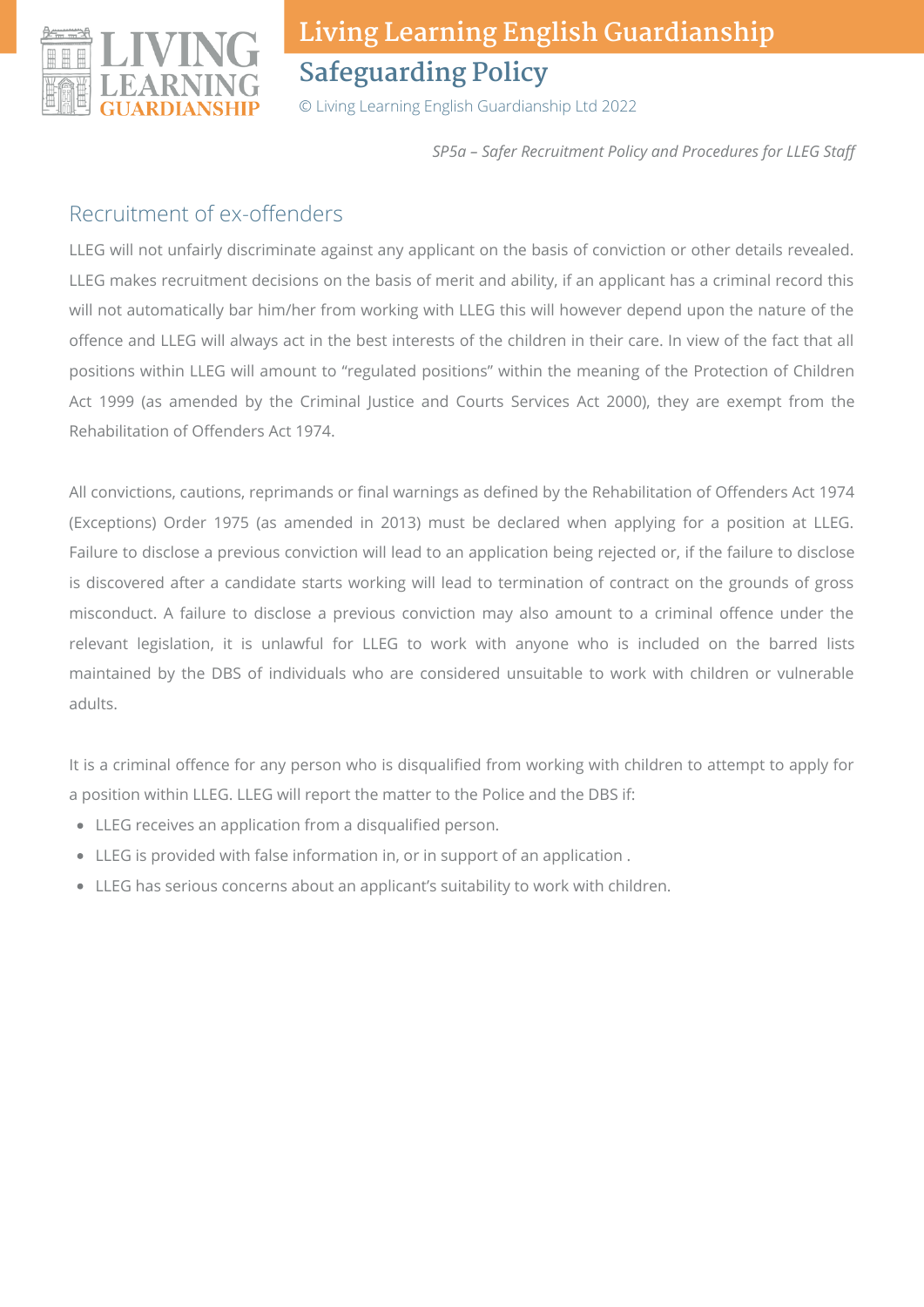

© Living Learning English Guardianship Ltd 2022

### LLEG Safeguarding Policy (SP)

### **SP6 – LLEG Whistleblowing Policy**

#### *Date of policy: 24 May 2016*

*Last reviewed: 2 January 2018, 14 December 2018, 4 December 2019, 11 December 2020, 12 January 2022 Next review date: January 2023*

#### Introduction

You're a whistleblower if you're an employee or agency worker and you report certain types of wrongdoing. This will usually be something you've seen at work - though not always. The wrongdoing you disclose must be in the public interest. This means it must affect others, e.g. the general public, children or other staff members. As a whistleblower you are protected by law and you shouldn't be treated unfairly or lose your job because you 'blow the whistle'. You can raise your concern at any time about an incident that happened in the past, is happening now, or you believe will happen in the near future.

You're protected by law if you report any of the following: a criminal offence, e.g. fraud, someone's health, safety or welfare is in danger, risk or actual damage to the environment, a miscarriage of justice, the company is breaking the law, e.g. doesn't have the right insurance, you believe someone is covering up wrongdoing.

Personal grievances (e.g. bullying, harassment, discrimination) are not covered by whistleblowing law, unless your particular case is in the public interest or you are whistleblowing about another individual. These should be taken up with your HR department.

#### Who to tell and what to expect

You can report your concern to the Principal at LLEG if you feel there is any wrongdoing within the company. There are other options if you don't want to report your concern to LLEG, e.g. you can get legal advice from a lawyer, or tell a prescribed body such as AEGIS. If your concern is regarding the treatment of a child or child protection failures you can contact the NSPCC on their whistleblowing helpline; 0800 028 0285 between 8am and 8pm Monday to Friday or you can email: help@nspcc.org.uk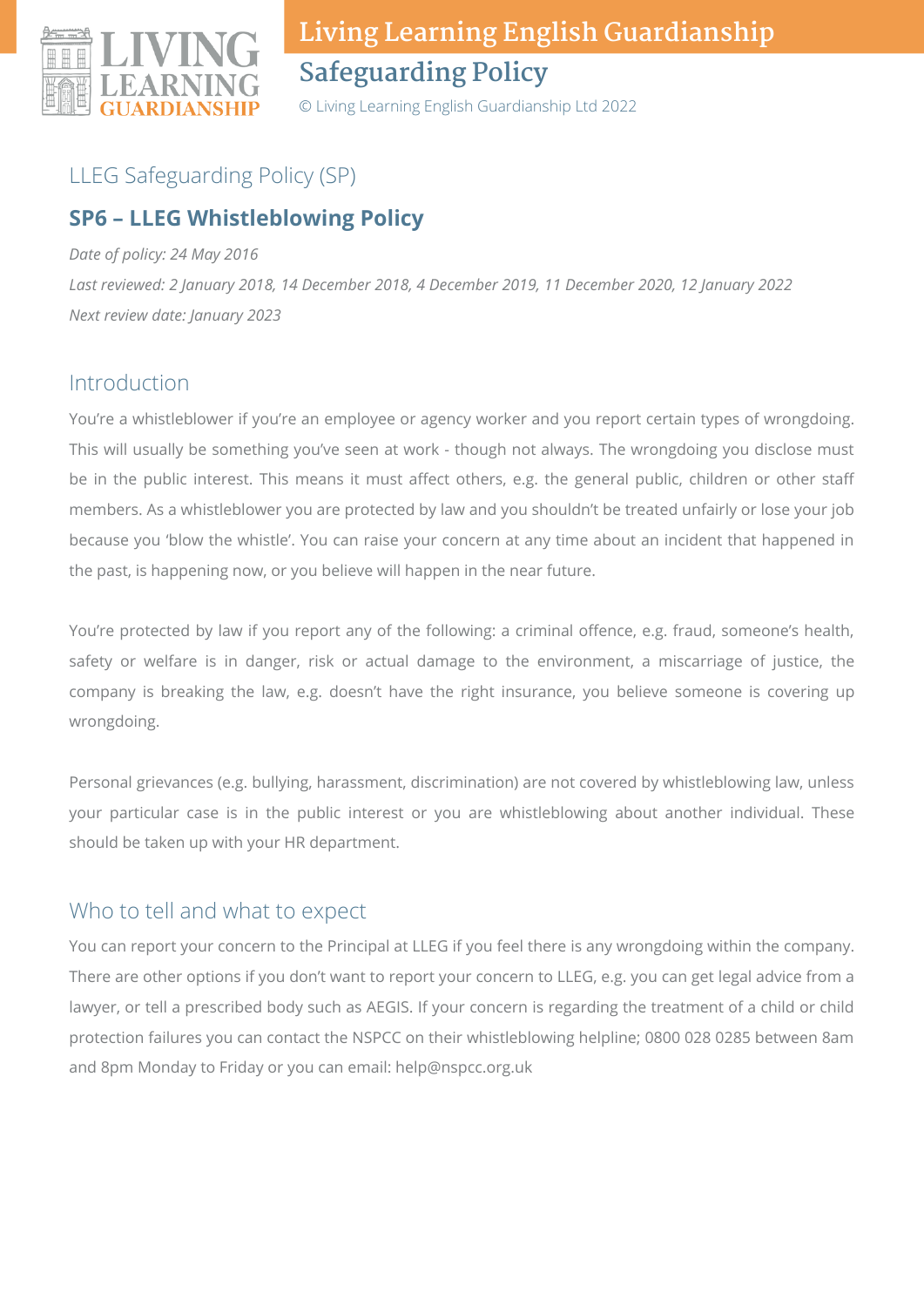

© Living Learning English Guardianship Ltd 2022

*SP6 – LLEG Whistleblowing Policy*

#### Making your claim anonymously or confidentially

You can tell LLEG or a prescribed body anonymously but they may not be able to take the claim further if you haven't provided all the information they need. You can give your name but request confidentiality - the person or body you tell should make every effort to protect your identity. If you report your concern to the media, in most cases you'll lose your whistleblowing law rights.

### What LLEG or a prescribed body will do

LLEG or the prescribed body will listen to your concern and decide if any action is needed. You may be asked for further information. You must say straight away if you don't want anyone else to know it was you who raised the concern. You won't have a say in how your concern is dealt with. LLEG or the prescribed body can keep you informed about the action they've taken, but they can't give you much detail if they have chosen to keep the confidence of other people.

Not satisfied with how your concern was dealt with? Contact **ACAS** or **Public Concern at Work**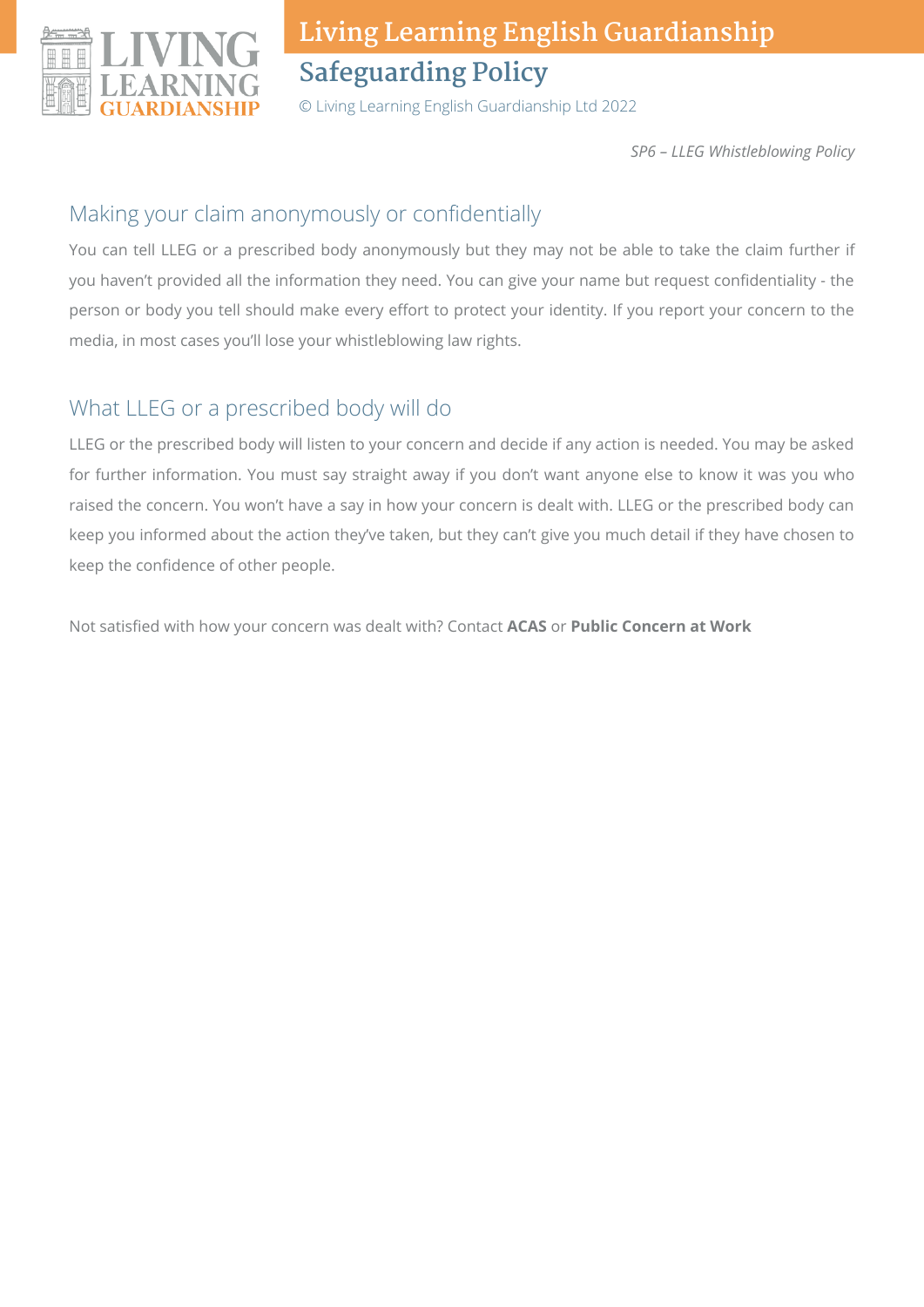

© Living Learning English Guardianship Ltd 2022

## LLEG Safeguarding Policy (SP)

### **SP7 – LLEG Safe Placement Policy**

#### *Date of policy: 20 May 2015*

*Last reviewed: 2 January 2018, 14 December 2018, 4 December 2019, 11 December 2020, 12 January 2022 Next review date: January 2023*

### Placements of LLE Guardianship Pupils

- At the recruitment stage, all Homestay Hosts will be required to inform LLEG about any persons aged 16 years old and above who are normally resident in their homes and those persons will be subject to DBS procedures.
- When booking an LLE Guardianship Pupil to a new homestay host for the first time, the Guardianship Manager (GM) will check that DBS checks have been completed or will be completed before that pupil's arrival.
- The GM will carry out a safeguarding induction prior to the arrival of their first pupil, to ensure that the homestay host receiving the pupil and other household members have read, understood and comply with LLEG's safeguarding policy. Any concerns about non-compliance at any stage of the process will be immediately flagged up and appropriate steps taken.
- Existing homestay hosts are made aware that they must keep LLEG up-to-date with any changes to their household: LLEG hosts must inform us of and any adults who might be staying as guests during their Guardianship pupil bookings. Any guest staying between the hours of 2am and 6am will require an enhanced DBS certificate. The Guardianship managers will regularly check for changes when contacting homestay hosts to reaffirm availability, discuss bookings, etc.

### Placements of two Guardianship pupils in same household

- Guardian pupils placed together in the same house should not normally have an age difference of more than two years.
- Pupils aged over 18 years must not be placed in the same household as pupils aged under 18.
- If, in exceptional circumstances, a pupil over 18 is placed with a pupil under 18, the age difference should be no more than one year, risks will be assessed, agreement will be secured beforehand from the 17 year old pupil's parents and a letter of good conduct should be sought.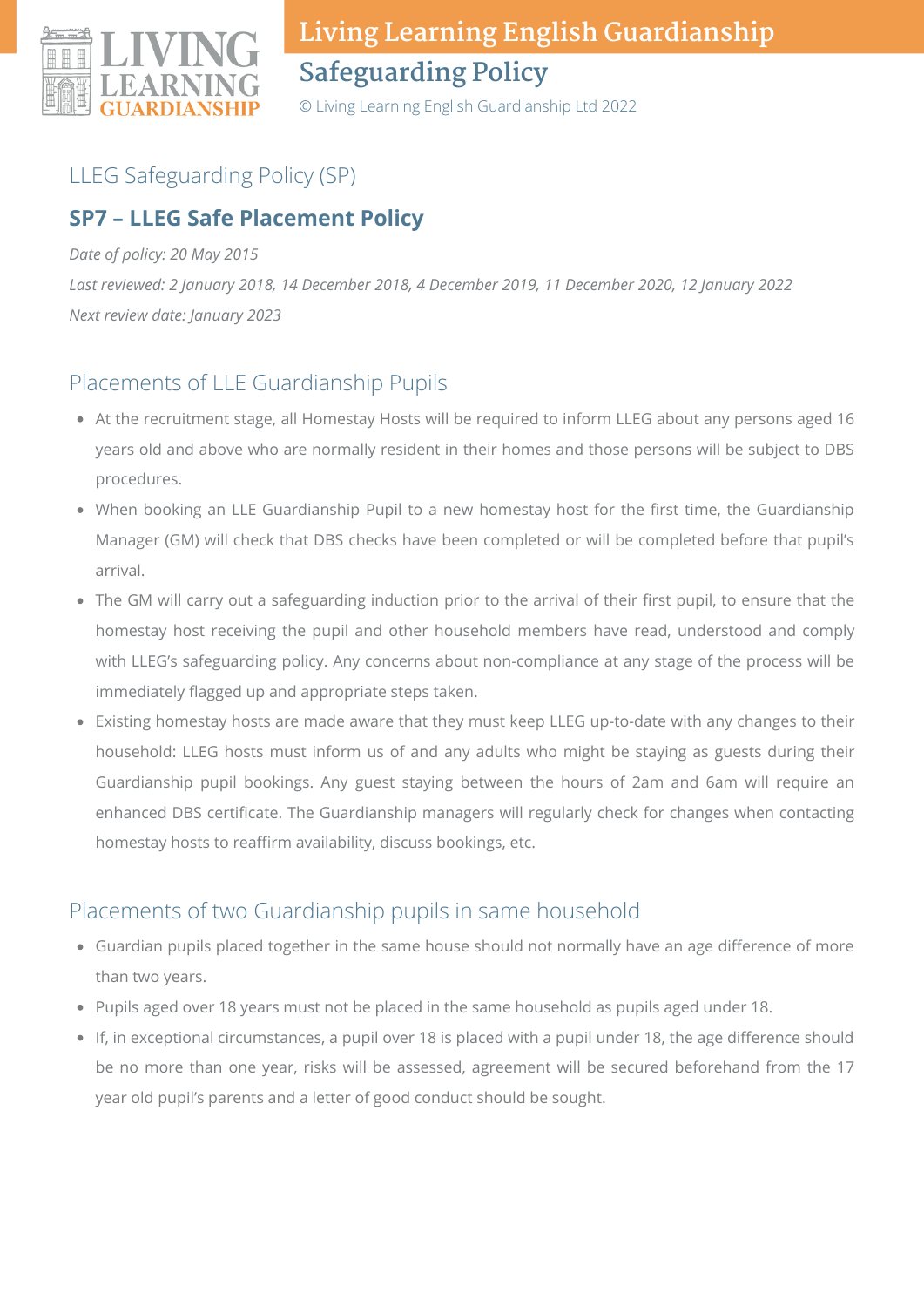

© Living Learning English Guardianship Ltd 2022

*SP7 – LLEG Safe Placement Policy*

#### Statement on Private Fostering

If LLEG places a Guardianship pupils aged under the age of 16 years old (under 18 if the student has a disability) with a teacher/homestay host for more than 28 consecutive days (27 nights) then the stay will constitute to a private fostering arrangement under UK law, and the local authority must be informed.

On rare occasions, where a student may stay in the UK for the summer holidays or if the UK is placed into lockdown by the government due to a pandemic then a guardianship pupils homestay may constitute to a private Fostering Arrangement. When this happens LLEG will notify and gain consent from the Guardianship pupils parents, their school, the Homestay Host and the local authority of where the private fostering arrangement falls to ensure the arrangement can go ahead.

Where possible LLEG aims to notify the local authority of a private fostering arrangement at least six weeks before the placement takes place, however where this is not possible the local authority will be informed immediately and as soon as the Private Fostering Arrangement is known.

The Designated Safeguarding lead will liaise directly with the teacher and Homestay Host to inform them about the regular monitoring visits and the additional checks and precautions which the local authority will take. Teachers and homestay hosts should be aware, however that each county and local authority have different processes and procedures when it comes to monitoring Private Fostering Arrangements.

All details of the Private Fostering Arrangements, including records of meetings and outcomes will be stored securely by the Designated Safeguarding Lead as per any other safeguarding issue.

Whilst a private fostering arrangement is in place, the guardianship managers will stay in regular contact with the Guardianship pupil to monitor their welfare and to ensure they understand the process.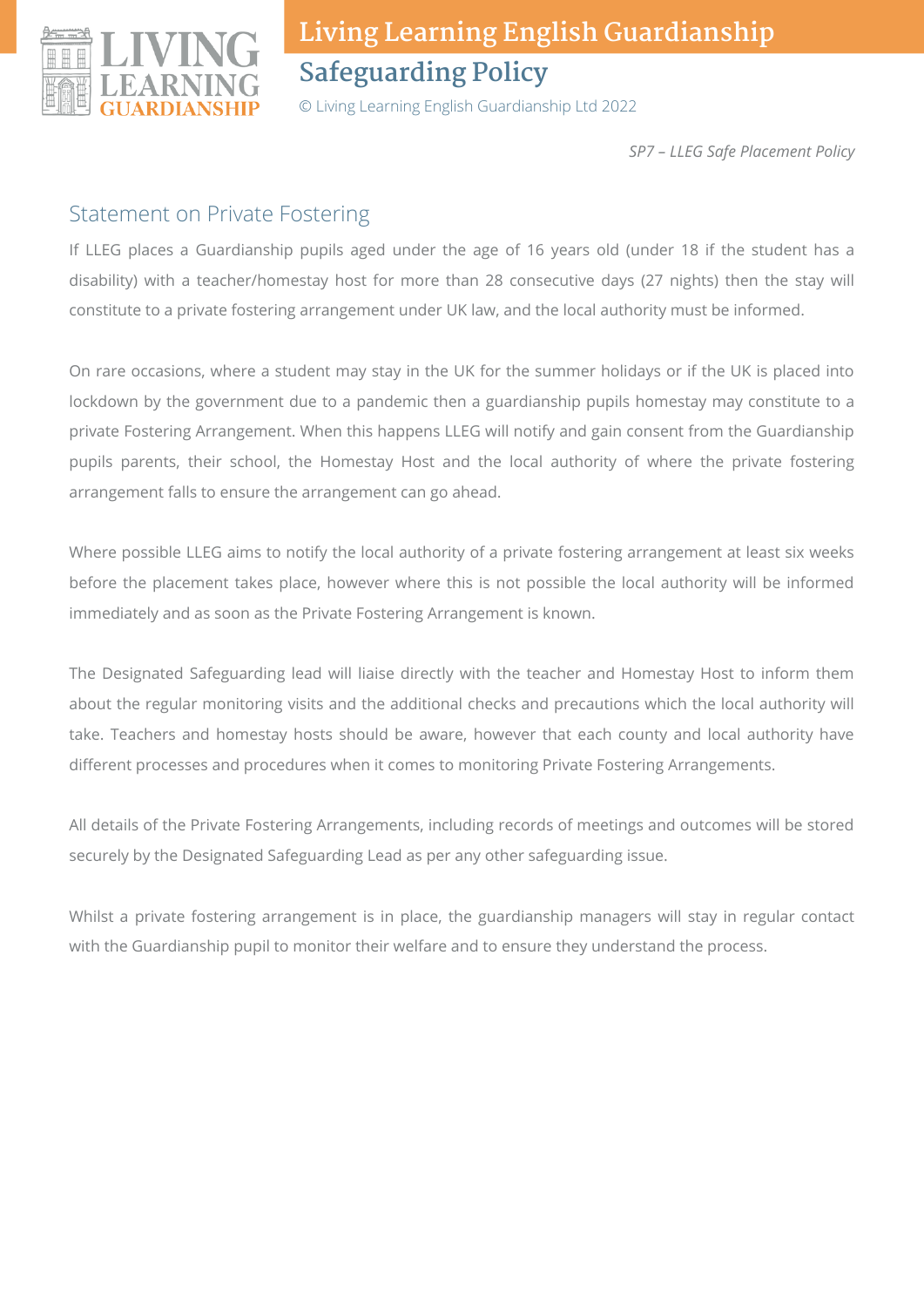

© Living Learning English Guardianship Ltd 2022

### LLEG Safeguarding Policy (SP)

#### **SP8 – Bullying Policy and Procedure**

*Date of policy: 20 May 2015*

*Last reviewed: 2 January 2018, 14 December 2018, 4 December 2019, 11 December 2020, 12 January 2022 Next review date: January 2023*

### About Bullying

Bullying can occur in any group of people whatever its type or size or the age of its members. There are many different forms of bullying; from teasing and name-calling to serious assault or harassment. Verbal and psychological bullying can be just as harmful and hurtful as physical violence. Sexual and racial harassment are particularly serious forms of bullying. Many children, and adults, are bullied because they are seen to be 'different' – because of their race, religion or culture, sexuality, their gender, or because of any special educational needs or disabilities they may have.

### Signs of Bullying

Some of the ways in which children and young people have described bullying include:

- being called names or being teased either online or in person
- being pushed, hit, kicked, poked or physically hurt in some way
- having money or personal possessions taken or damaged
- having rumours spread or being ignored or left out/ostracised
- being threatened or made to feel frightened or intimidated
- being stalked

## Cyberbullying

Our definition of Cyber bullying includes but is not limited to the following behaviours, abusive or threatening emails or messages, posting abusive comments on social media sites, sharing humiliating videos or photos of someone else, stealing someone's online identity, spreading rumours online, trolling – sending menacing or upsetting messages through social networks, messenger apps, chartrooms or games, developing hate sites about another person, prank calls or messages, group bullying or exclusion online, anonymous messaging, encouraging a young person to self-harm on-line and/or pressuring children into sending inappropriate material.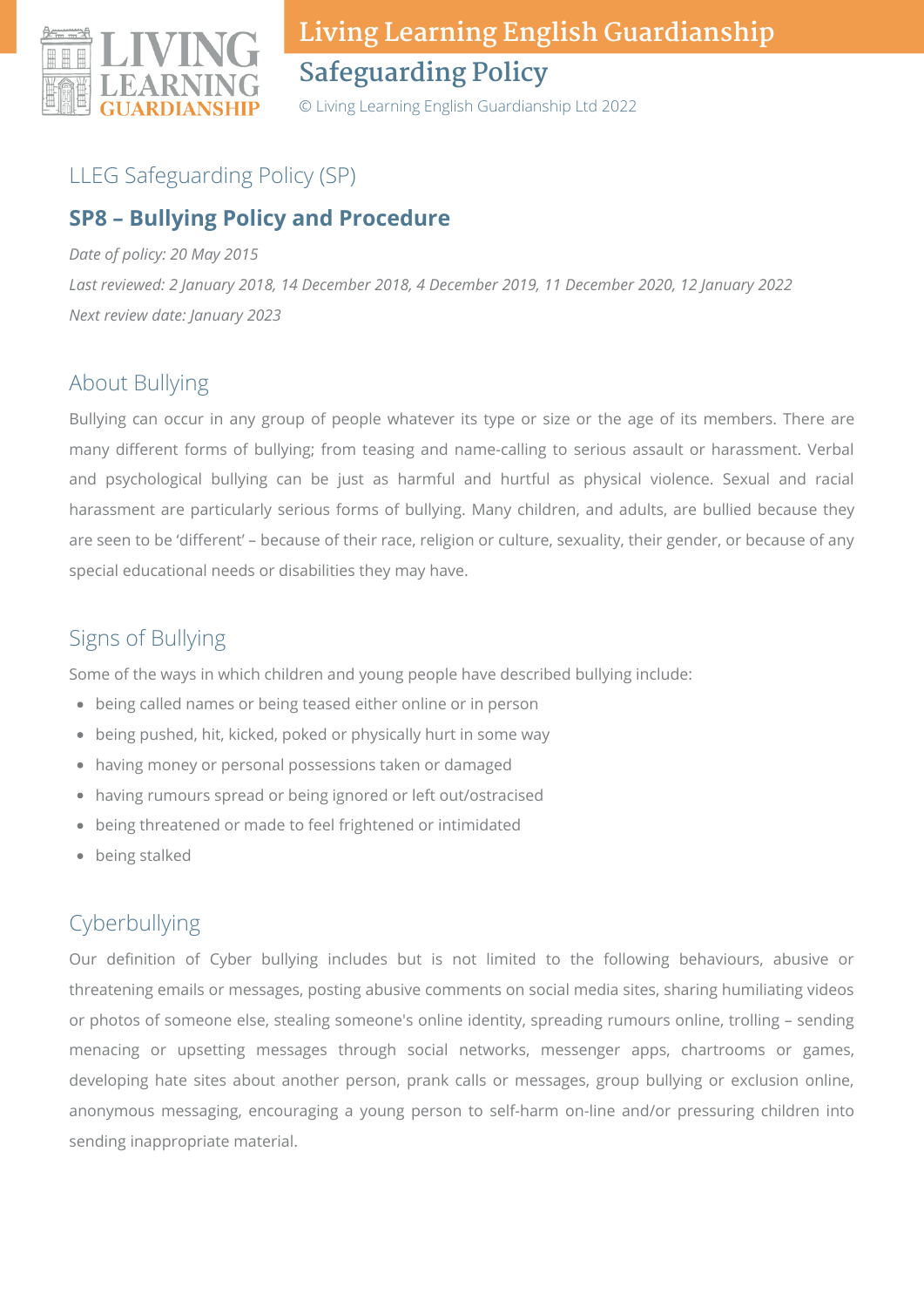

© Living Learning English Guardianship Ltd 2022

*SP8 – Bullying Policy and Procedure*

We acknowledge that bullying online can differ from offline bullying in that it can be inescapable, anonymous, widely shared and can be stored permanently. People may bully online as a form of entertainment, for revenge or to protect a friend. In all cases this behaviour is unacceptable.

It is important through our day-to-day work that we educate children about the harm online and offline bullying can do. Any child who experiences bullying should feel supported, believed and that they can share their concerns with any member of staff, teacher or homestay host. All concerns and disclosures must be passed on to the Designated Safeguarding Lead following the normal procedures.

## Effects of Bullying

The effects of bullying can lead to children and young people to:

- becoming depressed and/or suicidal
- experiencing low self esteem
- becoming shy and withdrawn
- self-harm
- becoming self-conscious
- experiencing physical complaints, like constant stomach aches and headaches, which are brought on by stress
- feeling anxious
- becoming aggressive
- to start to bully other children or adults

**LLEG does not tolerate the bullying of other people in any form whatsoever and all incidents of bullying reported to LLEG will be fully investigated.**

#### **LLE Guardianship pupils will:**

- respect other people, their space and their belongings
- be kind to others, even if they are not our friends
- not walk away if we see someone being bullied
- try to get help and tell a responsible adult
- ask for help if we are being bullied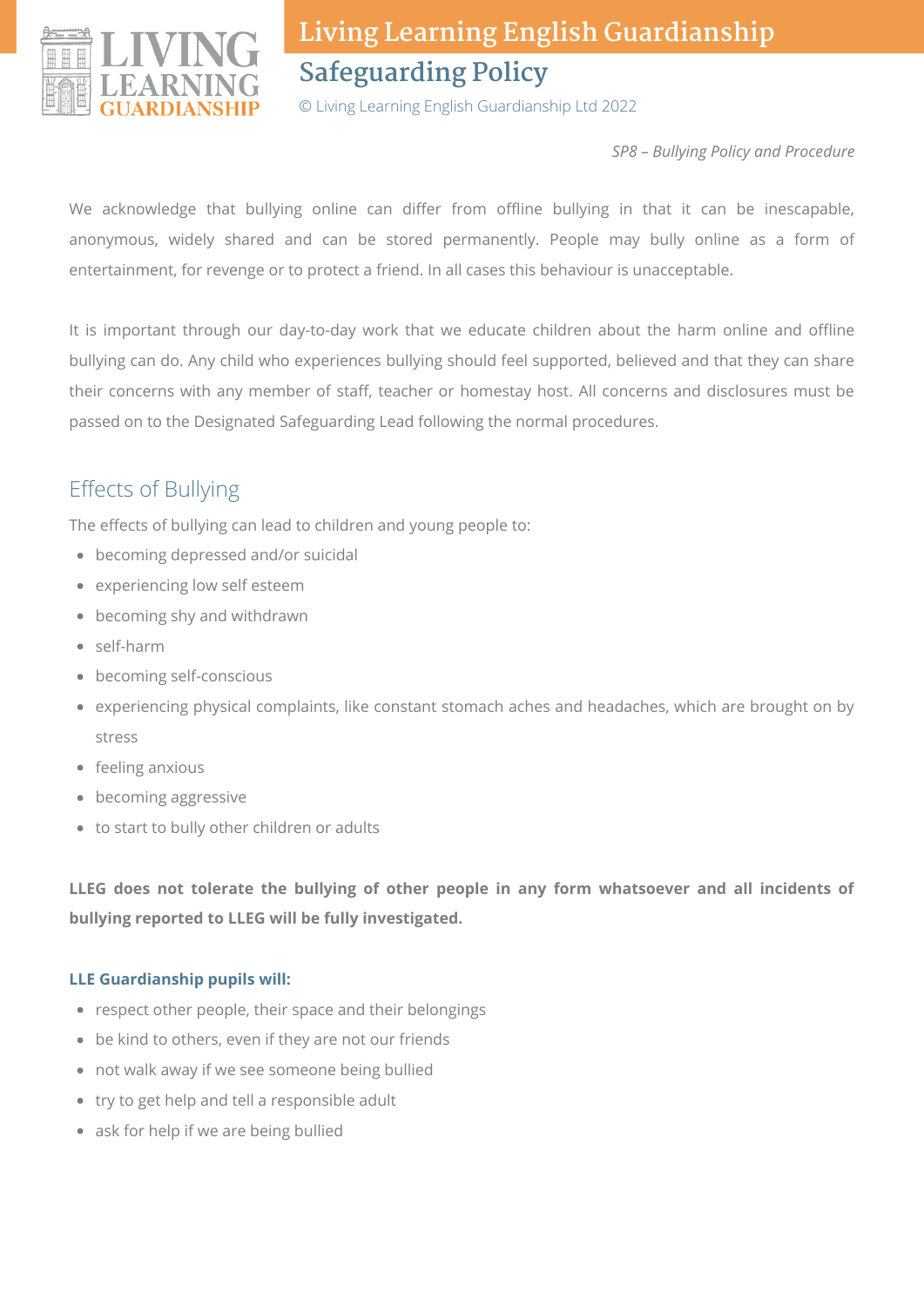

© Living Learning English Guardianship Ltd 2022

*SP8 – Bullying Policy and Procedure*

#### **LLE Guardianship pupils are given the following advice about bullying:**

- Talk to or contact someone you trust, such as your homestay host, parent, friend or your Agency / ETO (Educational Tour Operator).
- Be persistent. If the first person you talk to doesn't help, don't give up. Speak to someone else.
- If you can, write down everything that has been said or done to hurt you. Try to write down how you feel. When you have found someone you can trust, discuss what you have written.
- If you find it difficult to talk to an adult ask someone to talk to an adult on your behalf.
- Telephone the LLEG emergency number: +44 (0) 7425 137 794
- Telephone the Guardianship Manager in the LLE Office: +44 (0) 117 926 9410
- Telephone ChildLine (Freephone 0800 1111). Their helpers provide a confidential helpline for young people.
- Most importantly, do something. Sometimes bullying stops quickly, but doing nothing means it may continue until someone is seriously upset or hurt.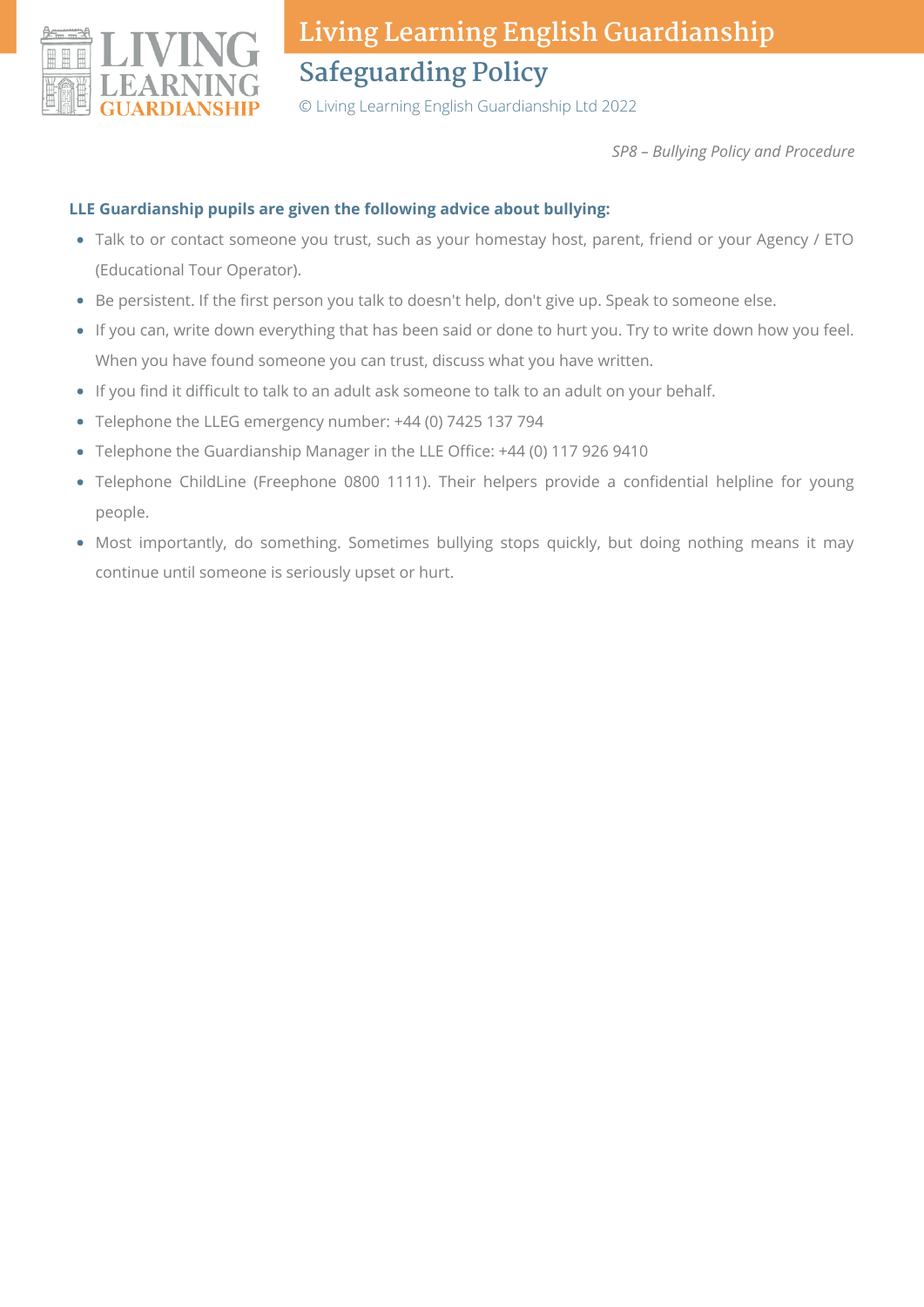

© Living Learning English Guardianship Ltd 2022

## LLEG Safeguarding Policy (SP)

#### **SP9 – E-Safety Policy**

*Date of policy: 20 May 2015 Last reviewed: 2 January 2018, 14 December 2018, 4 December 2019, 11 December 2020, 12 January 2022 Next review date: January 2023*

This policy applies to all members of the LLEG community (including staff, pupils, parents/carers, visitors and guests in the homestay). It is a statement of the aims, principles, strategies and procedures for e-safety throughout LLEG. The E-Safety Policy should be read in conjunction with our Data Protection and Information Sharing Policy and Safeguarding Policy.

You have a responsibility to the Guardianship pupils in your care to know what they are doing online **during their stay with you.**

#### What is E-Safety?

E-Safety refers to child protection and safeguarding of both children and adults in the digital world. It is about learning to understand and use technologies in a safe, positive way, also about supporting children and adults to develop safe online behaviours.

#### **Risks to pupils who use the internet include:**

- exposure to inappropriate materials, for example, pornographic pictures and videos
- physical danger and sexual abuse, for example, through 'grooming'
- cyberbullying persistent bullying through the digital medium
- losing control over pictures and videos
- obsessive use of the internet and ICT, for example, addiction to video games
- damage to online reputation
- inappropriate or illegal behaviour, for example, exposure to hate mail or offensive images
- viruses, hacking and security
- cyber crime
- exposure to extremist material and the possibility of radicalisation
- copyright infringement, for example, the illegal sharing of music, pictures, video or documents

E-Safety is largely concerned with internet communications. The internet is accessible from computers, laptops, tablets, mobile phones, games consoles and other devices such as internet connected TV. Other communication technologies such as texting, messaging, and phone calls are also covered by the term 'E-Safety'.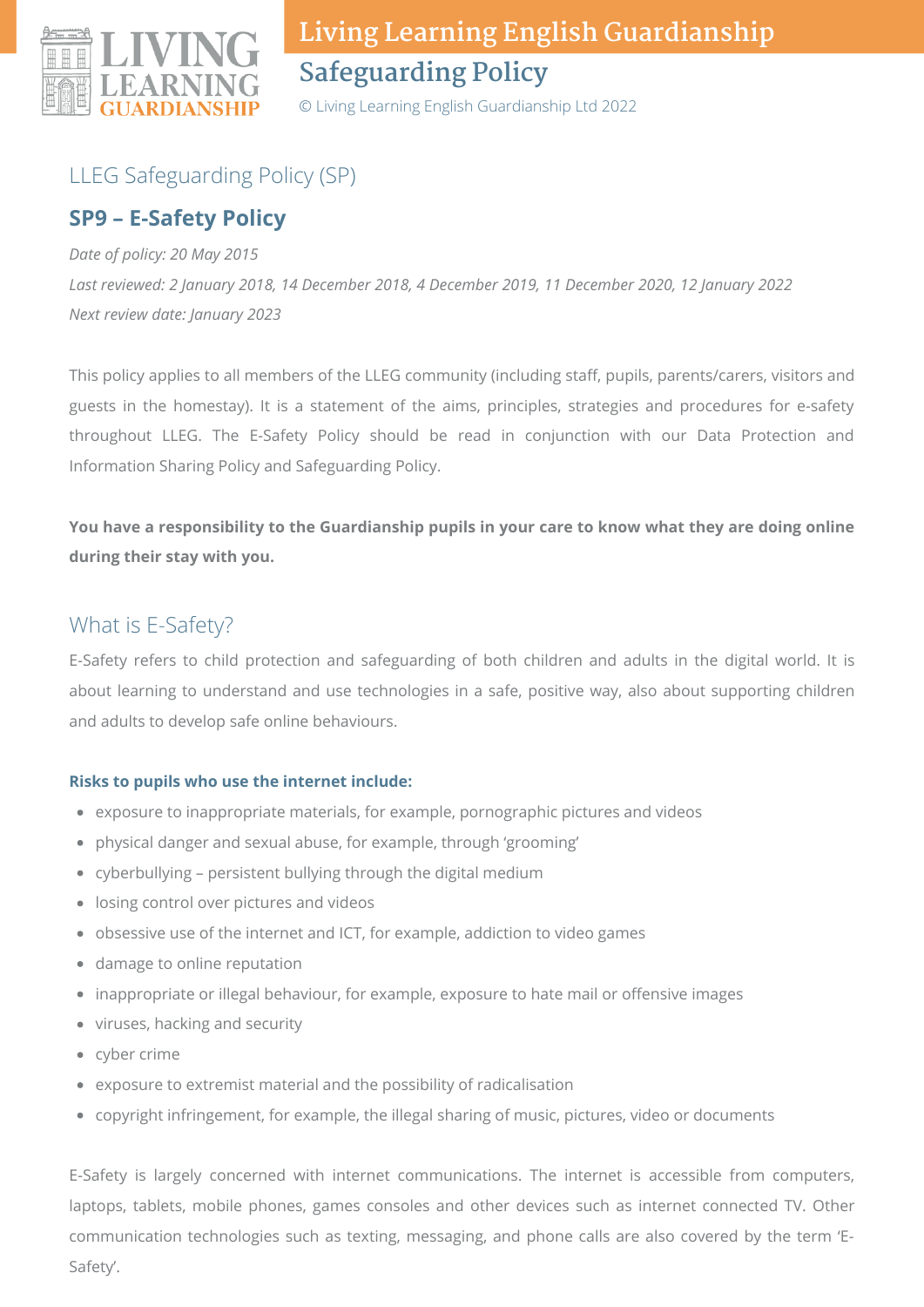

© Living Learning English Guardianship Ltd 2022

*SP9 – E-Safety Policy*

### Online Safety

It is essential that children are safeguarded from potentially harmful and inappropriate online material.

The breadth of issues classified within online safety can be categorised into four areas of risk for children, also known as the 4 c's:

- **Content:** being exposed to illegal, inappropriate or harmful content, for example: pornography, fake news, racism, misogyny, self-harm, suicide, anti-Semitism, radicalisation and extremism.
- **Contact:** being subjected to harmful online interaction with other users; for example: peer to peer pressure, commercial advertising and adults posing as children or young adults with the intention to groom or exploit them for sexual, criminal, financial or other purposes'.
- **Conduct:** personal online behaviour that increases the likelihood of, or causes, harm; for example, making, sending and receiving explicit images (e.g consensual and non-consensual sharing of nudes and semi-nudes and/or pornography, sharing other explicit images and online bullying; and
- **Commerce:** risks such as online gambling, inappropriate advertising, phishing and or financial scams. If you feel your pupils, students or staff are at risk, please report it to the Anti-Phishing Working Group: [apwg.org](https://apwg.org/)

### Use of Mobile phones

LLEG are aware that many of our students including children aged under 18 years old will have unlimited and unrestricted access to the internet via their mobile phone networks (i.e. 3G, 4G and 5G).

#### **LLEG teachers and homestay hosts are expected to monitor guardianship pupils mobile phone and internet use.**

Teachers and homestay hosts should also be aware that students are able to use their mobile phones as a "hot spot" where they are then able to access the internet from other internet enabled devices. This access means some children, whilst at school and despite the school having restricted access to the internet can still sexually harass their peers via their mobile and smart technology, share indecent images consensually and non-consensually (often via large chat groups) and view and share pornography and other harmful content.

LLEG is also aware that this could happen in the teachers/homestay hosts home, despite the teacher/ homestay host having parental controls on the internet. Any incidences or suspicions should be reported to the Designated Safeguarding Lead immediately as per any other safeguarding issue.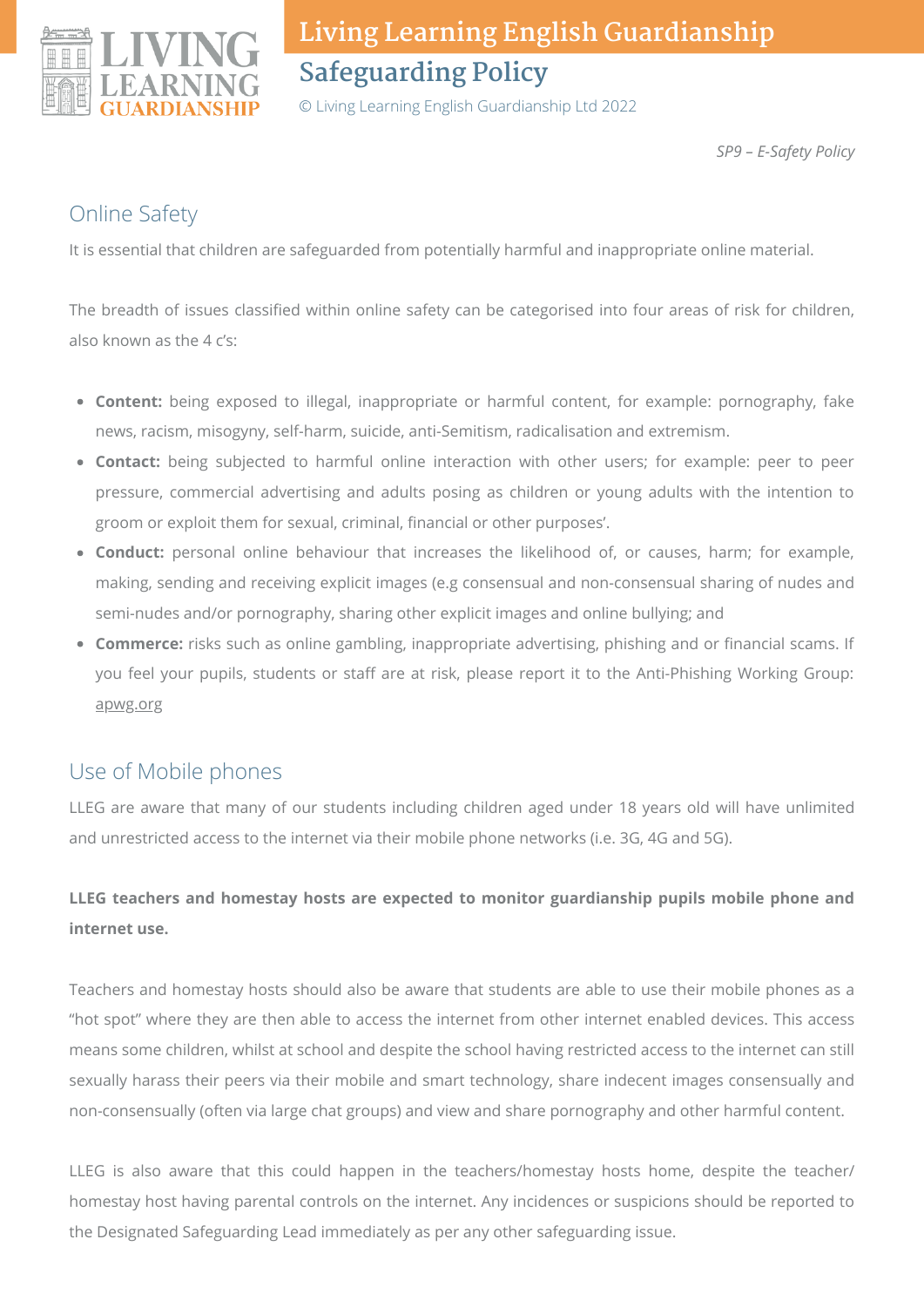

© Living Learning English Guardianship Ltd 2022

*SP9 – E-Safety Policy*

#### Why provide internet access?

The internet is an essential element in 21st century life for education, business and social interaction. LLEG encourages the provision of quality internet access to enable Guardianship pupils to communicate with home and as a necessary tool for school work.

#### Access to internet

**LLEG homestay hosts are expected to install appropriate parental control software on their WIFI routers.**

Parental controls however cannot block all inappropriate content on-line. A young person who is actively seeking inappropriate content online might be good at disabling or getting around blocking filters and hiding their search history.

We recommend turning off access to the internet during the night where student's internet usage cannot be monitored

Homestay hosts should be aware of the content of the computer games students are playing, e.g. violence, gambling, sex, drugs, swearing. Please refer to the PEGi rating. If in doubt please check with the Guardianship Managers.

Children can be exposed to biased and extreme opinions on-line for example, eating disorder websites which glorify Anorexia, self-harm sites etc. We need to teach the children in our care how to evaluate what they read and see online and empower children to make safe and informed decisions. Children should be reminded that not everything they read on-line represents the truth.

#### Internet

- LLE Guardianship pupils aged 10-16 must have adult supervision whilst using the internet.
- LLE Guardianship pupils will be encouraged to tell their homestay host immediately if they encounter any material that makes them feel uncomfortable.
- Internet access will be filtered appropriate to the age of the pupils.
- Access to the internet should be restricted at night time either by removing devices or by turning off the Wi-Fi.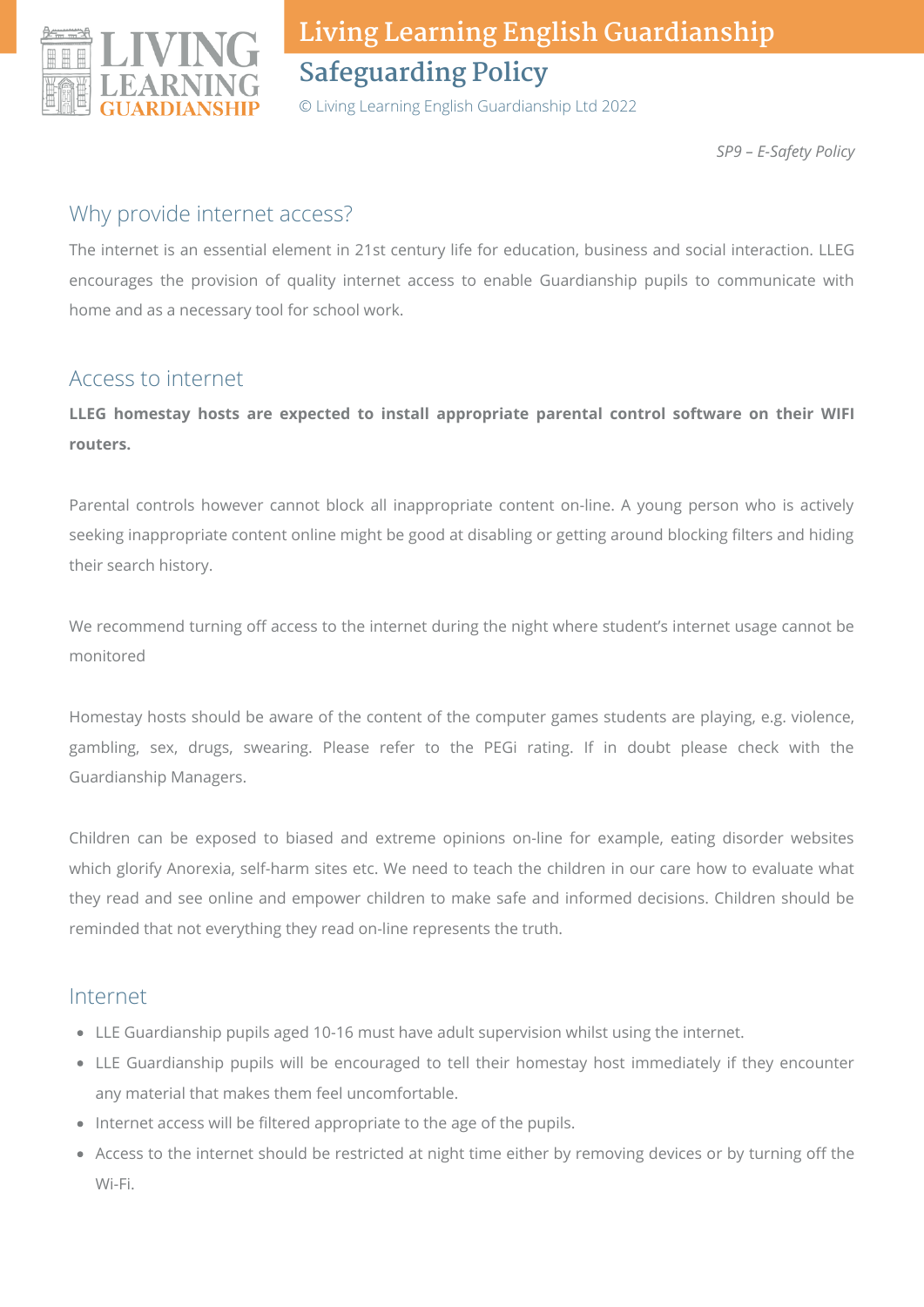

© Living Learning English Guardianship Ltd 2022

*SP9 – E-Safety Policy*

#### Email

- All emails sent from teachers and Homestay Hosts must be professional in tone and content.
- LLE Guardianship pupils must immediately tell an adult if they receive offensive email.
- LLE Guardianship pupils must not reveal personal details of themselves or others in email communication (such as address or telephone number). LLE Guardianship pupils must not arrange to meet anyone without specific permission.
- LLE Guardianship pupils should be made aware that the writer of an email (or the author of a web page) may not be the person claimed.

### Social Networking

- All staff, teachers and homestay hosts must not accept friend requests from pupils or parents on social media accounts or interact with any pupils or parents via any form of social media.
- Staff, teachers and homestay hosts must not post photos of guardianship pupils aged under 18 on their personal social media accounts.

#### **LLEG homestay hosts shall:**

- Behave responsibly and professionally at all times in connection with the use of social networking sites and keep up to date with privacy policies of the sites they use.
- Use their professional judgment and, where no specific guidance exists, take the most prudent action possible and consult with the Principal of LLEG if they are unsure.
- Co-operate with LLEG in ensuring the implementation of this policy

#### Chatrooms and Instant Messaging

LLE Guardianship pupils are not permitted to use these facilities on a homestay host's computer

### LLE Guardianship Pupils:

- Must hand mobile phones, tablets, portable electronic games and media players brought to the homestay to the homestay host at night-time, if requested by the homestay host, LLEG or the child's school or parents.
- Are forbidden from sending abusive or inappropriate text messages.
- May have their internet activity checked.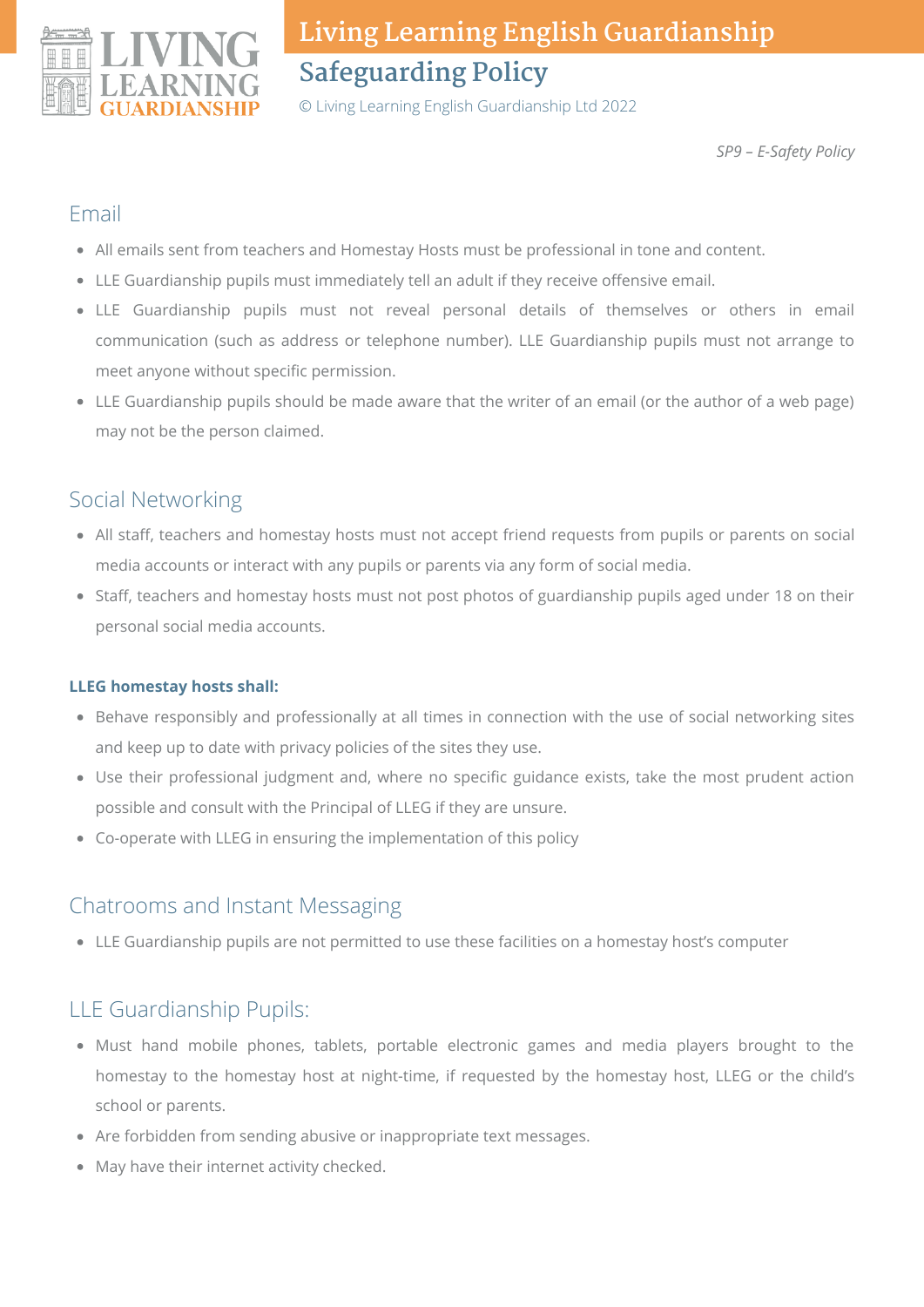

© Living Learning English Guardianship Ltd 2022

*SP9 – E-Safety Policy*

#### LLEG Homestay Hosts:

Are allowed to take digital photographs and video images of LLE Guardianship Pupils if consent has been given by the child's parents, but must follow guidance in the LLEG Photography Policy concerning the taking, sharing, distribution and publication of those images.

### LLEG Website:

- The point of contact on the website will be the Guardianship Organisation address, email and telephone number. Homestay host or pupil personal information will not be published.
- Website photographs that include LLE Guardianship Pupils will be selected carefully and will only be published with parental permission.
- LLE Guardianship Pupils' full names will not be used anywhere on the website, particularly in association with photographs.

## Cyberbullying

Cyberbullying is the use of the internet and related technologies to harm other people, in a deliberate, repeated, and hostile manner. When children are the target of bullying via mobile phones, gaming or the internet, they can often feel very alone and, a once previously safe and enjoyable environment, can become threatening, harmful and a source of anxiety. Cyberbullying (along with all forms of bullying) will not be tolerated. All incidents reported will be recorded and investigated. Please refer to SP8: LLEG Bullying Policy and Procedure.

## Cybercrime

Cybercrime is criminal activity committed using computers and/or the internet.

Keeping Children Safe in Education 2021 defines cyber crime as either 'cyber-enabled' (crimes that can happen off-line but are enabled at scale and at speed on-line) or 'cyber dependent' (crimes that can be committed only by using a computer).

#### **Cyber-dependent crimes include:**

- Unauthorised access to computers (illegal 'hacking'), for example accessing a school's computer network to look for test paper answers or change grades awarded;
- Denial of Service (Dos or DDoS) attacks or 'booting'. These are attempts to make a computer, network or website unavailable by overwhelming it with internet traffic from multiple sources; and,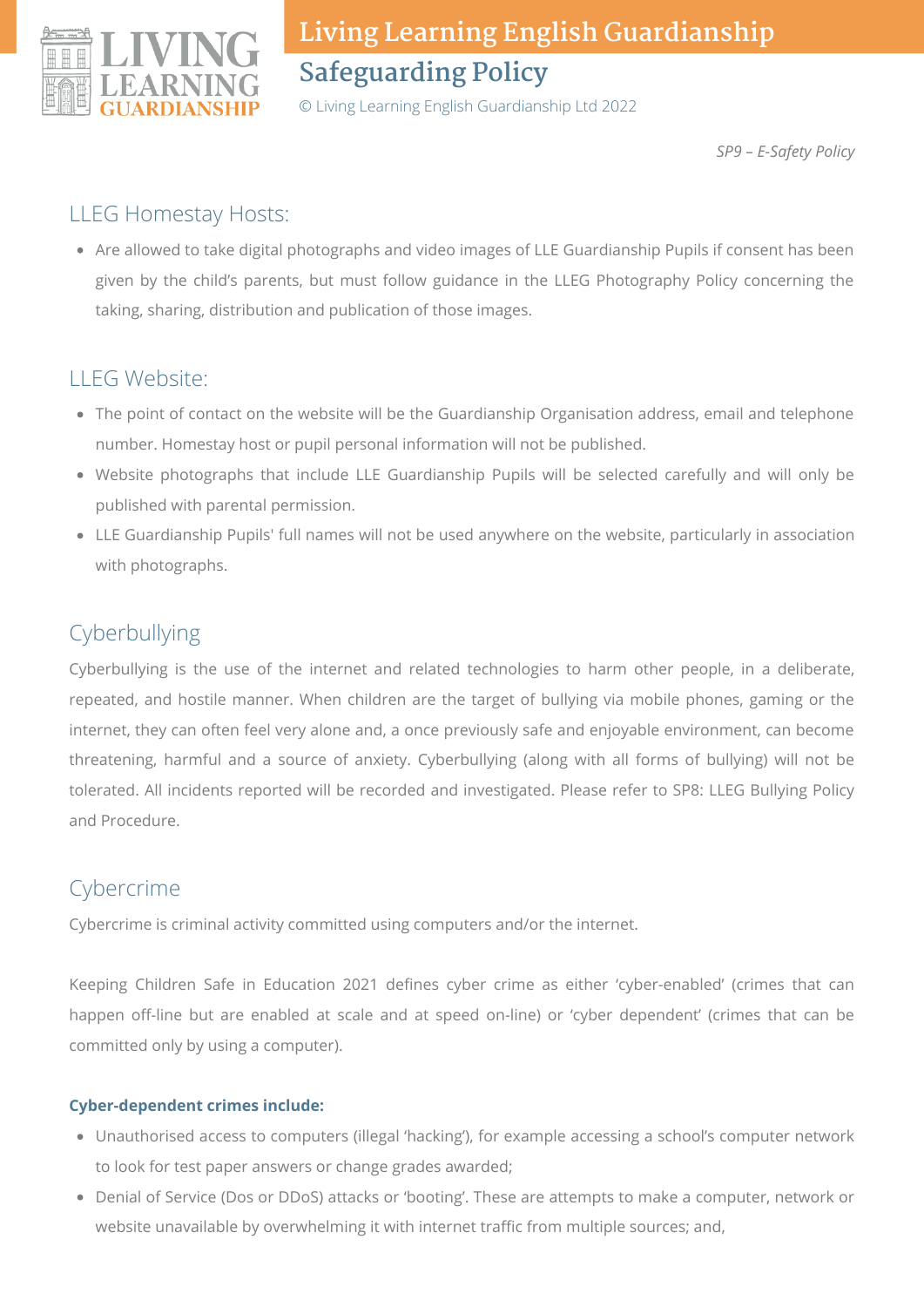

© Living Learning English Guardianship Ltd 2022

*SP9 – E-Safety Policy*

Making, supplying or obtaining malware (malicious software) such as viruses, spyware, ransomware, botnets and Remote Access Trojans with the intent to commit further offence, including those above.

Children with particular skill and interest in computing and technology may accidentally or deliberately stray into cyber-dependent crime. Any incidences or suspected incidences of cyber crime should be reported straight away to the Designated Safeguarding Lead (DSL), who would liaise with the Guardianship pupils school immediately and take the appropriate further action with the police.

If there are concerns about a child in this area, the designated safeguarding lead (or a deputy), will also consider referring the child into the Cyber Choices programme. This is a nationwide police programme supported by the Home Office and led by the National Crime Agency, working with regional and local policing. It aims to intervene where young people are at risk of committing, or being drawn into, low level cyber-dependent offences and divert them to a more positive use of their skills and interests.

Note that Cyber Choices does not currently cover 'cyber-enabled' crime such as fraud, purchasing of illegal drugs on-line and child sexual abuse and exploitation, nor other areas of concern such as on-line bullying or general on-line safety.

### LLEG Homestay Host Data Security

- LLEG homestay hosts must not share their user account details and must not leave their computers unlocked and accessible to pupils.
- In line with the General Data Protection Regulations 2018 (GDPR). LLEG Homestay hosts must ensure that any sensitive data that LLEG makes available to them, for example, on the student/ pupil booking letter, transfer confirmation or any other document is stored securely (e.g in a folder with a password on an encrypted device) and deleted after the homestay. This data must not be passed on to a third party.

## LLE Guardianship Pupils

- All LLE Guardianship Pupils must sign the Code of Conduct and Pupil Agreement for Guardianship Pupils.
- E-Safety rules will be given to Guardianship Pupils in their pupil handbook.
- Any breaches of the Code of Conduct with reference to ICT will be referred directly to LLEG and Internet access will be denied.
- LLE Guardianship Pupils will be informed that network and internet use on a homestay host's computer will be restricted and/or monitored.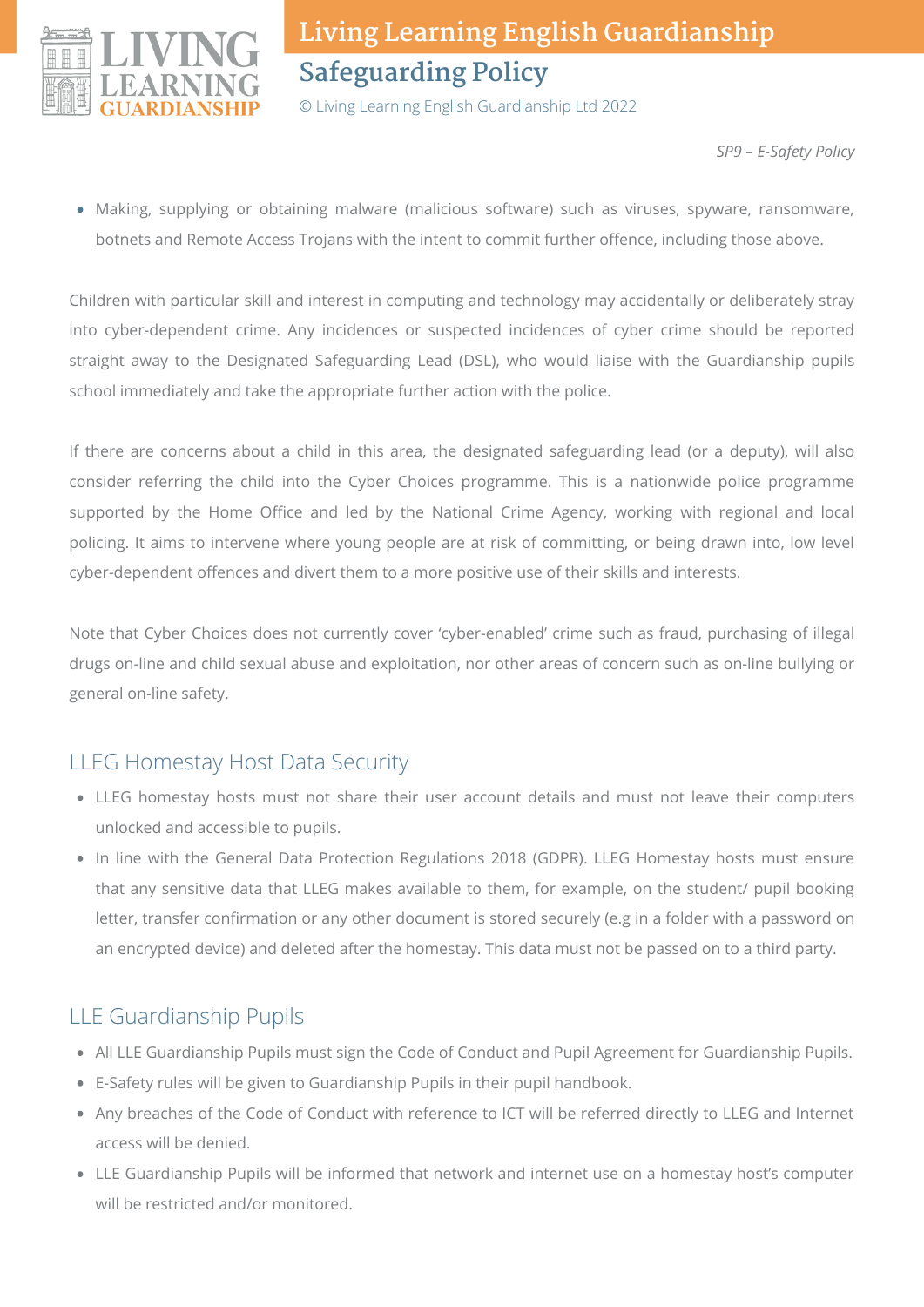

© Living Learning English Guardianship Ltd 2022

*SP9 – E-Safety Policy*

### Parental Support

- Parents' attention will be drawn to LLEG's E-Safety Policy in the parent handbook.
- Parents will be asked to read through the LLE Guardianship Pupil Code of Conduct with their child and for the pupil to sign the agreement.

## Policy Implementation

All new LLEG homestay hosts receive e-safety advice and guidance as part of their induction programme to ensure they understand their responsibilities, as detailed in this policy.

### Further Information

If you would like free independent advice and support about keeping children safe online than you can call the free **O2 NSPCC Online Safety Helpline: 0808 800 5002**. Please note you do not have to be an O2 customer to access this advice.

### Parental Controls

If you are having difficulty setting up parental controls or privacy settings on any portable device then you can make a face-to-face appointment with an O2 guru in any O2 store. Again you do not have to be a O2 customer to receive this support.

For further details on setting parental controls on your home WI-FI connections then please contact your internet provider as different providers have different ways to set up parental and privacy controls, for example, you may need to download an App to your phone.

### Social Media Sites

Further information on Social Media sites can also be found at [www.net-aware.org.uk](http://www.net-aware.org.uk/). Net aware has up-todate information on the most popular social networks, apps and games that children and teenagers are currently using.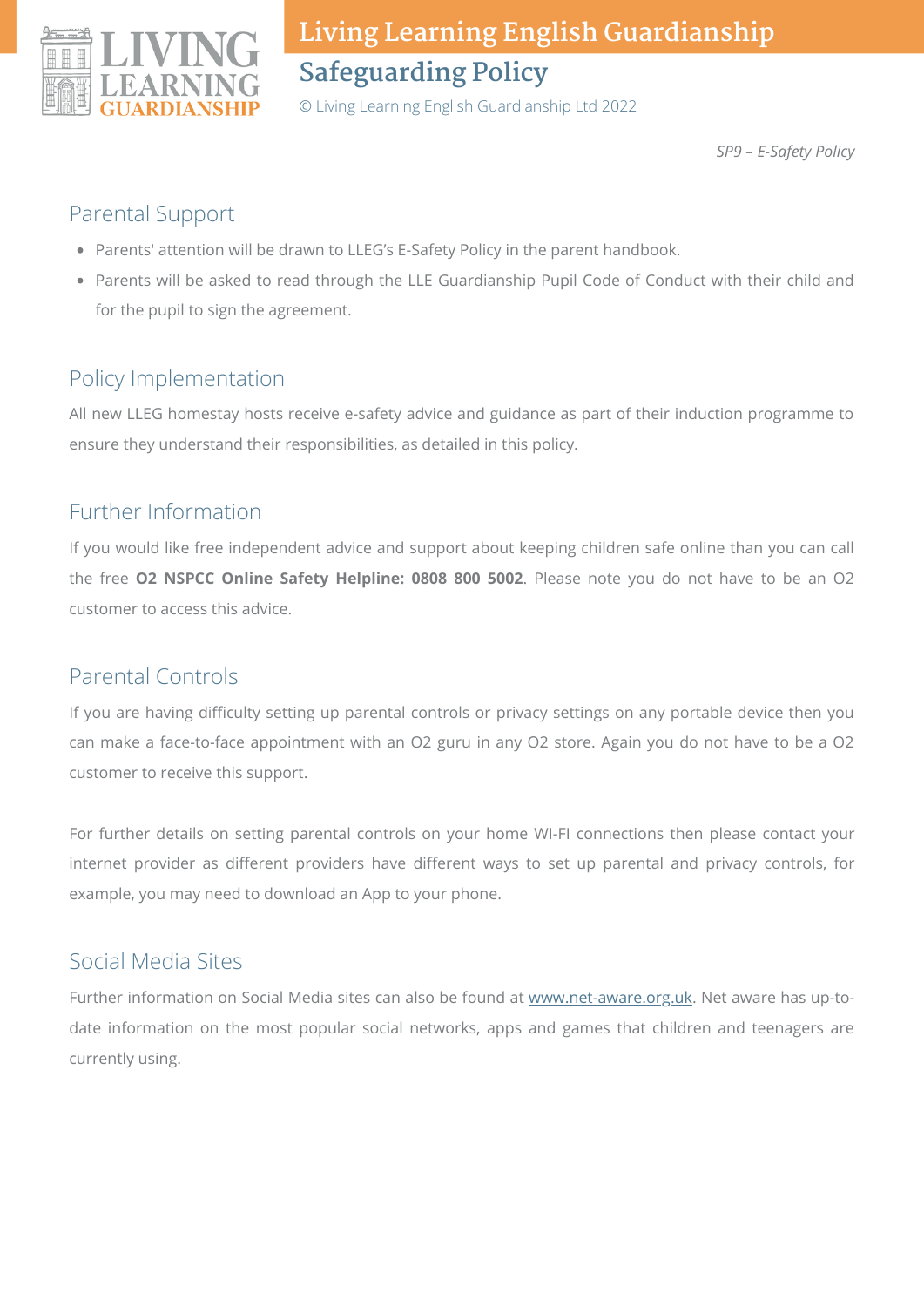

© Living Learning English Guardianship Ltd 2022

### LLEG Safeguarding Policy (SP)

### **SP10 – Photography Policy and Procedure**

*Date of policy: 20 May 2015*

*Last reviewed: 2 January 2018, 14 December 2018, 4 December 2019, 11 December 2020, 12 January 2022 Next review date: January 2023*

#### Using images of children: photographs, videos, websites and social media

We live in an age in which digital technology has vastly increased the use, and potential misuse of photography and video. Photographs for LLEG, pupil and homestay host uses and those that appear in the press and LLEG social media, are a source of pleasure and pride.

Providing reasonable steps are taken to ensure an appropriate photograph, and to protect the full name and contact details, photography of LLE Guardianship Pupils by homestay hosts, staff and the media is allowed, within safe practice guidelines.

#### Issues of Consent

The Data Protection Act 2018 affects our use of photography. This is because an image of a child is personal data for the purpose of the Act, and it is a requirement that consent is obtained from the parent of a young person under the age of 18 years for any photographs or video recordings which includes CCTV footage in or outside the homestay families home. It is also important to ascertain the views of the child.

Consent is sought from parents on the Guardianship Pupil Application form for images to be taken and used by LLEG.

Homestay hosts and their families may not use images of LLE Guardianship pupils online without the express consent, in writing of LLEG.

Parents and the child retain the right to withdraw consent at any stage, but they need to do so in writing. Homestay Hosts who have CCTV in their home must make LLEG aware in writing. ICO has a Code of Practice in relation to the use of CCTVs inside and outside properties, this must be adhered to by Homestay Hosts using CCTV. Homestay Hosts are expected to remain up-to-date with any changes to this code of practice. [ico.org.uk/media/1542/cctv-code-of-practice.pdf](https://ico.org.uk/media/1542/cctv-code-of-practice.pdf)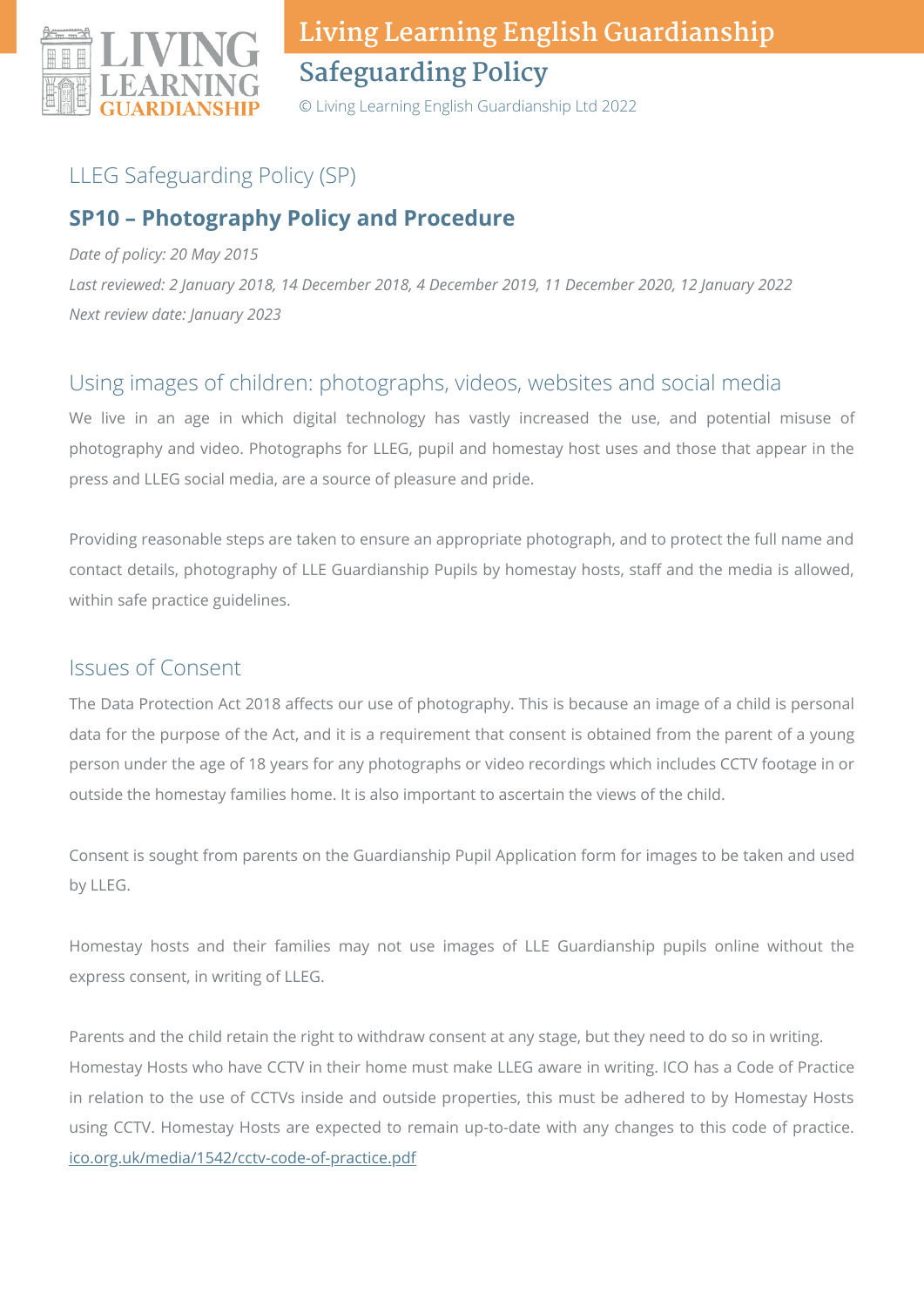

© Living Learning English Guardianship Ltd 2022

*SP10 – Photography Policy and Procedure*

### LLEG will:

- Never use a pupil's full name online to accompany a photograph.
- Use the minimum information necessary to accompany a photograph.
- Only use images of children in suitable dress (not swimming costumes, for example).
- Store photographs securely for authorised LLEG use only.
- Only use images of under 18s where permission has been granted by the child and their parents.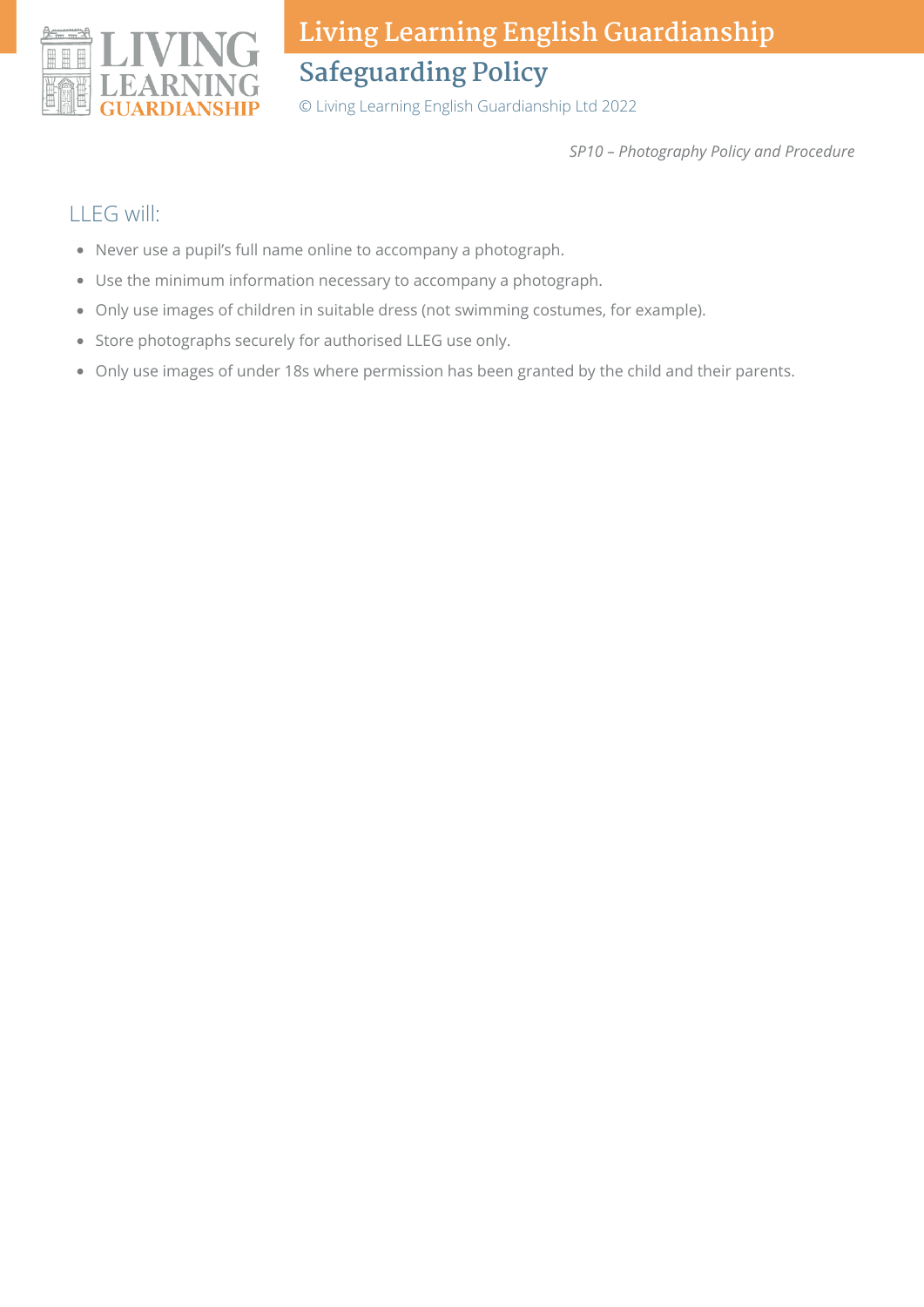

© Living Learning English Guardianship Ltd 2022

## LLEG Safeguarding Policy (SP)

### **SP11 – Excursions Policy and Procedure**

#### *Date of policy: 20 May 2015*

*Last reviewed: 2 January 2018, 14 December 2018, 4 December 2019, 11 December 2020, 12 January 2022 Next review date: January 2023*

Excursions and activities are an important part of each child's stay in the UK, and must be organised and planned with great care and attention. It is important to remember international pupils will probably be in unfamiliar surroundings, in a different culture, with varying degrees of confidence in spoken English.

Please implement the guidelines below at every opportunity in order to establish good practice.

- Plan your trip well in advance: times, maps, details of meeting points and local hospitals, and always check the weather.
- Brief your student about where you are going and what you will be seeing in a pre-excursion lesson/meeting.
- A written risk assessment must always be carried out for each activity/excursion, and control measures should be put in place depending on the students ages, maturity, confidence and level of English.
- Risk Assessment templates and additional information can be found on the Teachers portal and should be kept in the teachers/Homestay Hosts home file. Further information on Risk assessments can be found here: [www.hse.gov.uk/services/education/example-risk-](http://www.hse.gov.uk/services/education/example-risk-%20assessments.htm) assessments.htm.
- Safety briefings should be given to all students including adults upon their arrival in you home, and before every excursion or trip out of the house.
- Guardianship pupils should have their mobile phones fully charged, switched on at all times, with sufficient credit for emergencies and have emergency numbers to call (homestay host and LLEG emergency phone number) stored in their phones.
- Homestay hosts should always have the mobile numbers of all pupils.
- Homestay hosts should establish a meeting point and times with their pupils, and these should be marked on maps. Guardianship pupils should also be shown to the meeting point at the beginning of the excursion, should they become lost, loose their map or should internet and telephone communications fail.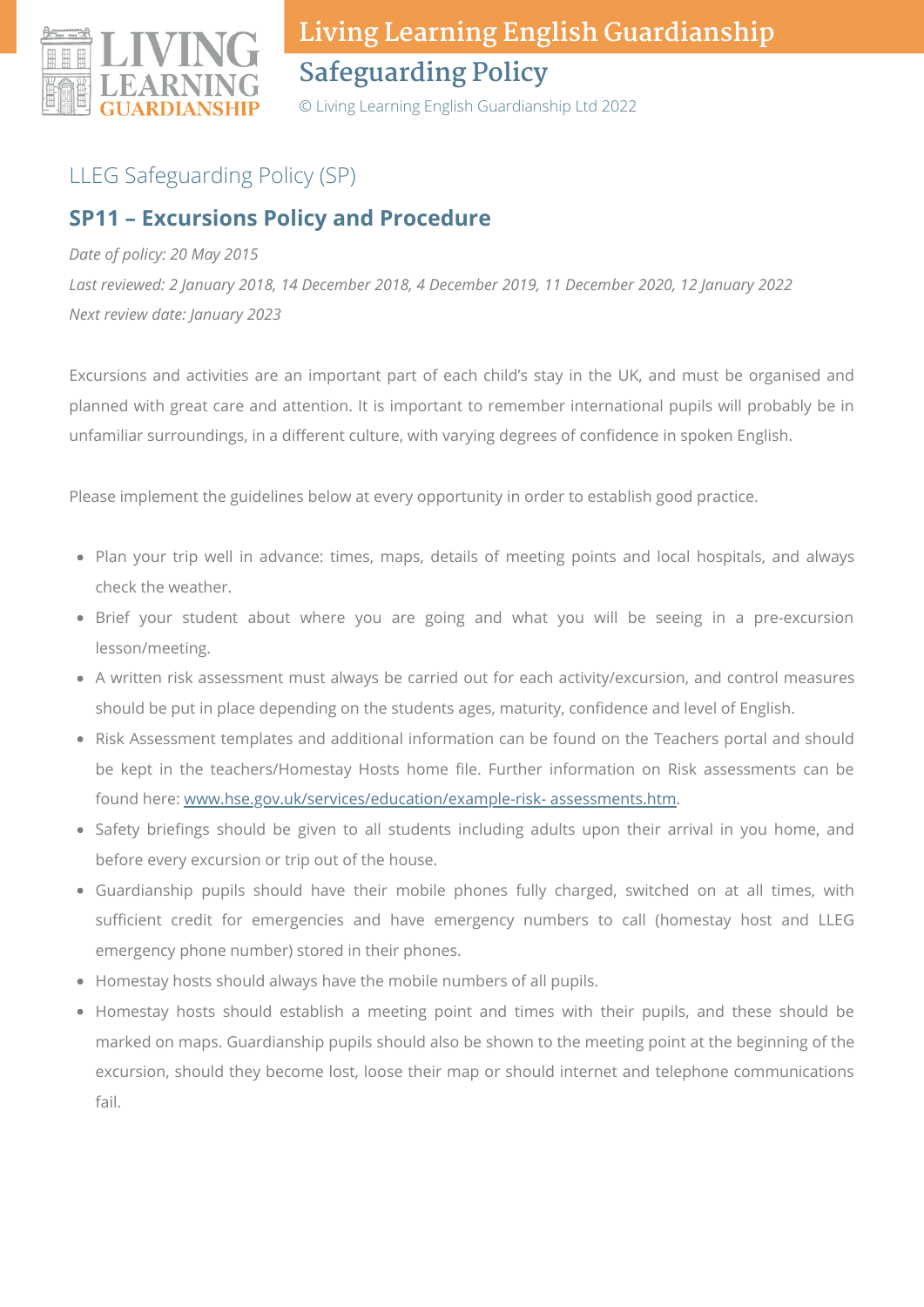

© Living Learning English Guardianship Ltd 2022

*SP11 – Excursions Policy and Procedure*

- Under 18s, depending on their age and if they have parental permission may be able to be given some free time to explore by themselves but must always tell their homestay host where they are going and what time they will return.
- Homestay hosts and pupils will need to agree a clear procedure in the event of a pupil becoming lost on an excursion, e.g. establish regular meeting points, wait as long as possible at the agreed meeting point, and contact LLEG and/or the police if they are lost
- Pupils should be advised to take particular care when crossing the roads, please remind pupils to look the right way!
- No activity or excursion is to be undertaken that falls outside the pupil's insurance cover. Please always check with the LLEG head office if you are unsure.
- All activities carrying a high risk level e.g. horse-riding, need explicit permission from LLEG and must be undertaken at a designated centre which carries appropriate insurance. Risk Assessments must be completed and approved by LLEG at least 1 week in advance. LLEG has a duty of care to ensure that the centre as the appropriate qualifications, insurances and accreditations, before permitting an activity or excursion to take place.
- Extra Parental permission is required for pupils to take part in high risk activities, e.g. climbing, sailing, skiing and this must be requested through the LLE Guardianship office.
- All Activities which require an external instructor for example, swimming lessons, climbing centre workshops, canoeing etc. Must also be approved by LLEG.
- LLE Guardianship pupils who are aged 16+ should be made aware of the risks in picking up a taxi on the street and should be advised to pre-book taxis at all times through LLEG with our vetted drivers.

#### Local area

Our Guardianship pupils do not always read the many culture-based signals that we are constantly, often subconsciously, interpreting to help us stay safe in our local areas; they will need guidance and help.

It is recommended that students who are old enough to go out alone and have permission are initially introduced to the local area by the homestay host in carrying out a walking tour. Homestay hosts must provide pupils with some specific and clear guidelines about areas to avoid, using taxis safely, which bus routes to use etc. Please add this information to your Home File.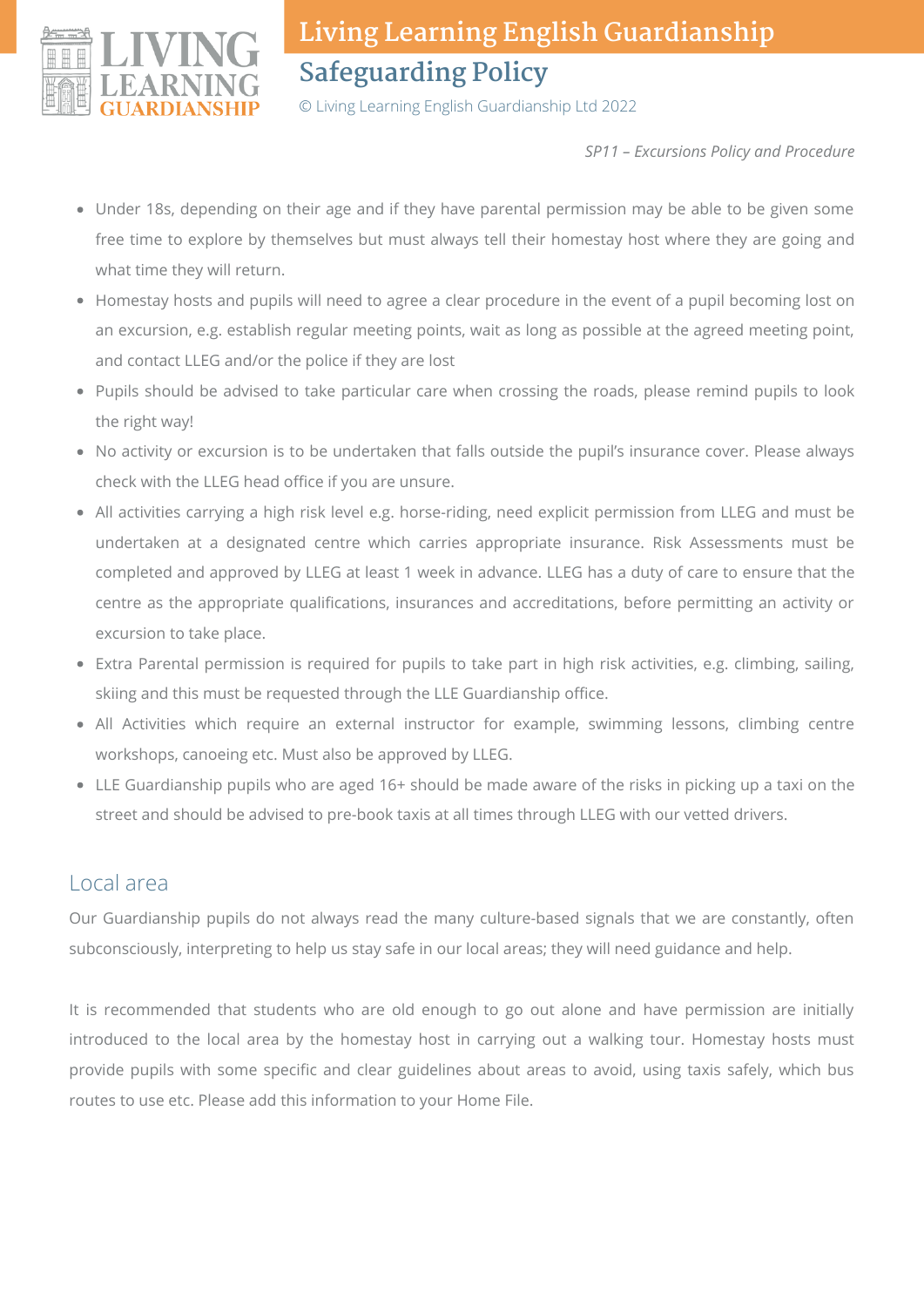

© Living Learning English Guardianship Ltd 2022

*SP11 – Excursions Policy and Procedure*

#### Free Time and Curfews

Guardianship pupils aged 13 years and under must always be accompanied by their teacher/homestay host.

Pupils aged 14-15 years maybe given free time with their parents permission. They are able to go out for short periods of time with their friends but they must always be back in the homestay by 20:00.

Pupils aged 16 maybe given free time with their parents permission. They are able to go out with their friends but they must always be back in the homestay by 21:00 or earlier depending on what the teacher/homestay host agrees to.

Pupils aged 17+ are able to go out and meet friends but must be back at a time agreed by the teacher/ homestay host but no later than 23:00.

#### Emergencies and Critical Incidents whilst on Excursion

LLEG has an Emergency and critical incident plan should any of our students or guardianship pupils be involved or injured in a critical incident for example, a Terrorist or weapon attack. Teacher's and homestay hosts are reminded that any increase in Terror Threat level should be detailed in their Activity and Excursion Risk Assessments and control measures should be in place.

It is the teachers and host's responsibility to brief all students regardless of their age on current safety procedures and to contact the LLE emergency number straight away should a critical incident occur. LLEG will then launch the Emergency and critical incident plan and advise you on the next steps. All staff at LLEG are fully trained to launch the Emergency and Critical incident plan at any time of day.

- Safety briefings regarding critical incidents should be given to all students including adults, so EVERYONE is aware of the risks and know how to act.
- Students should always carry the LLE emergency telephone number, student card and ensure their mobile phone is fully charged.
- In the event of a Terrorist attack students should be informed and briefed to **RUN, HIDE AND TELL**.
- Children (Under 18's) should be reminded to find a safe place should they become separated from you or lost, and not be able or old enough to return to your home on their own, for example, a hotel or a school.
- If travelling to unfamiliar areas with a student, teachers and homestay hosts should be aware of where the nearest hospital and police station is.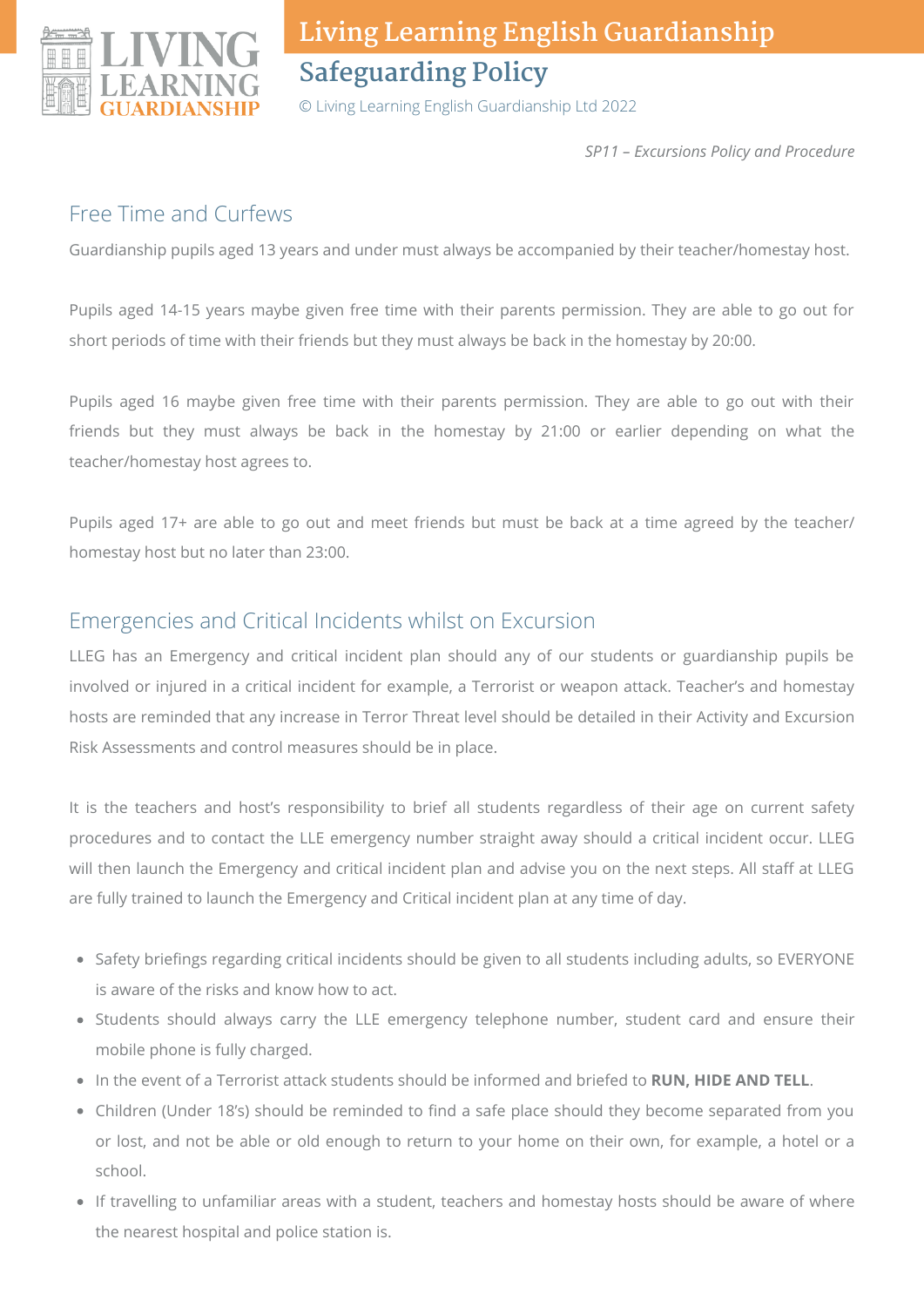

© Living Learning English Guardianship Ltd 2022

*SP11 – Excursions Policy and Procedure*

- In the event of a critical incident teachers and homestay hosts should never contact agents or parents directly. All communication needs to go through LLEG head office. If contacted directly, teachers and homestay hosts should not give any details of an incident but advise to call LLE on the Emergency number.
- All media enquiries must be dealt with by the LLEG head office.
- If you are unable to contact LLEG or the Emergency number due to a telephone or internet communication failure, then if possible and safe to do so, please keep a log of events including exact timings, occurrences and any actions taken.
- In the event of a terrorist attack, teachers, homestay hosts and students should not talk to the media until LLE have been informed and have given the okay. LLEG will have pre-prepared media statements.

It is important that students are prepared and advised of safety precautions but in a way which is suitable for their age, personality, and English language level. A change in terror threat level may alarm some students and parents, should you feel that a student is particularly concerned please notify us as soon as possible.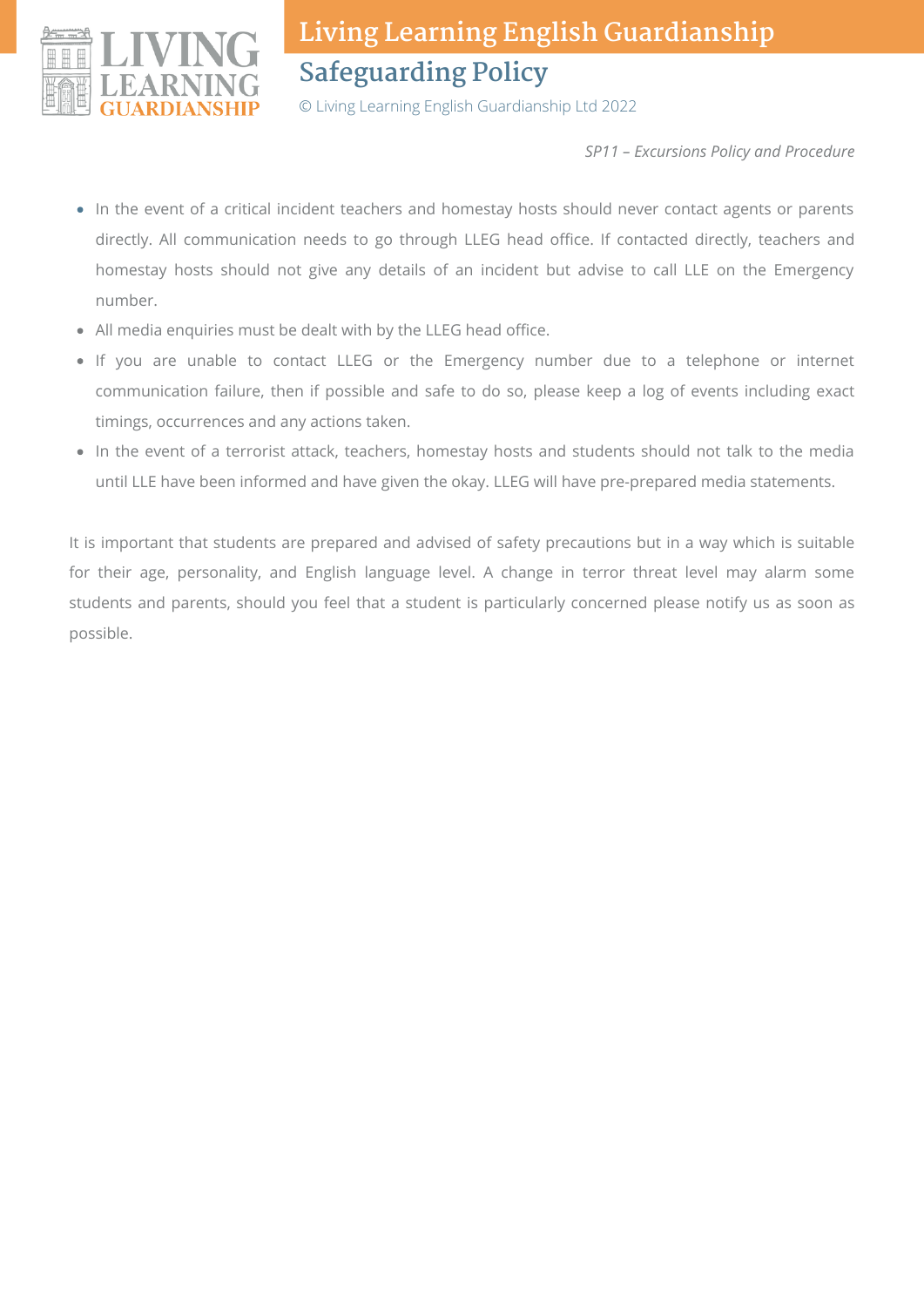

© Living Learning English Guardianship Ltd 2022

### LLEG Safeguarding Policy (SP)

### **SP12 – Travel Policy and Procedure**

#### *Date of policy: 20 May 2015*

*Last reviewed: 2 January 2018, 14 December 2018, 4 December 2019, 11 December 2020, 12 January 2022 Next review date: January 2023*

#### Pupil travel

LLEG is committed to safeguarding the welfare of every pupil in its care and this includes making safe **arrangements for arrival, departure and travel within the UK.**

#### **Under 18s**

- All pupils under 18 travelling without an adult should book a LLEG transfer or be met by a local representative of LLEG.
- Travel arrangements are arranged through the Guardianship Manager at LLEG Head Office and not directly with the homestay host.
- In no circumstances will under 16s be allowed to travel alone or by public transport. It is a condition of enrolment on the guardianship scheme that suitable transfer arrangements for pupils are in place.
- If a pupil aged 16 and over is given permission to travel by public transport to the homestay host, school or airport, then full travel details must be forwarded to the LLE Guardianship Manager. Parents must sign a disclaimer absolving LLEG of all responsibility for the journey as LLEG cannot be responsible for children travelling independently.
- Full transfer booking information is provided by LLEG to the pupil including the meet and greet service, driver telephone number, LLEG emergency telephone number, the destination address and contact details and emergency procedures. The travel information includes the departure airports, flight and times, and any connecting flight details, as well as the arrival data.
- Pupils are given travel advice to accompany their transfer confirmation telling them what documents they need to bring with them and emergency procedures. This is detailed in the pupil handbook and during the online Guardianship induction.
- Pupils are informed that they could be delayed at four points once they have landed: immigration; a possible medical check; waiting for luggage; or at customs control checking what passengers are bringing into the country.
- Pupils are informed that they may be asked detailed questions about why they are coming to the UK, the school, their Homestay Host and family and who is meeting them at the airport. They will never be asked to pay fees or fines,
- Pupils are advised to carry in their hand luggage any essential medication.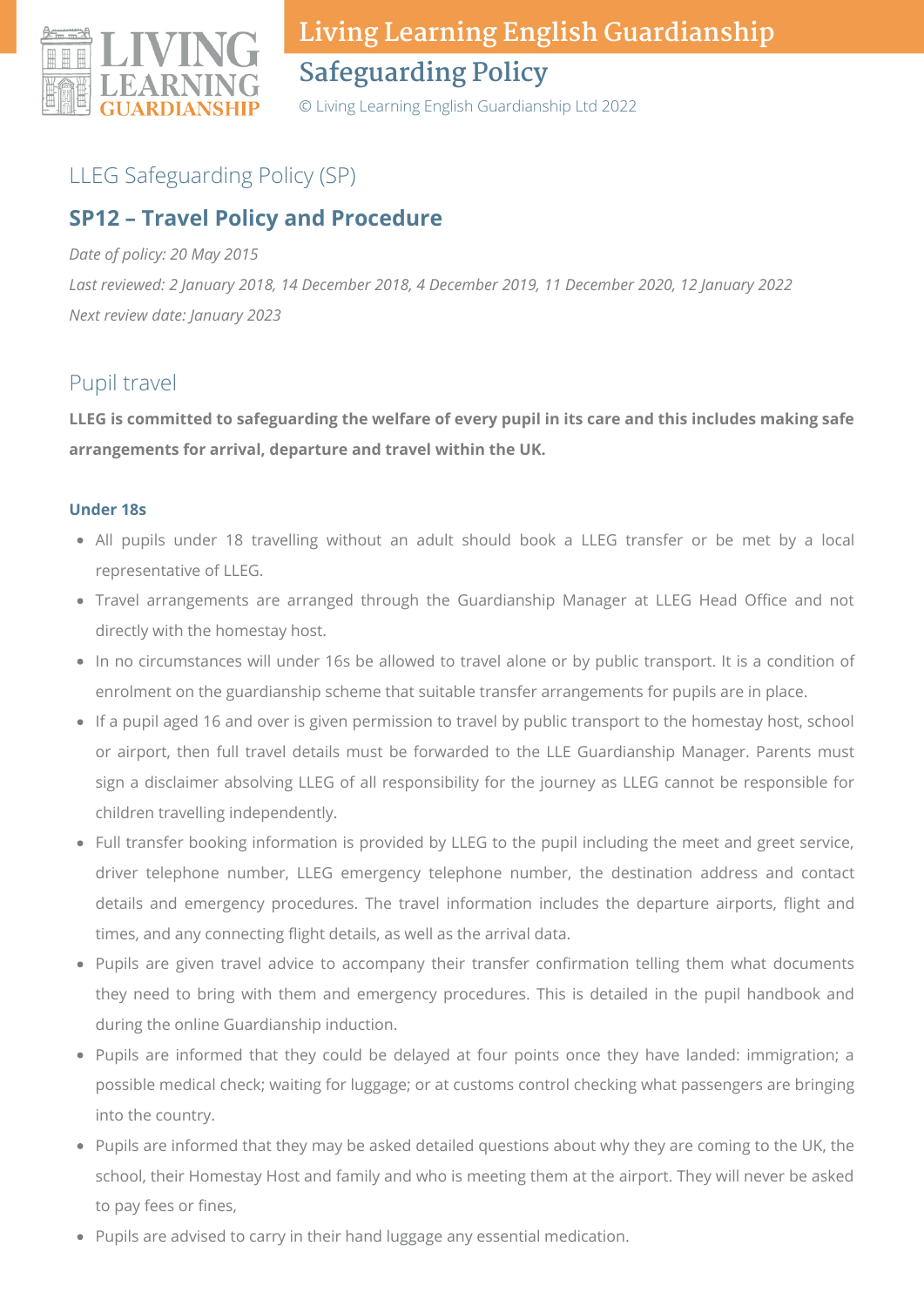

© Living Learning English Guardianship Ltd 2022

*SP12 – Travel Policy and Procedure*

#### Booking Flights

#### **Parents/partners will:**

- Book flights in good time to ensure suitable daytime flights are available on the required dates of travel.
- Book flights which arrive/depart between 9am and 9pm. Earlier or later flight times are extremely difficult to manage as they are not acceptable times to arrive or depart as a guest in a homestay host's home and are not compliant with most school policies.
- Complete detailed travel information for the arrival of the child no less than four weeks before the child departs. Last-minute arrangements are not acceptable, as messages could go astray and children could arrive without anyone to meet them.
- Book an Unaccompanied Minor Service for any child travelling alone under 14 directly with the airline and inform LLEG that the child is travelling as a UM so appropriate arrangements for this can be made and the child is handed over to the named LLEG representative.
- Buy an inexpensive mobile for their child if they don't already have one before they leave their home country, ensure this is suitable for use in the UK with international roaming, is fully charged and with sufficient credit for an emergency call. The mobile must be switched on as soon as immigration has been passed and LLEG must be provided with the mobile number when sending the travel information.

#### Safe Travel

- A 24 hour emergency number is available and LLEG appointed drivers or homestay hosts will call the person on duty if there are any problems whatsoever with the travel arrangements, such as delays or flight cancellations.
- Drivers and homestay hosts providing the meet and greet service will stand in a prominent position in the arrivals hall using the LLEG welcome sign with the pupil's name on it.
- LLEG has clear comprehensive lists of arriving and departing pupils, showing the name, sex, age, flight and connection details, airport terminal numbers and mobile numbers available to the weekend duty person. An IPAD is provided with mobile Wi-Fi so duty staff can check airport information and log onto the LLEG database to check information, access pupil data and check what parental permission has been given on the LLEG Safeguarding Form.
- Taxi companies that LLEG work with have enhanced DBS checks for all their drivers and have signed a service agreement with LLEG to ensure a high quality service.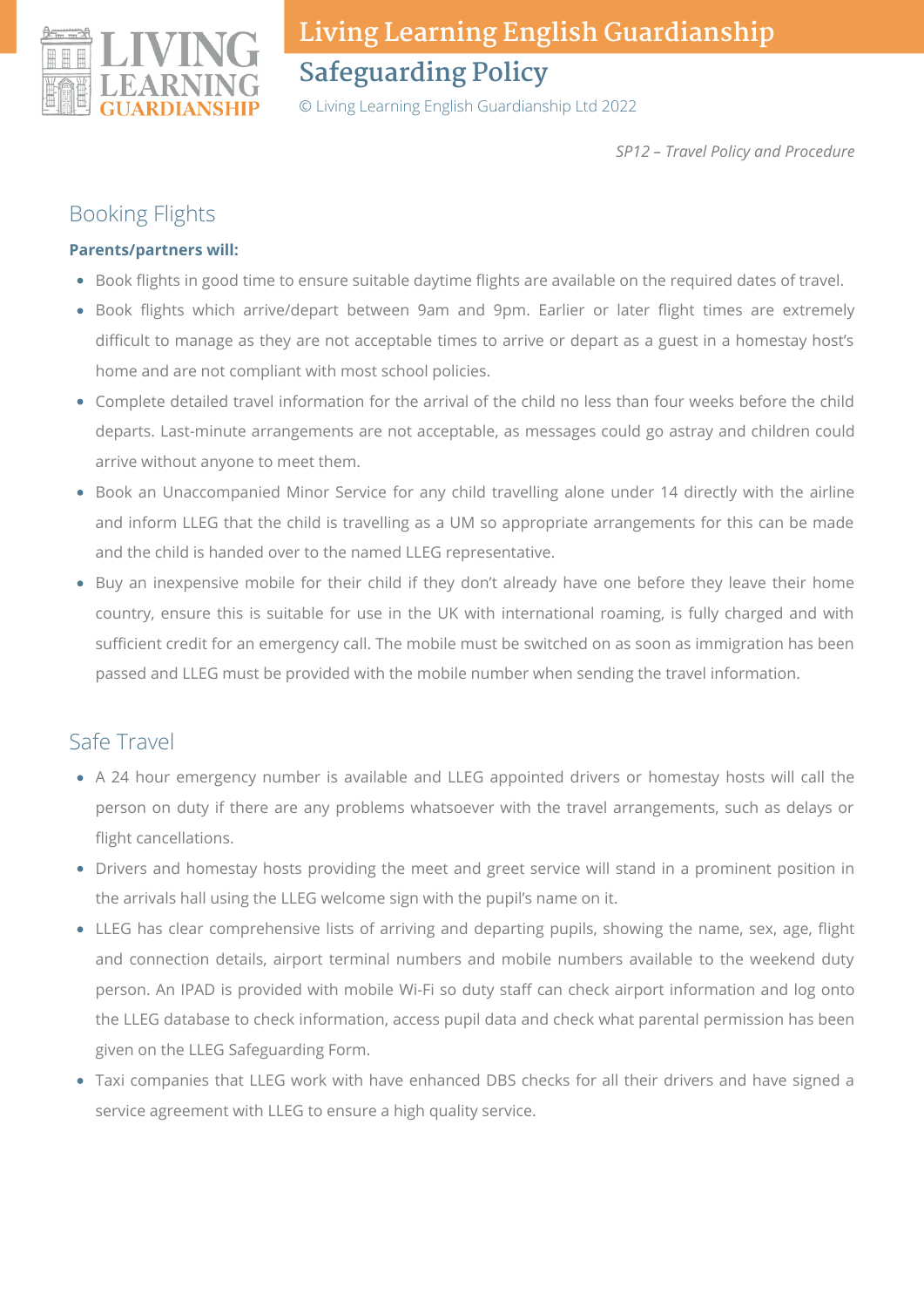

© Living Learning English Guardianship Ltd 2022

*SP12 – Travel Policy and Procedure*

#### Shared Transfers

Where shared transfers are booked, one-and-a-half hours' waiting time with the LLEG representative/driver is the maximum waiting time between flights (except in unplanned events eg: airline delays).

### Travel within the Homestay

- Homestay hosts are advised to sit under 18s in the rear of the car when transporting pupils. This reduces the likelihood of any false accusations of inappropriate behaviour.
- Homestay hosts and their families who transport LLEG pupils are required to have their car insured for business use and to comply with the law regarding child restraints and car seats.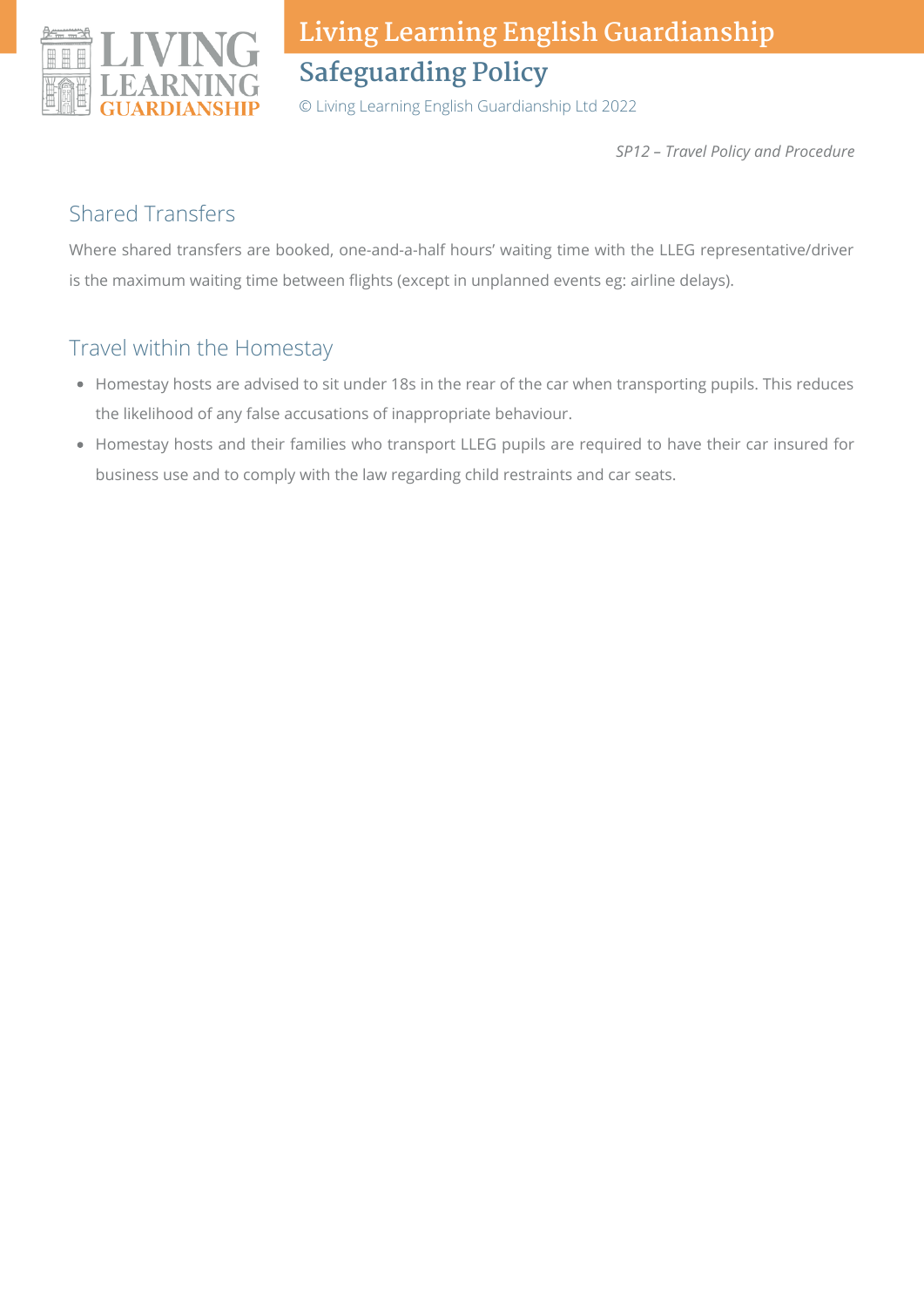

© Living Learning English Guardianship Ltd 2022

### LLEG Safeguarding Policy (SP)

## **SP13 – LLE Health, Safety and Welfare Policy**

*Date of policy: 20 May 2015* Last reviewed: 2 January 2018, 14 December 2018, 4 December 2019, 11 December 2020, 19 March 2021, 12 *January 2022 Next review date: January 2023*

### Health and safety

- LLEG recognises its responsibility under the Health & Safety at Work, etc. Act 1974 to provide or the health, safety and welfare of their employees, pupils, members of the public and any others who may be affected by LLEG's activities.
- To this end LLEG will, so far as is reasonably practicable, fully comply with the requirements of the said Act, and such of its attendant Regulations as may apply, by making suitable and sufficient arrangements.
- LLEG will comply with matters of Health and Safety in accordance with guidance provided by the Health and Safety Executive.

### Within the LLEG Office

#### **LLEG will:**

- Develop and maintain safe systems of work.
- Give sufficient information, instruction, training and supervision to ensure the health, safety and welfare of all its staff, pupils and others working within LLEG premises, and during activities and excursions.
- Protect the health, safety and welfare of visitors to LLEG.
- Provide equipment that is fit for purpose and maintained in accordance with the necessary requirements.
- Maintain a safe and healthy place of work, with safe access to that place of work.
- Provide induction training which will include but not be limited to the Health & Safety Policy, First Aid arrangements , accident book and Fire Precautions/Procedures.
- Positively consider the environmental impact of all LLE activities; and, formally consult with employees on all matters having effect on their health, safety and welfare at work.
- Update staff on latest developments in health and safety.

Further, detailed information is provided in the LLEG Staff Handbook.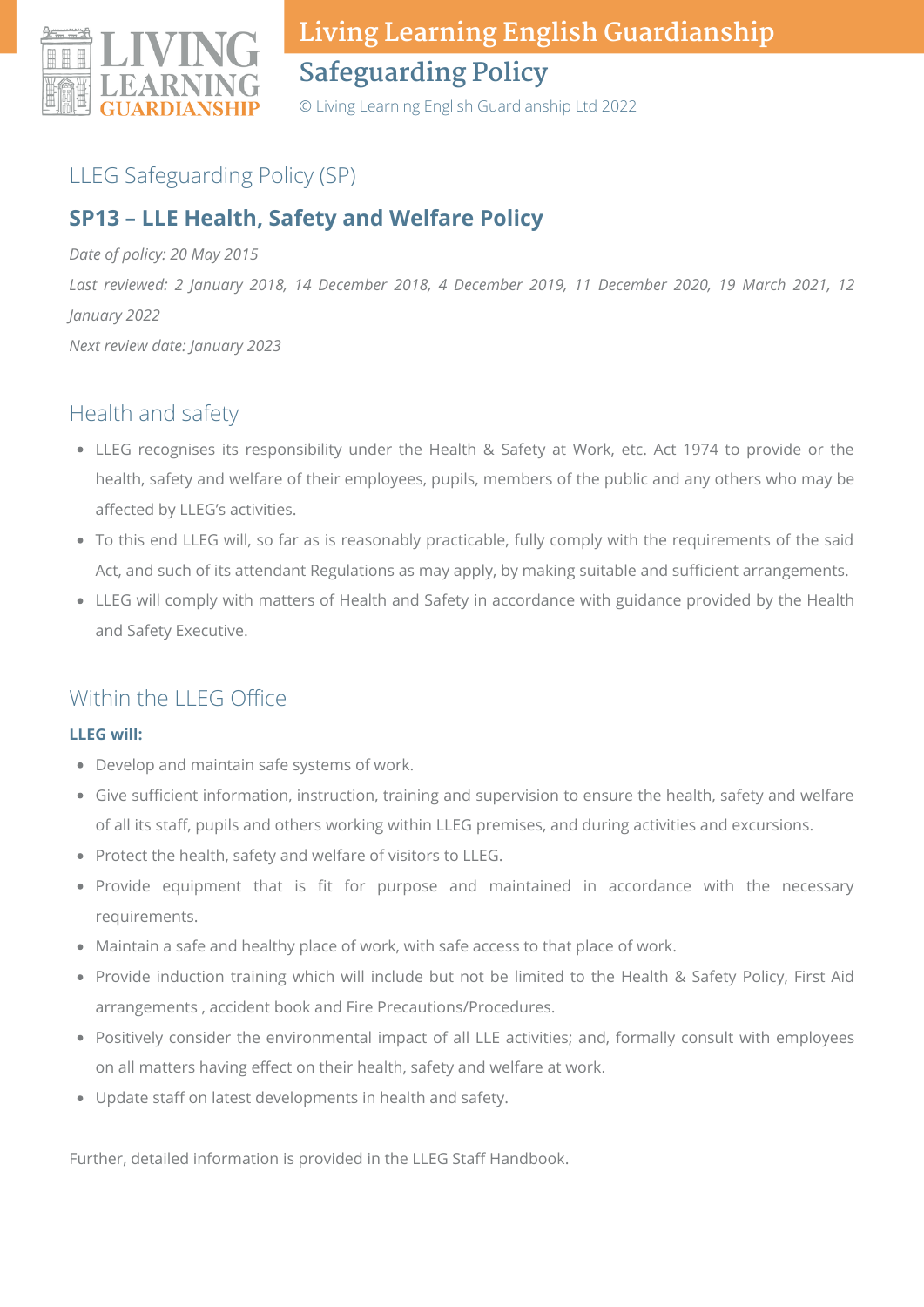

© Living Learning English Guardianship Ltd 2022

*SP13 – LLE Health, Safety and Welfare Policy*

### Guidance for Homestay Hosts

#### **LLEG will:**

- Provide competent, professional guidance, training and support as required.
- Where applicable, issue detailed safety policy, instructions and guidelines to homestay hosts relating to their activities, and ensure homestay hosts are conversant with them.
- Conduct an initial home visit in person to each Homestay Host before placing guardianship pupils and carry out an health and safety assessment of the home.
- Carry out subsequent health and safety checks on annual visits.

#### **Homestay Hosts will:**

- Follow all health and safety advice and guidance from LLEG.
- Initiate first aid in the event of an accident, and ensure that the accident is recorded and reported to LLEG.
- Keep their property clean and tidy.
- Carry out a fire risk assessment and an evacuation plan which is shared with each pupil and added to the LLEG Home File.
- Ensure there is at least one smoke alarm fitted on each storey in the home.
- Have an up-to-date gas safe check in place each year from an accredited engineer and send this to LLEG annually.
- Ensure a carbon monoxide alarm is fitted in any room containing a gas, liquid or sold-fuel burning appliance.
- Ensure their electrical system is safe, not overloaded and sockets and fittings are secure.
- Ensure food is stored properly at an appropriate temperature and raw and cooked foods are stored separately.
- If agreed, supervise students when cooking and ensure they know how to safely operate appliances in the kitchen.
- Ensure any alcohol, medications and cleaning products are stored safely, paying particular attention when hosting younger students or students who do not understand instructions in English.
- Carry out a home risk assessment and add this to the LLEG Home File.
- Agree to annual home visits and spot checks as requested by LLEG.

**It is the duty of all members of LLEG staff, homestay hosts and Guardianship pupils to take reasonable care for the health and safety of themselves, and of any others who may be affected by their acts or omissions.**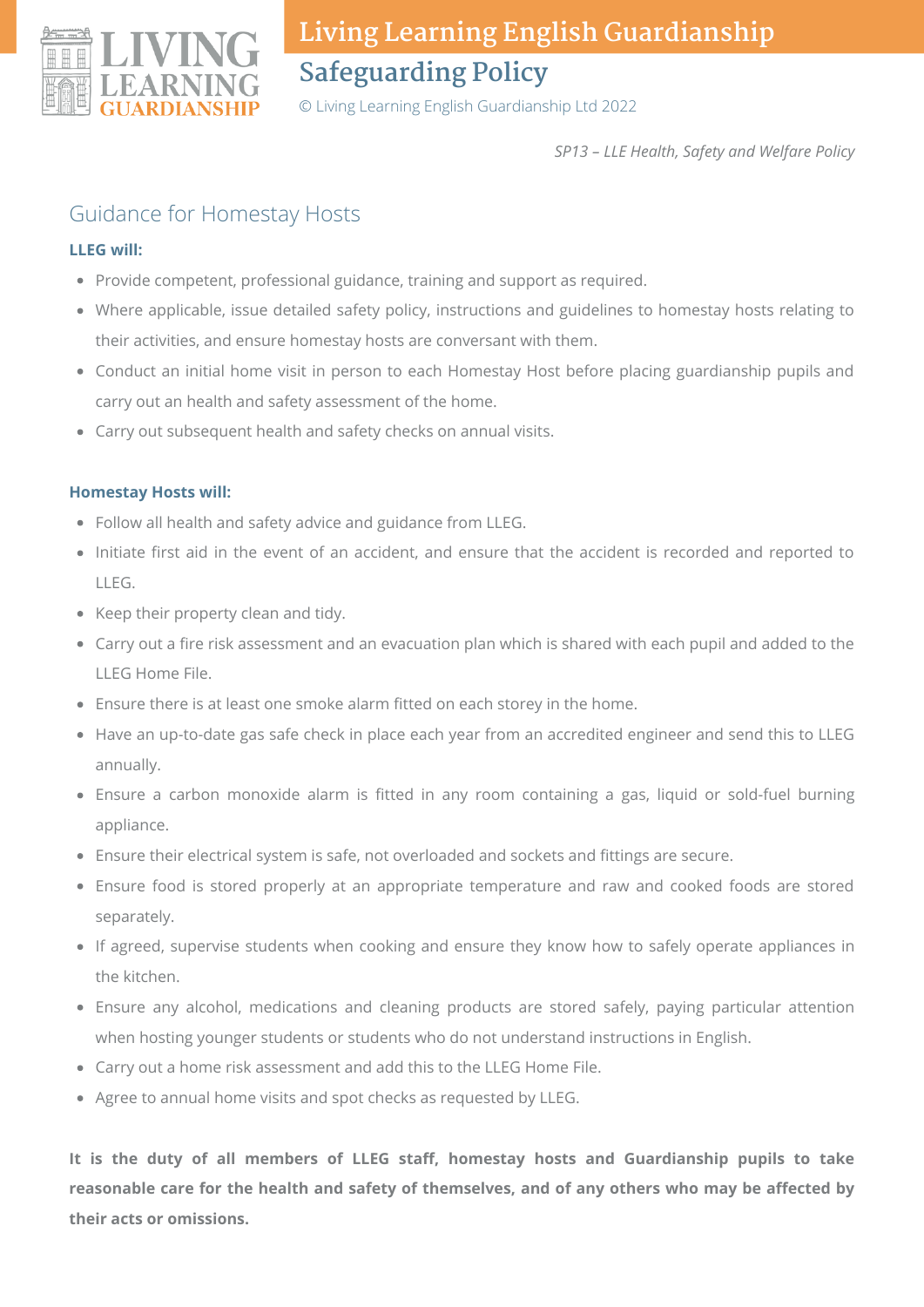

© Living Learning English Guardianship Ltd 2022

*SP13 – LLE Health, Safety and Welfare Policy*

#### Welfare

#### **LLEG contributes to pupils' wider well-being by:**

- Listening to each individual child and providing appropriate support.
- Dealing promptly with safeguarding or health and safety concerns.
- Helping each pupil achieve the best possible educational outcomes.
- Promoting students health, safety and welfare through safe practices.
- Dealing with any form of discrimination and keeping pupils safe.
- Dealing with bullying in accordance with the LLEG's anti-bullying policy.
- Encouraging pupils to behave responsibly by following the behaviour policy.
- Carrying out annual visits and spot checks to teachers and homestay hosts homes.

#### **LLEG has policies to:**

- Prevent unsuitable people working with under 18s.
- Ensure LLEG teachers and homestay hosts homes are safe.
- Promote safe practice and challenge poor and unsafe practices.
- Identify instances where there are grounds for concern about a child's health, safety and welfare.
- Take appropriate action to keep children safe and away from harm.
- Deal with complaints.
- Promote welfare and good outcomes for children by providing a child-centred service.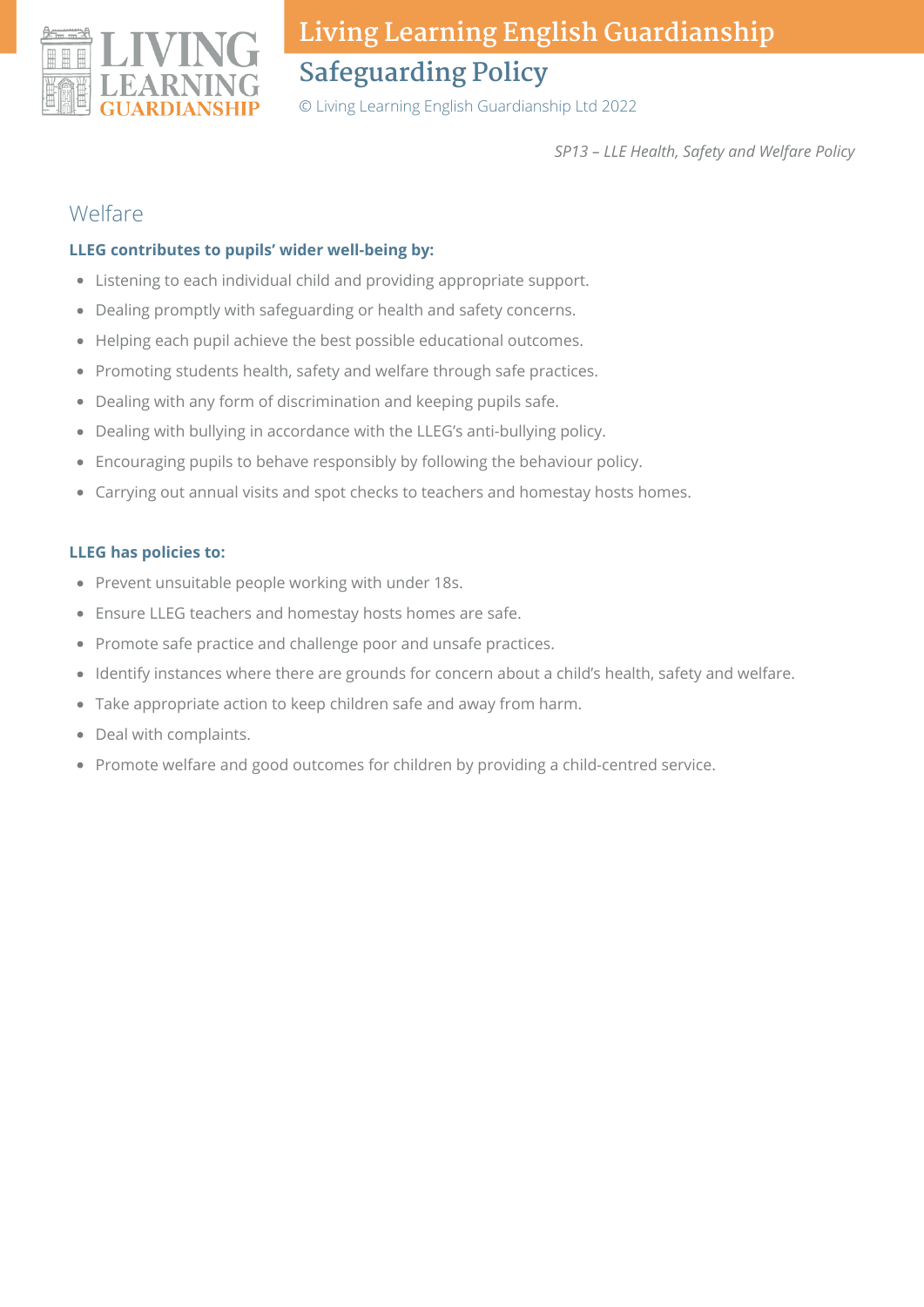

© Living Learning English Guardianship Ltd 2022

## LLEG Safeguarding Policy (SP)

### **SP14 – LLE Missing Child Policy**

*Date of policy: 20 May 2015*

*Last reviewed: 14 December 2018, 4 December 2019, 11 December 2020, 12 January 2021 Next review date: January 2023*

Living Learning Guardianship is committed to safeguarding and promoting the health and welfare of its guardianship pupils. The missing child policy forms part of the organisations Safeguarding Policy and Guidance for this policy has been taking from DfE: Keeping Children Safe in Education 2021, Working together to Safeguard Children 2018 and DfE: Children Missing in Education, September 2016.

Living Learning Guardianship will take immediate action when they are notified that a child is lost or has gone missing. LLEG could be contacted by Schools, homestay families, taxi companies or a member of its staff. In all circumstances LLEG will take action to ensure the child is found whilst taking into consideration that children who have gone missing are at much greater risk of:

- Physical and emotional harm
- Neglect
- Sexual exploitation
- Becoming involved in crime
- Demonstrating anti-social behaviour
- Abusing drugs and alcohol
- Being illegally employed
- Forced marriages
- Honour based violence
- Radicalisation
- Modern day slavery/child trafficking
- Female genital mutilation

Living Learning Guardianship has identified situations where Guardianship pupils could go missing these include but are not limited to the following situations.

#### **Airport**

- On the way to and from the airport.
- After not being able to find their driver at the airport.
- Deliberately absconding from the airport.
- Being abducted.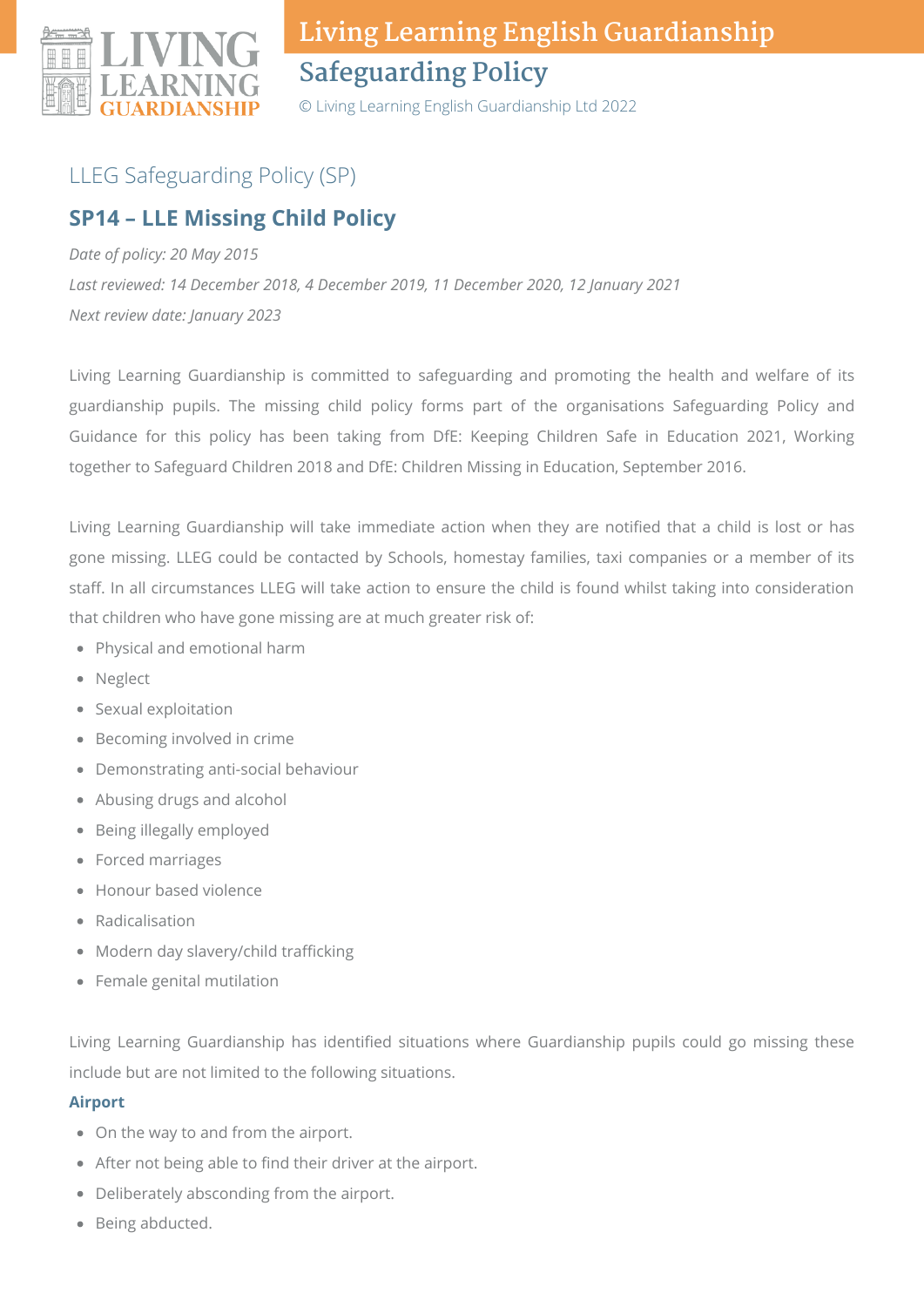

© Living Learning English Guardianship Ltd 2022

*SP14 – LLE Missing Child Policy*

#### **Homestay**

- Not arriving at the homestay for their stay.
- Going missing from the homestay home.
- Not returning to the homestay at their curfew time.
- Getting purposefully lost on an activity or excursion with the teacher/homestay host.
- Deliberately running away.
- Being abducted.

#### **School**

- Not returning to school after an Exeat weekend or school holiday.
- Not returning to school at their curfew time.
- Going missing on a school trip, activity or sporting event.
- Deliberately absconding from school
- Not meeting their transfer to/from school.
- Unauthorised absence from day pupils.
- Being abducted

### Missing from School

If a child is missing from school during term-time then the school will be responsible for taking the lead in investigations and will be responsible for liaising with LLEG and the pupils parents.

### Missing at the airport or from the homestay

If a child goes missing at the airport or during any time they are staying with an LLEG Homestay Host or teacher LLEG will be responsible and the following procedures will be followed.

If a pupil is missing or there is a concern that a child's safety or well-being is at risk, it is essential that action is taken without delay.

If a child is not home within 30 minutes of their curfew time then please contact the Emergency telephone. If the call is out of office hours (09:00 - 17:00) then the DSL and her deputies should be contacted via the Emergency phone on **07425 137 794**

**Emma Langton – Designated Safeguarding Lead: 0117 926 9413 Kate Hargreaves – Deputy Safeguarding Lead: 0117 926 9410**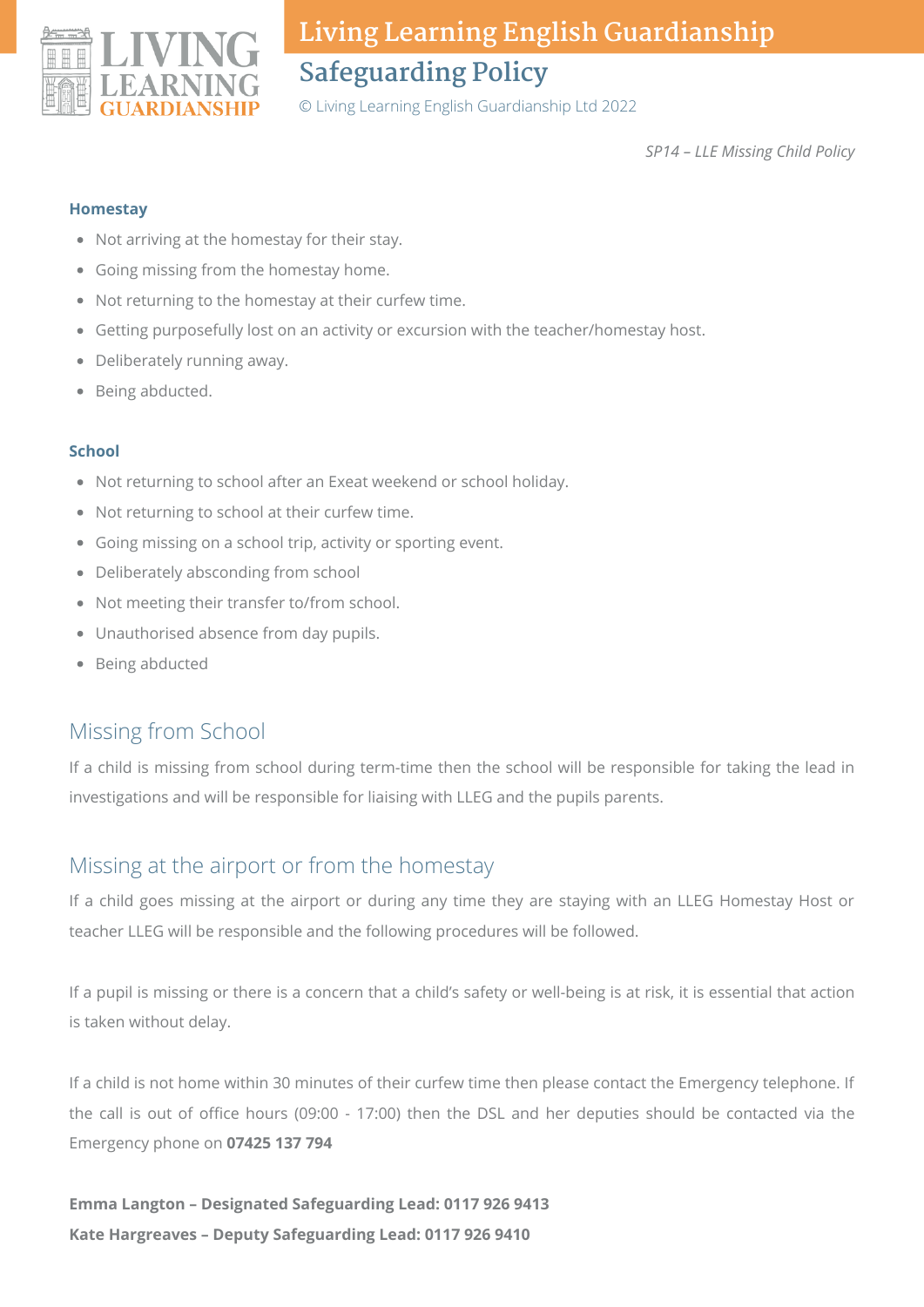

© Living Learning English Guardianship Ltd 2022

*SP14 – LLE Missing Child Policy*

LLEG has an **Emergency response policy** to deal with Emergency situations. Where there is a concern about a child's immediate welfare and safety this will be referred to the police and the local authority.

Following advice from the Designated Safeguarding Lead, Homestay Hosts maybe instructed to contact the police and to file a missing child report. It is important that homestay hosts have the following information ready:

- A brief physical description of the child.
- The child's full name and nationality.
- Whether the child currently taking any medication.
- Notes about what the child was wearing.
- Details about where the child was last seen and who they were with.
- Any other information that may be related to the incident for example, if a pupil had an argument with a parent on the telephone that morning.

### LLEG will:

Notify the Pupils parents immediately and ask them to try and make contact with their child. Homestay hosts must not contact the pupils parents.

Notify the pupil's school and gain information about where or who the child may be with.

Liaise with the Homestay Host and the child's parents to keep them updated.

Liaise with the police and local authority until the child is found.

### If the pupil is found, or the incident is otherwise resolved:

- The Principal and Designated Safeguarding Lead must be directly informed by the homestay host.
- The Police will be informed if they have been involved.
- The Principal and Designated Safeguarding Lead will initiate a full inquiry, and provide a written report.
- This report and the incident log will be kept securely in the LLE Head Office.

### After the incident:

- The homestay host or Guardianship manager will sensitively discuss the incident with the pupil.
- The Principal will sensitively discuss the incident with the parents/guardian.
- A conclusion is drawn as to how the incident happened and, if appropriate, procedures (including risk assessments and training) may be updated.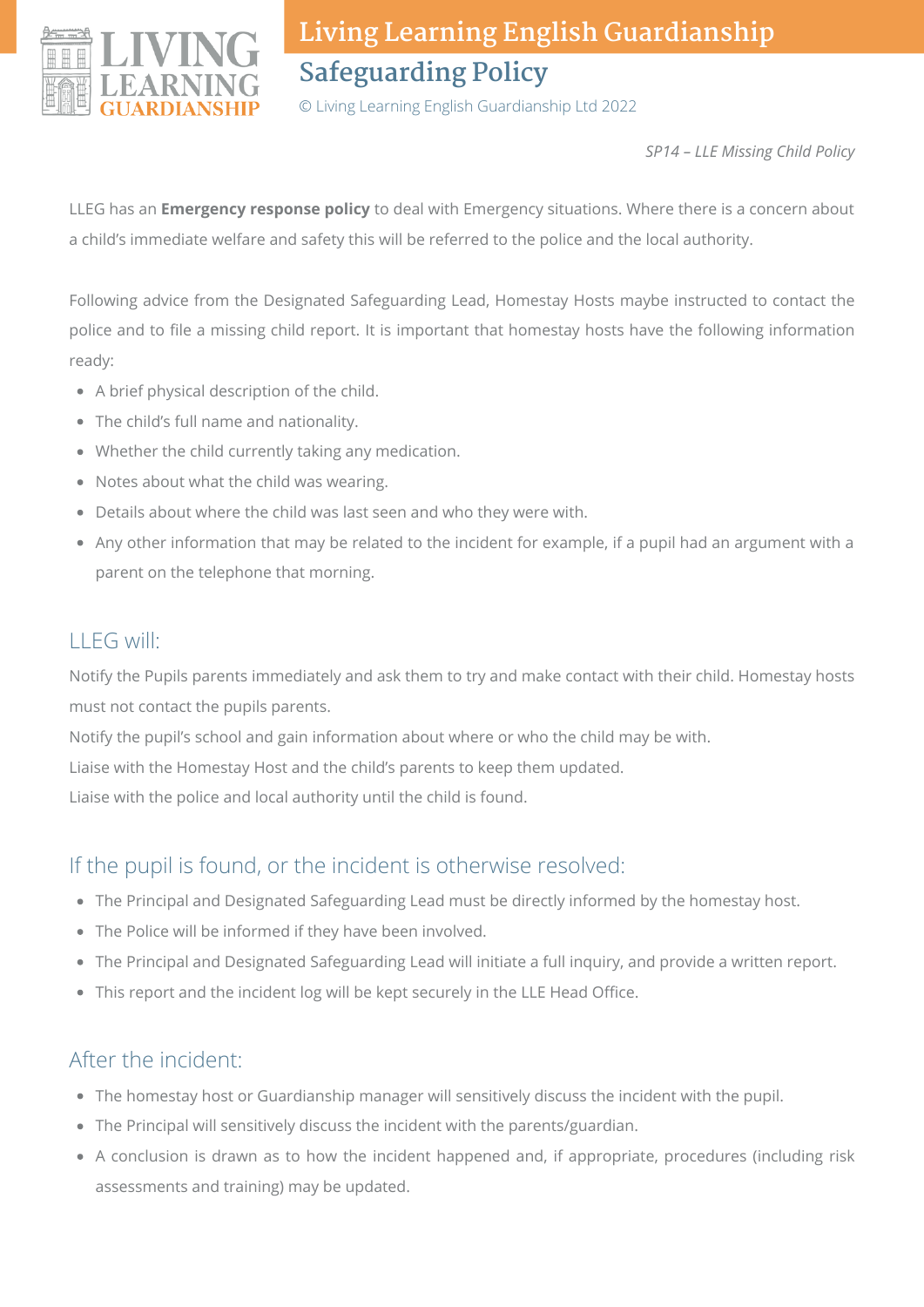

© Living Learning English Guardianship Ltd 2022

## LLEG Safeguarding Policy (SP)

## **SP15 – LLE Prevent Policy**

*Date of policy: 24 May 2016*

*Last reviewed: 2 January 2018, 14 December 2018, 4 December 2019, 11 December 2020, 12 January 2022 Next review date: January 2023*

### Statement

LLEG is committed to tackling, preventing against extremism and radicalisation of its pupils, staff members, teachers and homestay hosts. Extremism is holding any extreme political, religious, homophobic, racist views or opinions and being intolerant to other peoples point of view. Radicalisation can involve the exploitation of vulnerable people, including children and vulnerable adults, to hold extreme views, including views justifying political, religious, gender-based, homophobic or racist violence, or steering people into a rigid and narrow ideology that is intolerant of any diversity in society. Protecting against extremism and radicalisation is the same as any other safeguarding concern.

### Risk Assessment and Procedures

LLEG understands its responsibilities under the Counter Terrorism & Security Act 2015, DfE: Keeping Children Safe in Education, 2021, and Working together to Safeguard Children 2018 to prevent and safeguard people of all ages being radicalised or drawn into terrorism and seeks to meet its obligations in the ways shown below.

- LLEG accepts pupils aged 10 to 20 all year from around the world and seeks to identify and safeguard any pupil who may hold extreme views and/or maybe drawn into terrorism.
- LLEG will seek to challenge and identify any pupil, staff member or Homestay Host holding extreme views or who may have been radicalised or drawn into terrorism.
- LLEG promotes a multi-cultural environment where respect for and tolerance of other beliefs is required. LLEG's head office is located in the centre of the multi-cultural city, Bristol and places Guardianship pupils with homestay hosts in cities, towns and villages all over the UK.
- LLEG will train all staff and homestay families in the Prevent Strategy. All will complete online training from the Home Office.
- A risk assessment has been produced by the LLEG Lead Contact for the Prevent Strategy and held in the LLEG Head Office; it will be reviewed and updated annually.
- LLEG will make and maintain contact with the local police/local authority Prevent coordinator in all areas where we have pupils to understand their role, the support available, (e.g. via the Channel process) and a list of contacts for referrals.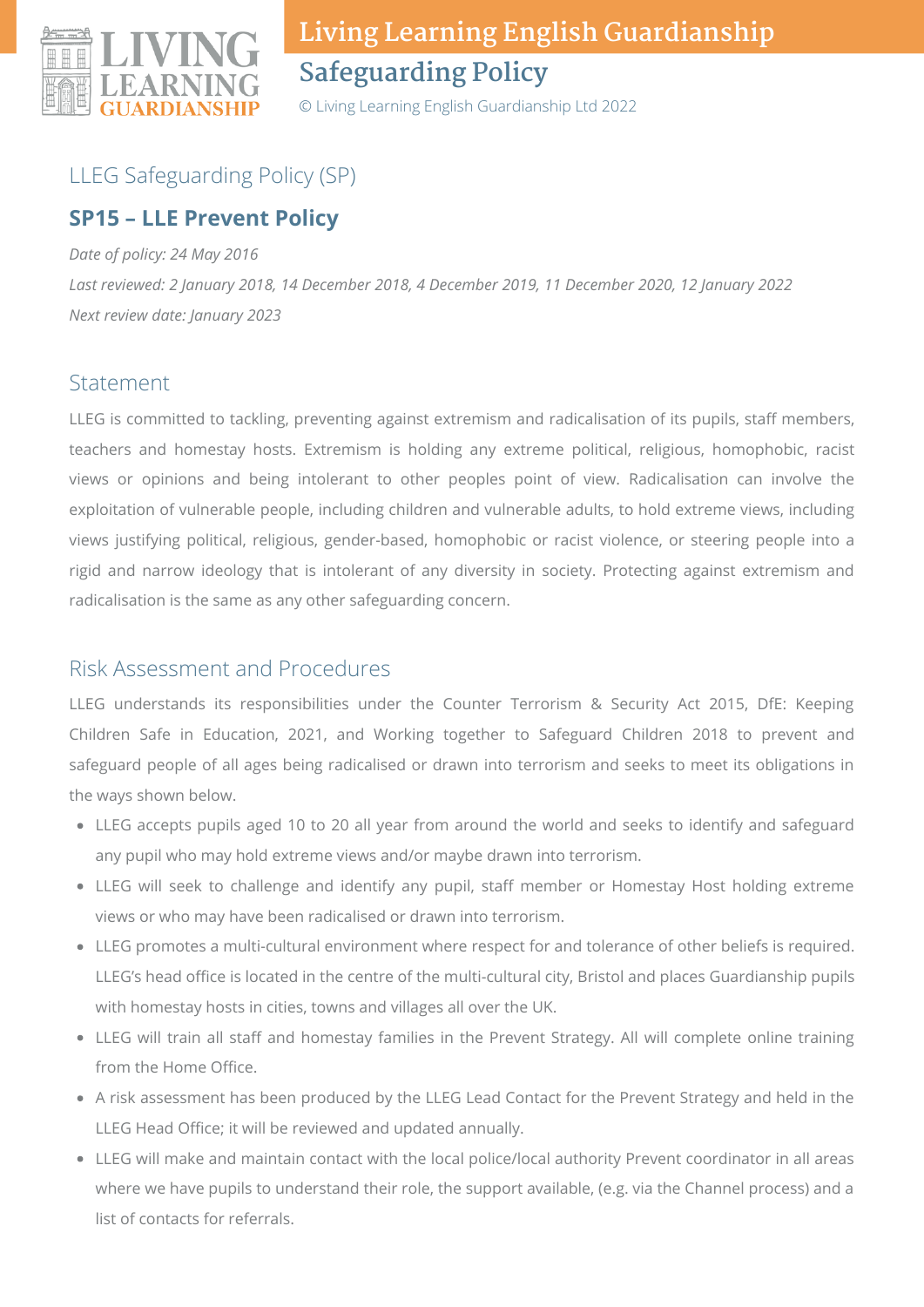

© Living Learning English Guardianship Ltd 2022

*SP15 – LLE Prevent Policy*

### Prevent Lead

Responsibility for ensuring Prevent Duty is met lies with the Designated Safeguarding Lead and the Principal, who are the Lead Contacts for the Prevent Strategy.

#### **The Designated Safeguarding Lead (DSL) is Emma Langton: +44 (0) 117 926 9413 or 07425 137 794**

### **The Deputy Designated Safeguarding Lead is Kate Hargreaves, Principal: +44 (0) 117 926 9410 or 07766 798 679**

### Prevent Training

The Prevent Leads and Guardianship Managers have completed training in Prevent awareness , making Prevent referrals and in the Channel programme. All homestay hosts and teachers will complete Prevent awareness training which will be renewed every two years.

## Notice, Check and Share

There are a number of behaviours which may indicate that a child or adult is at risk of being radicalised or are being exposed to extreme views and each need to be considered in terms of context and time- period. Below are some examples.

- Possession of materials or symbols associated with an extremist cause.
- Seeking to communicate with other extremists.
- Using insulting or derogatory names to describe a group of people.
- Accessing violent extremist websites.
- Justifying the use of violence to solve issues or problems either personal issues or issues in society.
- Experiencing social isolation, for example, arguments with friends and family members.
- Having an identity crisis, feeling like they don't fit in or not having any friends at school.
- Spending increasing time in the company or the same location as other suspected extremists.
- Changing their style of dress or personal appearance to fit in with a group.
- A change in behaviour to becoming increasingly centred on an extremist ideology.
- Loss of interest in other friends and activities not associated with the ideology, group or interest.
- May attempt to recruit others to the new group.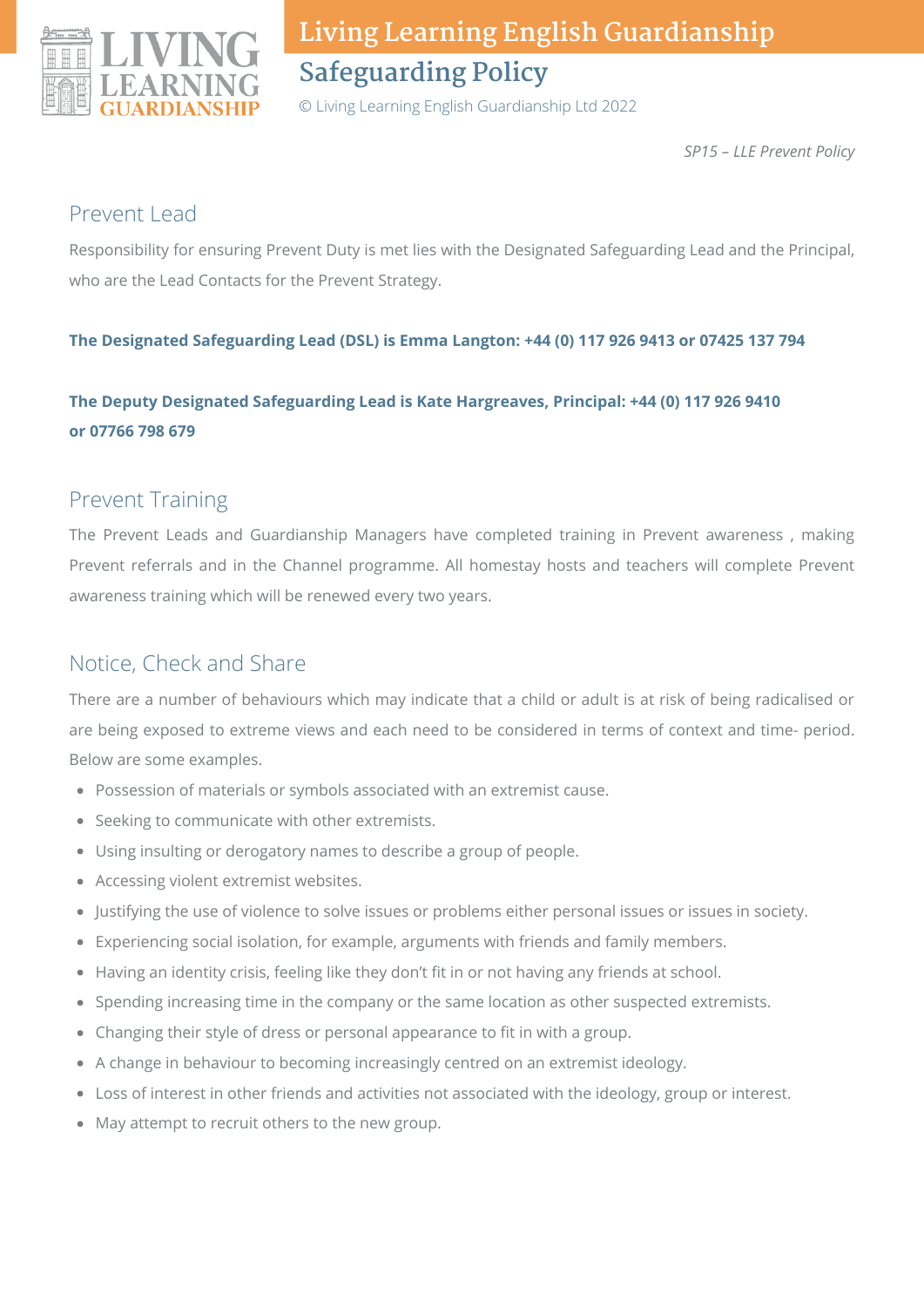

© Living Learning English Guardianship Ltd 2022

*SP15 – LLE Prevent Policy*

If anyone has concerns regarding the above, then advice should be sought from the Designated Safeguarding Lead (DSL) who will act as the first point of contact. The DSL will consider the context and ensure any action is proportionate. The DSL will then consider if a referral is needed to the Channel Programme and will make an accurate and fact-based referral.

### Prevent Referrals

Tel: **0117 945 5536** Email: **channelsw@avonandsomerset.pnn.police.uk**

### Channel Programme

Channel is a programme which focuses on providing support at an early stage to people who are identified as being vulnerable to being drawn into terrorism. It provides a mechanism to make referrals if professionals are concerned that an individual might be vulnerable to radicalisation. An individual's engagement with the programme is entirely voluntary at all stages. Children aged under 18 years old must have consent from parents to partake in the programme and will not be disadvantaged for taking up the opportunity.

### LLEG will counteract risks of extremism by:

- Promoting a safe and supportive international environment via clear expectations of accepted behaviours.
- Promoting the core British values:
	- (i) democracy
	- (ii) the rule of law
	- (iii) individual liberty
	- (iv) respectful tolerance of different faiths or beliefs.
- Through documents given to pupils (pupil handbook), via information on arrival on British culture and traditions and via homestay placements. The approach is to educate that this is how things are in UK, although it may be different to your country.
- Where possible, developing critical awareness and thought to counter accepting extremism without question, especially of online material.
- Challenging radical or extremist views in any context (formal or informal) via stated procedures. In most situations this would require an immediate response re the tolerance expected then reporting concerns.
- Being ready to react when world or local events (e.g. Paris attacks) cause upset and the likelihood of conflicting feelings being expressed. Prevent lead to take initiative in these situations.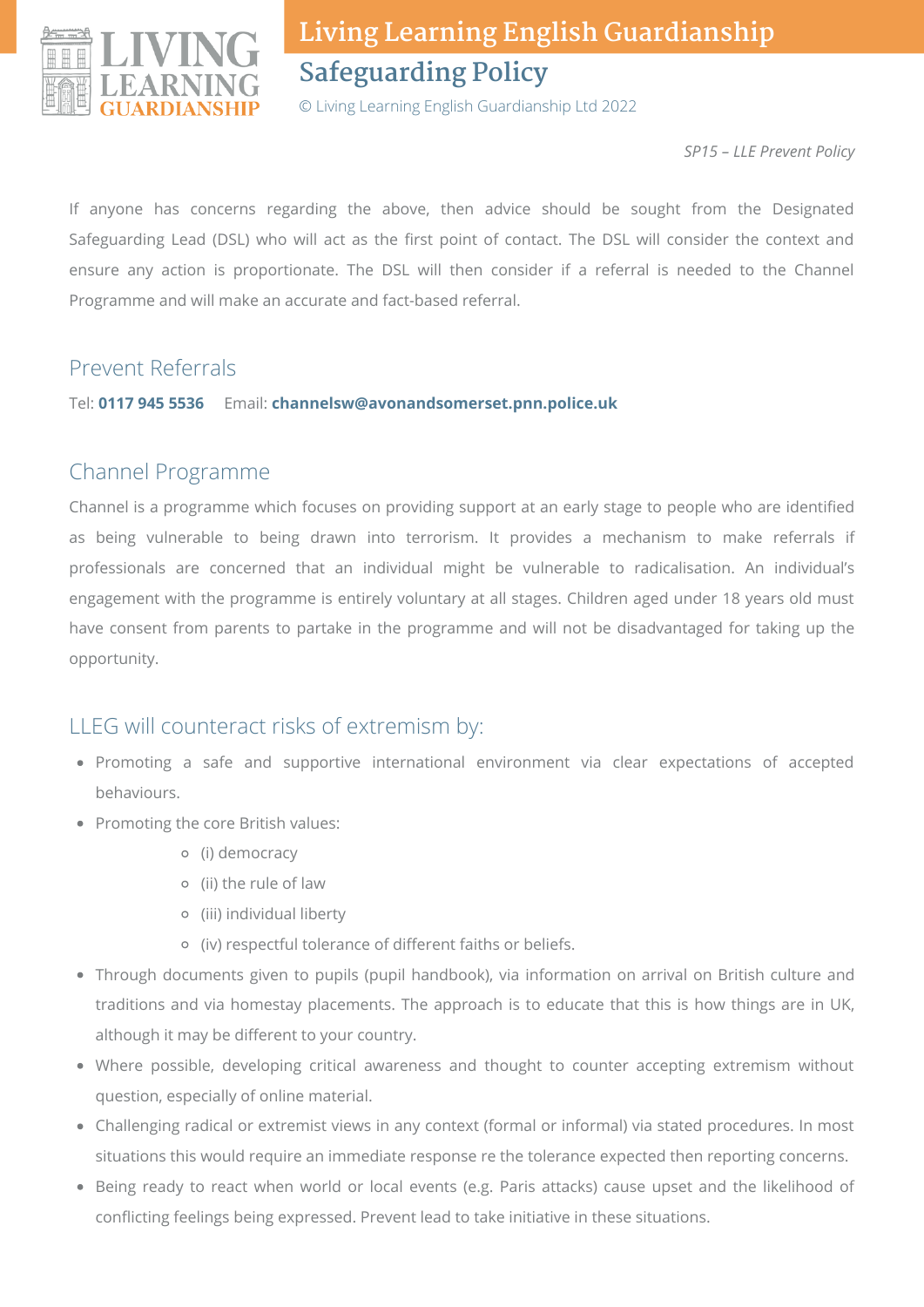

© Living Learning English Guardianship Ltd 2022

*SP15 – LLE Prevent Policy*

- Asking homestay hosts to have strong filters on the Internet and clear rules on accessing extremist/terrorist websites/uses of social networks to exchange extremist/terrorist views.
- Homestay hosts getting to know pupils and their circumstances making it easier to spot changes in behaviour.
- LLEG staff and homestay hosts being observant and vigilant in noticing any signs of radical or extremist behaviour.
- LLEG staff and homestay hosts supporting any pupils identified as vulnerable.
- LLEG staff and homestay hosts themselves not supporting or funding and extremist organisations.
- LLEG staff and homestay hosts exemplifying the core British values.

### Understanding the risk of extremism

Staff, pupils and homestay hosts may come into contact with LLEG already holding extremist views. Or, whilst in a homestay, they may be influenced by a range of factors: global events peer pressure, media family views, extremist materials (hardcopy or online), inspirational speakers, friends or relatives being harmed, social networks, and more.

People who are vulnerable are more likely to be influenced.

Their vulnerability could stem from a range of causes including: loss of identity or sense of belonging, isolation, exclusion, mental health problems, sense of injustice, personal crises, victim of hate crime or discrimination and bereavement.

### Understanding terminology

**Radicalisation:** act or process of making a person more radical or favouring of extreme or fundamental changes in political, economic or social conditions, institutions or habits of mind.

**Extremism:** holding extreme political or religious views which may deny right to any group or individual. Can be expressed in vocal or active opposition to Core British values and can refer to a range of views, e.g. racism, homophobia, right-wing ideology, as well as any religious extremism.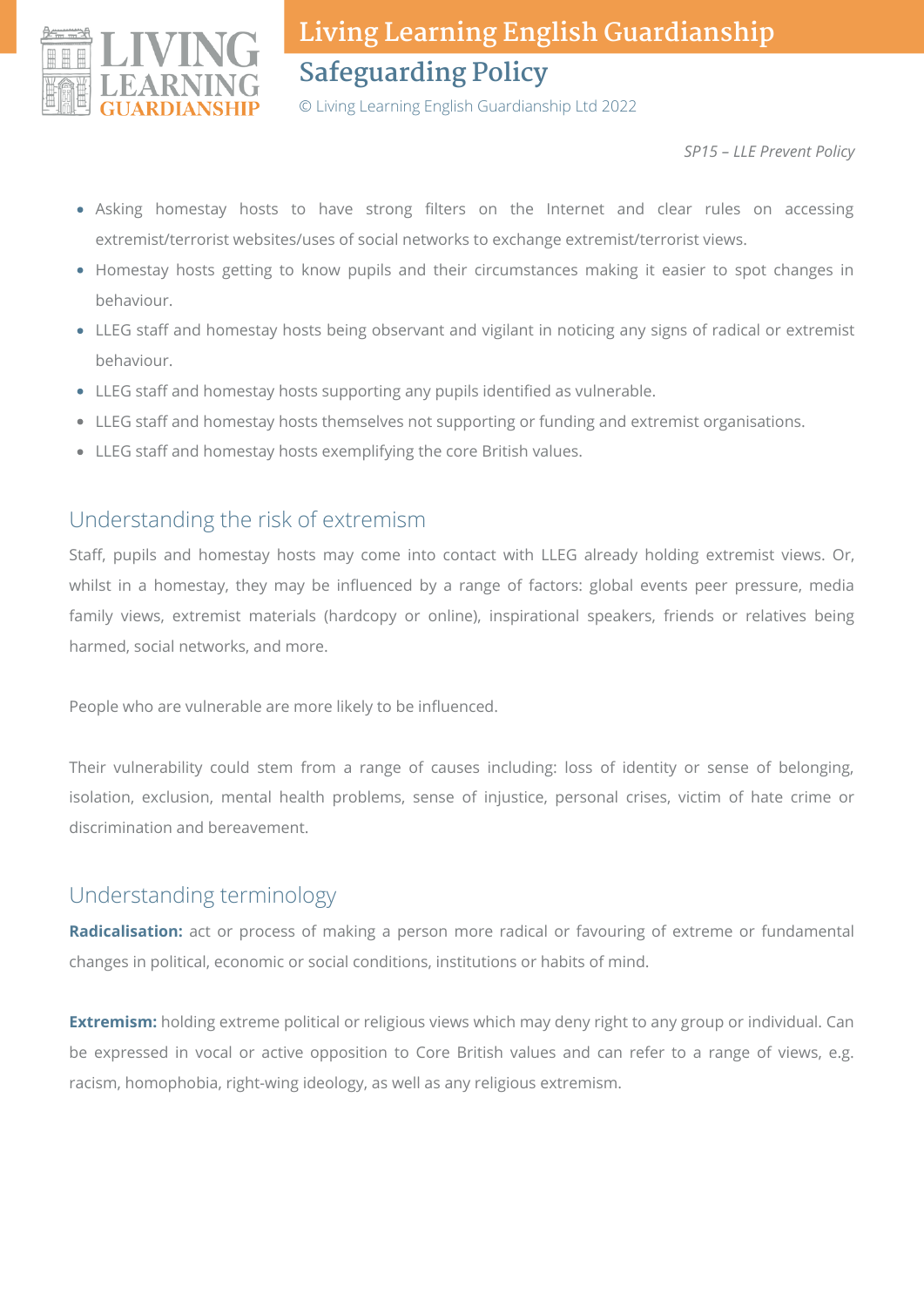

© Living Learning English Guardianship Ltd 2022

## LLEG Safeguarding Policy (SP)

## **SP16 – LLEG Complaints Policy**

*Date of policy: 24 May 2016 Last reviewed: 2 January 2018, 14 December 2018, 4 December 2019, 11 December 2020, 19 March 2021, 12 January 2022 Next review date: January 2023*

Living Learning English Guardianship (LLEG) is committed to providing a high quality Educational Guardianship Service including accommodation, welfare and support services to its pupils.

We hope that everyone who comes into contact with our services will be completely satisfied with our support, operations, work and policies however, in the event of someone wishing to make a complaint, LLEG have outlined the procedures below.

A complaint could be on any matter about which a stakeholder is unhappy and seeks action from LLEG to resolve a problem or issue. LLEG takes all complaints extremely seriously and strives to make every effort to deal with complaints informally, at an early stage, and with the view of maintaining continued partnership with their stakeholders.

#### **LLEG aims to:**

- Resolve complaints in a timely manner and within the timescales set-out in this policy.
- Act in good faith when a complaint is made and ensure no one is at disadvantage if they make a complaint.
- Resolve all complaints openly and honestly with all parties.
- Review all complaints each year and make reasonable adjustments to improve services.

### For Parents, Students, Agents and Schools

#### **Stage 1 – Informal Stage**

The person is advised to firstly speak to one of the Guardianship Managers, who will listen to the complaint and try to find a solution. They are advised to telephone the office on: **+44 (0) 117 926 9410** or to email [guardians@livingenglish.com](mailto:guardians@livingenglish.com). LLEG aims to respond to the initial complaint within two working days.

If the complaint is regarding a safeguarding concern or a member of staff's misconduct then it will be referred immediately to the Designated Safeguarding Lead or their deputy and dealt with under the LLEG Safeguarding Policy.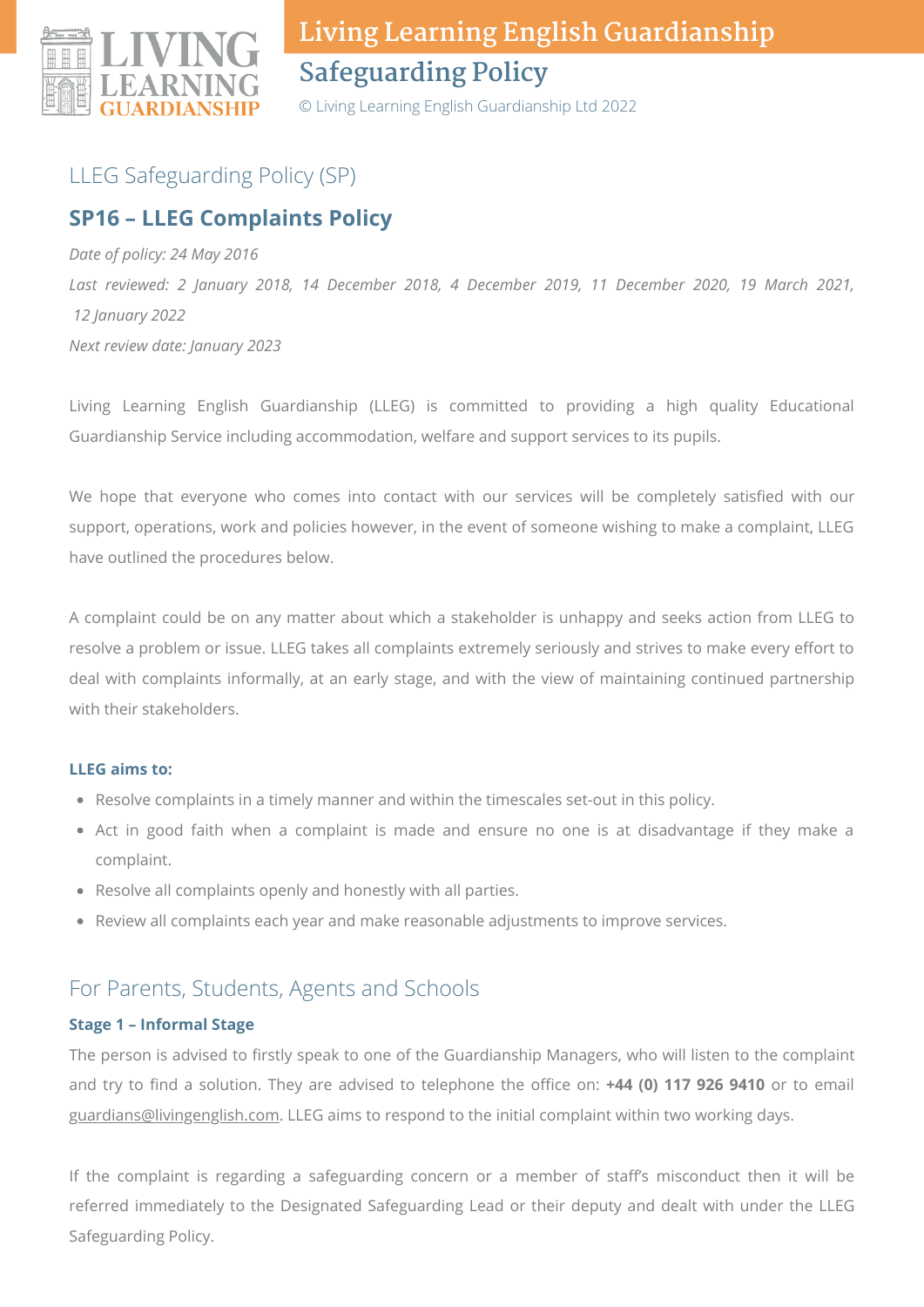

© Living Learning English Guardianship Ltd 2022

*SP16 – LLEG Complaints Policy*

#### **Stage 2 – Informal Stage**

If the complaint cannot be resolved satisfactorily and the person is still not satisfied, then the person will be referred or asked to contact the Senior Manager and Designated Safeguarding Lead, Emma Langton by email: [emma@livingenglish.com](mailto:emma@livingenglish.com) or telephone **+44 (0) 117 926 9410**. Emma will investigate the compliant and try to find a solution. Emma will respond within two working days. In the event that that a full investigation is needed, then Emma will advise the person on a suitable and agreed time-frame.

#### **Stage 3 – Written Formal Stage**

If the complaint has been unable to be resolved in Stage 1 and Stage 2, then a formal written complaint should be made to our Principal, Kate Hargreaves by sending an email to [kate@livingenglish.com](mailto:kate@livingenglish.com) or a letter to our head office: Living Learning English, 27 Portland Square, Bristol, BS2 8SA. Kate will respond to the complaint within two working days. In the event that that if a full investigation is needed then Kate will advise the person on a suitable and agreed time-frame.

#### **Stage 4 – Written Formal Complaint to AEGIS**

If we have been unable to resolve your complaint then you can also complain in writing to our accreditation body AEGIS (Association for Education & Guardianship of International Pupils):

AEGIS The Wheelhouse Bond's Mill Estate Bristol Road Stonehouse Gloucestershire GL10 3RF

Tel: +44 (0) 1453 821293

#### [info@aegisuk.net](mailto:info@aegisuk.net)

AEGIS will listen to your complaint and advise you on the next possible course of action, which may include mediation.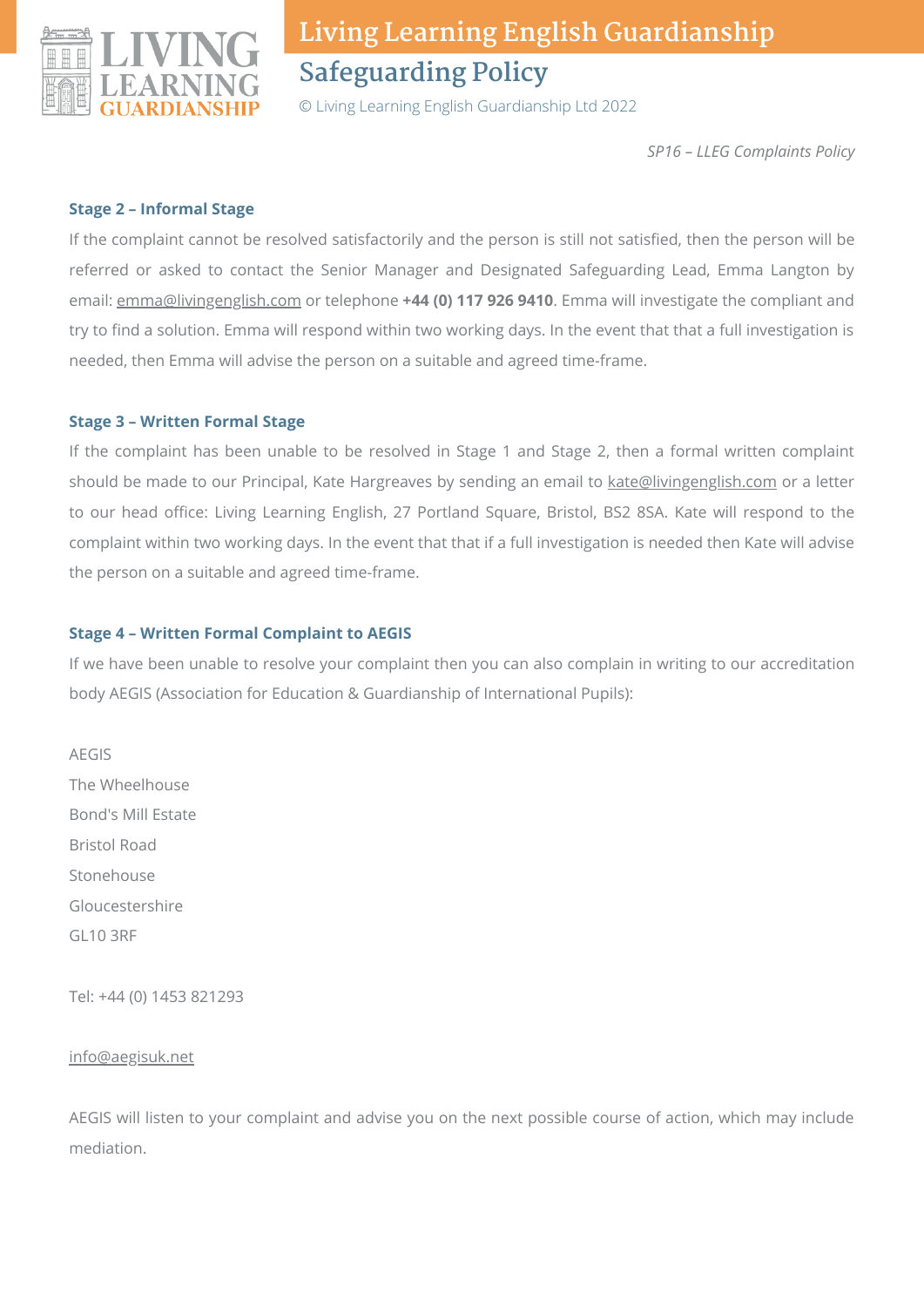

© Living Learning English Guardianship Ltd 2022

*SP16 – LLEG Complaints Policy*

### Storing and recording complaints

A clear and comprehensive summary of the complaint and details of how the compliant was followed- up including the outcome will be stored on our database. All complaints will be logged, recorded and kept on file in accordance to LLEG's information retention schedule. This also refers to complaints which are found to be unsubstantiated, malicious, false or unfounded.

Where the complaint is regarding a member of staff, teacher or homestay hosts misconduct which does not need to be dealt with under the LLE G Safeguarding policy, the complaint will be kept in the person's file and dealt with under LLEG's disciplinary procedure.

Where complaints are found to be malicious then the complaint will not be stored in the persons file but will be stored by the Principal securely in case another malicious complaint is made by the same individual.

## Complaints from Staff, Teachers or Homestay Hosts

Complaints from staff, teachers or homestay hosts should be dealt with informally by the Senior Guardianship Manager in the first instance and then raised formally with the Principal in writing if the matter cannot be resolved. Please also refer to the LLEG Whistleblowing procedure for guidance on reporting wrongdoing within the company.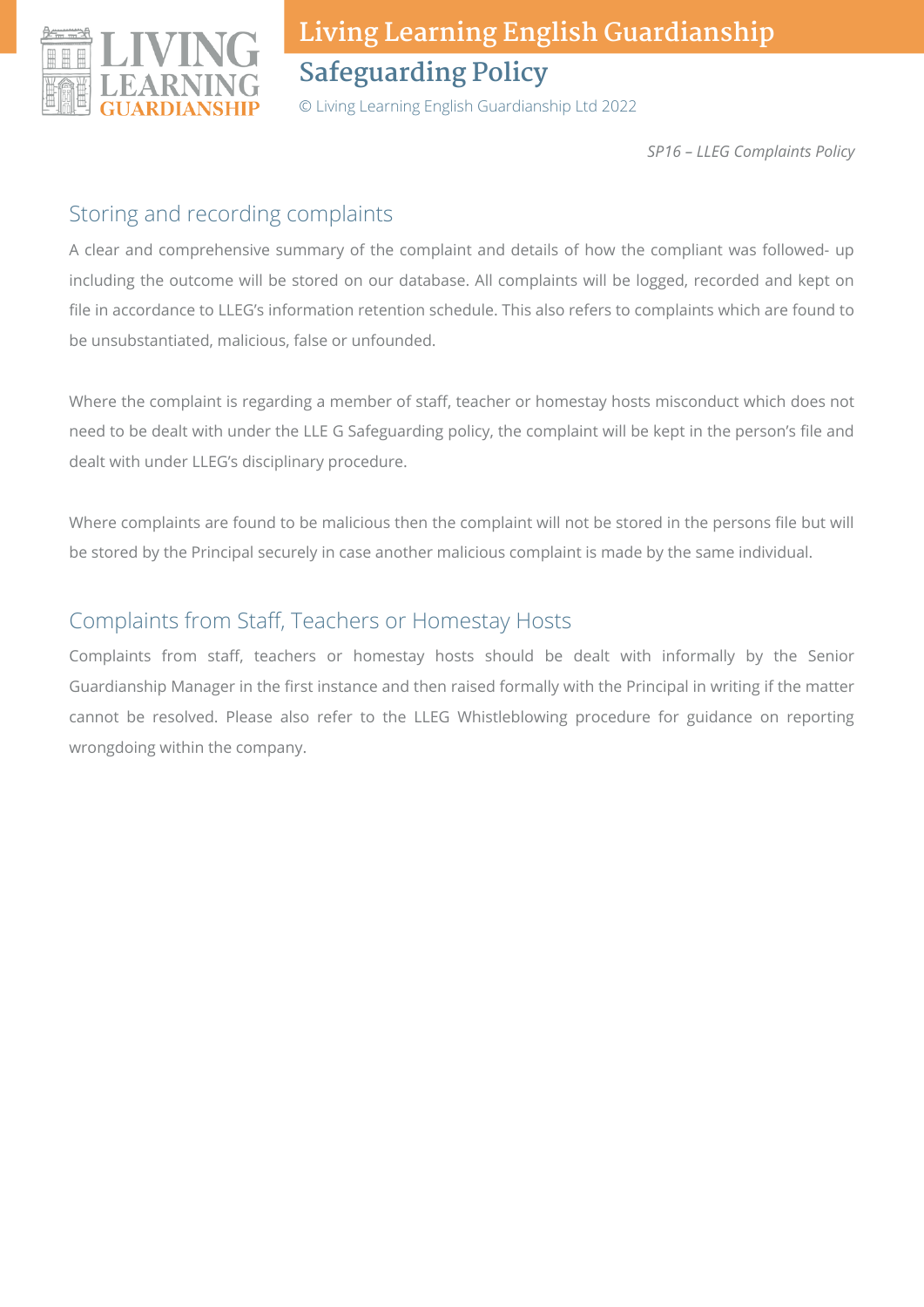

© Living Learning English Guardianship Ltd 2022

## 9. LLEG Safeguarding Policy Check List

#### *Date of check list: 20 May 2015*

*Last reviewed: 2 January 2018, 14 December 2018, 4 December 2019, 11 December 2020, 12 January 2022 Next review date: January 2023*

#### **A child protection policy states the organisation's commitment to safeguard children**

| The organisation has a   | • The policy is written in a clear and easily understood format for staff, pupils, homestay |
|--------------------------|---------------------------------------------------------------------------------------------|
| child protection policy. | hosts and their families.                                                                   |
|                          | • The policy is publicised, promoted and distributed to relevant audiences.                 |
|                          | • The policy is approved and endorsed by the management team.                               |
|                          | • The policy is mandatory for LLEG staff and homestay hosts.                                |
|                          | • The policy is reviewed every year or whenever there is a major change in the organisation |

or in relevant legislation or guidance.

#### **Child Protection procedures: what to do if there are concerns about a child's welfare**

most important consideration.

| There are clear         | • The child protection procedures are available to all (including pupils and their parents) and |
|-------------------------|-------------------------------------------------------------------------------------------------|
| procedures which        | actively promoted on joining the organisation. Consideration is given to language,              |
| provide step-by-step    | difference ways of communicating and ease of use.                                               |
| guidance on what        | • There is a designated person with a defined role and responsibilities in relation to          |
| action to take if there | Safeguarding.                                                                                   |
| are concerns about a    | • There is a process for recording incidents, concerns and referrals and storing these          |
| child's safety or       | securely in compliance with relevant legislation.                                               |
| welfare.                | • There is a process for dealing with complaints by parents and pupils about unacceptable       |
|                         | behaviour towards children.                                                                     |
|                         | • There is guidance on information sharing which clearly states the welfare of children is the  |

#### **Prevention: safe recruitment of staff and volunteers**

| There are rigorous   | • All those who have significant contact with children are subject to safeguarding safer    |
|----------------------|---------------------------------------------------------------------------------------------|
| policies and         | recruitment checks as required by statutory guidance and all checks are properly recorded   |
| procedures for       | on a central register.                                                                      |
| recruiting staff and | • There are well publicised ways in which staff, homestay hosts and their families, parents |
| homestay hosts who   | and pupils can raise concerns about unacceptable behaviour by anyone within the             |
| have contact with    | organisation. These include external contacts such as NSPCC and Childline.                  |
| children.            | • An assessment of risk of any activities and the environment in which they take place is   |
|                      | made prior to commencement and action taken to minimise risk.                               |
|                      | • A risk assessment is in place for transporting children and for excursions. Operating     |

standards are set out to ensure children are adequately supervised at all times.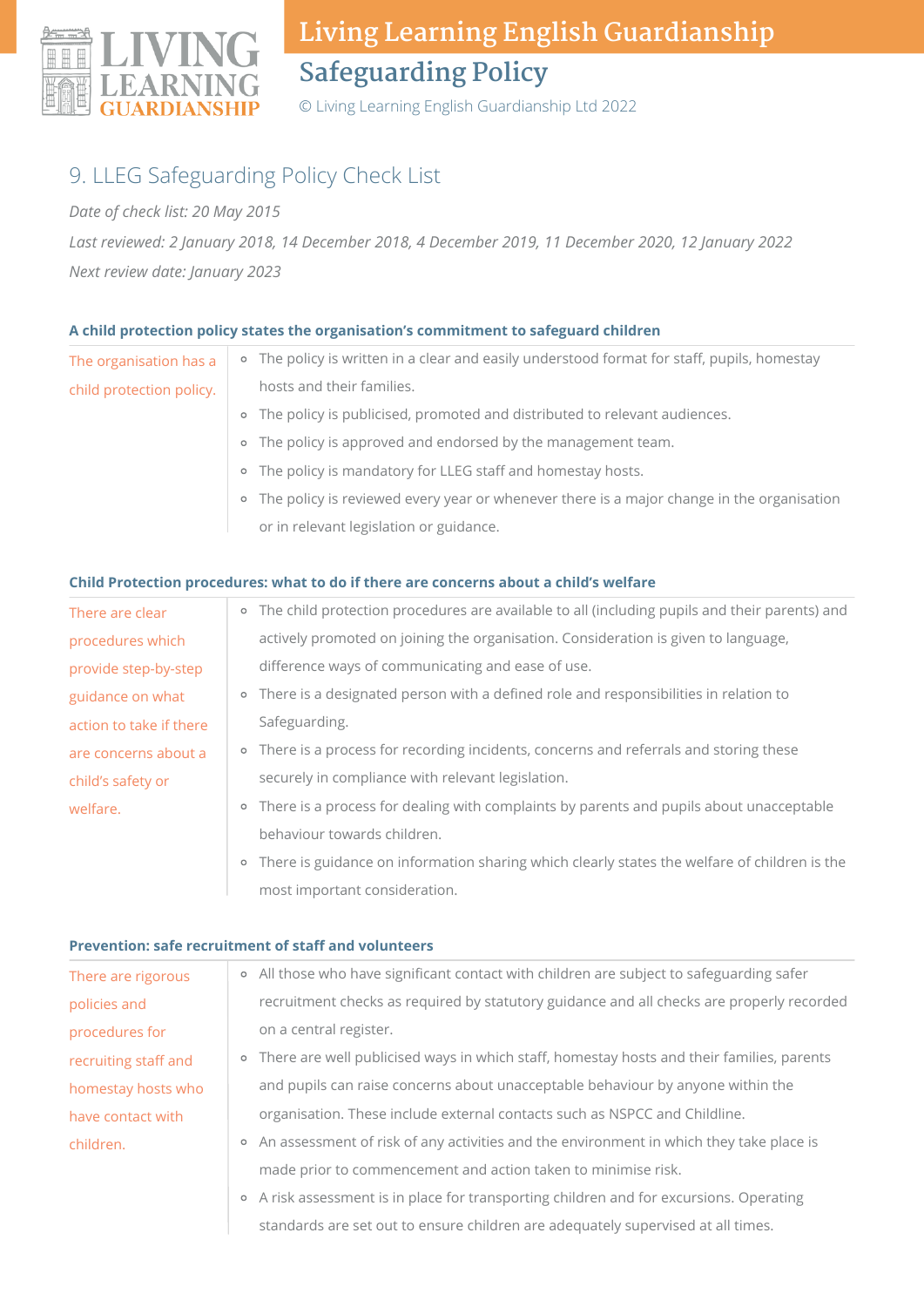

© Living Learning English Guardianship Ltd 2022

*9. LLEG Safeguarding Policy Check List*

| <b>Codes of practice and behaviour</b> |
|----------------------------------------|
|----------------------------------------|

| coues or practice and behaviour |                                                                                                  |
|---------------------------------|--------------------------------------------------------------------------------------------------|
| There are well-                 | • The organisation provides guidance on expected standards of behaviour by adults towards        |
| publicised codes of             | children and young people.                                                                       |
| behaviour for which all         | • There is guidance on expected behaviour by children towards other children.                    |
| staff and homestay              | • There are processes for dealing with behaviour that is not acceptable.                         |
| hosts comply.                   | All disciplinary measures/sanctions are non aggressive and do not involve humiliating<br>$\circ$ |
|                                 | children and young people.                                                                       |
|                                 | Codes of practice and behaviour.<br>$\circ$                                                      |
|                                 | Managers and senior staff promote a culture that ensures children are listened to and<br>$\circ$ |
|                                 | respected as individuals.                                                                        |
|                                 | • The consequences of breaching the code are clear and linked to disciplinary and grievance      |
|                                 | procedures.                                                                                      |
|                                 |                                                                                                  |
| <b>Equality and inclusion</b>   |                                                                                                  |
| The safeguarding policy         | • The safeguarding procedures, guidance and training help staff and homestay hosts to            |
| makes it clear that all         | recognise the additional vulnerability of some children and the extra barriers they face to      |
| children have equal             | getting help, because of their race, gender, age, religion, sexual orientation, social           |
| rights to protection.           | background and culture.                                                                          |
|                                 | • Codes of conduct/behaviour make it clear that discriminatory, offensive and violent            |
|                                 | behaviour is unacceptable and that all complaints will be acted on.                              |
|                                 |                                                                                                  |
| <b>Communication</b>            |                                                                                                  |
| Information about the           | o Information for young people and for parents is made available about where to go for help      |
| organisation's                  | in relation to child abuse.                                                                      |
| commitment to                   | o Information is provided in a format and language that can be easily understood by all          |
| safeguard children and          | service users.                                                                                   |
| young people is openly          | • Everyone in the organisation knows who the designated person for child protection and          |
| displayed and available         | safeguarding is and how to contact them.                                                         |
| to all.                         | o Contact details for children's social care, police and emergency medical help and child help   |
|                                 | lines are readily available.                                                                     |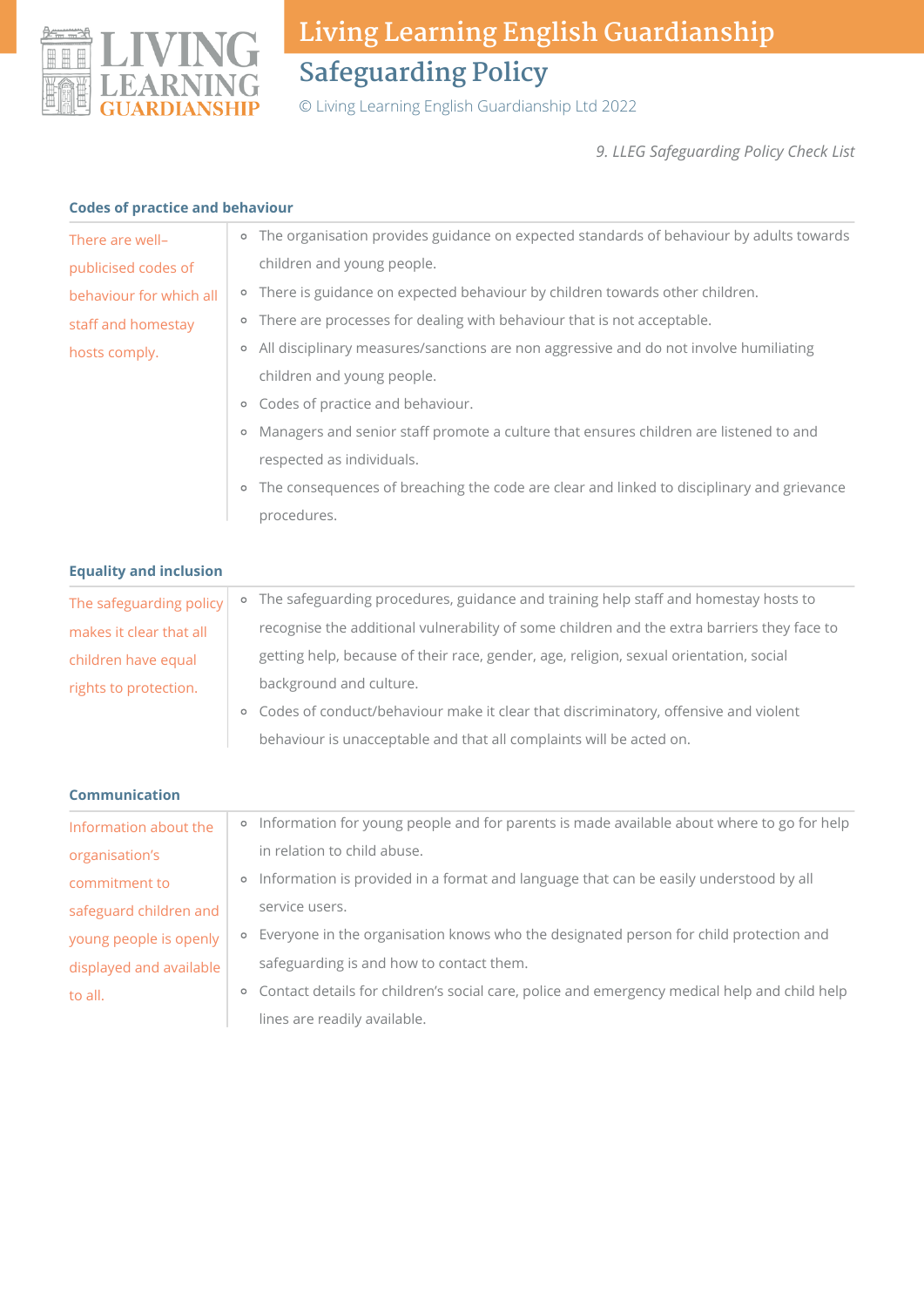

© Living Learning English Guardianship Ltd 2022

*9. LLEG Safeguarding Policy Check List*

|                           | <b>Education and Training</b>                                                                              |
|---------------------------|------------------------------------------------------------------------------------------------------------|
|                           | • There is an induction process for all LLEG staff and homestay hosts that includes                        |
|                           | familiarisation with the LLEG safeguarding policy and procedures.                                          |
|                           | All staff and homestay hosts are provided with opportunities to learn about how to<br>$\circ$              |
|                           | recognise and respond to concerns about child abuse.                                                       |
|                           | Staff with special responsibilities in relation to safeguarding have training to enable them to<br>$\circ$ |
|                           | develop the necessary skills and knowledge and have regular opportunities to update their                  |
|                           | knowledge and understanding.                                                                               |
|                           | o Training and written guidance on safe recruitment is provided for those responsible for                  |
|                           | recruiting and selecting staff and homestay hosts.                                                         |
|                           |                                                                                                            |
| <b>Advice and Support</b> |                                                                                                            |
|                           | Designated safeguarding leads have access to specialist advice, training, support and<br>$\circ$           |
|                           | information.                                                                                               |
|                           | Pupils are provided with information on where to go for help and advice in relation to<br>$\circ$          |
|                           | abuse, harassment and bullying, or significant difficulties in the homestay or their own                   |
|                           | homes.                                                                                                     |
|                           | There are arrangements for providing regular supervision and support to staff and<br>$\circ$               |
|                           | homestay hosts and particularly during and following an incident or allegation of abuse or                 |
|                           |                                                                                                            |
|                           | a complaint.                                                                                               |

| Plans are in place to | • Arrangements are in place to monitor and evaluate the child protection procedures and the |
|-----------------------|---------------------------------------------------------------------------------------------|
| evaluate the          | safe recruitment procedures.                                                                |
| effectiveness of the  | • The resources essential for implementing the plan are made available. Practices are       |
| safeguarding          | reviewed at stated intervals, at least every year.                                          |
| measures.             | • All incidents, allegations of abuse and complaints are recorded and monitored.            |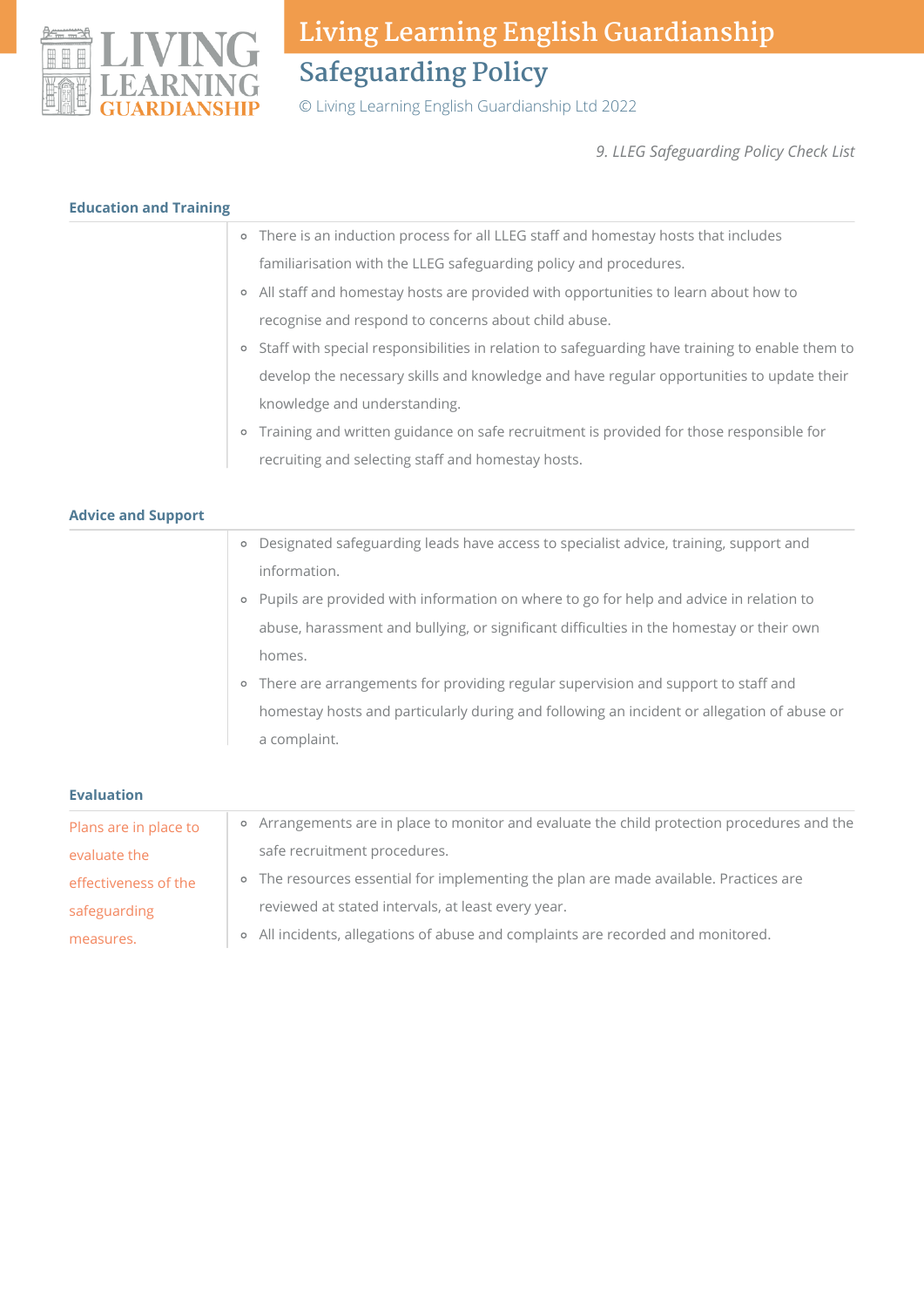

© Living Learning English Guardianship Ltd 2022

## 10. LLEG Travel Risk Assessment

| What are<br>the hazards           | be harmed<br>and how            | Who might   What we are already doing                                                                                                                                         | Do we need to<br>do anything<br>else to manage   who?<br>this risk? | by | by<br>when? | <b>Action Action Complete</b> |
|-----------------------------------|---------------------------------|-------------------------------------------------------------------------------------------------------------------------------------------------------------------------------|---------------------------------------------------------------------|----|-------------|-------------------------------|
| Traffic<br>accident               | Pupils and<br>Homestay<br>Hosts | For taxi transfers plenty of time is allowed between pick up<br>and airport check-in so drivers do not need to rush.                                                          |                                                                     |    |             |                               |
|                                   |                                 | If we receive reports of poor or dangerous driving we will<br>refuse to use the same driver again. If this happens more<br>than once we will no longer use that taxi company. |                                                                     |    |             |                               |
|                                   |                                 | All homestay hosts are advised to leave plenty of time to<br>arrive at the airport to avoid rushing.                                                                          |                                                                     |    |             |                               |
|                                   |                                 | Homestay hosts are not obliged to provide transfers if they<br>do not feel confident in driving to major airports.                                                            |                                                                     |    |             |                               |
|                                   |                                 | We provide a 24 hour assistance number to all pupils,<br>homestay hosts and taxis in case of an emergency.                                                                    |                                                                     |    |             |                               |
|                                   |                                 | All drivers are DBS checked, fully licensed and insured.                                                                                                                      |                                                                     |    |             |                               |
|                                   |                                 | Information on how to contact the emergency services in<br>the UK is provided to pupils before they travel.                                                                   |                                                                     |    |             |                               |
| Wrong child<br>being<br>collected | Pupils<br>under 18              | A welcome sign is provided to all drivers (taxi and<br>homestay hosts) bearing the pupil's name and the LLEG<br>logo so pupils can identify their driver.                     |                                                                     |    |             |                               |
| Child getting<br>into wrong       |                                 | All pupils are sent a copy of the welcome sign so they<br>know what to look for.                                                                                              |                                                                     |    |             |                               |
| taxi                              |                                 | All pupils are sent a detailed transfer confirmation with the<br>full details of the person/company meeting them.                                                             |                                                                     |    |             |                               |
|                                   |                                 | Taxi companies have signed a service agreement to<br>confirm they will use the LLEG welcome sign when<br>collecting pupils.                                                   |                                                                     |    |             |                               |
|                                   |                                 | Pupils are issued with a Travel Safe document containing<br>information on how to stay safe when travelling alone.                                                            |                                                                     |    |             |                               |
|                                   |                                 | We provide a 24 hour assistance number to all pupils,<br>homestay hosts and taxis in case of an emergency.                                                                    |                                                                     |    |             |                               |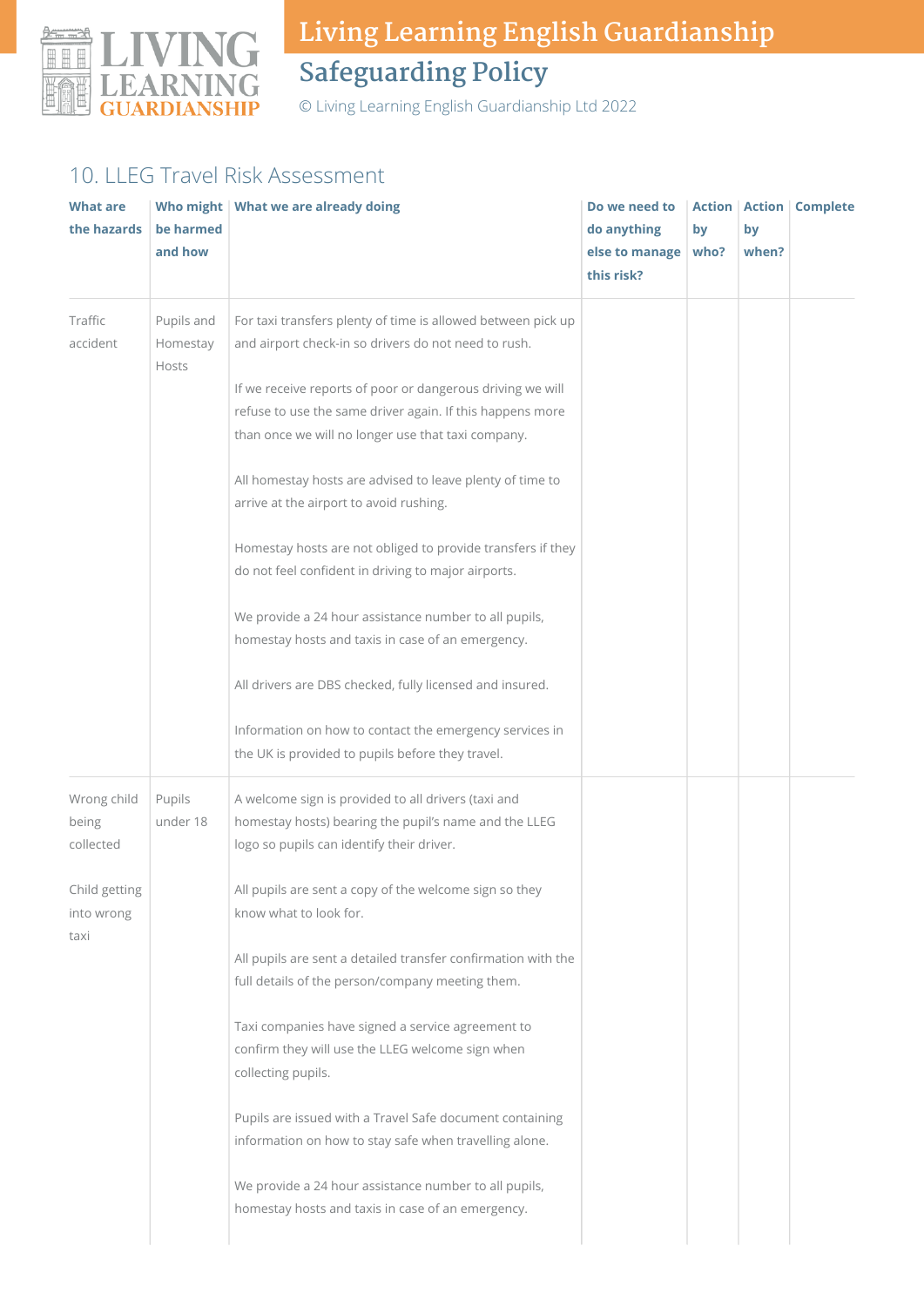

© Living Learning English Guardianship Ltd 2022

*10. LLEG Travel Risk Assessment*

| <b>What are</b><br>the hazards   | be harmed<br>and how | Who might   What we are already doing                                                                                            | Do we need to<br>do anything<br>else to manage<br>this risk? | by<br>who? | by<br>when? | <b>Action   Action   Complete</b> |
|----------------------------------|----------------------|----------------------------------------------------------------------------------------------------------------------------------|--------------------------------------------------------------|------------|-------------|-----------------------------------|
| Lost<br>documents                | All pupils           | All pupils are advised to keep their documents in a safe<br>place when travelling.                                               |                                                              |            |             |                                   |
|                                  |                      | LLEG has contact numbers for airports to try to trace any<br>lost documents.                                                     |                                                              |            |             |                                   |
|                                  |                      | We provide a 24 hour assistance number to all pupils,<br>homestay hosts and taxis in case of an emergency.                       |                                                              |            |             |                                   |
|                                  |                      | Pupils are issued with a Travel Safe document containing<br>information on what to do if they lose their<br>documents/bank card. |                                                              |            |             |                                   |
| Lost luggage                     | All pupils           | LLEG has contact numbers for airports to try to trace any<br>lost luggage.                                                       |                                                              |            |             |                                   |
|                                  |                      | We provide a 24 hour assistance number to all pupils,<br>homestay hosts and taxis in case of an emergency.                       |                                                              |            |             |                                   |
|                                  |                      | Pupils are advised to carry in their hand luggage any<br>essential medication.                                                   |                                                              |            |             |                                   |
| Adverse<br>weather<br>conditions | All pupils           | We provide a 24 hour assistance number to all pupils,<br>homestay hosts and taxis in case of an emergency.                       |                                                              |            |             |                                   |
|                                  |                      | We have a network of homestay hosts throughout the UK<br>available to host pupils if they are stranded due to poor<br>weather.   |                                                              |            |             |                                   |
| Delay or<br>issues at            | All pupils           | We provide all pupils with the necessary documentation<br>for immigration purposes.                                              |                                                              |            |             |                                   |
| Immigration                      |                      | We provide pupils with clear travel instructions including a<br>list of documents they must bring with them on arrival.          |                                                              |            |             |                                   |
|                                  |                      | We have a copy of these documents easily accessible on<br>file by the duty person should immigration need a copy.                |                                                              |            |             |                                   |
|                                  |                      | An LLEG representative (homestay host or driver) will be<br>waiting in arrivals for pupils under 18.                             |                                                              |            |             |                                   |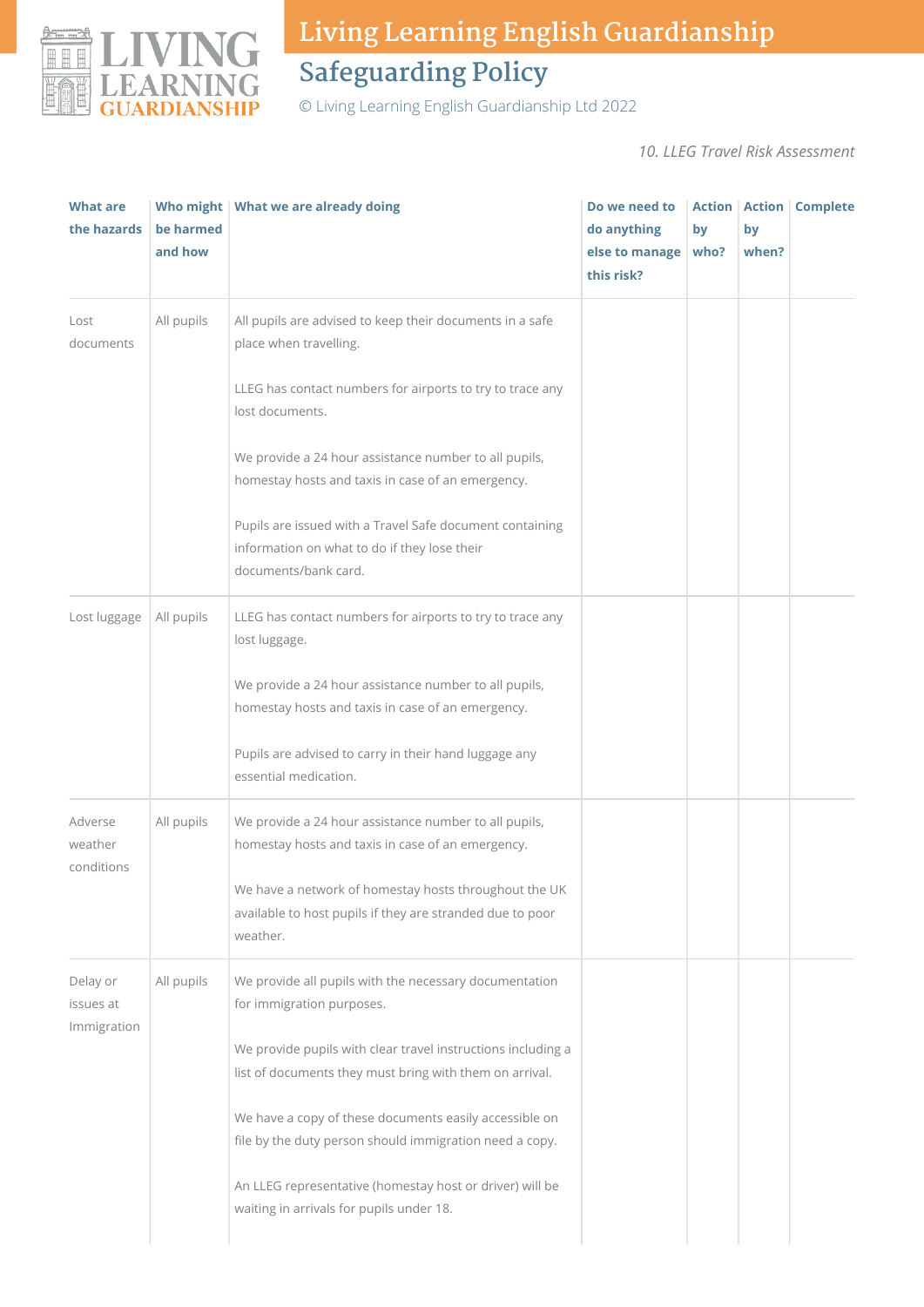

© Living Learning English Guardianship Ltd 2022

*10. LLEG Travel Risk Assessment*

| <b>What are</b><br>the hazards                                                                     | be harmed<br>and how                 | Who might   What we are already doing                                                                                                                                                                                                                                                                                                                                                                                                                                                                                                                         | Do we need to<br>do anything<br>else to manage<br>this risk? | by<br>who? | by<br>when? | <b>Action   Action   Complete</b> |
|----------------------------------------------------------------------------------------------------|--------------------------------------|---------------------------------------------------------------------------------------------------------------------------------------------------------------------------------------------------------------------------------------------------------------------------------------------------------------------------------------------------------------------------------------------------------------------------------------------------------------------------------------------------------------------------------------------------------------|--------------------------------------------------------------|------------|-------------|-----------------------------------|
| Risk of<br>exposing<br>pupil to<br>danger from<br>unknown<br>adults                                | Pupils<br>under 18                   | All homestay hosts and taxi drivers are required to have a<br>full DBS check.<br>We provide a 24 hour assistance number to all pupils,<br>homestay hosts and taxis in case of an emergency.<br>We recommend that students under 16 book an airline<br>Unaccompanied Minor Service where possible.                                                                                                                                                                                                                                                             |                                                              |            |             |                                   |
| Missing Pupil                                                                                      | All pupils                           | Emergency contact numbers for parents and agents so<br>can check if travel plans have changed.                                                                                                                                                                                                                                                                                                                                                                                                                                                                |                                                              |            |             |                                   |
| Pupil refusing<br>instructions<br>from<br>Guardianship<br>Mangers/<br>Teacher/<br>homestay<br>host | Pupils aged<br>under 18<br>years old | All children aged under 16 years old are only only<br>permitted to travel with either the homestay host, LLEG's<br>taxi service or the school's transfer service unless their<br>parents are in the country.<br>Guardianship Mangers to monitor pupils con- duct at<br>school and in the homestay. Any pupils who can not stick<br>to curfews or whose behaviour is not exemplary are not<br>allowed to travel alone.<br>Guardianship Managers to follow the LLEG behaviour<br>policy.<br>If a child is in immediate danger then the police will be<br>called |                                                              |            |             |                                   |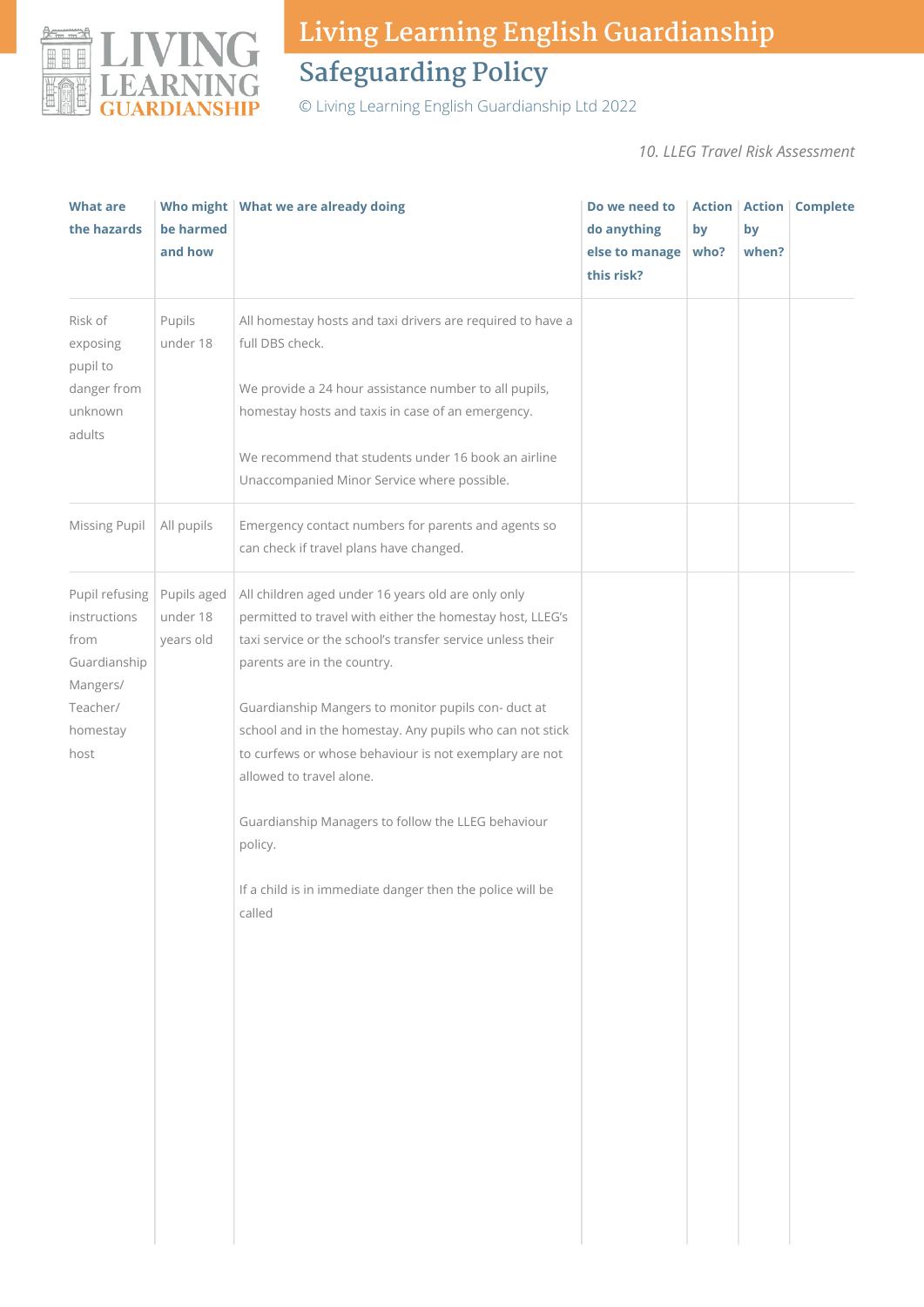

© Living Learning English Guardianship Ltd 2022

## 10a. LLEG Travel Risk Assessment for Pupils travelling independently

| What are the hazards   Who might                                                                                             | be harmed<br>and how                                                                                                                                                                                                                                                                                                                                                                                                                                                        | What we are already doing                                                                                                                                                                                                                                                                                                                                                                                                                             | Do we need to do<br>anything else to<br>manage this risk?                                      |  |
|------------------------------------------------------------------------------------------------------------------------------|-----------------------------------------------------------------------------------------------------------------------------------------------------------------------------------------------------------------------------------------------------------------------------------------------------------------------------------------------------------------------------------------------------------------------------------------------------------------------------|-------------------------------------------------------------------------------------------------------------------------------------------------------------------------------------------------------------------------------------------------------------------------------------------------------------------------------------------------------------------------------------------------------------------------------------------------------|------------------------------------------------------------------------------------------------|--|
| Risk of any of the<br>above incidents<br>occurring with no LLEG<br>assistance at the<br>airport/port/train or<br>bus station | Pupils<br>under 18                                                                                                                                                                                                                                                                                                                                                                                                                                                          | We provide a 24 hour assistance number to all pupils in case of an<br>emergency. However, LLEG assistance will be limited if travel arrangements<br>have been made privately. Pupils will be liable for any expenses incurred by<br>LLEG assisting with emergency travel arrangements (e.g. taxi bookings,<br>public transport fees, emergency accommodation). We reserve the right to<br>charge an additional administration fee for the extra work. | Follow LLEG's<br>Travel Policy - all<br>under 17s should<br>book an LLEG or<br>school transfer |  |
| Missing the booked<br>bus / train                                                                                            | Pupils<br>under 18                                                                                                                                                                                                                                                                                                                                                                                                                                                          | We provide a 24 hour assistance number to all pupils in case of an<br>emergency. However, LLEG assistance will be limited if travel arrangements<br>have been made privately. Pupils will be liable for any expenses incurred by<br>LLEG assisting with emergency travel arrangements (e.g. taxi bookings,<br>public transport fees, emergency accommodation). We reserve the right to<br>charge an additional administration fee for the extra work. | Follow LLEG's<br>Travel Policy - all<br>under 17s should<br>book an LLEG or<br>school transfer |  |
| Arrival flight is re-<br>routed to a different<br>UK airport (usually due<br>to weather)                                     | Pupils<br>We provide a 24 hour assistance number to all pupils in case of an<br>under 18<br>emergency. However, LLEG assistance will be limited if travel arrangements<br>have been made privately. Pupils will be liable for any expenses incurred by<br>LLEG assisting with emergency travel arrangements (e.g. taxi bookings,<br>public transport fees, emergency accommodation). We reserve the right to<br>charge an additional administration fee for the extra work. |                                                                                                                                                                                                                                                                                                                                                                                                                                                       | Follow LLEG's<br>Travel Policy - all<br>under 17s should<br>book an LLEG or<br>school transfer |  |
| No credit / battery on<br>mobile phones to<br>make calls in an<br>emergency                                                  | Pupils<br>Advising pupils to always travel with a fully charged mobile phone and with<br>under 18<br>sufficient credit to be able to make calls in an emergency.                                                                                                                                                                                                                                                                                                            |                                                                                                                                                                                                                                                                                                                                                                                                                                                       | Follow LLEG's<br>Travel Policy - all<br>under 17s should<br>book an LLEG or<br>school transfer |  |
| Pupil having<br>insufficient English to<br>cope with an incident<br>whilst travelling                                        | Pupils<br>under 18                                                                                                                                                                                                                                                                                                                                                                                                                                                          | Any pupil whose English is not of a standard to be able to deal with any<br>incident whilst travelling alone must book an LLEG transfer.                                                                                                                                                                                                                                                                                                              | Follow LLEG's<br>Travel Policy - all<br>under 17s should<br>book an LLEG or<br>school transfer |  |
| Pupil having<br>insufficient money or a<br>credit card to cover<br>any unforeseen<br>incidents.                              | Pupils<br>We provide a 24 hour assistance number to all pupils in case of an<br>under 18<br>emergency. However, LLEG assistance will be limited if travel arrangements<br>have been made privately. Pupils will be liable for any expenses incurred by<br>LLEG assisting with emergency travel arrangements (e.g. taxi bookings,<br>public transport fees, emergency accommodation). We reserve the right to<br>charge an additional administration fee for the extra work. |                                                                                                                                                                                                                                                                                                                                                                                                                                                       | Follow LLEG's<br>Travel Policy - all<br>under 17s should<br>book an LLEG or<br>school transfer |  |
| Bus / Train is delayed<br>or cancelled-<br>engineering works,<br>strikes, unforeseen<br>incidents                            | Pupils<br>under 18                                                                                                                                                                                                                                                                                                                                                                                                                                                          | We provide a 24 hour assistance number to all pupils in case of an<br>emergency. However, LLEG assistance will be limited if travel arrangements<br>have been made privately. Pupils will be liable for any expenses incurred by<br>LLEG assisting with emergency travel arrangements (e.g. taxi bookings,<br>public transport fees, emergency accommodation). We reserve the right to<br>charge an additional administration fee for the extra work. |                                                                                                |  |
| Getting on the wrong<br>bus / train                                                                                          | We provide a 24 hour assistance number to all pupils in case of an<br>Pupils<br>under 18<br>emergency. However, LLEG assistance will be limited if travel arrangements<br>have been made privately. Pupils will be liable for any expenses incurred by<br>LLEG assisting with emergency travel arrangements (e.g. taxi bookings,<br>public transport fees, emergency accommodation). We reserve the right to<br>charge an additional administration fee for the extra work. |                                                                                                                                                                                                                                                                                                                                                                                                                                                       | Follow LLEG's<br>Travel Policy - all<br>under 17s should<br>book an LLEG or<br>school transfer |  |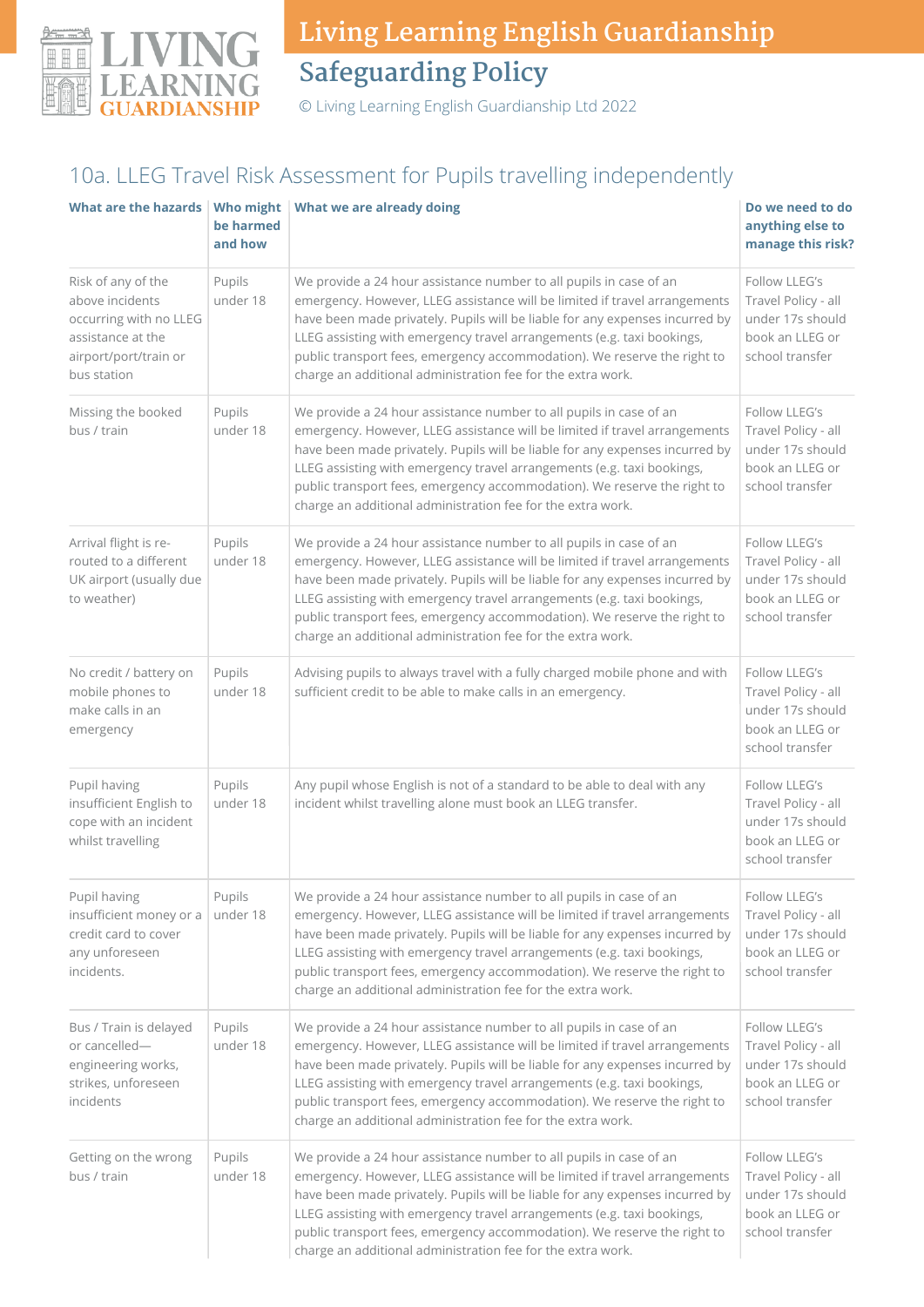

© Living Learning English Guardianship Ltd 2022

## 11. LLEG Glossary of Terms used throughout this policy

**Agent** – Agent refers to an Educational agency either an individual or organisation that offer advisory services to students and their parents usually in their native language, on educational matters and services, for example, school placements in the UK. This is in exchange for a fee paid by the family and/or commission paid by the educational institute they represent.

**CCTV** – Closed Circuit Television (A self-contained surveillance system comprising cameras, recorders and displays for monitoring activities).

**County Lines** – is where illegal drugs are transported from one area to another, often across police and local authority boundaries (although not exclusively), usually by children or vulnerable people who are coerced into it by gangs. The '**County Line**' is the mobile phone **line** used to take the orders of drugs or the railway line in which drugs are transported.

**Designated Safeguarding Lead (DSL)** – The role of the Designated Safeguarding Person is specified in the Children Act 2004 and ensures that every organisation has a "named person" for safeguarding children and young people.

**DBS Check** – Disclosure and Barring Service check. This Is a background and police record check carried out on an individual person aged over 16 years old by an organisation. This helps employers make safer recruitment decisions and helps to prevent unsuitable people from working or volunteering with vulnerable groups, especially children. DBS checks result in a certificate being issued which will flag previous criminal records and any potential safeguarding issues recorded, depending on the level of check requested.

**Educational Guardian** – Living Learning English. We act with delegated parental responsibility and have pastoral and academic responsibility for the safeguarding, care and welfare of our guardianship pupils whilst they attend boarding school, college or University in the UK. Responsibilities may include being authorised to make certain decisions regarding emergency medical and dental treatment and matters of a disciplinary nature. Please note that an educational guardian is not a legal guardian.

**Exeat Weekend** – A weekend where boarding school pupils must leave the boarding school.